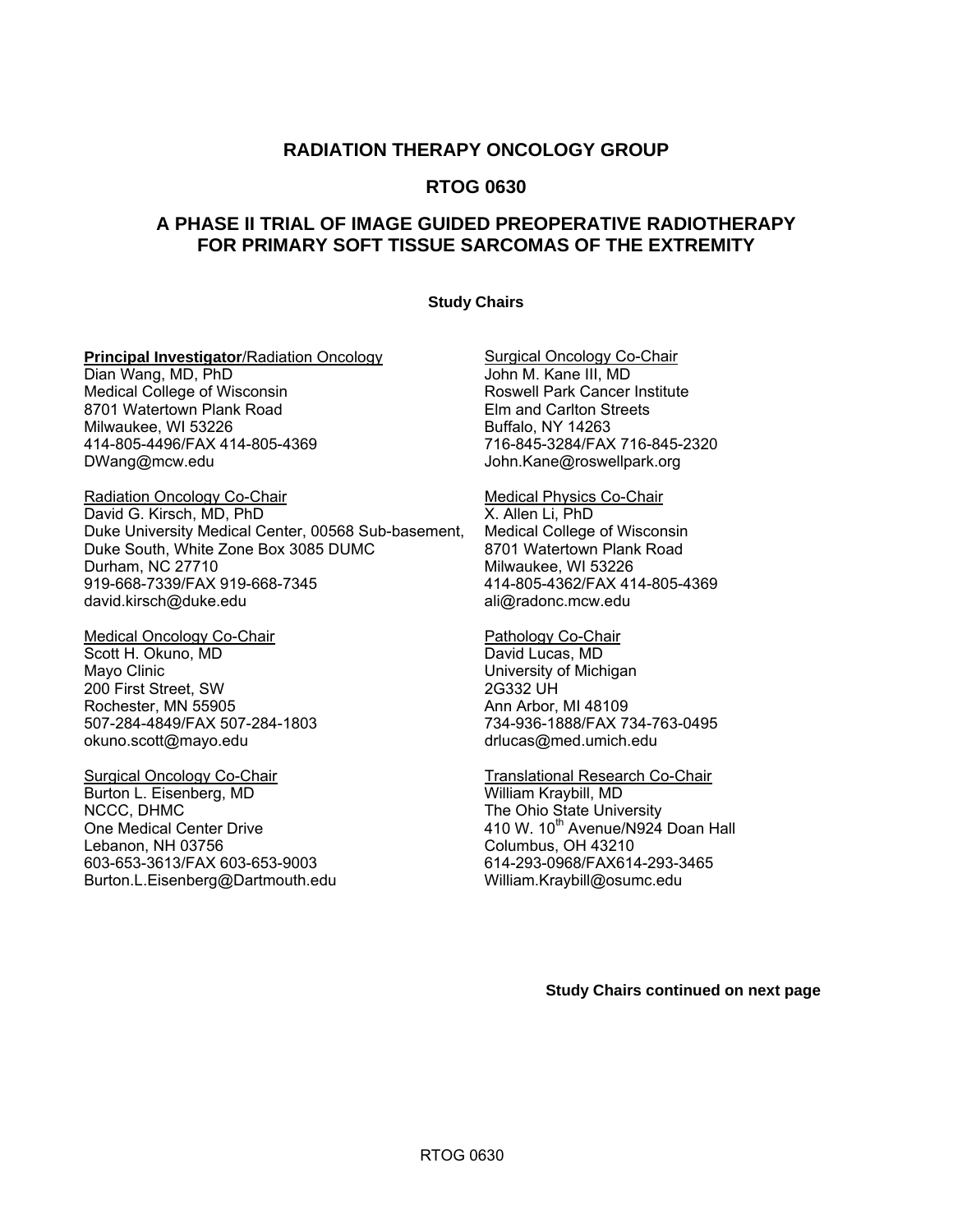## **Study Chairs (Continued)**

Quality of Life Co-Chair Senior Statistician Margaret Chamberlain Wilmoth, MSS, RN, PhD Qiang Zhang, PhD UNC Charlotte/College of Health & Human Services Radiation Oncology Group/ACR 9201 University City Blvd. 1818 Market Street, Suite 1600 Charlotte, NC 29223 Philadelphia, PA 19103 704-687-7949/FAX 704-687-6017<br>mcwilmot@uncc.edu ezhang@acr-arrs.org

ezhang@acr-arrs.org

**Activation Date**: **March 25, 2008 Closure Date: September 23, 2010 Version Date: February 16, 2011 Includes Amendments 1-5**  (Broadcast: 2/24/11) **Update Date**: **October 2, 2008**

**RTOG Headquarters/Department of Statistics 215-574-3189 1-800-227-5463, ext. 4189** 

**This protocol was designed and developed by the Radiation Therapy Oncology Group (RTOG) of the American College of Radiology (ACR). It is intended to be used only in conjunction with institution-specific IRB approval for study entry. No other use or reproduction is authorized by RTOG nor does RTOG assume any responsibility for unauthorized use of this protocol.**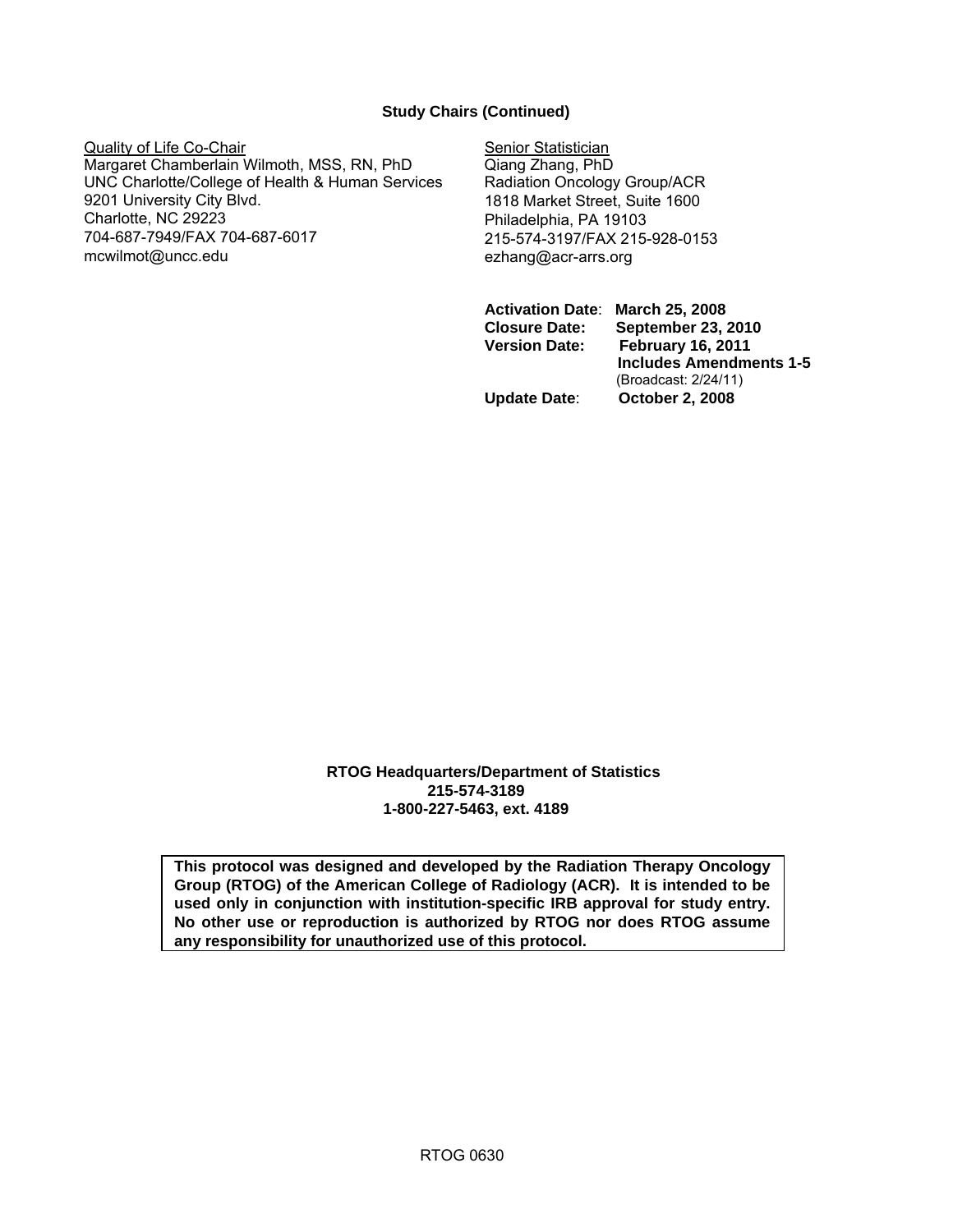#### **INDEX (10/2/08)**

#### Schema

Eligibility Checklist

- 1.0 Introduction
- 2.0 Objectives
- 3.0 Patient Selection
- 4.0 Pretreatment Evaluations/Management
- 5.0 Registration Procedures
- 6.0 Radiation Therapy
- 7.0 Drug Therapy
- 8.0 Surgery
- 9.0 Other Therapy
- 10.0 Tissue/Specimen Submission
- 11.0 Patient Assessments
- 12.0 Data Collection
- 13.0 Statistical Considerations

References

| Appendix I    | - Sample Consent Form                                       |
|---------------|-------------------------------------------------------------|
| Appendix II   | - Study Parameters                                          |
| Appendix III  | - Performance Status Scoring                                |
| Appendix IV   | - Staging System                                            |
| Appendix V    | - Fresh Frozen Tissue Kit and                               |
|               | RNA/ater <sup>™</sup> Preserved Tissue Kit and Instructions |
| Appendix VI   | - Specimen Plug Kit and Instructions                        |
| Appendix VII  | - Blood Kit and Instructions                                |
| Appendix VIII | - Urine Kit and Instructions                                |
|               |                                                             |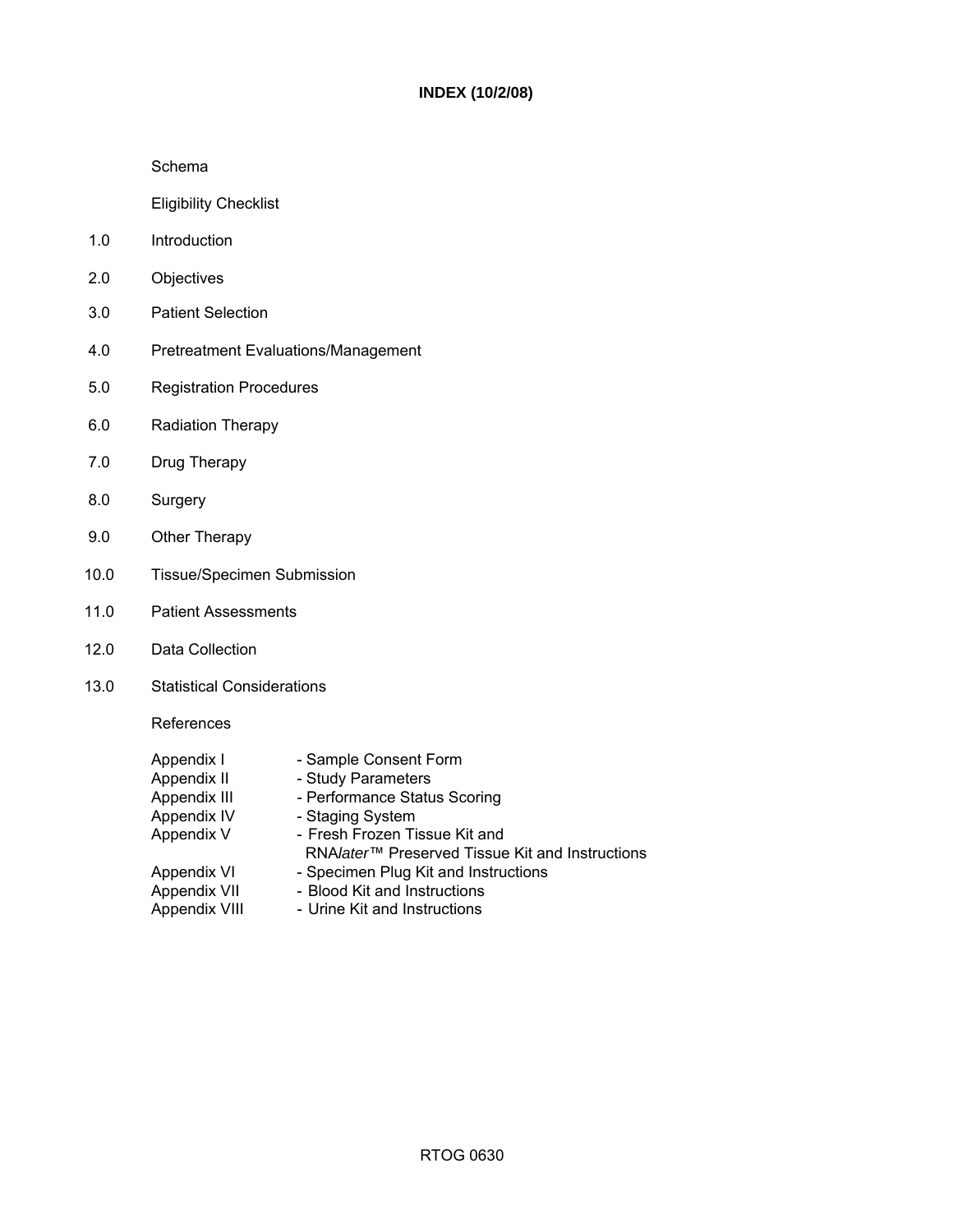#### **RADIATION THERAPY ONCOLOGY GROUP**

### **RTOG 0630**

#### **A Phase II Trial of Image Guided Preoperative Radiotherapy for Primary Soft Tissue Sarcomas of the Extremity**

#### **SCHEMA**

|   | <b>Preoperative IGRT</b>                             |                | <b>Postoperative Radiotherapy Boost</b> |
|---|------------------------------------------------------|----------------|-----------------------------------------|
|   | (3D-CRT or IMRT)                                     |                | For patients with positive margins      |
|   |                                                      | All patients:  |                                         |
|   |                                                      |                | <b>External beam RT</b>                 |
| R | Cohort A (Closed 1/8/10)                             |                | 2 weeks post-surgery                    |
| E | Patients receiving neoadjuvant or adjuvant           | <b>Surgery</b> | 16 Gy in 8 daily fractions              |
| G | chemotherapy or both $=$ 50 Gy in 25 daily fractions | 4-8 weeks      | 0R                                      |
|   | <b>OR</b>                                            | after          | Brachytherapy                           |
| S | Patients receiving concurrent or interdigitated      | completion of  | 5 days post-surgery                     |
| Т | chemotherapy = $44$ Gy in 22 daily fractions         | preoperative   | LDR = 16 Gy at $\leq$ 80 cGy per hour   |
| Е |                                                      | RT (and chemo  | OR.                                     |
| R | Cohort B                                             | if given)      | HDR = $3.4$ Gy/fraction in 4 fractions  |
|   | Patients not receiving chemotherapy =                |                | with at least 6 hours between fractions |
|   | 50 Gy in 25 daily fractions                          |                | 0R                                      |
|   |                                                      |                | Intraoperative RT                       |
|   |                                                      |                | 10-12.5 Gy in a single fraction         |
|   |                                                      |                |                                         |

**Note**: In order to be eligible to enroll patients onto this trial, the center must be certified for Sarcoma imageguided radiotherapy (IGRT) as well as one of the following: 3D-CRT and/or IMRT. See Section 5.0 for preregistration requirements. It is mandatory that the treating physician determine the radiation therapy technique (3D-CRT vs. IMRT) to be used prior to the site registering the patient.

See Section 6.0 for details of Radiation Therapy.

**Patient Population:** (See Section 3.0 for Eligibility)

Histologically confirmed primary soft tissue sarcoma of the extremity; extraskeletal myxoid chondoscarcoma is eligible; sarcomas of the hand or foot are ineligible.

**(1/8/10) Required Sample Size: 83 for Cohort B**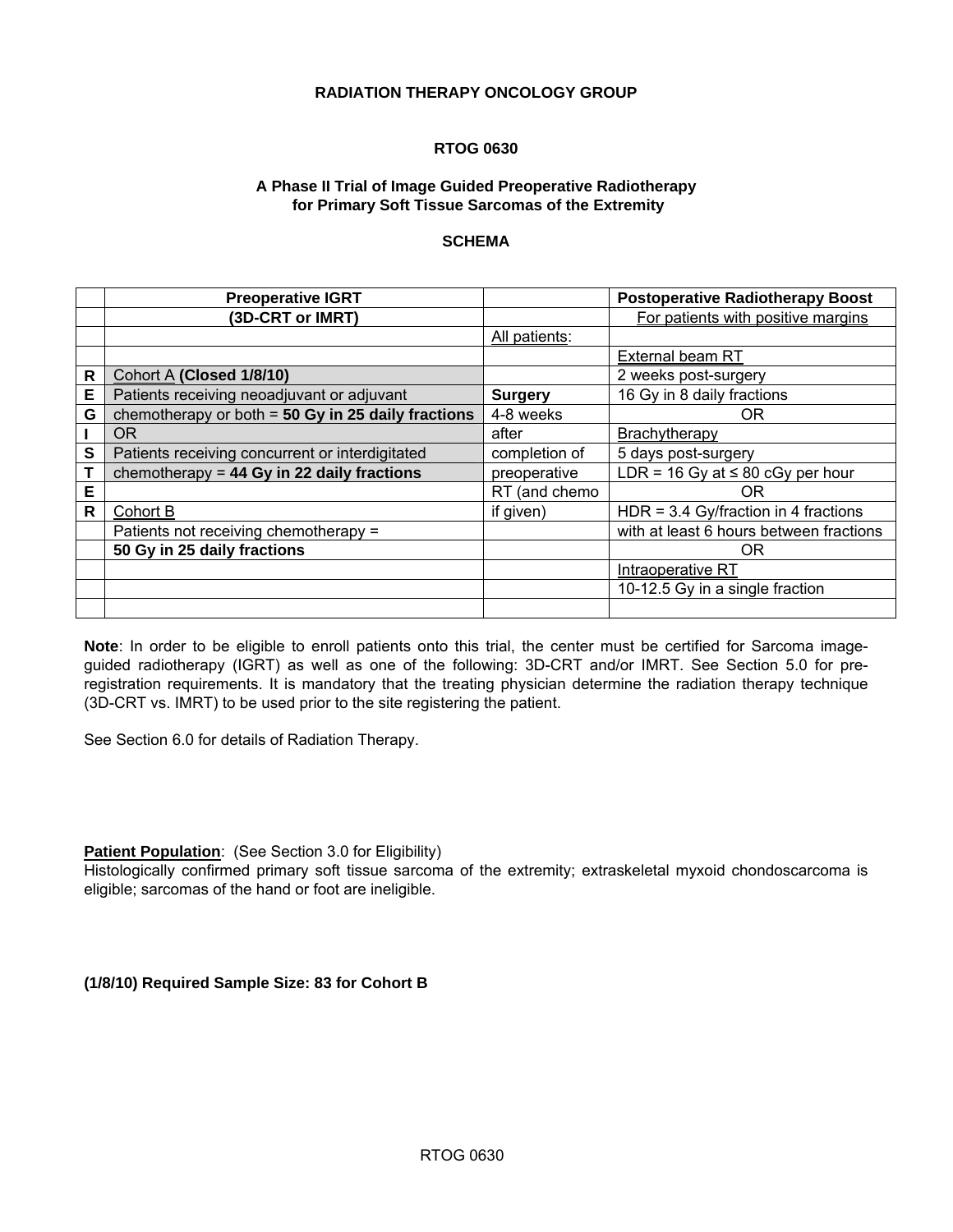| <b>RTOG Institution #</b> |                                                                                                                                                                                                                                                                                                  |
|---------------------------|--------------------------------------------------------------------------------------------------------------------------------------------------------------------------------------------------------------------------------------------------------------------------------------------------|
| <b>RTOG 0630</b>          | ELIGIBILITY CHECKLIST (3/25/08, 1/8/10)                                                                                                                                                                                                                                                          |
| Case #                    | (page 1 of 3)                                                                                                                                                                                                                                                                                    |
| (Y)                       | Is the primary tumor histologically proven soft tissue sarcoma of the upper extremity<br>1.<br>(including shoulder) or lower extremity (including hip)?                                                                                                                                          |
| (N)                       | 2. Is the primary tumor a sarcoma of the head, neck, intra-abdominal or retroperitoneal<br>region or body wall, hand or feet, or a sarcoma ≥ 32 cm in any direction?                                                                                                                             |
| (Y/N)                     | Was an incisional biopsy done 8 weeks prior to registration?<br>3.                                                                                                                                                                                                                               |
| (Y)                       | If no, were core biopsies done?                                                                                                                                                                                                                                                                  |
| (N)                       | 4. Does the patient have distant metastases, based on the required diagnostic workup<br>specified in Section 3.1?                                                                                                                                                                                |
| (Y)                       | 5. Were the required history/physical and diagnostic imaging completed within 8 weeks prior<br>to registration, as specified in Section 3.1?                                                                                                                                                     |
| (Y/N)                     | 6. Was the patient evaluated by a surgeon within 8 weeks prior to registration?                                                                                                                                                                                                                  |
| (Y)                       | If yes, did the patient meet the listed requirements in Section 3.1?                                                                                                                                                                                                                             |
| (Y)                       | 7. Is the Zubrod Performance Status 0-1?                                                                                                                                                                                                                                                         |
| (Y)                       | 8. Is the patient $\geq$ 18 years of age?                                                                                                                                                                                                                                                        |
| (Y/NA)                    | Was the required CBC/differential done within 2 weeks prior to registration on study?<br>9.                                                                                                                                                                                                      |
| (Y)                       | If yes, were results within required protocol parameters specified in Section 3.1?                                                                                                                                                                                                               |
| (Y/NA)                    | 10. For women of childbearing potential: Was a serum pregnancy test completed within 2<br>weeks of registration?                                                                                                                                                                                 |
| (Y)                       | If yes, was the serum pregnancy test negative?                                                                                                                                                                                                                                                   |
|                           | (Y/N/NA) 11. For women of childbearing potential: Will pelvic radiation be given?                                                                                                                                                                                                                |
| (Y)                       | If yes, was the serum pregnancy test done within 48 hours prior to registration?                                                                                                                                                                                                                 |
| (Y)                       | If yes, was the serum pregnancy test negative?                                                                                                                                                                                                                                                   |
| (Y/NA)                    | 12. For male participants or women of child bearing potential: Did the patient agree to<br>practice adequate contraception?                                                                                                                                                                      |
| (Y)                       | 13. Did the patient sign a study specific informed consent prior to study entry, which includes<br>mandatory submission of tissue for pathology central review?                                                                                                                                  |
| (N)                       | 14. Does the histopathology demonstrate rhabdomyosarcoma, extraosseous primitive<br>neuroectodermal tumor (PNET) soft tissue Ewing's sarcoma, osteosarcoma, Kaposi's<br>sarcoma, angiosarcoma, aggressive fibromatosis (desmoid tumor), or<br>dermatofibrosarcoma protuberans or chondrosarcoma? |

**(Continued on next page)**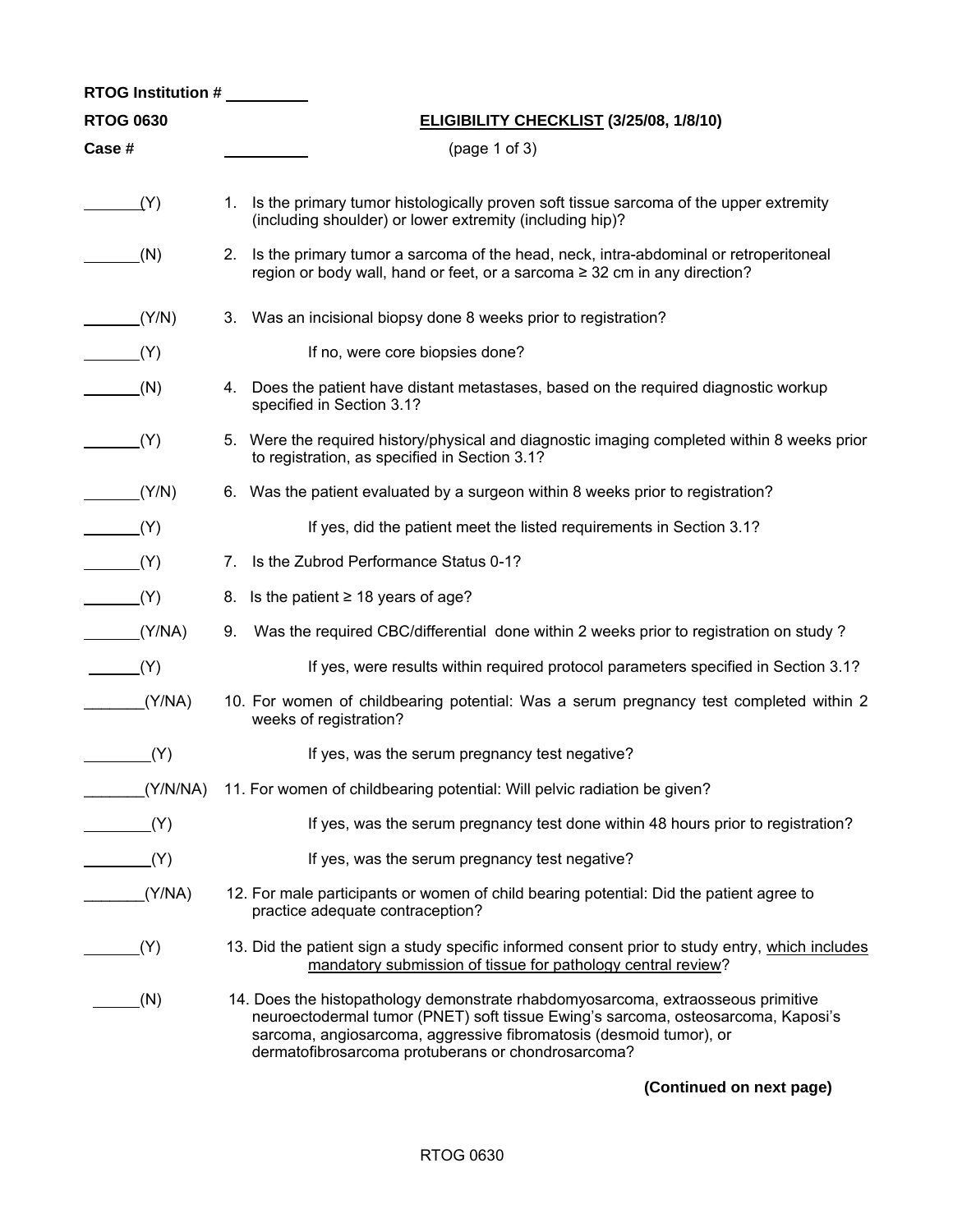| RTOG Institution # |        |    |                                                                                                                                                       |
|--------------------|--------|----|-------------------------------------------------------------------------------------------------------------------------------------------------------|
| <b>RTOG 0630</b>   |        |    | <b>ELIGIBILITY CHECKLIST (3/25/08, 1/8/10)</b>                                                                                                        |
| Case #             |        |    | (page 2 of 3)                                                                                                                                         |
|                    |        |    |                                                                                                                                                       |
| (N)                |        |    | 15. Is there a lymph node or distant metastases?                                                                                                      |
| (N)                |        |    | 16. Is there a recurrent tumor following previous potentially curative therapy?                                                                       |
| (N)                |        |    | 17. Did the patient undergo an excisional biopsy in which ≥ 50% of the tumor was removed?                                                             |
| (Y/N)              |        |    | 18. Did the patient have a prior invasive malignancy (with the exception of non-<br>melanomatous skin cancer)?                                        |
| (Y)                |        |    | If yes, has the patient been disease free for at least 3 years?                                                                                       |
| (N)                | result |    | 19. Did the patient have previous irradiation to the region of the study cancer that would<br>in overlap in radiation fields for the current sarcoma? |
|                    |        |    | The following questions will be asked at Study Registration:                                                                                          |
|                    |        |    | IGRT CREDENTIALING IS REQUIRED BEFORE REGISTRATION.                                                                                                   |
|                    |        | 1. | Name of institutional person registering this case?                                                                                                   |
|                    | (Y)    | 2. | Has the Eligibility Checklist (above) been completed?                                                                                                 |
|                    | (Y)    | 3. | Is the patient eligible for this study?                                                                                                               |
|                    |        | 4. | Date the patient provided study-specific consent prior to study entry                                                                                 |
|                    |        | 5. | Patient's Initials (First Middle Last) [May 2003; If no middle initial, use hyphen]                                                                   |
|                    |        | 6. | Verifying Physician                                                                                                                                   |
|                    |        | 7. | Patient's ID Number                                                                                                                                   |
|                    |        | 8. | Date of Birth                                                                                                                                         |
|                    |        |    | 9. Race                                                                                                                                               |
|                    |        |    | 10. Ethnic Category (Hispanic or Latino; Not Hispanic or Latino; Unknown)                                                                             |
|                    |        |    | 11. Gender                                                                                                                                            |
|                    |        |    | 12. Patient's Country of Residence                                                                                                                    |
|                    |        |    | 13. Zip Code (U.S. Residents)                                                                                                                         |
|                    |        |    | (Continued on the next page)                                                                                                                          |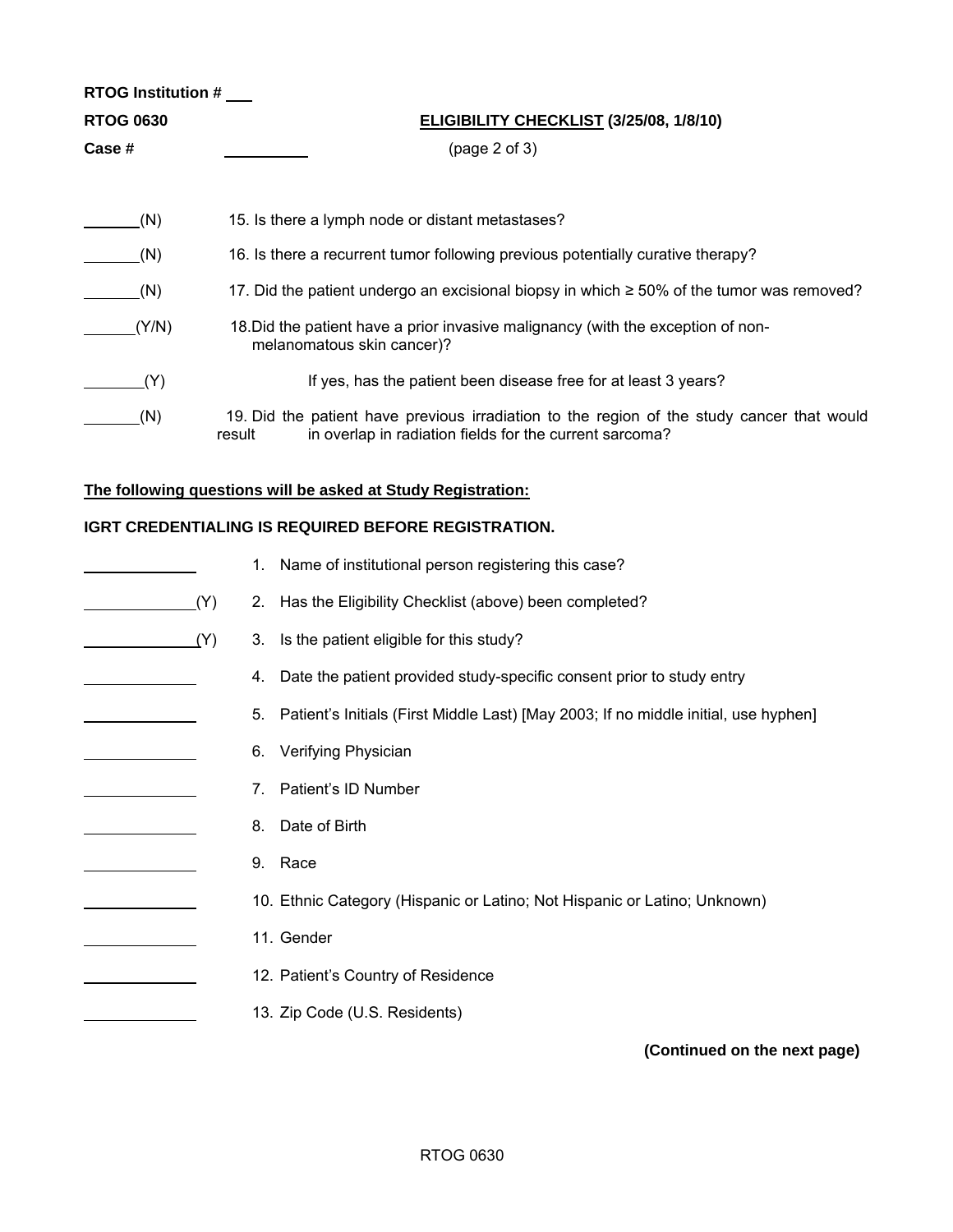| <b>RTOG Institution #</b> |                                                                                                                                                                                                                                                                                                                                                                                                                                                                                          |  |  |
|---------------------------|------------------------------------------------------------------------------------------------------------------------------------------------------------------------------------------------------------------------------------------------------------------------------------------------------------------------------------------------------------------------------------------------------------------------------------------------------------------------------------------|--|--|
| <b>RTOG 0630</b>          | ELIGIBILITY CHECKLIST (10/13/09, 1/8/10)                                                                                                                                                                                                                                                                                                                                                                                                                                                 |  |  |
| Case #                    | (page 3 of 3)                                                                                                                                                                                                                                                                                                                                                                                                                                                                            |  |  |
|                           |                                                                                                                                                                                                                                                                                                                                                                                                                                                                                          |  |  |
|                           | 14. Method of Payment                                                                                                                                                                                                                                                                                                                                                                                                                                                                    |  |  |
|                           | 15. Will any component of the patient's care be given at a military or VA facility?                                                                                                                                                                                                                                                                                                                                                                                                      |  |  |
|                           | 16. Calendar Base Date                                                                                                                                                                                                                                                                                                                                                                                                                                                                   |  |  |
|                           | 17. Registration/randomization date: This date will be populated automatically.                                                                                                                                                                                                                                                                                                                                                                                                          |  |  |
|                           | 18. Medical Oncologist                                                                                                                                                                                                                                                                                                                                                                                                                                                                   |  |  |
| (Y/N)                     | 19. Tissue kept for cancer research?                                                                                                                                                                                                                                                                                                                                                                                                                                                     |  |  |
| (Y/N)                     | 20. Blood kept for cancer research?                                                                                                                                                                                                                                                                                                                                                                                                                                                      |  |  |
| (Y/N)                     | 21. Urine kept for cancer research?                                                                                                                                                                                                                                                                                                                                                                                                                                                      |  |  |
| (Y/N)                     | 22. Tissue kept for medical research?                                                                                                                                                                                                                                                                                                                                                                                                                                                    |  |  |
| (Y/N)                     | 23. Blood kept for medical research?                                                                                                                                                                                                                                                                                                                                                                                                                                                     |  |  |
| (Y/N)                     | 24. Urine kept for medical research?                                                                                                                                                                                                                                                                                                                                                                                                                                                     |  |  |
| (Y/N)                     | 25. Allow contact for future research?                                                                                                                                                                                                                                                                                                                                                                                                                                                   |  |  |
| (Y/N)                     | 26. Will IMRT be used?                                                                                                                                                                                                                                                                                                                                                                                                                                                                   |  |  |
| (Y/N)                     | 27. Did the patient agree to participate in the quality of life component?                                                                                                                                                                                                                                                                                                                                                                                                               |  |  |
|                           | If no, please specify the reason from the following:<br>1. Patient refused due to illness<br>2. Patient refused for other reason: specify _______________<br>3. Not approved by institutional IRB<br>4. Tool not available in patient's language<br>5. Other reason: specify <b>contains the contract of the contract of the contract of the contract of the contract of the contract of the contract of the contract of the contract of the contract of the contract of the contrac</b> |  |  |

The Eligibility Checklist must be completed in its entirety prior to web registration. The completed, signed, and dated checklist used at study entry must be retained in the patient's study file and will be evaluated during an institutional NCI/RTOG audit.

Completed by Date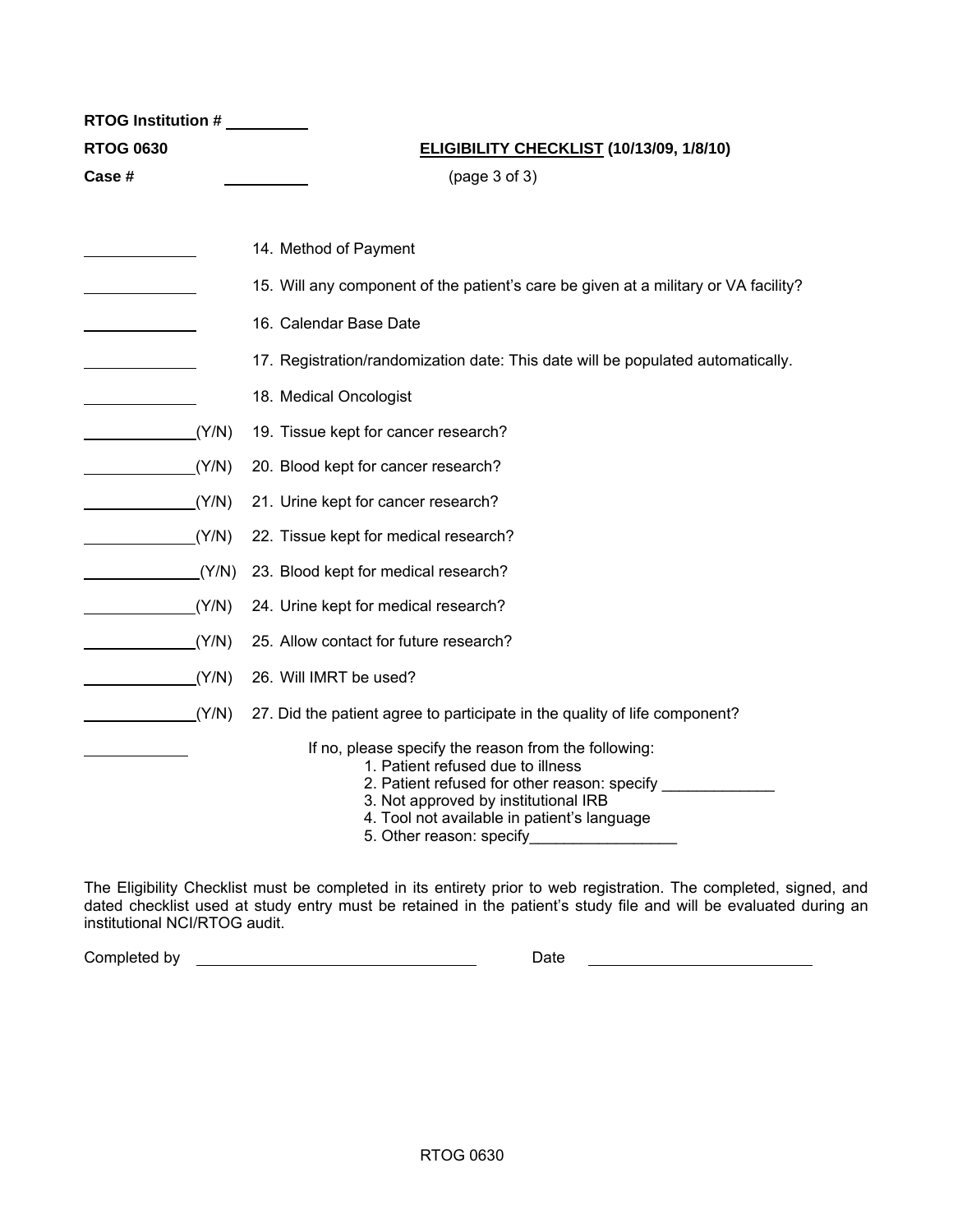## **1.0 INTRODUCTION**

Limb conserving surgery with or without adjuvant radiation therapy has become the standard of care for the treatment of soft tissue sarcomas (STS).<sup>1-5</sup> Adequate surgical resection has remained a cornerstone to the successful treatment of sarcomas.<sup>6-7</sup> The goal of surgery is to obtain a tumor free margin; when this is not possible because of important adjacent structures, either preoperative or postoperative radiotherapy is often employed.

 Although debate continues regarding the sequencing of radiotherapy and surgery, recent data has supported preoperative radiotherapy as one of the standard options in the management of STS of the extremities. The advantages of preoperative radiation include the delivery of a smaller radiation dose to a smaller target volume when compared with postoperative radiotherapy, which translates into fewer long-term treatment complications and better function of the extremity, $8-9$  as demonstrated by the NCIC CTG prospective randomized trial of preoperative versus postoperative radiotherapy.<sup>10</sup> The latest report was recently updated at the 2004 annual meeting of the American Society of Clinical Oncology and was based on an analysis by these investigators in December of 2003 (O'Sullivan, et al.; oral presentation).

 Other potential advantages of preoperative radiotherapy include facilitating surgical resection through tumor shrinking and reducing the risk of tumor cell seeding at the time of surgery.<sup>11</sup> The main concern of preoperative radiotherapy has been centered on the risk of increasing the rate of delayed wound healing.<sup>8</sup> In the above mentioned NCICCTG study, the rate of wound complications increased from 17% to 35% with preoperative radiation therapy; however, these wound complications were limited to the lower extremity and were generally temporary and without significant, long-term effect on function.<sup>10</sup> Instead, the Canadian trial showed that the more serious chronic side effects occurred in the cohort that underwent postoperative radiotherapy.<sup>12</sup>

 A combination of conservative surgery and radiotherapy already has been shown to achieve excellent local control in sarcoma patients following margin negative surgery; however, late radiation morbidity, physical disability, and reduced quality life may result from treatment morbidity.<sup>12-17</sup> In the recent Canadian phase III study, patients that received postoperative radiation therapy had increased rates of grade 2 or greater fibrosis (48% vs. 31.5%), increased edema (23% vs. 15.1%), and joint stiffness (23% vs.  $17.8\%$ ).<sup>12</sup> These late effects correlated with significantly lower physical function. Although late effects were lower in the preoperative cohort, they were still substantial with a total of 64.4% (31.5% fibrosis, 15.1% lymphedema, and 17.8% joint stiffness) in the preoperative arm at 2 years following treatment. Field size was predictive of higher rates of late effects. Therefore, a further decrease of the field volume may translate into reduced late radiation toxicities in sarcoma treatment. Indeed, investigators in the United Kingdom have conducted a randomized trial to evaluate the impact of changes in the field and volume of postoperative radiotherapy on late toxicity and limb function. The UK study will provide important information about whether late radiation morbidity is further reduced without compromising tumor control using reduced field volume postoperative radiotherapy.

 Recently, image-guided radiotherapy (IGRT) technologies such as image-guided intensity modulated radiotherapy (IG-IMRT) have emerged.<sup>18-22</sup> IMRT is able to deliver a highly conformal dose to the gross disease planning target volume and high risk subclinical disease regions, while dose to surrounding critical structures such as the adjacent normal tissue, bone, testis, spinal cord, kidney and ovary is minimized. Recent studies have demonstrated the dosimetrical and technical advantages of IG-IMRT in terms of dose conformality to tumor and normal tissue volume reduction, which in turn may result in improvement of clinical outcomes, reduction of side effects and improved quality of life. In addition, daily pretreatment image and position adjustment prior to radiation treatment may prove to be another key factor to successful tumor radiotherapy.<sup>20,23</sup> Therefore, IGRT technologies may benefit sarcoma treatment in the following ways: 1) Since the sarcoma patient often is not in a rigid immobilization device during radiotherapy, setup error can be significant in irradiating sarcomas of certain sites and 2) A large field size often is required for conventional radiotherapy of sarcoma. $24$  It is conceivable that improved techniques of delivering radiotherapy (i.e., IGRT) that decrease tumor conformality and decrease radiation dose to critical normal tissues may further reduce late radiation toxicity.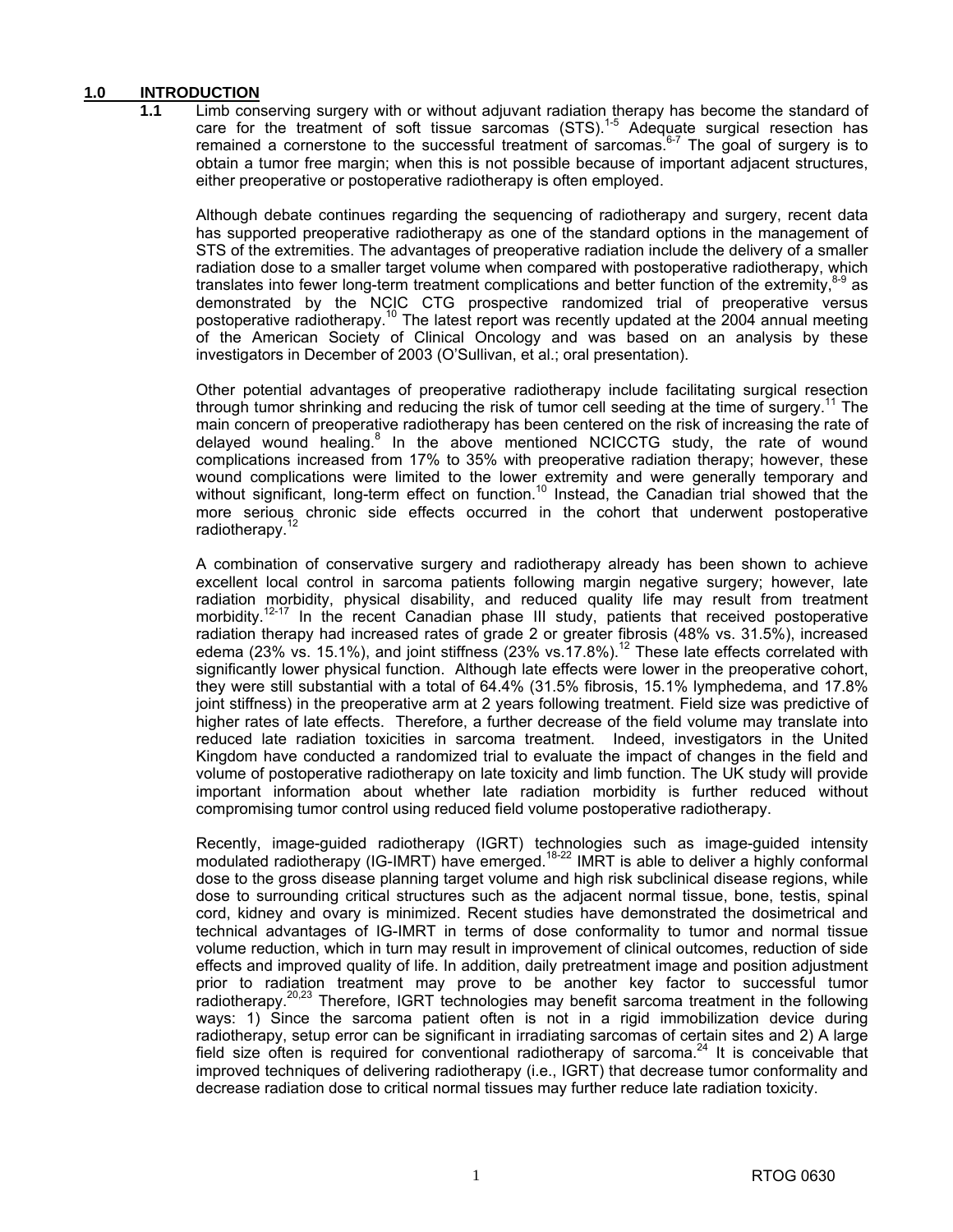#### **1.2 Chemotherapy for Soft Tissue Sarcomas of the Extremity**

 The utility of chemotherapy (neoadjuvant or adjuvant or chemotherapy given during the course of radiotherapy) in the treatment of localized soft tissue sarcoma (STS) of the extremity remains controversial. Theoretically, treatment with drugs active against advanced or metastatic sarcoma, such as doxorubicin or ifosfamide, may eradicate micro-metastases and thus, increase the cure rate of surgery plus radiation alone. Indeed, patients with large, high-grade sarcomas (Grade 2 or 3 in a three-tier grading system or Grade 3 or 4 in a 4-tier grading system) are at significant risk of treatment failure and ultimately, death from metastatic disease.<sup>25</sup> For patients with highgrade sarcoma, the risk for distant metastatic disease increases with the size of the primary sarcoma. For example, Spiro, et al. reported a 34% risk of developing distant metastases in patients with lesions 5.1-10 cm, and the risk increases to 43% and 58% for 10.1-15-cm and 15.1- 20-cm lesions, respectively.<sup>26</sup> Systemic chemotherapy is theoretically justified for high-grade deep large STS of extremity if it is able to eliminate micro-metastasis and prolong patients' survival.

#### **1.2.1** Adjuvant Chemotherapy

 A relatively large published literature is available on adjuvant chemotherapy of soft tissue sarcoma, including several randomized clinical trials. A meta-analysis using updated data on 1568 patients treated on 14 trials using doxorubicin-based adjuvant therapy was previously published.<sup>27</sup> Statistically significant benefits for local (6% at 10 years from 75% to 81%, p=0.016) and recurrence free survival (10%% at 10 years from 45% to 55%, p=0.0001) were demonstrated for chemotherapy. A trend towards absolute overall survival benefit of 4% at 10 years (from 50% to 54%, p=0.12) was not statistically significant but did reach statistical significance upon subgroup analysis of extremity sarcoma (p=0.029, the hazard ratio was 0.8, equivalent to a 7% absolute benefit at 10 years). However, this meta-analysis has been criticized because of the potential dilution of possible chemotherapy benefit by the inclusion of patients with low-grade (5%) or unknown grade (28%) sarcoma, patients with tumors at sites other than the extremities, incorporation of non-active chemotherapy drugs into the treatment regimens, and possible underdosing of doxorubicin. Since the publication of the meta-analysis, 2 additional randomized trials using more modern dosing schedules have explored the benefit of doxorubicin- or ifosfamide-based chemotherapy.<sup>28-30</sup> These trials demonstrate that chemotherapy improves 5-year survival rates compared to no therapy.

## **1.2.2** Neoadjuvant Chemotherapy

 Neoadjuvant chemotherapy may provide the same theoretical benefits as adjuvant chemotherapy in reducing the risk of distant relapse and death. Additional theoretical advantages associated with neoadjuvant chemotherapy would be to facilitate limb salvage surgery by decreasing tumor burden, to control micrometastasis without extensive delay from surgery or postoperative recovery, and to assess the degree of tumor necrosis at the time of surgery, which would be used as a tumor response indicator and/or prognostic factor. Recently Grobmyer, et al. compared patients with high-grade STS tumors  $\geq$  5 cm treated with local therapy only versus those given neoadjuvant chemotherapy in addition to local therapy.<sup>31</sup> In the subset of patients with tumors  $\geq 10$  cm in maximal diameter, the 3-year recurrence-free survival was 0.62 (95% CI, 0.53 to 0.71) for patients not receiving neoadjuvant chemotherapy. In patients with tumors between 5 and 10 cm in maximal diameter, there was no difference in clinical outcomes.

#### **1.2.3** Neoadjuvant Chemoradiotherapy

 In combination with preoperative radiotherapy, neoadjuvant chemotherapy may sensitize radiation to improve local control in addition to the theoretical advantages mentioned above. Indeed, high tumor response rates with combined chemoradiotherapy have been reported.<sup>32-</sup>

 RTOG recently published its experience to evaluate the efficacy and toxicity of a chemoradiotherapy for patients with large ( $\geq 8$  cm), high-grade extremity STS.<sup>34</sup> This regimen was previously piloted by investigators at the Massachusetts General Hospital (MGH).<sup>33,35</sup> Briefly, patients received 3 cycles of preoperative chemotherapy consisting of mesna, adriamycin, ifosfamide, and dacarbazine (MAID) interdigitated with split-course radiotherapy followed by resection and 3 cycles of adjuvant chemotherapy with or without radiotherapy. The preoperative radiation dose was 44 Gy in 22 fractions. For patients with positive margins, 16 Gy in 8 fractions was delivered postoperatively. Sixty-six patients were enrolled, of whom 64 were analyzed. The estimated 3-year rate for local-regional failure was 17.6%, if amputation is considered a failure and 10.1%, if not. Estimated 3-year rates for disease-free, distant disease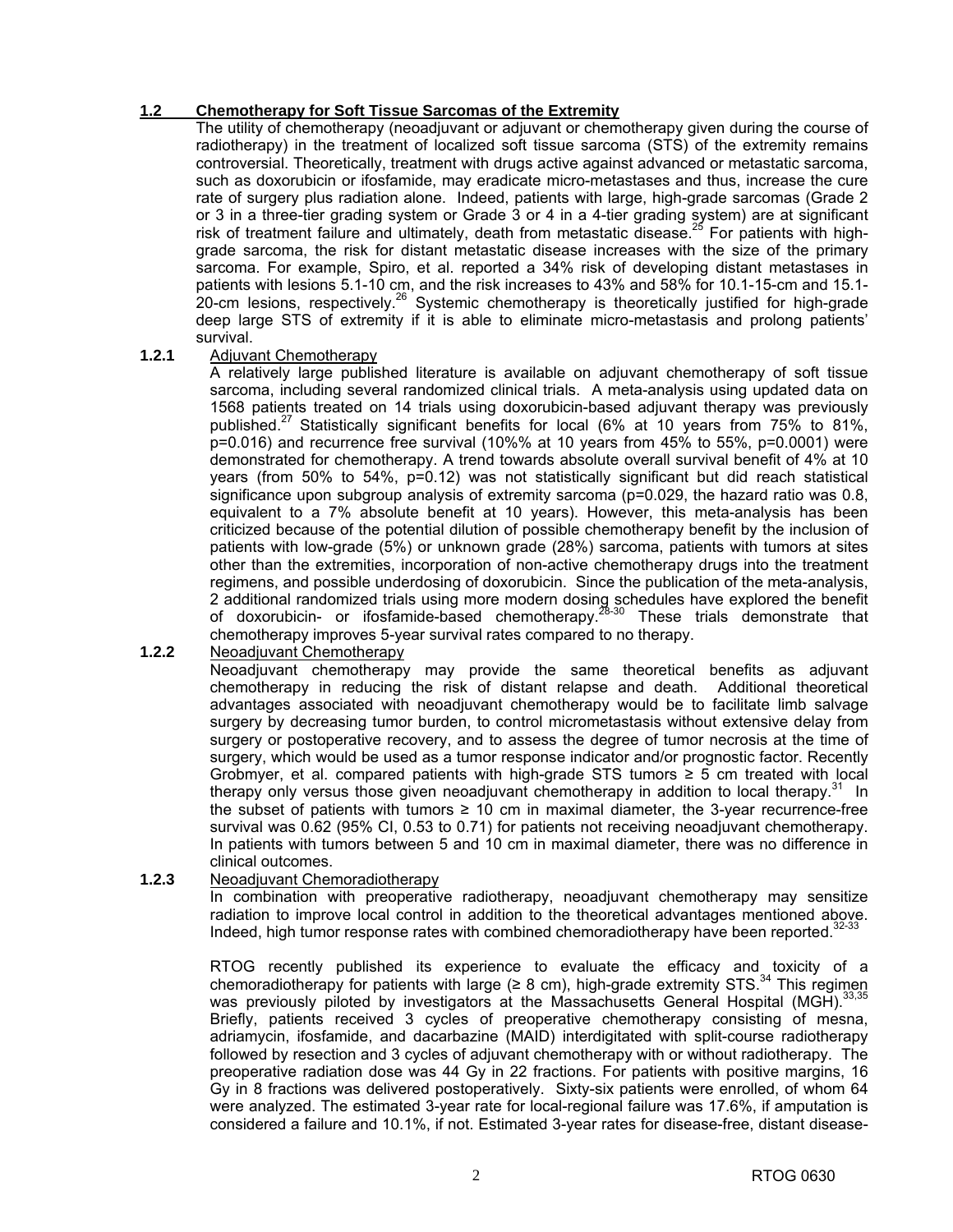free and overall survival were 56.6%, 64.5% and 75.1%, respectively. Significant acute toxicities also were reported in patients receiving this treatment regimen. The importance of long-term follow up in assessing the benefit from this treatment regimen was shown in a recent presentation at the 2006 ASTRO.<sup>36</sup>

 Another established neoadjuvant chemoradiotherapy regimen was reported by investigators at the Mayo Clinic.<sup>37</sup> Briefly, patients with large, high-grade extremity STS received 2 monthly cycles of neoadjuvant chemotherapy consisting of ifosfamide, mitomycin, doxorubicin, and cisplatin (IMAP) plus granulocyte macrophage-colony-stimulating factor (GM-CSF). This was followed by 3 cycles of MAP concurrent with daily preoperative irradiation (45 Gy in 25 fractions) and then surgery. For patients with close/positive margins, an additional radiation boost was given to the tumor bed. Thirty-nine patients were recruited into this study. Kaplan-Meier curves indicate an estimated 5-year survival of approximately 80% and approximately 85% freedom from metastasis at 2 years. Rates of high-grade acute toxicities appear to be less than those reported for the interdigitated chemotherapy.<sup>34</sup> To improve upon chemoradiotherapy, slight modification of the chemotherapy was made, and the addition of inhalation GM-CSF was studied. The treatment was well tolerated, but the addition of inhalation GM-CSF did not improve further the results of chemoradiotherapy alone.<sup>38</sup>

 Overall, chemotherapy (neoadjuvant or adjuvant or concurrent/interdigitated chemotherapy) may result in some benefit in STS of extremity. This benefit is likely to be of limited degree, confined to the highest risk patients and requires a fully active chemotherapy regimen. Available evidence suggests that anthracycline plus ifosfamide regimens have a somewhat higher antitumor activity in soft tissue sarcoma.<sup>39-40</sup> Currently doxorubicin-ifosfamide regimens are recommended for the extremity STS in the treatment guidelines of the National Comprehensive Cancer Network [\(www.nccn.com\).](http://www.nccn.com) 

 In this proposed study, doxorubicin-ifosfamide regimens are allowed for patients with deep, large (≥ 8 cm), high-grade sarcomas. Radiation dose will be reduced from 50 Gy to 44 Gy (12% reduction) when chemotherapy (concurrent/interdigitated) is given during the course of radiotherapy, based on the above reported experience.<sup>34, 36-38</sup> The late radiation morbidities (subcutaneous fibrosis, lymphedema, and joint stiffness) in patients who receive the concurrent/interdigitated chemotherapy are anticipated to be similar to those who receive a standard dose of radiation and chemotherapy (neoadjuvant or adjuvant) because of this radiation dose reduction.

#### **1.3 Biomarkers and Methodology**

 In this study we plan to perform immunohistochemistry of potential biological/prognostic markers as discussed Section 10.0 in pretreatment biopsy and repeat biopsies of cutaneous/subcutaneous tissues within the radiation field in order to find a marker or markers or gene expression pattern that correlates with or predicts late radiation morbidity. Also, we plan to perform immunohistochemistry of potential biological/prognostic markers in pretreatment tumor biopsy and tumor specimen from surgery after radiotherapy in order to find a marker or markers that correlate with or predict pattern of failure including in-field recurrence or outside-field recurrence or distant metastasis. Immunohistochemistry will be done using standard method and automated analyzer. Imaging analysis will be used for quantification. The data will be distributed as continuous variable, and cut points will be determined to correlate with clinical outcomes. In addition, we plan to perform Enzyme-linked immunosorbent assay (ELISA) of several potential biomarkers in blood and urine for the above purpose.<sup>41</sup> Finally, cDNA microarrays may be further performed<sup>42</sup> to help find gene expression profiling signature(s) that predict(s) for late radiation morbidity, pattern of failure, and poor quality of life especially if the studies discussed above do not provide any definitive evidence for the purpose of this study.

 Comparisons of gene expression profiles will include 1) patients that do or do not develop grade 2 or greater late radiation morbidity; 2) patients without local failure versus those patients with infield recurrence; 3) patients that do not develop distant metastasis versus those that do develop metastasis without local failure; and 4) patients that do or do not develop poor quality of life (patient's function and physical disability). Gene expression analysis will be focused on cell proliferation, apoptosis, cell cycle progression, collagen synthesis, DNA damage-repair, and genes related to fibrosis. Expression changes of the above potential biological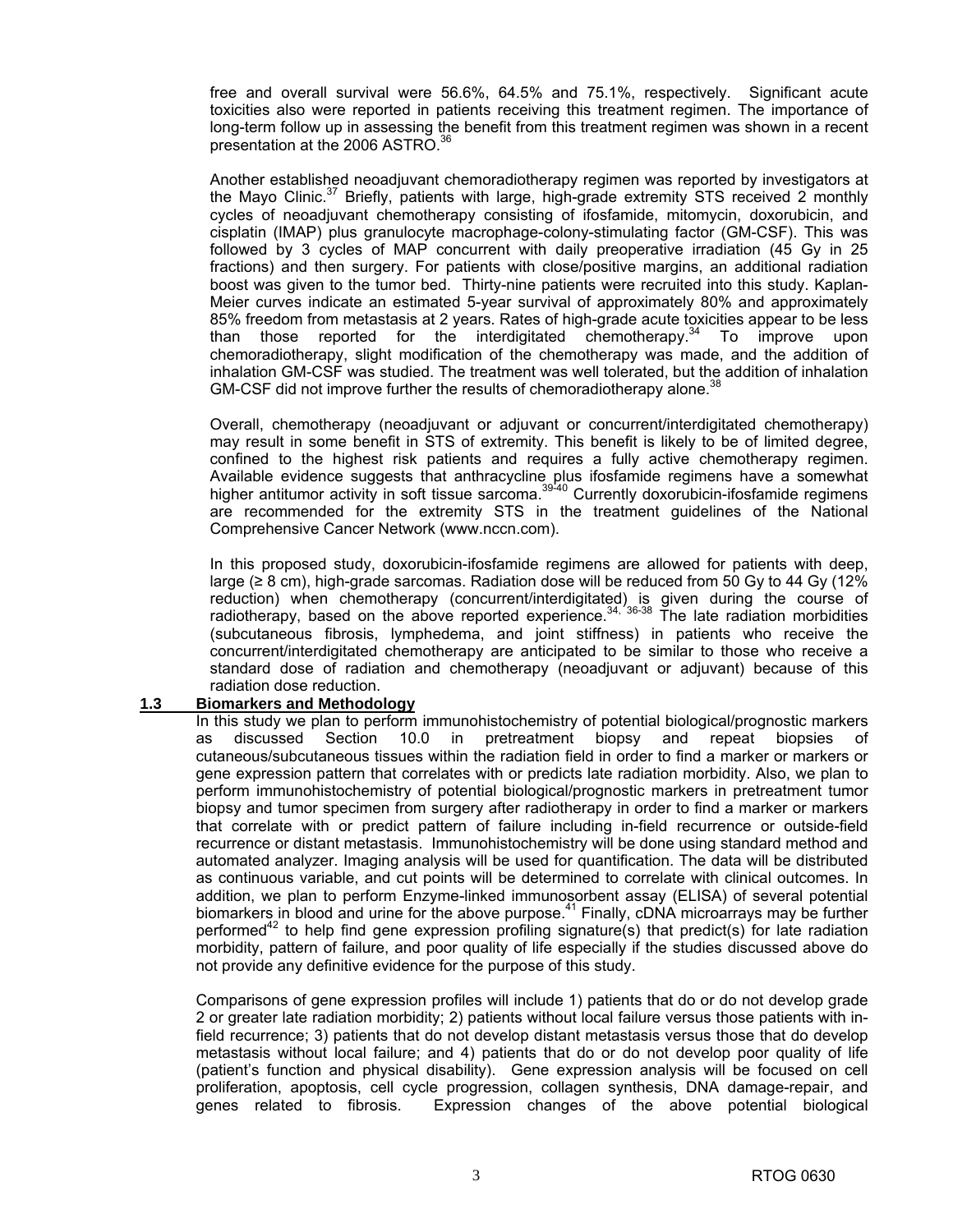markers/predictive markers and their associated pathways also will be assessed in comparison with the findings from immunohistochemistry.

**1.3.1** *Biomarkers of Interest for Late Radiation Morbidity*

 Transforming growth factor beta (TGFβ): TGFβ is a peptide that has a fundamental role in controlling proliferation of many cell types. Its main effect upon connective tissues *in vivo* is to stimulate growth. It can result in endothelial cell proliferation but tends to inhibit epithelial cell growth. Damage to the connective tissues and the vasculature are the principal findings in late radiation damage.<sup>43</sup> Expression of TGF $\beta$  was found in relation to the pathological changes of late radiation damage in the non-tumor-bearing tissues in previously irradiated patients.<sup>44</sup> This suggests that TGFβ activity may modulate late post-radiation changes.

 PINP: Collagen is synthesized by fibroblasts. Collagen is the main structural protein in skin, accounting for 70-80% of its dry weight. Type 1 collagen comprises 80-85% of skin collagen, and type III collage comprises 10-15%. Previously, it has been shown that type I and type III collagen synthesis is increased in radiotherapy-related human skin at the levels of protein and mRNA.45-46 However, a correlative study between expression of collagen type I/type III and radiation-induced fibrosis has not been performed in a large number of patients with sarcoma. Immunohistochemistry of procollagen amino-terminal propeptides (PINP) is important in reflecting levels of collagen synthesis of type I and type III.

 Tryptase, chymase, kit receptor: Mast cells in the skin dermis are very important in promoting fibrosis. Several lines of evidence suggest that mast cells increase fibroblast proliferation and collagen synthesis. Increased activities of mast cells were demonstrated in irradiated skin in patients with breast cancer. $47$  In addition, mast cells have been shown to be involved in the pathogenesis of scleroderma and in wound healing. $48-49$  Tryptase and chymase are serine proteinases and are the most abundant proteins in mast cells. Previous studies have suggested that tryptase and chymase stimulate the proliferation of fibroblasts, induce collagen synthesis in vitro and induce collagen fibril formation *in vitro*.<sup>50-51</sup> Kit receptor on mast cells and its interaction with the stem cell factor is essential for growth, survival, and activation of mast cells<sup>52-53</sup> Significant alterations in the Kit receptor expression have been found in wound healing and chronic wounds.<sup>54-56</sup> Recently, increased expression of tryptase, chymase and kit Recently, increased expression of tryptase, chymase and kit receptors have been reported in irradiated skin of the breast.<sup>4</sup>

 ATM, XRCC1 and XRCC3: ATM protein functions as a protein kinase involved in cellular stress responses, cell-cycle checkpoint control and DNA repair. The primary function of XRCC1 protein is to coordinate the activities of the enzymes that perform base excision repair of radiation-induced damage. Cells lacking a functional XRCC1 protein have demonstrated a hypersensitivity to radiation. XRCC3 is involved in the repair of radiation-induced DNA double strand breaks. Previous studies have shown activities of ATM, XRCC1, and XRCC3 influence risk of subcutaneous fibrosis after radiotherapy.<sup>57-59</sup> A significant association was found between homozygote carries of the transversion G→A transition at ATM nucleotide 5557 and radiation induced fibrosis in patients with breast cancer.<sup>57-60</sup> The Thr/Thr genotype in XRCC3 codon 241 and Arg/Arg genotype in XRCC1 codon 399 are associated with increased risk of radiation-induced subcutaneous fibrosis in patients receiving post-mastectomy radiotherapy. However, the above hypothesis has not been examined in a prospective, well-defined clinical setting or in sarcoma patients.

#### **1.3.2** *Biomarkers of Interest for Patterns of Failure*

 Vascular endothelial growth factor (VEGF) is the most abundant and potent of the known proangiogenic factors. Whether secreted by the primary tumor or associated inflammatory cells, VEGF acts through 2 receptors (VEGFR-1 (Flt-1) and VEGFR-2 (KDR)). Given the high rate of hematogenous metastases in STS, several studies have examined the relationship between circulating VEGF levels and clinical factors. There are significant increases in circulating VEGF in the setting of STS, which also appear to correlate with tumor volume and sometimes grade. $60-61$  In regard to tumor tissue expression of VEGF, the rate appears to vary in STS from 25-75%. Although some studies have shown high STS VEGF expression is associated with poor survival (especially leiomyosarcoma), others have shown no correlation with survival (especially synovial sarcoma). Due to the development of both the anti-VEGF monoclonal antibody bevacizumab (Avastin) and a VEGF receptor 2 small molecule inhibitor (SU5416), the role of VEGF in STS biology clearly warrants further investigation.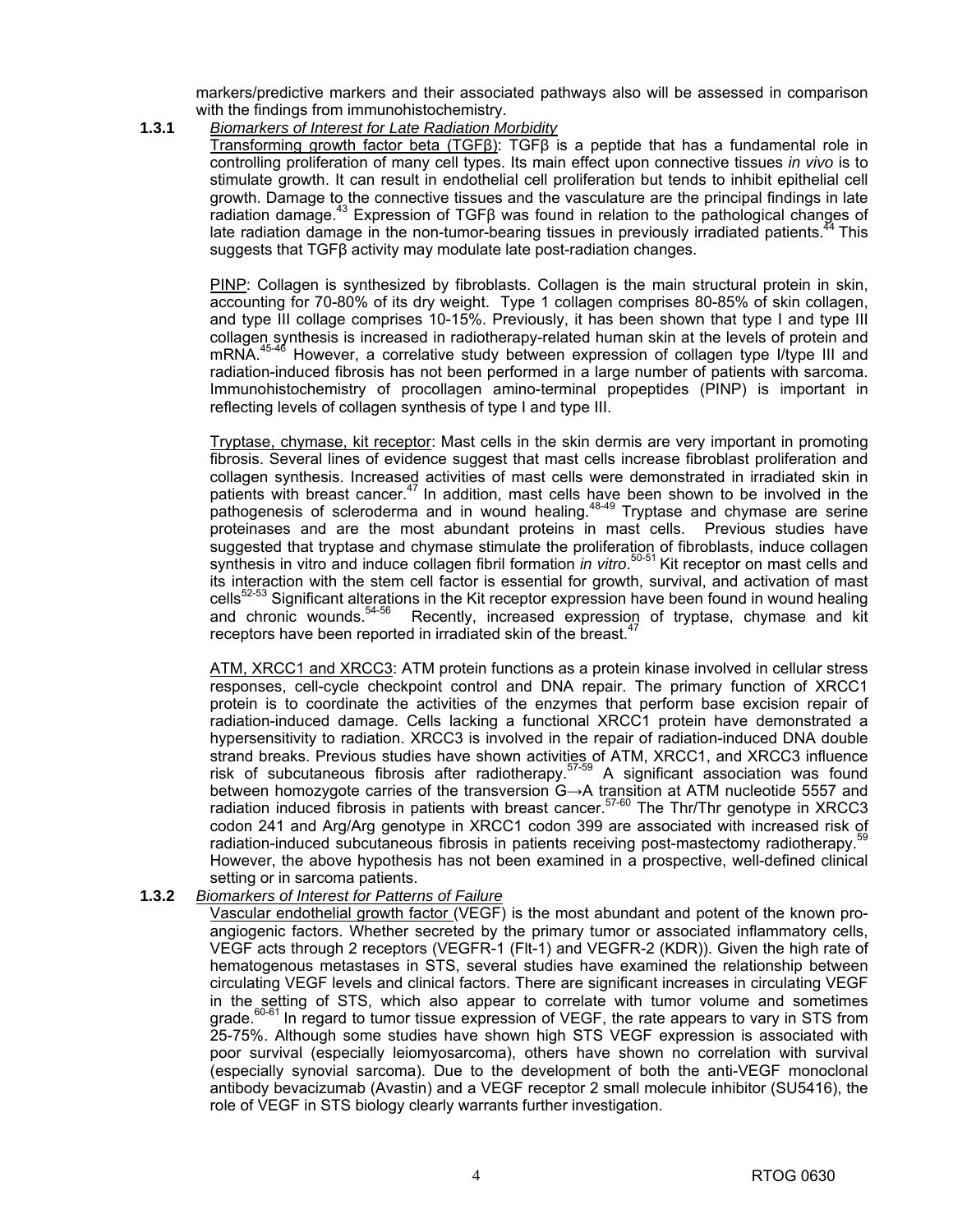Basic fibroblast growth factor (bFGF) is another factor associated with tumor angiogenesis. Alternatively, some preclinical data in mice suggests that low levels of bFGF may protect against radiation induced bone marrow and gut injury. Similar to VEGF, circulating bFGF levels are elevated in the setting of STS and may be related to tumor volume.<sup>62-63</sup> Paradoxically, low preoperative serum bFGF levels were associated with a higher risk of recurrence in one study.

 Epidermal growth factor receptor (EGFR) is a member of the HER family. EGFR overexpression and activation by ligand correlates with radioresistance. Preclinical studies have demonstrated enhanced radiation- and chemotherapy-induced tumor cytotoxicity when EGFR antagonists are administered. In addition, there is cross-talk between the EGFR and angiogenesis pathways.<sup>62</sup> Currently available EGFR targeted therapies include the monoclonal antibody cetuximab (Erbitux®) and the EGFR tyrosine kinase inhibitor gefitinib (Iressa®). Therefore, the potential interaction between EGFR expression and response to radiation combined with several clinically available anti-EGFR therapies make it an interesting biomarker to evaluate in STS.

 p53 is a tumor suppressor gene in which high levels of expression lead to cell cycle arrest (through p21/cdk2) or apoptosis. Inactivation of p53 may occur through point mutation or association with viral proteins or MDM2 (murine double minute type 2). When MDM2 binds to functional p53, p53 is inactivated and targeted for destruction. In normal cells, there is a balance between active p53 and MDM2 bound inactive p53. Therefore, MDM2 overexpression by tumor cells is an alternative mechanism for overcoming wild-type p53 function. While some studies have shown that p53 overexpression in STS correlates with a poor prognosis, $63$  others studies have failed to support these findings. MDM2 overexpression has also been associated with high grade STS and poor outcome.<sup>6</sup>

 Survivin is an intracellular protein that is a member of the inhibitor of apoptosis protein (IAP) family. Survivin appears to prevent apoptosis by associating with and inhibiting the activation/activity of caspases in the apoptotic pathway. Independent of its caspase interaction, it also regulates mitotic activities such as microtubule formation and cytokinesis. Survivin is expressed during development but usually disappears from terminally differentiated tissues. However, survivin overexpression has been consistently identified in most human cancers. For STS, overexpression of either survivin mRNA or protein is inversely correlated with survival.<sup>65</sup> In addition, inhibition of survivin in human sarcoma cell lines with small inhibitory RNA was found to reduce survival (by a p53 independent mechanism) and also radiosensitize cells (by a p53 dependent mechanism).

 The Fas receptor and its ligand (FasL) are a very important pathway for inducing apoptosis in immune cells such as lymphocytes. The immune privileged status of many sites in the body may be due to the ability of Fas/FasL to destroy invading inflammatory cells. FasL production by tumor cells has also been postulated as a mechanism to avoid immune detection/destruction. Previous studies have shown that approximately two-thirds of STS express FasL.66 Alternatively, *in vitro* stimulation of STS cells with a Fas agonist antibody increased tumor cell sensitivity to adriamycin and other chemotherapeutic agents. Therefore, the extent of FasL production by STS may help to predict response to treatment and overall outcome.

#### **1.4 Quality of Life**

#### **1.4.1** *Background*

 Quality of life (QOL) is a global concept with a variety of meanings attributed to it based on personal beliefs. Health-related quality of life (HRQOL) is one attempt to narrow the perspective of this construct to allow for measurement of the impact of pathology and treatments on QOL. Components commonly accepted as part of HRQOL are physical wellbeing, social/family well-being, emotional well-being and functional well-being.<sup>67</sup> Sugarbaker, et al. in their classic study of QOL in sarcoma patients could be considered the 'grandfathers' of outcomes measurement in clinical trials.<sup>68</sup> This research also was one of the first to include an assessment of sexuality in sarcoma patients. In the ensuing years, the answers to these quality of life related questions remain elusive.

 Recently, Davis and colleagues evaluated impact of late radiation morbidity on HRQOL in 194 patients with extremity sarcoma randomized to either preoperative (94) or postoperative (96)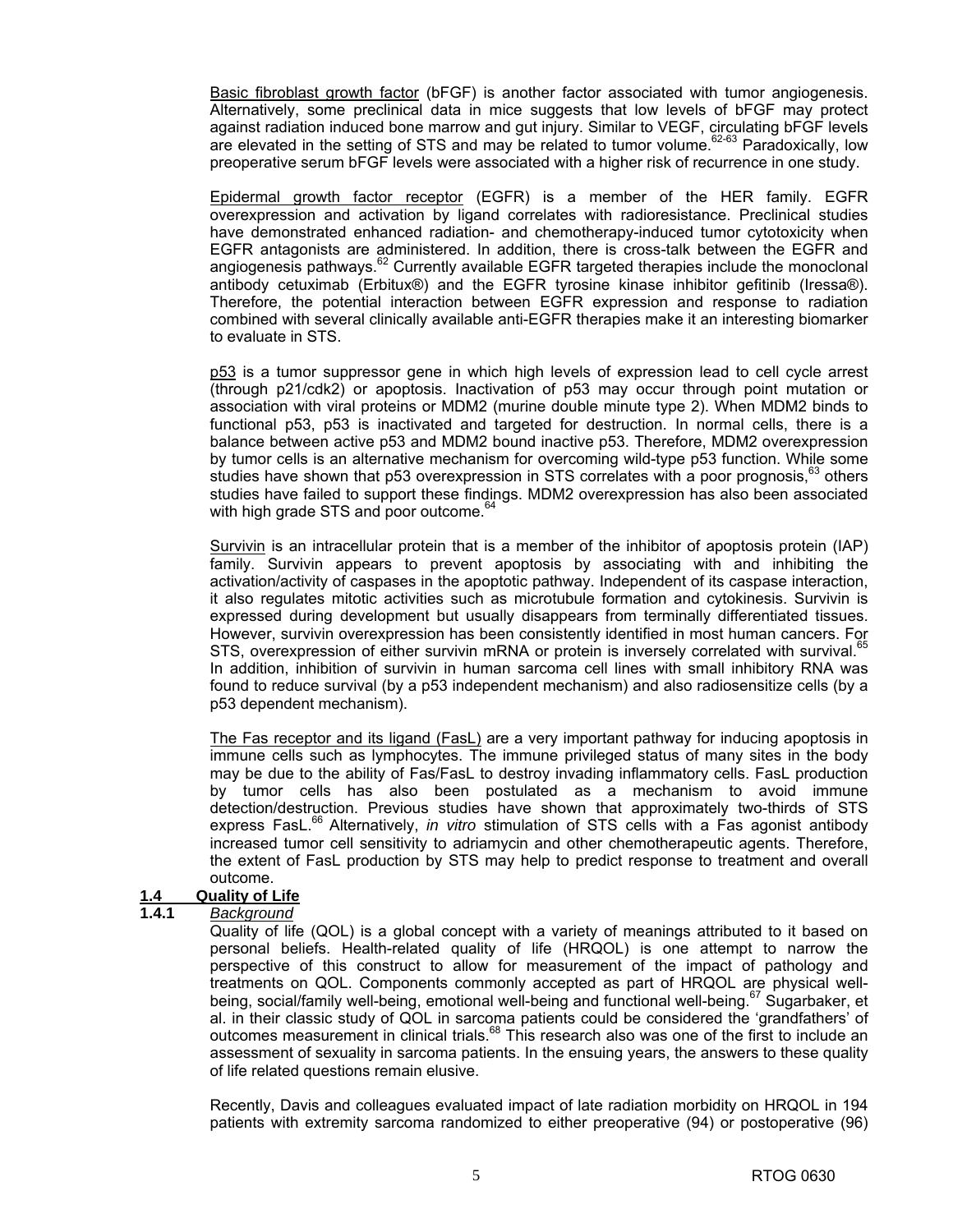radiotherapy. $69$  The focus of their HRQOL inquiry was patient function and physical disability using the musculoskeletal tumor rating scale (MSTS) and the Toronto Extremity Salvage Score (TESS). Of the 129 patients available for analysis of late radiation morbidity symptoms and scores in the HRQOL inquiry, 52 patients were less than age 50; neither mean age nor range was reported. They reported no statistically significant difference in the scores of TESS and MSTS between preoperative versus postoperative radiotherapy (preop mean 85.1 versus postop mean 81.3; p=0.17 for TESS, and preop mean 29.9 versus postop mean 28.0; p=0.08 for MTSS, respectively). However, patients who had ≥ grade 2 fibrosis, joint stiffness, and edema reported significantly physical disability as measured by the TESS (fibrosis 77.1 versus 87.0, p=0.001; joint stiffness 69.4 versus 86.4, p=0.001; edema 71.9 versus 85.0, p=0.001) and significantly greater impairment as measured by MSTS (fibrosis 27.7 versus 30.5, p=0.002; joint stiffness 24.2 versus 30.8,  $p=0.001$ ; edema 21.9 versus 30.4,  $p \le 0.001$ ). With the above background in mind, we hypothesize that image-guided reduction in volume and field size of radiotherapy may result in reduction of late radiation morbidity and may further improve the patients' physical function and quality of life.

 Other research suggested similar degrees of QOL in both limb salvage surgical (LSS) patients and those with an amputation for lower extremity sarcoma.<sup>70</sup> The difference was in how QOL was expressed: LSS patients described having a higher QOL in terms of physical performance status, and patients with limb amputations associated their QOL with their social acceptability. Still other research suggested that the degree of alteration in QOL is independent of whether it is limb amputation or limb salvage that occurs but dependent upon the level of the insult, e.g., greater change in QOL if above-the-knee amputation or LSS occurs versus below-the-knee amputation.'

 It is apparent that the data are variable regarding the impact on the functional aspect of QOL in patients with soft tissue sarcoma (STS) treated by radiotherapy and surgery. The reported research did not report function stratified by age or gender nor were other aspects of QOL reported; neither was a holistic, validated measure of HRQOL used as one of the outcome measures. In this proposed study, we hypothesize the degree of late radiation morbidities will correlate positively not only with the MSTS<sup>72</sup> and TESS,<sup>69</sup> but also with the functional well-being component of the Functional Assessment of Cancer Therapy – General (FACT-G).<sup>67</sup> We will begin with a correlation between the late radiation morbidities (primary endpoint) and the MSTS, TESS and the FACT-G in patients with extremity sarcoma treated with image-guided radiotherapy followed by limb salvage surgery (Cohort B) at 2 years from the start of sarcoma treatment. In addition, we will examine if the addition of chemotherapy to the radiation and surgery (Cohort A patients) will result in poor functional well-being scores on the FACT-G when compared with radiation and surgery (Cohort B) for patients with extremity sarcoma. We will further correlate the late radiation morbidities with the MSTS, TESS and the FACT-G in the patients with extremity sarcoma with the combination of chemoradiotherapy and surgery (Cohort A).

 Diagnosis of the various types of STS to be included in this study can occur anywhere between the ages of 10-75 years; however, those eligible for this study will be over age 18 with the anticipated mean age to be in the mid-40's. The years 18-50 are prime years for marriage and reproduction; further, it is well known that chemotherapy causes either temporary or permanent menopause in women who are in their late 30's to 40's. There is a great deal of literature on the impact of chemotherapy in women with breast cancer whose physical disfigurement can be easily hidden by clothes, and there has been a similar degree of work in men diagnosed with prostate cancer. However, there continues to be a paucity of work investigating the impact of treatment of STS on the social/family well-being and emotional well-being aspects of HRQOL. These aspects of HRQOL include sexuality. Recent literature on re-integration into previous life activities has highlighted the continued lack of data on social discomfort, body-image anxieties, and sexuality in those with limb amputation. $73-74$ 

One report on STS patients and HRQOL looked at patients' perceptions of their ability to reintegrate into their life roles following treatment.<sup>75</sup> Clinicians completed the MSTS evaluating each patient, and patients completed the TESS, the Reintegration to Normal Living Index (RNL) and the EQ-VAS, a one-item visual analogue scale asking subjects to rate their QOL on a 0 to 100 scale. The RNL measures patient perceptions about their ability to reintegrate into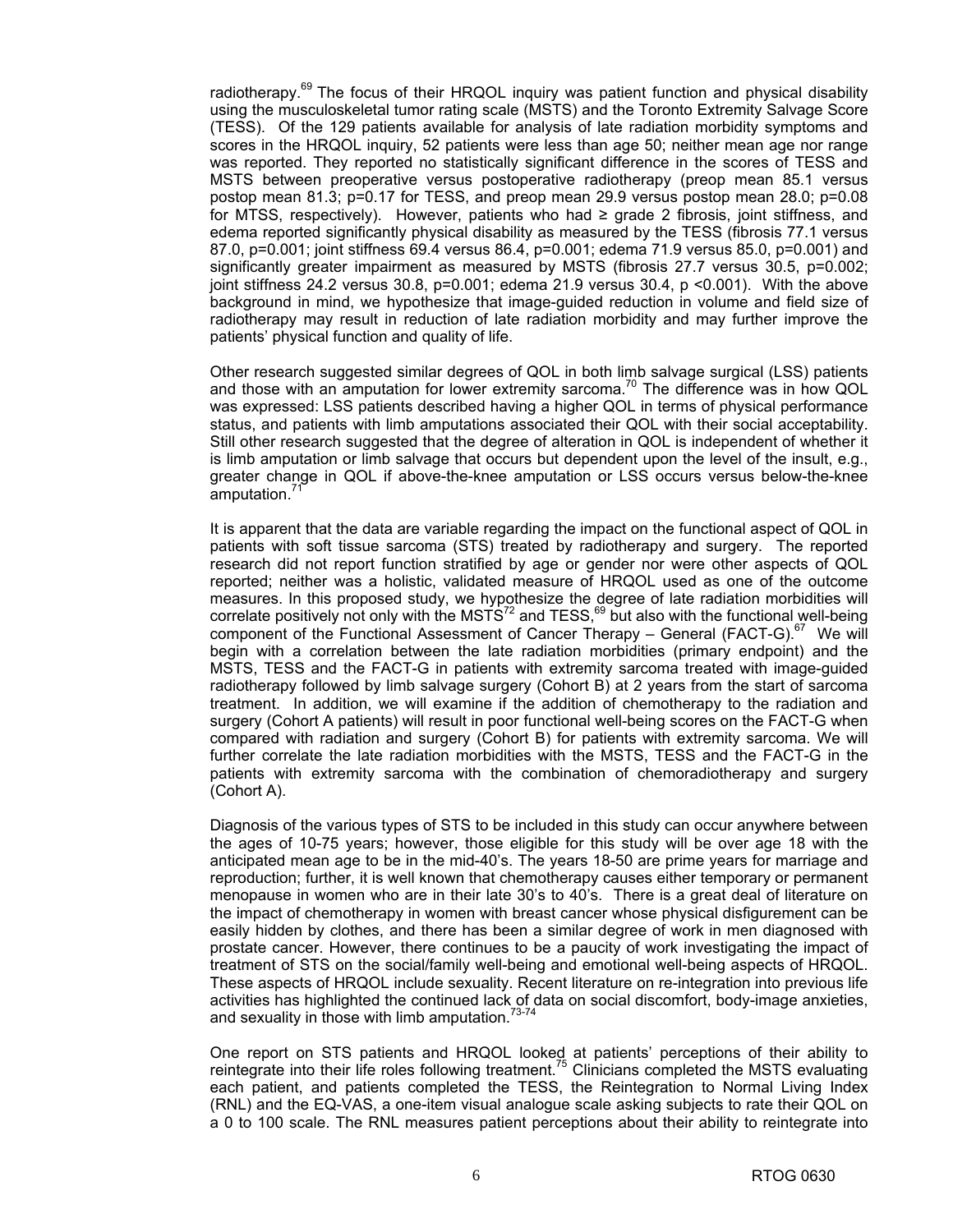their lives. The study sample of 100 was one year-post treatment; the majority of patients were male, with a mean age of 55 years. The stepwise regression model, after adjustment for demographic and clinical variables, found that only restrictions from resuming previous life activities had a significant impact on HRQOL, explaining 63% of the variation. This study notwithstanding, questions remain unanswered concerning issues surrounding sexuality and aspects of the social/family well-being and emotional well-being components of HRQOL. For example, do the radiation and surgery (Cohort B) result in a great change in sexuality of patients with extremity sarcoma? When over the course of follow up do changes in sexuality become apparent? In which gender? At what age? Does the addition of chemotherapy to the radiation and surgery result in a greater change than radiation and surgery for patients with extremity sarcoma? Does the Sexual Adjustment Questionnaire  $(SAQ)$ <sup>6</sup> and items related to sexuality on the TESS correlate with the Social/Family and Emotional Well-being components of the FACT-G?

 Thus, there remains a gap in the literature on the intimacy and related QOL issues in patients with STS and the effects of radiation therapy +/- chemotherapy with surgery on QOL. Most research in this area is limited to the alterations in physical mobility. There also is little information on the impact of STS and STS treatment on sexuality. Due to this gap in knowledge, the measurement of sexual function is a secondary objective of this study. There is a dearth of research in this area and few validated, free instruments available. The SAQ was validated in males and females, $76$  and the revised scale has been validated by the RTOG in males.<sup>77</sup> The revisions were made to decrease patient burden while maintaining scales hypothesized to be most affected by cancer therapy. The RTOG-validated SAQ for males (SAQ-M) will be used in this study, and a newly revised SAQ for females (SAQ-F) will be used. The SAQ-F retains the same subscales as the SAQ-M. Patients will complete a baseline version of the SAQ-M and SAQ-F prior to treatment and then will complete a follow-up version of the SAQ-M and SAQ-F at 12, 18, and 24 months from the start of radiation treatment. Results will be correlated with items on sexuality on the TESS and FACT-G. It is hypothesized that patients receiving radiotherapy and surgery (Cohort B) will experience fewer alterations in sexuality than those in Cohort A, who will receive the combination of chemoradiotherapy and surgery.

#### **1.4.2** *Quality of Life Assessments*

 Quality of life will be measured from 3 perspectives: global quality of life using the Functional Assessment of Cancer Therapy-General form (FACT-G), physical disability from the patient's perspective using the Toronto Extremity Salvage Score (TESS), and looking specifically at the impact on sexuality of loss/alteration in a limb using the Sexual Adjustment Questionnaire (for Males and Females; SAQ-M and SAQ-F). If the patient consents to participate in the QOL portion of the study, the patient will complete 3 assessments, the FACT-G, the TESS, and the SAQ, at 4 time points: Prior to start of protocol treatment (baseline), and at 12, 18, and 24 months from the start of radiation treatment. Use of 3 measures of quality of life will provide answers to some of the unanswered questions highlighted above. Each of these measures has established psychometric properties, and they are widely used in cancer research.

## **1.5 Summary**

 We propose a phase II study to evaluate the effect of preoperative image-guided radiotherapy (IGRT) on the reduction of late radiation morbidity, patterns of failure, impact of late radiation morbidity on limb function and physical ability, quality of life (QOL) and sexuality. Correlative biomarker studies, including gene expression profiling, will be included in the study to identify a molecular signature that predicts for late radiation morbidity, poor QOL, local failure, and distant failure. It is important to note that this single arm phase II study is not intended to resolve the debate discussed above regarding the sequence of radiotherapy and surgery.

## **2.0 OBJECTIVES**

#### **2.1 Primary Objective**

 To determine the effect of reduced radiation volume through IGRT on ≥ Grade 2 lymphedema, subcutaneous fibrosis, and joint stiffness at 2 years from the start of radiation treatment

## **2.2 Secondary Objectives**

- **2.2.1** To estimate rates of other CTCAE, v.3.0 grade 3-5 adverse events;
- **2.2.2** To determine the pattern of failure including local failure (in-field, marginal, and outside-field failure), regional failure, distant failure, and death without disease progression;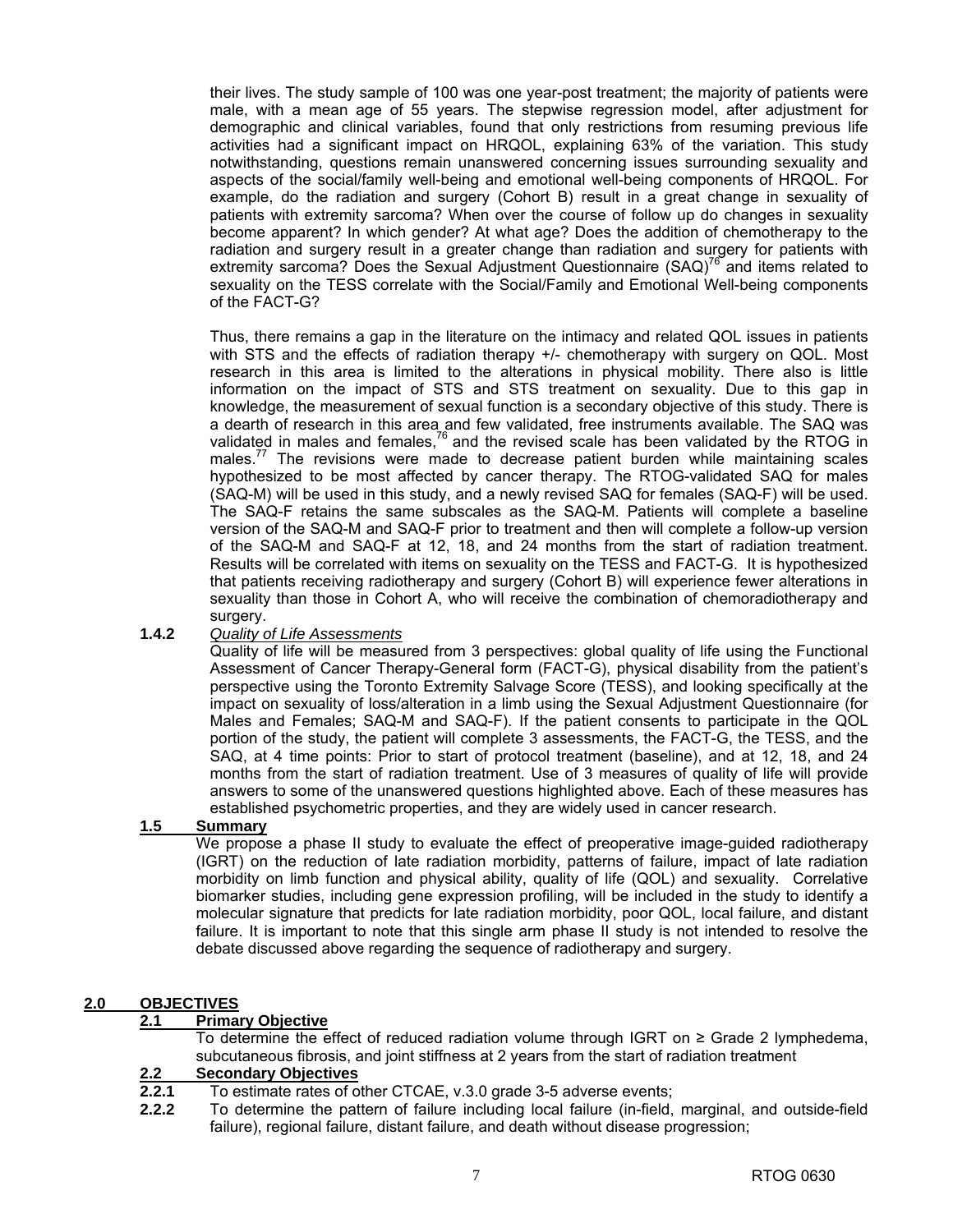- **2.2.3** To estimate the rates of local failure, local-regional failure, distant failure, distant-disease-free survival, disease-free survival, overall survival, and second primary tumor;
- **2.2.4** To estimate the rate of wound complications;<br>**2.2.5** To correlate the degree of late radiation me
- **2.2.5** To correlate the degree of late radiation morbidity (defined as any ≥ grade 2 lymphedema, subcutaneous fibrosis, or joint stiffness) at 2 years with scores on the clinical measure, MSTS.
- **2.3 Tertiary Objectives** (Exploratory)
- **2.3.1** To correlate degree of later radiation morbidity at 2 years with the 3 quality of life assessments (FACT-G, TESS, and SAQ);
- **2.3.2** To compare the TESS and the MSTS scores at 2 years between cohort B patients and the preoperative RT patients from the NCIC CTG study;
- **2.3.3** To compare the SAQ scores at 2 years for Cohort A patients with Cohort B patients;
- **2.3.4** To describe the trend over time with respect to 4 variables: late radiation morbidity, FACT-G, TESS, and SAQ;
- **2.3.5** To collect sarcoma tumor samples, adjacent normal tissue, cutaneous/subcutaneous tissue, serum, plasma, buffy coat, and urine for correlative biomarker studies.

## **3.0 PATIENT SELECTION**

#### **NOTE: PER NCI GUIDELINES, EXCEPTIONS TO ELIGIBILITY ARE NOT PERMITTED**

## **3.1 Conditions for Patient Eligibility (1/8/10)**

- **3.1.1** Histologically proven primary soft tissue sarcoma of the upper extremity (including shoulder) or lower extremity (including hip); extraskeletal myxoid chondoscarcoma is eligible. Sarcomas of the hand or foot are ineligible.
- **3.1.2** A biopsy must be done within 8 weeks prior to registration. If the patient refuses an incisional biopsy, core biopsies are required for histological diagnosis (see Sections 8.1 and 10.1);
- **3.1.3** No distant metastases, based upon the following minimum diagnostic workup:
- **3.1.3.1** History/physical examination including a detailed description of the location, size, and stage (see Appendix IV) of the sarcoma within 8 weeks prior to registration;
- **3.1.3.2** MRI with contrast of the primary within 8 weeks prior to registration; the maximal dimension of the primary tumor will be measured in MRI images. See Section 6.6 for preferred MRI specifics (a pretreatment MRI with T1 weighting and gadolinium contrast and T2 weighting is mandatory);
- **3.1.3.3** CT scan of the chest within 8 weeks prior to registration;
- **3.1.3.4** For intermediate-to-high grade sarcomas (histology grade 3 or 4, AJCC, 6<sup>th</sup> ed., Appendix IV) of the upper thigh, a CT scan with contrast of the abdomen and pelvis to rule out metastases within 8 weeks prior to registration;
- **3.1.4** Evaluation by a surgeon who specializes in soft tissue sarcoma within 8 weeks prior to registration; the patient's tumor must be surgically resectable, and the surgeon must feel that limb preservation surgery alone would not provide adequate local control.
- **3.1.5** Zubrod Performance Status 0-1;
- **3.1.6** Age ≥ 18;
- **3.1.7** For females of childbearing potential, a serum pregnancy test within 2 weeks prior to registration; **note**: if pelvic irradiation is to be given, the serum pregnancy test must be done within 48 hours prior to registration.
- **3.1.8** Women of childbearing potential and male participants must practice adequate contraception.
- **3.1.9** Patients must provide study-specific informed consent prior to study entry, which includes mandatory submission of tissue for pathology central review.
- **3.1.10** CBC/differential obtained within 2 weeks prior to registration on study, with adequate bone marrow function defined as follows:
- **3.1.10.1** Absolute neutrophil count  $(ANC) \ge 1,500$  cells/mm<sup>3</sup>;
- **3.1.10.2** Platelets ≥ 100,000 cells/mm<sup>3</sup>;
- **3.1.10.3** Hemoglobin ≥ 8.0 g/dl (Note: The use of transfusion or other intervention to achieve Hgb ≥ 8.0 g/dl is acceptable.)

## **3.2 Conditions for Patient Ineligibility (1/8/10)**

- **3.2.1** Patients with sarcomas of the head, neck, intra-abdominal or retroperitoneal region or body wall, hand or feet or with a sarcoma ≥ 32 cm in any direction are ineligible;
- **3.2.2** Histopathology demonstrating rhabdomyosarcoma, extraosseous primitive neuroectodermal tumor (PNET) soft tissue Ewing's sarcoma, osteosarcoma, Kaposi's sarcoma, angiosarcoma,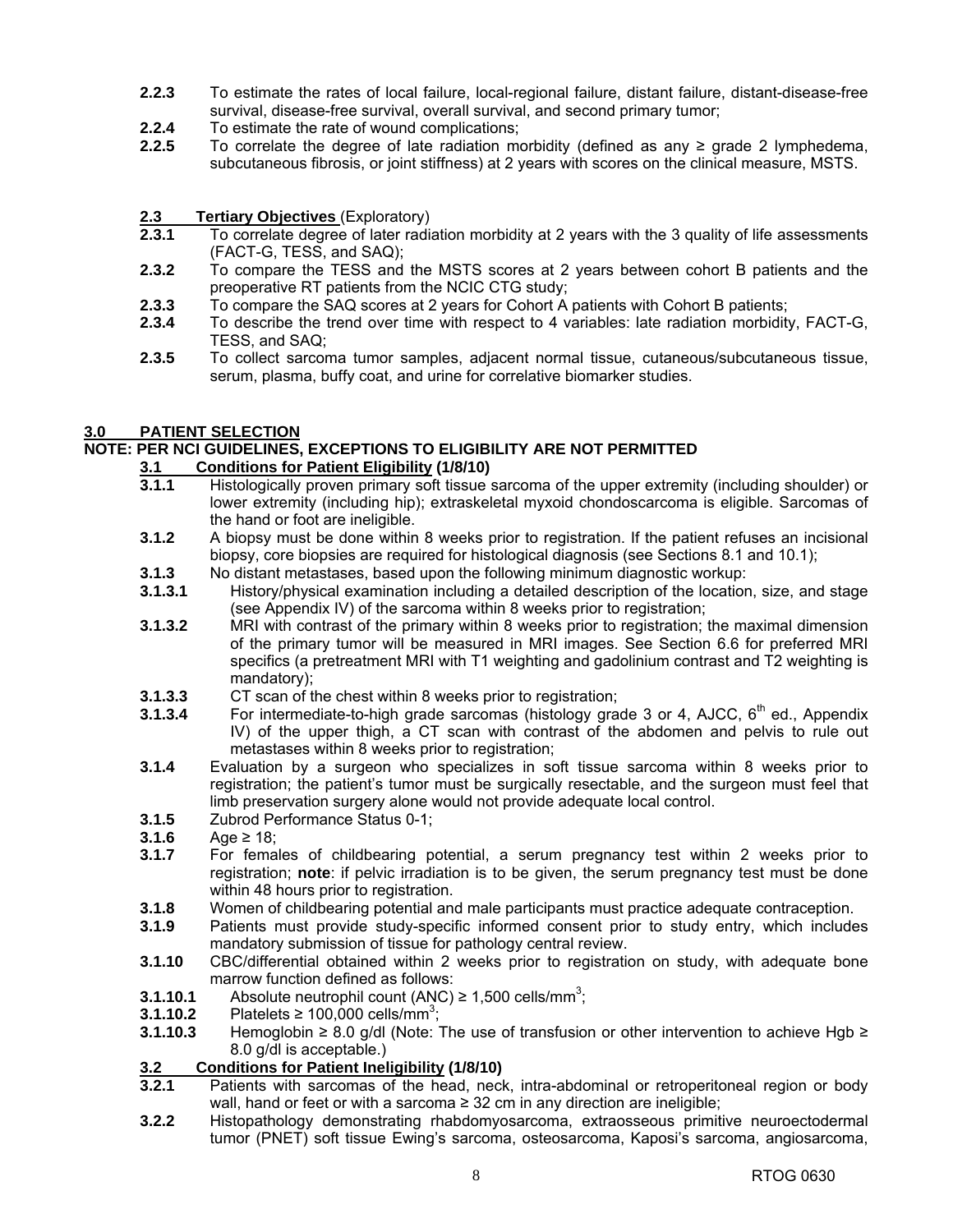aggressive fibromatosis (desmoid tumor), or dermatofibrosarcoma protuberans or chondrosarcoma;

- **3.2.3** No lymph node or distant metastases; **note**: multiple pulmonary nodules < 8 mm without a histological diagnosis detected incidentally in a non-screening CT scan may not be a basis for study exclusion because of the sensitivity/specificity of the CT scans of chest/abdomen/pelvis. MacMahon's guidelines are referenced<sup>78</sup> for treating physicians' use in determining eligibility of patients with low-risk factors.
- **3.2.4** Recurrent tumor following previous potentially curative therapy;
- **3.2.5** Patients that undergo excisional biopsy in which the majority of the tumor (≥ 50%) is removed are not eligible.
- **3.2.6** Prior invasive malignancy (except non-melanomatous skin cancer) unless disease free for a minimum of 3 years (e.g., carcinoma *in situ* of the breast, oral cavity, or cervix are all permissible);
- **3.2.7** Prior radiotherapy to the region of the study cancer that would result in overlap of radiation therapy fields for current sarcoma;
- **3.2.8** Pregnancy or women of childbearing potential and men who are sexually active and not willing/able to use medically acceptable forms of contraception; this exclusion is necessary because the treatment involved in this study may be significantly teratogenic.

#### **4.0 PRETREATMENT EVALUATIONS/MANAGEMENT**

#### **Note: This section lists baseline evaluations needed before the initiation of protocol treatment that do not affect eligibility.**

#### **4.1 Required Evaluations/Management**

- **4.1.1 (4/20/09)** Representative histology slides for central review must be collected from both the pre-treatment diagnostic biopsy (see Section 3.1.2) and from the post-radiation surgery and submitted (see Sections 8.2 and 10.1);
- **4.1.2** A thyroid function test must be done prior to start of radiation if the thyroid gland is inside the radiation field.
- **4.1.3** The physician (an orthopedic surgeon or surgical oncologist is preferred) or the physician's designated staff must complete the Musculoskeletal Tumor Rating Scale (MSTS) prior to start of protocol treatment (see Section 12.1).
- **4.1.4** If the patient consents to participate in the quality of life component of the study, sites are required to administer baseline quality of life questionnaires prior to the start of protocol treatment: The Functional Assessment of Cancer Therapy-General (FACT-G); The Toronto Extremity Salvage Score (TESS); and The Sexual Adjustment Questionnaire (SAQ) (see Section 12.1).

#### **5.0 REGISTRATION PROCEDURES**

#### **IGRT IS MANDATORY FOR THIS STUDY.**

 In order to be eligible to enroll patients onto this trial, the center must be credentialed both for 3D-CRT and/or IMRT and for Sarcoma image-guided radiotherapy (IGRT). **NOTE**: It is mandatory for the treating physician to determine the radiation therapy technique (3D-CRT vs. IMRT) to be used prior to the site registering the patient.

- **5.1 Preregistration Requirements for Image-Guided Radiotherapy (IGRT) Treatment Approach**
- **5.1.1** In order to utilize IGRT, the center must be credentialed for its use. This means the institution must have met technology requirements and have provided the baseline physics information (Part II of the Facility Questionnaire; see Section 5.1.2). This information is available on the Advanced Technology Consortium (ATC) web site, [http://atc.wustl.edu.](http://atc.wustl.edu) The ATC is in part comprised of RTOG RT Quality Assurance, the Image-Guided Therapy Center (ITC) at Washington University, and the Radiological Physics Center (RPC) at MD Anderson Cancer Center.

In order to become credentialed for IGRT, the institution must have already become credentialed for either 3D-CRT and/or IMRT. Institutions that have not been credentialed by the RTOG to perform 3D-CRT and/or IMRT MUST apply for 3D-CRT and/or IMRT credentialing as described below in Sections 5.2 and 5.3.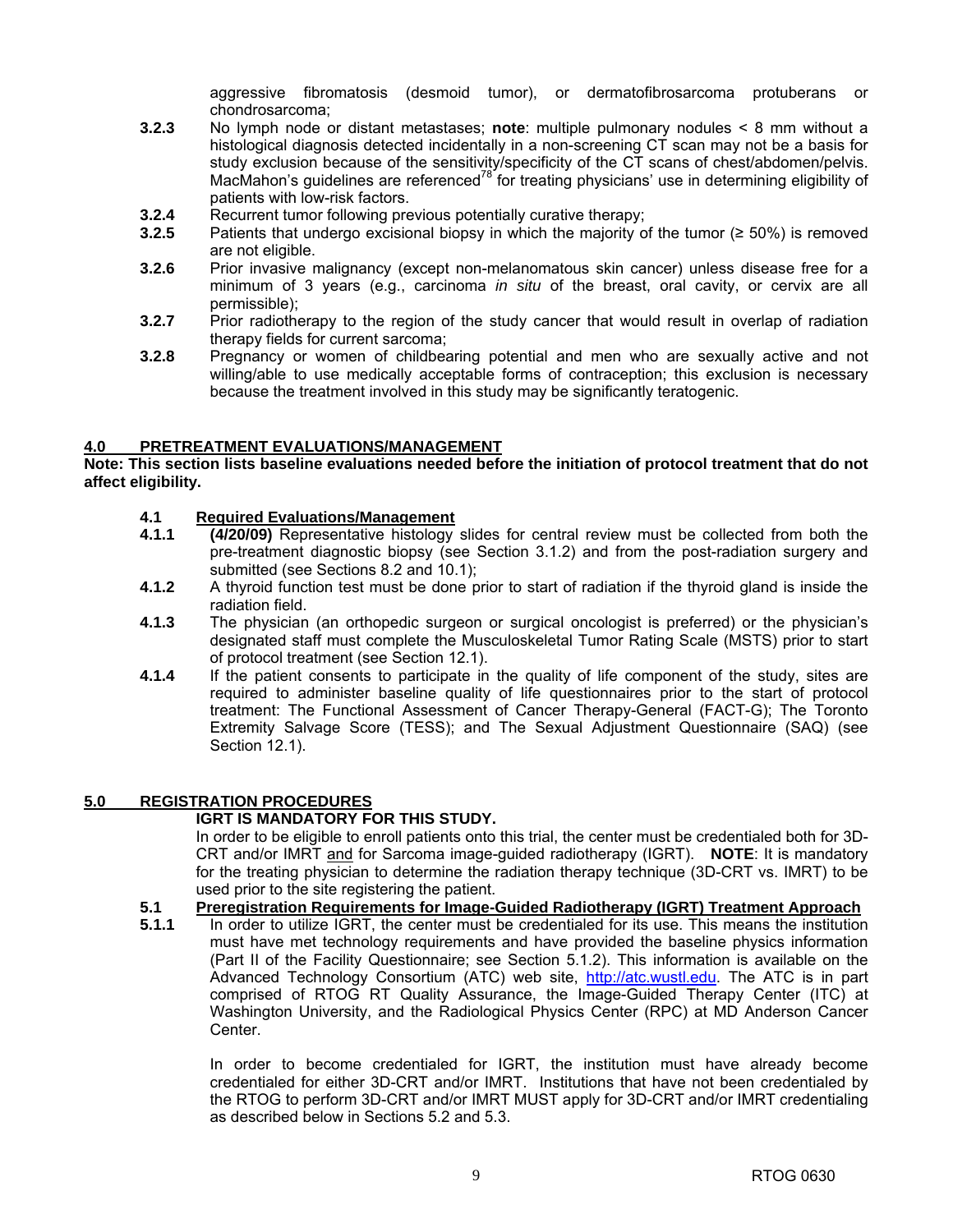# **5.1.2 IGRT Credentialing Process (4/20/09)**<br>**5.1.2.1** This is the first Sarcoma daily IG

- **5.1.2.1** This is the first Sarcoma daily IGRT study and thus, each institution will be required to undergo credentialing for Sarcoma IGRT (review of at least one case from each institution). The first step is for the institution or investigator to complete a new Facility Questionnaire and/or set up an SFTP account for digital data submission. Both of these requirements can be completed using information on the ATC web site at [http://atc.wustl.edu.](http://atc.wustl.edu)
- **5.1.2.2** Next, the institution must submit a series of daily treatment images along with a spreadsheet of IGRT data from an anonymized patient with either extremity Sarcoma or other extremity disease. See the ATC web site, [http://atc.wustl.edu,](http://atc.wustl.edu) for the spreadsheet. This series must include a minimum of 5 daily pretreatment images and a minimum of 2 of the 5 must have post-shift images. Pretreatment images may include three-dimensional (3D) volumetric images (either fan- or cone-beam CT with Megavoltage (MV) or kilovoltage (KV) x-ray or Orthogonal (MV or KV) 2D electronic images. These images and the spreadsheet will be reviewed by the Medical Physics Co-chair, Dr. Li prior to credentialing. Upon approval of the images and spreadsheet by Dr. Li, RTOG Headquarters will notify the institution that the institution is credentialed.
- **5.1.2.3** *Tolerance Levels for IGRT*

 For those institutions that plan to use one of the above pretreatment 3D volumetric images for target localization and position adjustment if needed, a three-dimensional view of bony structures adjacent to gross tumor planning target volume (PTV) is recommended as a standard for position adjustment. Three-dimensional views of gross tumor and other adjacent normal tissue structures are recommended as reference at the discretion of the treating radiation oncologist. After shifts based on pretreatment images, an error of ≤ 3 mm is acceptable. After shifts based on pretreatment images, an error of  $> 3$  mm but  $\leq 5$  mm is considered as minor variation, while an error of  $>$  5 mm is considered a major variation (unacceptable).

 For those institutions that plan to use orthogonal images for target localization and position adjustment if needed, placement of fiducial markers such as seeds (typically 3 or more) in or outside the gross tumor is strongly recommended (not required). Fiducial markers are often placed under the guidance of ultrasound or CT scan. An orthogonal view of fiducial markers and/or bony anatomy adjacent to the gross tumor planning target volume (PTV) is recommended as a standard for position adjustment. After shifts based on pretreatment images, an error of  $\leq$  3 mm is acceptable. After shifts based on pretreatment images, an error of  $> 3$  mm but  $\leq 5$  mm is considered as minor variation, while an error of  $> 5$  mm is considered a major variation (unacceptable).

#### **5.2 Pre-Registration Requirements for Institutions Intending to Use the IMRT Treatment Approach for Some Patients (4/20/09)**

In order to utilize IMRT on this study, the institution must have met specific technology requirements and have provided baseline physics information. Instructions for completing these requirements or determining if they already have been met are available on the Radiological Physics Center (RPC) web site. Visit [http://rpc.mdanderson.org/rpc a](http://rpc.mdanderson.org/rpc)nd select "Credentialing" and "Credentialing Status Inquiry".

- **5.2.1** An IMRT phantom study with the RPC must be successfully completed (if the institution has not previously met this IMRT credentialing requirement. Instructions for requesting and irradiating the phantom are available on the RPC web site at <http://rpc.mdanderson.org/rpc>/; select "Credentialing" and "RTOG". Upon review and successful completion of the phantom irradiation, the RPC will notify both the registering institution and RTOG Headquarters that the institution has completed this requirement. Subsequently, RTOG Headquarters will notify the institution that the site can enroll patients on the study.
- **5.2.2** The institution or investigator must complete a new IMRT facility questionnaire and/or set up an SFTP account for digital data submission, both of which are available on the Image-Guided Center (ITC) web site at [http://atc.wustl.edu.](http://atc.wustl.edu) Upon review and successful completion of the "Dry-Run" QA test, the ITC will notify both the registering institution and RTOG Headquarters that the institution has successfully completed this requirement. RTOG Headquarters will notify the institution when all requirements have been met and the institution is eligible to enter patients onto this study using either 3DCRT or IMRT.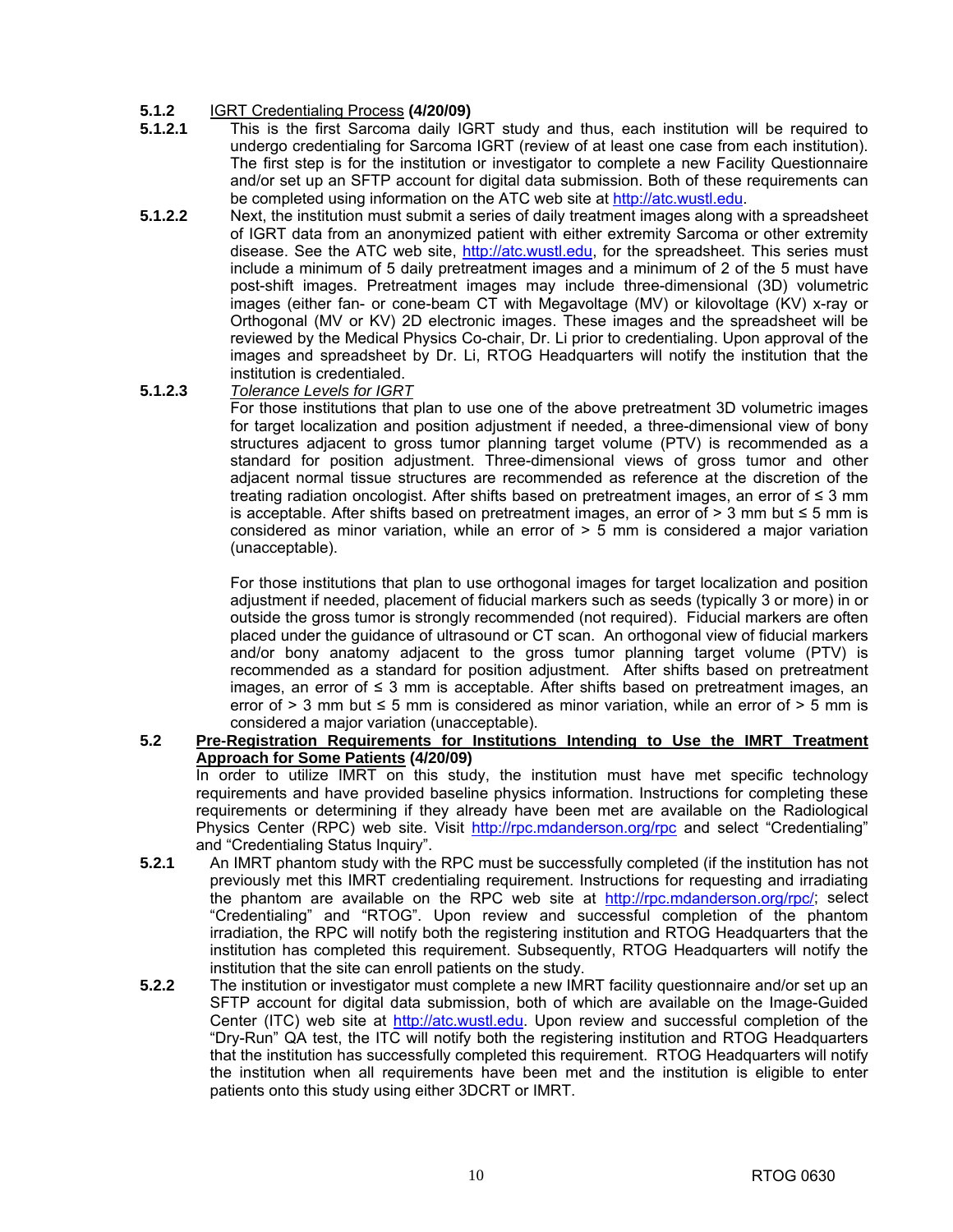## **5.3 Pre-Registration Requirements for 3D-CRT Treatment Approach**

- **5.3.1** Only institutions that have met the technology requirements and that have provided the baseline physics information that are described in 3D-CRT Quality Assurance Guidelines may enter patients to this study.
- **5.3.2** The new facility questionnaire (one per institution, available on the ATC web site at [http://atc.wustl.edu\)](http://atc.wustl.edu) is sent to RTOG for review prior to entering any cases. Upon review and successful completion of a "Dry-Run" QA test, the ITC will notify both the registering institution and RTOG Headquarters that the institution has successfully completed this requirement. RTOG Headquarters will notify the institution when all requirements have been met and the institution is eligible to enter patients onto this study. Institutions that have previously enrolled patients on 3DCRT trials of this same disease site may enroll patients on this study without further credentialing.

#### **5.4 Regulatory Pre-Registration Requirements (9/26/08, 4/20/09,10/13/09)**

- **5.4.1 U.S. and Canadian institutions** must fax copies of the documentation below to the CTSU Regulatory Office (215-569-0206), along with the completed CTSU-IRB/REB Certification Form, [http://www.rtog.org/pdf\\_file2.html?pdf\\_document=CTSU-IRBCertifForm.pdf,](http://www.rtog.org/pdf_file2.html?pdf_document=CTSU-IRBCertifForm.pdf) prior to registration of the institution's first case:
	- IRB/REB approval letter;
	- **IRB/REB approved consent (English and native language version)** 
		- \***Note**: Institutions must provide certification of consent translation to RTOG **Headquarters**
	- IRB/REB assurance number
- **5.4.2** *Pre-Registration Requirements FOR CANADIAN INSTITUTIONS*
- **5.4.2.1** Prior to clinical trial commencement, Canadian institutions must complete and fax to the CTSU Regulatory Office (215-569-0206) Health Canada's Therapeutic Products Directorates' Clinical Trial Site Information Form, Qualified Investigator Undertaking Form, and Research Ethics Board Attestation Form.
- **5.4.3** *Pre-Registration Requirements FOR NON-CANADIAN INTERNATIONAL INSTITUTIONS*
- **5.4.3.1 For institutions that do not have an approved LOI for this protocol:** International sites must receive written approval of submitted LOI forms from RTOG Headquarters prior to submitting documents to their local ethics committee for approval. See [http://www.rtog.org/pdf\\_forms.html?members/forms=Intl\\_LOI\\_Form.doc](http://www.rtog.org/pdf_forms.html?members/forms=Intl_LOI_Form.doc)

## **5.4.3.2 For institutions that have an approved LOI for this protocol:**

 All requirements indicated in your LOI Approval Notification must be fulfilled prior to enrolling patients to this study.

## **5.5 Registration**

#### **5.5.1** *Online Registration*

Patients can be registered only after eligibility criteria are met.

Each individual user must have an RTOG user name and password to register patients on the RTOG web site. To get a user name and password:

- The investigator and research staff must have completed Human Subjects Training and been issued a certificate (Training is available via <http://cme.cancer.gov/clinicaltrials/learning/humanparticipant-protections.asp>).
- A representative from the institution must complete the Password Authorization Form at [www.rtog.org/members/webreg.html \(b](http://www.rtog.org/members/webreg.html)ottom right corner of the screen), and fax it to 215-923-1737. RTOG Headquarters requires 3-4 days to process requests and issue user names/passwords to institutions.

An institution can register the patient by logging onto the RTOG web site (http://www.rtog.org), going to "Data Center Login" and selecting the link for new patient registrations. The system triggers a program to verify that all regulatory requirements (OHRP assurance, IRB approval) have been met by the institution. The registration screens begin by asking for the date on which the eligibility checklist was completed, the identification of the person who completed the checklist, whether the patient was found to be eligible on the basis of the checklist, and the date the study-specific informed consent form was signed.

Once the system has verified that the patient is eligible and that the institution has met regulatory requirements, it assigns a patient-specific case number. The system then moves to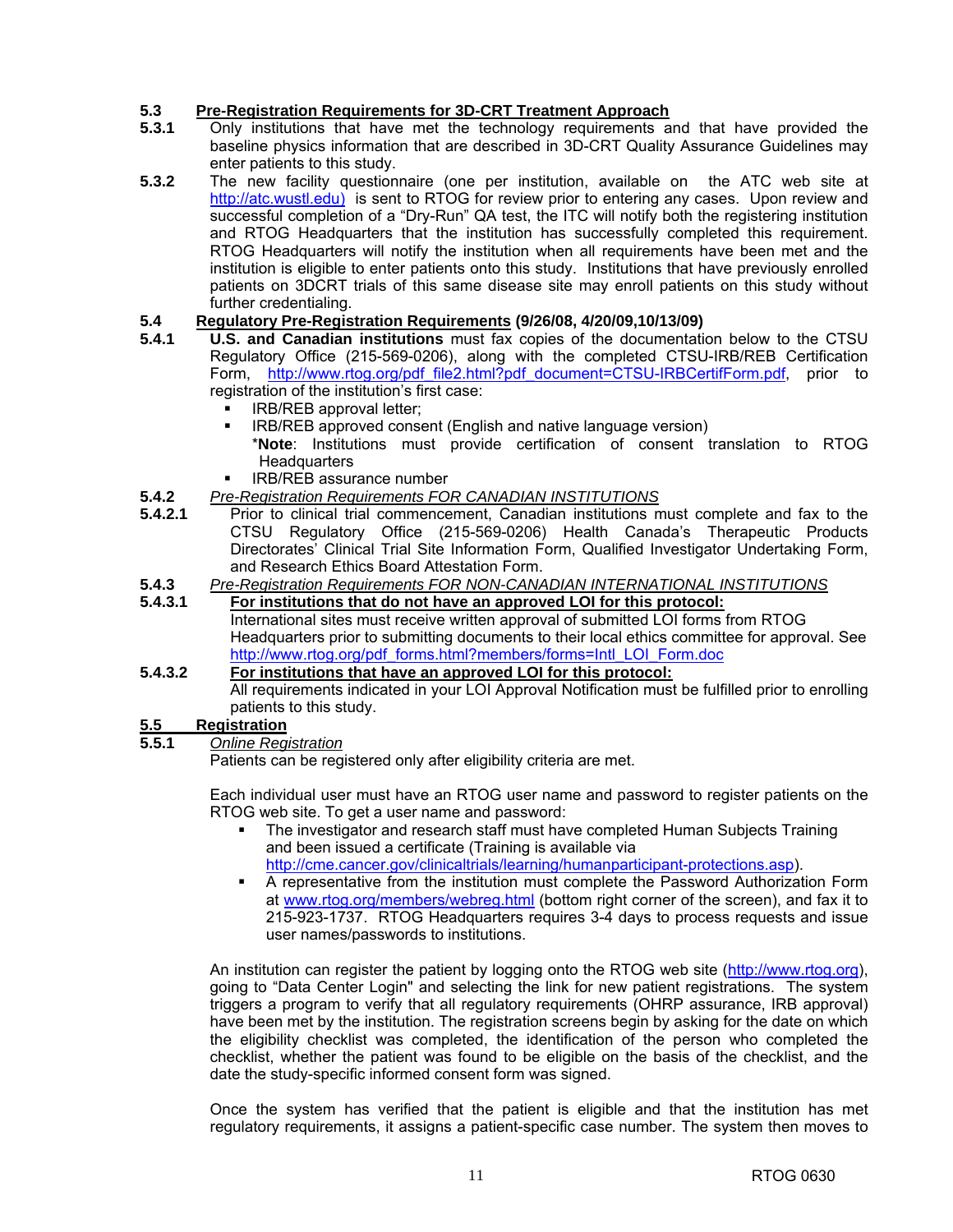a screen that confirms that the patient has been successfully enrolled. This screen can be printed so that the registering site will have a copy of the registration for the patient's record. Two e-mails are generated and sent to the registering site: the Confirmation of Eligibility and the patient-specific calendar. The system creates a case file in the study's database at the DMC (Data Management Center) and generates a data submission calendar listing all data forms, images, and reports and the dates on which they are due.

 If the patient is ineligible or the institution has not met regulatory requirements, the system switches to a screen that includes a brief explanation for the failure to register the patient. This screen can be printed.

**(10/13/09)** Institutions can contact RTOG web support for assistance with web registration: [websupport@acr-arrs.org.](mailto:websupport@acr-arrs.org)

In the event that the RTOG web registration site is not accessible, participating sites can register a patient by calling RTOG Headquarters, at (215) 574-3191, Monday through Friday, 8:30 a.m. to 5:00 p.m. ET. The registrar will ask for the site's user name and password. This information is required to assure that mechanisms usually triggered by web registration (e.g., drug shipment, confirmation of registration, and patient-specific calendar) will occur.

#### **6.0 RADIATION THERAPY (1/8/10) IGRT IS MANDATORY FOR THIS STUDY.**

**Protocol treatment must begin within 7-10 calendar days from date of registration.** 

## **6.1 Dose Specifications (1/8/10)**

**6.1.1** *Preoperative IGRT (3D-CRT or IMRT)* **[4/20/09]**  Either 3D conformal radiotherapy or intensity modulated radiation therapy may be utilized as

long as the dose volume histogram (DVH) constraints for critical normal structures meet the criteria defined in Section 6.4.

A prescription dose of 50 Gy in 25 daily fractions will be prescribed to cover 95% of the PTV. More than 99% of the PTV should receive > 97% of the prescribed dose. No more than 20% of the PTV will receive  $\geq 110\%$  prescription dose.

#### **6.1.2** *Postoperative Radiotherapy Boost (External Beam or Brachytherapy or Intraoperative Radiotherapy)*

 Postoperative radiation will be given to the positive tumor margin (residual tumor) only plus a margin of 1 cm within 2 weeks following surgery or after adequate wound healing has occurred. The patient can receive postoperative external beam, brachytherapy (low-dose-rate or highdose-rate), or intraoperative radiation therapy as a boost to the residual tumor bed (positive margin). Metallic clips or gold seeds are recommended to be placed during surgery to aid in defining the residual tumor bed for a positive margin. The target volume for postoperative radiotherapy will be the residual tumor bed as defined by the surgical and pathological findings.

#### **6.1.2.1** External Beam Radiotherapy

 Postoperative external beam boost dose is 16 Gy in 8 fractions (once a day). Postoperative external beam radiotherapy boost will begin 2 weeks following resection, if the healing of the surgical wound is satisfactory at the discretion of surgeon. Bolus should be avoided unless positive margins occur in cutaneous or subcutaneous tissues. Because preoperative radiation therapy has been delivered, it is not necessary to include the entire surgical bed, drain sites, and wound. Unless brachytherapy or intraoperative RT is to be used, postoperative RT should be consistent with the technique used for the patient's preoperative RT, i.e., if image-guided 3D-CRT was used for preoperative RT, it should be used for postoperative RT; if image-guided IMRT was used for preoperative RT, it should be used for postoperative RT. The boost can be started more than 2 weeks following surgery if wound healing requires. The reasons for a delay in boost treatment should be documented and reported.

#### **6.1.2.2** Brachytherapy

 Either low-dose-rate (LDR) or high-dose-rate (HDR) brachytherapy as a boost to the positive tumor margin is acceptable as an alternative to external beam radiotherapy. Brachytherapy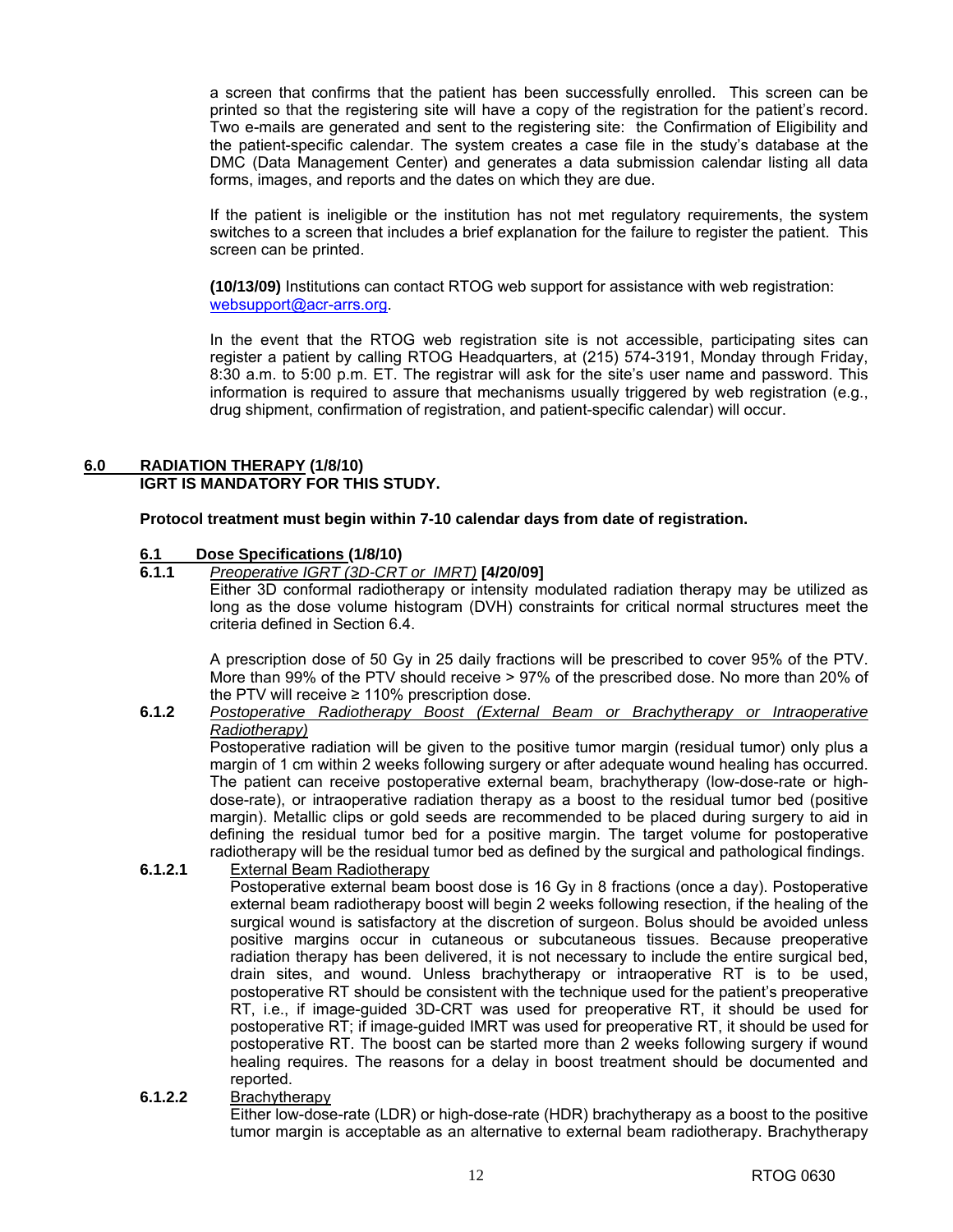should not start until day 5 after the surgery (day 0) and must be completed within 2 weeks following surgery. Typically, brachytherapy catheters are placed at an interval of 0.5 -1.0 cm on the residual tumor bed (positive margin) plus a margin of 1 cm during surgery. Skin surface dose should be kept below 50% of the prescription dose unless positive margins occur in cutaneous or subcutaneous tissues. It is not necessary to include the entire surgical bed, drain sites and wound. For LDR brachytherapy, the dose is 16 Gy at no more than 80 cGy per hour. For HDR brachytherapy, 4 fractions of 3.4 Gy are delivered in a b.i.d. fashion, with an interval of at least 6 hours between fractions.

### **6.1.2.3** Intraoperative Radiotherapy Boost

 For those institutions that deliver intraoperative radiation therapy (electron therapy or highdose-rate interstitial brachytherapy), the dose is 10 to 12.5 Gy in a single fraction to a margin that is microscopically positive at the time of resection. **Note**: A frozen section diagnosis of positive margin must be obtained prior to intraoperative radiotherapy. Typically the dose is prescribed to 1 cm depth or 90% isodose line. However, prescription depth or isodose line coverage should be decided at the discretion of the treating radiation oncologist based on the consideration of boost target volume, surgical/pathological findings, and adjacent normal tissue structure tolerance.

#### **6.2 Technical Factors**

- **6.2.1** Megavoltage photon beams produced by linear accelerators, betatrons, or microtrons with energies of ≥ 4 MV are permitted.
- **6.2.2** *Image Guidance Devices*

#### **FOR ALL QUESTIONS REGARDING IGRT TECHNOLOGY CONTACT THE MEDICAL PHYSICS CO-CHAIR, DR. ALLEN LI.**

Image guidance may be achieved using any one or more of the following techniques:

- Orthogonal 2D kilovoltage (KV) and MV electronic images, e.g., ExacTrac;
- Linear-accelerator mounted kV and MV conebeam CT images;
- Linear-accelerator mounted MV CT images (e.g., Tomotherapy);
- Other mechanism, after discussion with the Medical Physics Co-chair.

#### **6.2.2.1** *Image Guidance Procedures*

 The institution's procedure to register treatment day imaging dataset with the reference dataset should comply with the following recommendations:

- Imaging must be done each day.
- Region-of-Interest (ROI) or "clip box" for image registration should be set to encompass the high dose PTV and adjacent bony anatomy;
- If the image registration software allows the user to create an irregular ROI (e.g., ExacTrac), treatment room objects (e.g., patient support system structure) seen on inroom X-rays should be excluded from the registration;
- Both manual (e.g., based on bony anatomy) and automatic (e.g., based on mutual information) types of registration can be used; the result of the image registration must be visually checked for the alignment of the bony anatomy.
- Institutions are encouraged to include joints in the imaging process in order to increase the information used in the image registration process.

#### **6.2.2.2** *Management of Radiation Dose to the Patient from IGRT*

 According to the literature, the estimates of patient doses per imaging study for various imaging systems vary considerably. The doses are in the range of 0.1 cGy for Cyberknife's and BrainLab's ExacTrac planar kV-systems and can be considered negligible compared with doses from MV portal imaging and kV and MV CT. The doses from helical MV CT scan on a Tomotherapy unit were estimated to be in range from 1 to 3 cGy, similar to doses reported for kV cone beam CT on Elekta Synergy machine. The doses for MV cone beam CT varyfrom 1 cGy to 10 cGy depending on the field size. Thus, the doses for 3D imaging systems are in the range from 1 to 10 cGy for sarcoma imaging and can contribute from 0.5 to 5% to the daily dose of 2.0 Gy. The number of pretreatment images and total doses from these images will be tracked and recorded on a spreadsheet (the spreadsheet is available on the ATC web site, [http://atc.wustl.edu\). T](http://atc.wustl.edu)he daily pretreatment images for each case should be archived at each treating institution and should be available for central review by RTOG upon request. As a technique of controlling patient dose, it is recommended that a QA procedure be established at each institution to verify the accuracy of the image registration software on a daily basis. This QA check should be performed by the therapists operating a particular treatment device and is aimed at reducing the use of repeat imaging to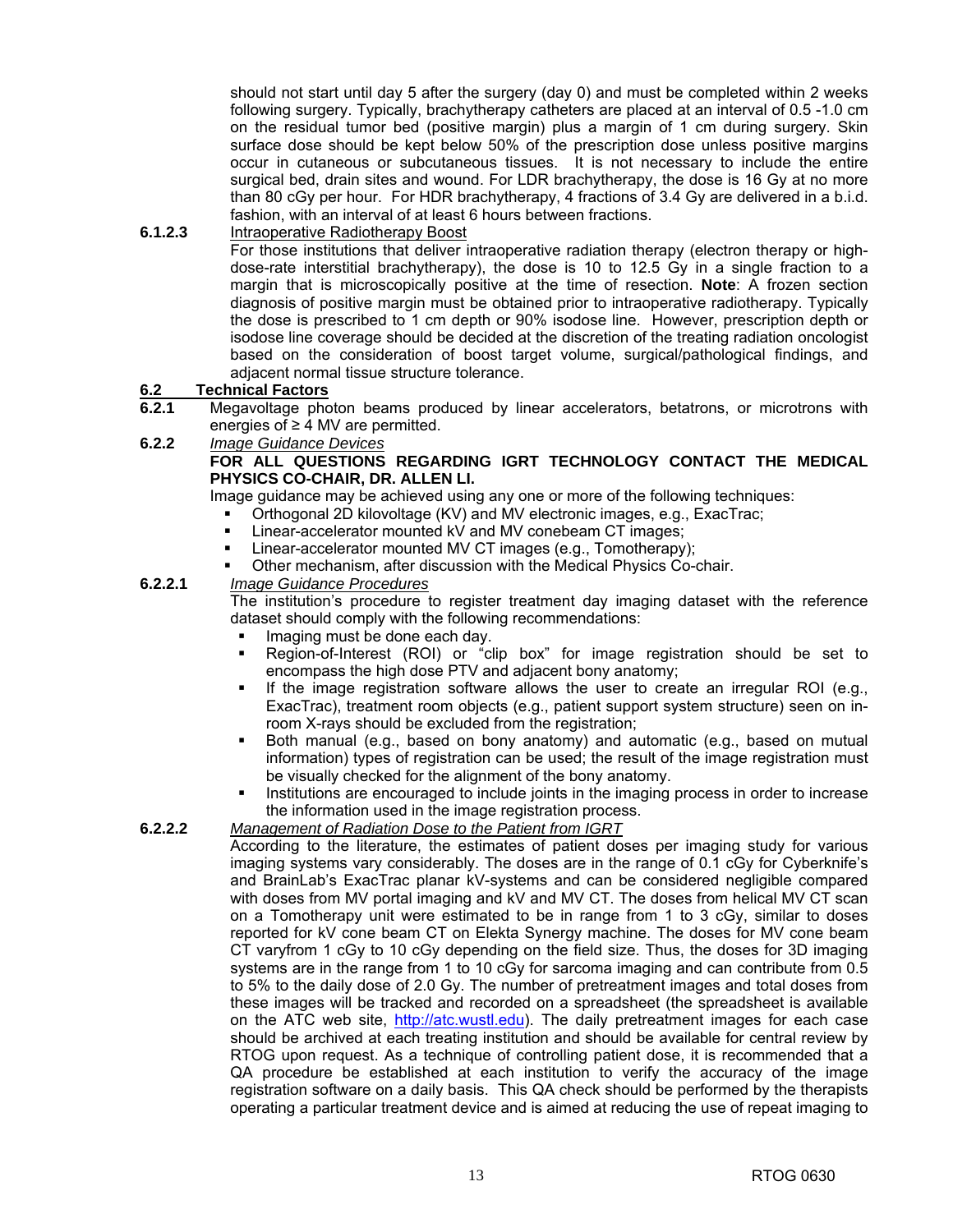check that the registration software has functioned properly when a shift of patient position is carried out.

#### **6.3 Localization, Simulation, and Immobilization**

 Patients should be immobilized in stable and comfortable positions to allow accurate repositioning from treatment to treatment and to prevent movement during treatments. A variety of immobilization devises may be utilized, including Alpha Cradle and thermoplastic casts. Radiotherapy treatment plans will be generated after limb immobilization and computerized tomography (CT) simulation.

 Adjustments of patient position should be made accordingly, if needed prior to treatment. Pretreatment images may include 2 or 3D imaging acquired using the techniques described in Section 6.2.2. The number of pretreatment images and the total doses from these images should be tracked and recorded on a spreadsheet (the spreadsheet is available on the ATC web site, [http://atc.wustl.edu.](http://atc.wustl.edu)

## **6.4 Treatment Planning/Target Volumes**

### **6.4.1** *Target Definition*

 The definition of volumes will be in accordance with the ICRU Report #62: Prescribing, recording and Reporting Photon Beam Therapy (supplement to ICRU Report #50).

- **6.4.1.1** Gross Target Volume (GTV): Gross tumor defined by MRI T1 plus contrast images (MRI with contrast is required). Fusion of MRI and CT is recommended to delineate the GTV for radiotherapy planning, but this is optional.
- **6.4.1.2 (4/20/09)** Clinical Target Volume (CTV) for Intermediate-to-High Grade Tumors ≥ 8 cm: Include gross tumor and clinical microscopic margins. Typically CTV = GTV and suspicious edema (defined by MRI T2 images) plus 3 cm margins in the longitudinal (proximal and distal) directions. If this causes the field to extend beyond the compartment, the field can be shortened to include the end of a compartment. The radial margin from the lesion should be 1.5 cm including any portion of the tumor not confined by an intact fascial barrier or bone or skin surface.
- **6.4.1.3 (4/20/09)** CTV For All Other Tumors: Include gross tumor and clinical microscopic margins. Typically CTV = GTV and suspicious edema (defined by MRI T2 images) plus 2 cm margins in the longitudinal (proximal and distal) directions. If this causes the field to extend beyond the compartment, the field can be shortened to include the end of compartment. The radial margin from the lesion should be 1 cm including any portion of the tumor not confined by an intact fascial barrier or bone or skin surface.
- **6.4.1.4** Planning Target Volume (PTV): Include CTV and error of setup and organ motion. Typically PTV includes CTV plus 5 mm.

Skin surfaces should not be contoured in CTV or PTV unless these are involved by gross tumor. If the incisional biopsy scar is small and will be resected at the time of surgery, it may not be contoured as CTV at the discretion of the treating radiation oncologist. Use of bolus on the skin surfaces is not encouraged when IMRT is used.

#### **6.5 Critical Structures (4/20/09)**

 Radiation dose to normal tissues should be kept within the accepted normal tissue tolerances when using standard 2 Gy fractionation schedules.

 Every effort should be made to avoid treating the full circumference of an extremity, avoid treating anus, vulva and scrotum, avoid treating the lung, and avoid treating full dose, skin over areas commonly traumatized (e.g. the elbow, knee), and femoral head/neck.

 If the tumor is close to the following structures, typically less than 50% volume of the anus and vulva should receive 3000 cGy; less than 50% volume of the testis should receive 300 cGy, if the patient prefers to reserve fertility; 20% of the lungs should receive less than 2000 cGy (V20); and less than 5% of the femoral head/neck should receive 60 Gy. Less than 50% of any joints (including shoulder, elbow and knee) should receive 50 Gy. Less than 50% of kidney volumes should receive 1400 cGy. For any other normal tissue structures, no radiation dose more than the established TD5/5 limit should be given. The above criteria must be met in the CT based plan.

 No more than 50% of a longitudinal stripe of skin and subcutaneous tissue of an extremity should receive 2000 cGy. This stripe of normal tissue is contoured at the discretion of treating radiation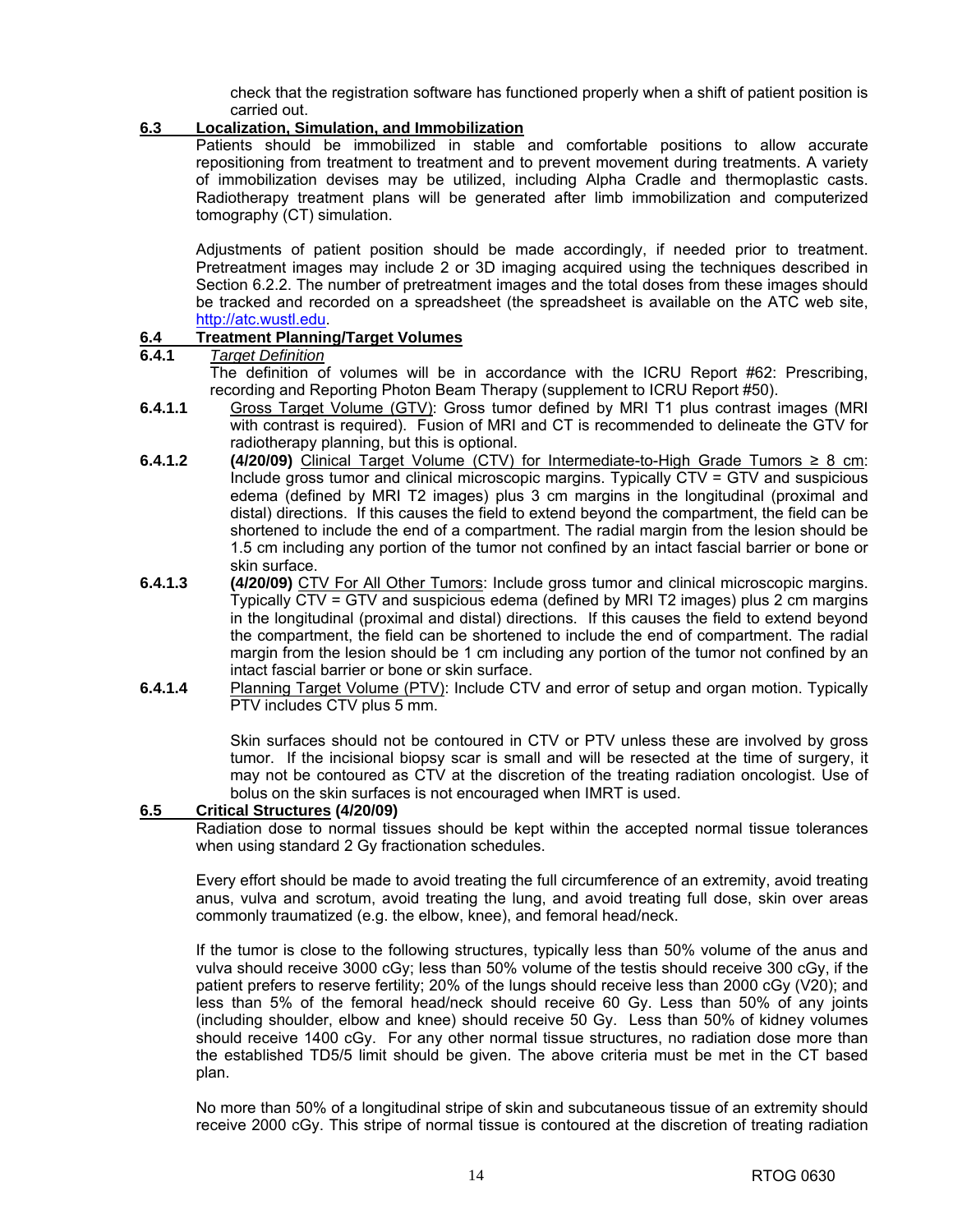oncologist. Full prescription dose to skin over areas commonly traumatized (e.g., the elbow, knee, shin) should be avoided.

 No more than 50% of normal weight-bearing bone within the radiation field should receive 50 Gy except when the tumor invades the bone or when there is circumferential involvement of the tumor more than a quarter of the bone or when the bone will be resected in a subsequent surgical resection after radiation.

 There is no special requirement for skin dose limit. However, for IMRT of sarcoma, we recommend that skin surface (5-mm thickness) including scar from incision biopsy is not included in CTV or PTV and is not bolused for IMRT, unless the biopsy scar is not subsequently resected after radiotherapy.

#### **6.6 Documentation Requirements (9/26/08)**

 Each radiation oncologist from the participating institution must understand and agree with the target definitions in this study (see Section 6.4). A copy of the pretreatment MRI (T1 weighting + gadolinium contrast and T2 weighting) and CT simulation of each case from each treating radiation oncologist should be submitted to the ITC along with contoured GTV, CTV, PTV, and adjacent normal tissue structures for central review within the first week of radiotherapy.

 Volume and location of the GTV and CTV in the pretreatment MRI scans and CT based planning will be used for a subsequent comparison to the post-treatment MRI/CT images only when local failures occur. These post-treatment MRI/CT images are to be available upon request (see Section 11.2.1).

- **6.6.1** IGRT Documentation
	- **IGRT images obtained on the first day of treatment;**
	- One IGRT image data set per week of treatment **Note: Sites should retain all daily images. Any or all of the institution's daily images may be subject to auditing.**
	- Spreadsheet that includes data on daily variances based on analysis of daily IGRT. See the ATC web site, [http://atc.wustl.edu,](http://atc.wustl.edu) for the spreadsheet.

#### **6.7 Compliance Criteria (4/20/09)**

 **Treatment interruptions should be minimized. More than a 2-week interruption (holidays and weekend are not included) will be considered a major violation** 

| <b>Per Protocol</b>    | The minimum dose to a point (defined as having a<br>volume of 8.0 cubic mm) within the PTV is 97% of the<br>prescription dose and 95% of the PTV is covered with<br>that prescription dose. No more than 20% of the PTV<br>receives a dose that is >110% of the prescribed dose. |
|------------------------|----------------------------------------------------------------------------------------------------------------------------------------------------------------------------------------------------------------------------------------------------------------------------------|
| <b>Minor Variation</b> | The minimum dose to a volume of 8 cubic mm within<br>the PTV falls below 97% of the prescribed dose, but<br>not below 95% of the prescribed dose. Greater than<br>20%, but no more than 25% of PTV receives $\geq 110\%$<br>prescription dose                                    |
| <b>Major Variation</b> | The minimum dose to any volume of 8 cubic mm falls<br>below 95% of the prescribed dose. Or, more than<br>25% of PTV receives $\geq$ 110% prescription dose or<br>dose to the normal tissue structure(s) is more than the<br>recommended limit in Section 6.5                     |

## **6.8 R.T. Quality Assurance Reviews (4/20/09)**

The Principal Investigator/Radiation Oncologist, Dian Wang, MD, and the Radiation Oncology Co-Chair, David Kirsch, MD, PhD, will perform an RT Quality Assurance Review after complete data for the first 30 cases enrolled has been received at ITC. Drs. Wang and Kirsch will perform the next review after complete data for the next 30 cases enrolled have been received at ITC. The final cases will be reviewed within 3 months after this study has reached the target accrual or as soon as complete data for all cases enrolled have been received, whichever occurs first. These reviews will be ongoing.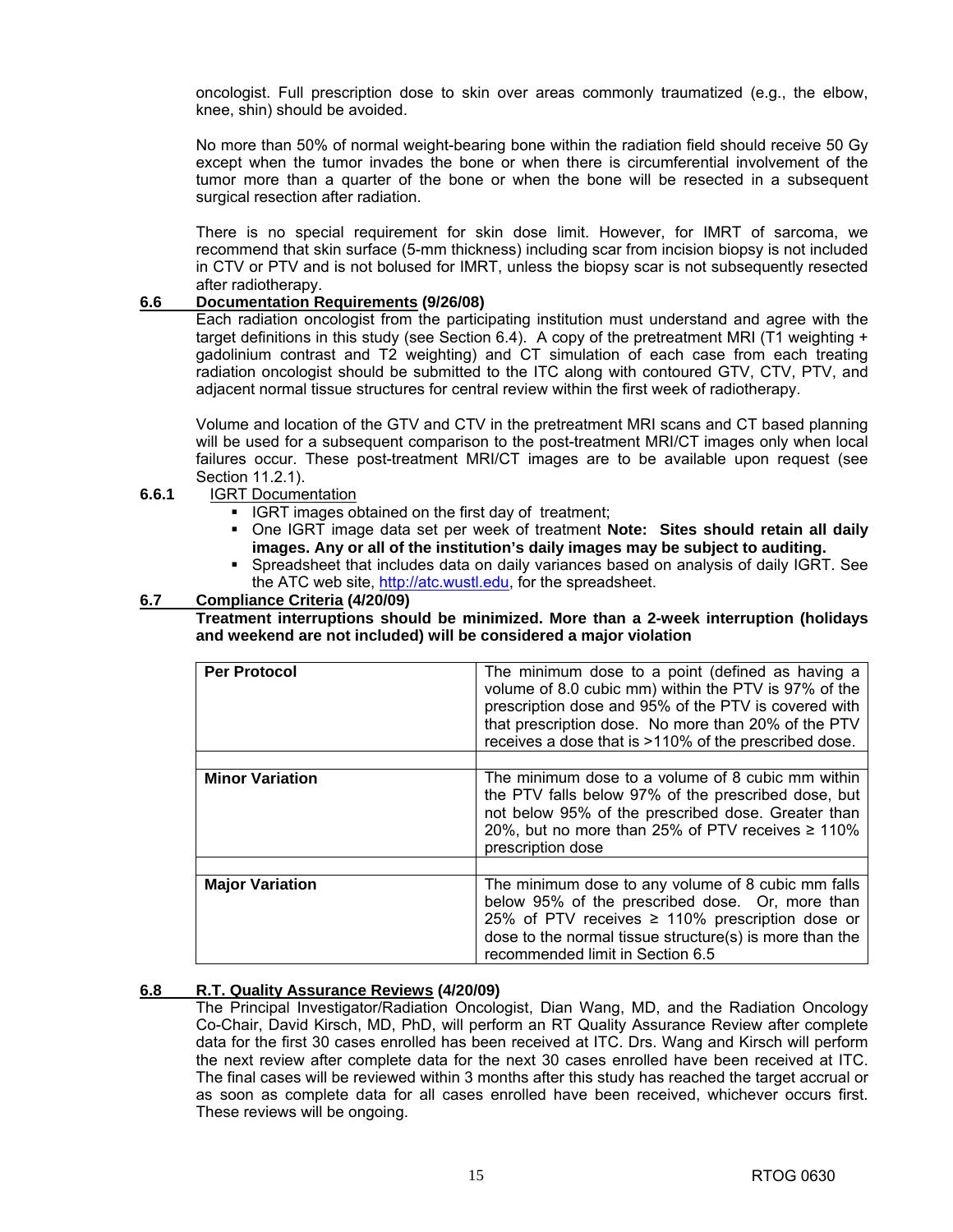#### **6.9 Radiation Therapy Adverse Events (4/20/09)**

 Acute: Wound complications are expected to develop in about one third of patients. Other common radiation adverse events include: fatigue, regional alopecia, diarrhea, skin erythema and desquamation within the treatment fields, and reduction in blood counts.

 Long-term: Common long-term treatment adverse events include: lymphedema of the extremity receiving radiation and surgery, subcutaneous fibrosis, and joint stiffness. Much less common radiation adverse events include bowel injury, osteoradionecrosis, and bony fracture in the radiation field. There also is a risk of cancer occurring in a previously irradiated field. Also see Section 11.5, "Wound Complications and Late Radiation Morbidity".

#### **6.10 Radiation Adverse Event Reporting (2/16/11)**

## **6.10.1 Adverse Events (AEs) and Serious Adverse Events (SAEs) Reporting Requirements**

**Adverse events (AEs) as defined in the tables below and all serious adverse events (SAEs) will be reported to the Cancer Therapy Evaluation Program (CTEP) via the Adverse Event Expedited Reporting System (AdEERS) application as directed in this section.** 

**Definition of an AE**: Any unfavorable and unintended sign (including an abnormal laboratory finding), symptom, or disease temporally associated with the use of a medical treatment or procedure regardless of whether it is considered related to the medical treatment or procedure (attribution of unrelated, unlikely, possible, probable, or definite). [CTEP, NCI Guidelines: Adverse Event Reporting Requirements. January 2005; [http://ctep.cancer.gov/reporting/adeers.html\]](http://ctep.cancer.gov/reporting/adeers.html)

**Definition of an SAE**: Any adverse experience occurring during any part of protocol treatment and 30 days after that results in any of the following outcomes:

- Death:
- A life-threatening adverse experience;
- Inpatient hospitalization or prolongation of existing hospitalization;
- A persistent or significant disability/incapacity;
- A congenital anomaly/birth defect.

 Important medical events that do not result in death, are not life threatening, or do not require hospitalization may be considered an SAE, when, based upon medical judgment, they may jeopardize the patient and may require medical or surgical intervention to prevent one of the outcomes listed in the definition. Any pregnancy occurring on study must be reported via AdEERS as a medically significant event.

Pharmaceutically supported studies will require additional reporting over and above that which is required by CTEP.

SAEs (more than 30 days after last treatment) attributed to the protocol treatment (possible, probable, or definite) should be reported via AdEERS.

**Note: All deaths on study require both routine and expedited reporting regardless of causality. Attribution to treatment or other cause must be provided. "On study" is defined as during or within 30 days of completing protocol treatment.** 

#### **AdEERS REPORTING REQUIREMENTS**

 AdEERS provides a radiation therapy (RT)-only pathway for events experienced involving RT only, both with and without a drug component arm. Events that occur on the RT-only arm of a study with a drug component must be reported for purposes of comparison. Events that occur on an RT-only study without a drug component also must be reported. Events involving RTonly must be reported via the AdEERS RT-only pathway.

As of April 1, 2011, this study will utilize the Common Terminology Criteria for Adverse Events (CTCAE) version 4, MedDRA version 12.0 for grading of all adverse events reported via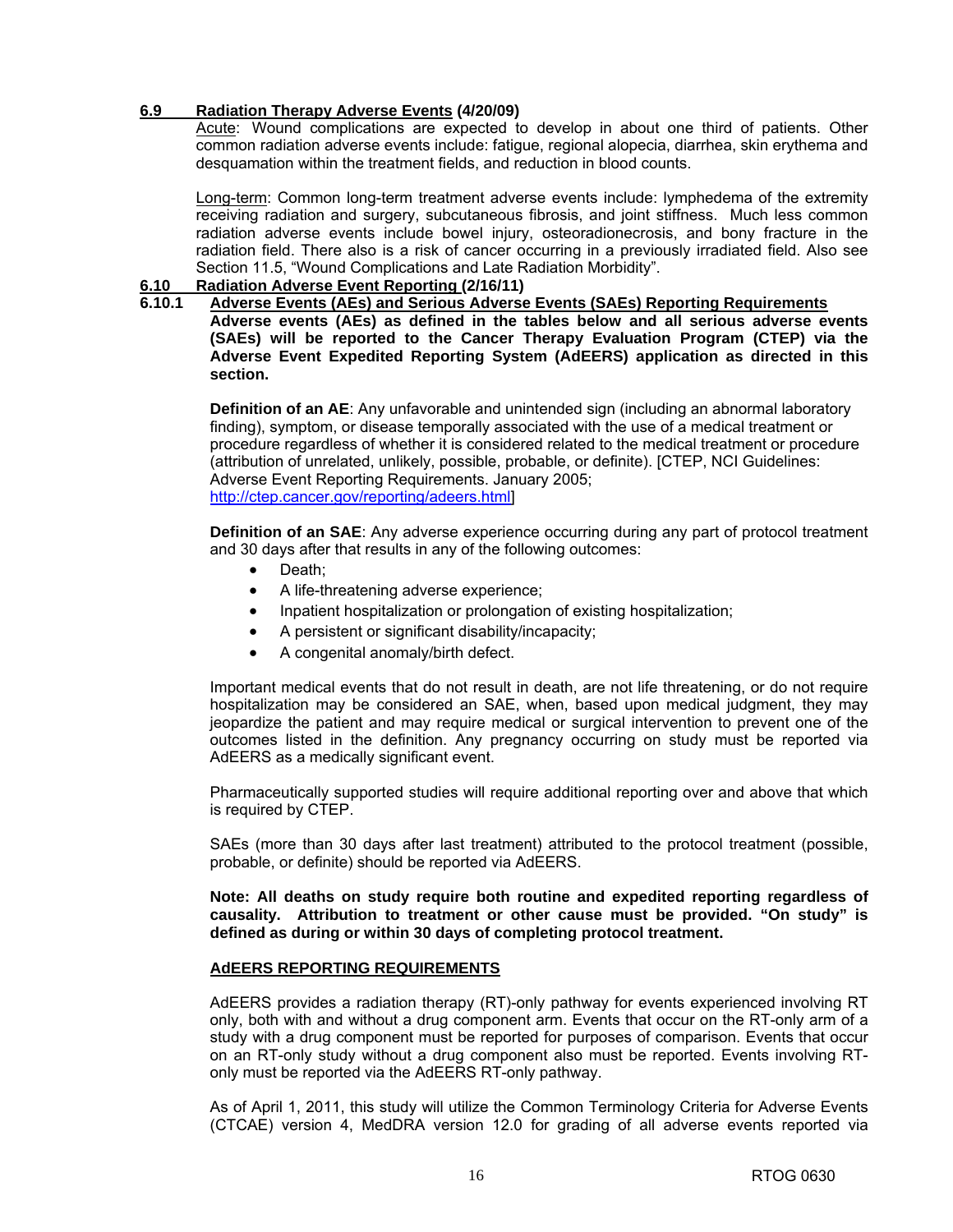AdEERS. All RTOG case report forms will continue to use CTCAE, v. 3.0. A copy of the CTCAE v. 4 can be downloaded from the CTEP home page ([http://ctep.cancer.gov\)](http://ctep.cancer.gov) or the RTOG web site ([http://www.rtog.org/members/toxicity/main.html\). A](http://www.rtog.org/members/toxicity/main.html)ll appropriate treatment areas should have access to a copy of the CTCAE v. 4.

**Adverse Events (AEs) and Serious Adverse Events (SAEs) that meet the criteria defined above experienced by patients accrued to this protocol must be reported to CTEP as indicated in the following tables using the AdEERS application.** AdEERS can be accessed via the CTEP web site

[\(https://webapps.ctep.nci.nih.gov/openapps/plsql/gadeers\\_main\\$.startup\). Us](https://webapps.ctep.nci.nih.gov/openapps/plsql/gadeers_main$.startup)e the patient's case number without any leading zeros as the patient ID when reporting via AdEERS. In order to ensure consistent data capture, AEs and SAEs reported using AdEERS **must also be reported to RTOG on the AE case report form (see Section 12.1).** In addition, sites must submit CRFs in a timely manner after AdEERS submissions.

Certain SAEs as outlined below will require the use of the 24 Hour AdEERS Notification:

- **Phase II & III Studies: All unexpected potentially related SAEs**
- **Phase I Studies: All unexpected hospitalizations and all grade 4 and 5 SAEs regardless of relationship**

**Any event that meets the above outlined criteria for an SAE but is assessed by the AdEERS System as "expedited reporting NOT required" must still be reported for safety reasons. Sites must bypass the "NOT Required" assessment and complete and submit the report. The AdEERS System allows submission of all reports regardless of the results of the assessment.** 

 **CRITERIA FOR AdEERS REPORTING REQUIREMENTS FOR ADVERSE EVENTS AND SERIOUS ADVERSE EVENTS THAT OCCUR WITHIN 30 DAYS OF THE DATE OF THE LAST PROTOCOL TREATMENT** 

|                 | ີ                      |                           | າ                      |                           | 4 & 5                 | 4 & 5               |
|-----------------|------------------------|---------------------------|------------------------|---------------------------|-----------------------|---------------------|
|                 | Unexpected             |                           | <b>Expected</b>        |                           |                       |                     |
|                 | With<br>Hospitalizatio | Without<br>Hospitalizatio | With<br>Hospitalizatio | Without<br>Hospitalizatio | <b>Unexpecte</b><br>d | <b>Expecte</b><br>d |
|                 | n                      | n                         | n                      | n                         |                       |                     |
| <b>Unrelate</b> | 10 Calendar            | Not Required              | 10 Calendar            | <b>Not Required</b>       | 10                    | 10                  |
| d               | Days                   |                           | Days                   |                           | Calendar              | Calendar            |
| <b>Unlikely</b> |                        |                           |                        |                           | Days                  | Days                |
| <b>Possible</b> | 10 Calendar            | 10 Calendar               | 10 Calendar            | Not Required              | 24 Hour: 5            | 10                  |
| <b>Probable</b> | Days                   | Days                      | Days                   |                           | Calendar              | Calendar            |
| <b>Definite</b> |                        |                           |                        |                           | Days                  | Days                |

#### **CRITERIA FOR AdEERS REPORTING REQUIREMENTS FOR ADVERSE EVENTS AND SERIOUS ADVERSE EVENTS THAT OCCUR > 30 DAYS AFTER THE DATE OF THE LAST PROTOCOL TREATMENT**

|                 | 3                      |                           |                        |                                  | 4 & 5                 | 4 & 5               |
|-----------------|------------------------|---------------------------|------------------------|----------------------------------|-----------------------|---------------------|
|                 | <b>Unexpected</b>      |                           | <b>Expected</b>        |                                  |                       |                     |
|                 | With<br>Hospitalizatio | Without<br>Hospitalizatio | With<br>Hospitalizatio | <b>Without</b><br>Hospitalizatio | <b>Unexpecte</b><br>d | <b>Expecte</b><br>d |
|                 | n                      |                           |                        | n                                |                       |                     |
| Unrelate        | Not required           | Not required              | Not required           | <b>Not Required</b>              | Not required          | <b>Not</b>          |
| d               |                        |                           |                        |                                  |                       | required            |
| <b>Unlikely</b> |                        |                           |                        |                                  |                       |                     |
| <b>Possible</b> | 10 Calendar            | Not required              | Not required           | Not Required                     | 24 Hour: 5            | 10                  |
| <b>Probable</b> | Days                   |                           |                        |                                  | Calendar              | Calendar            |
| <b>Definite</b> |                        |                           |                        |                                  | Days                  | Days                |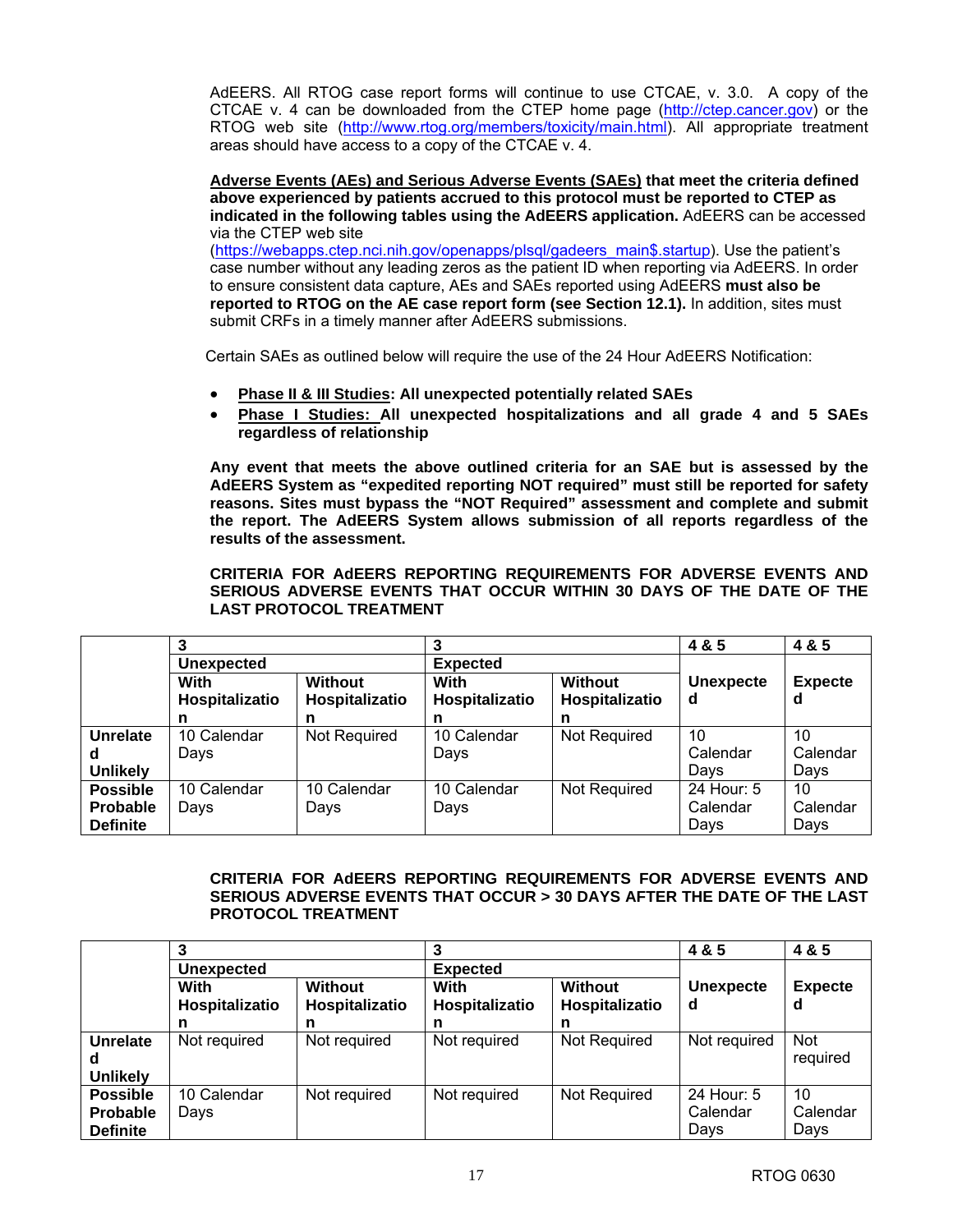- Expedited AE reporting timelines defined:
	- ¾ "24 hours; 5 calendar days" The investigator must initially report the AE via AdEERS within 24 hours of learning of the event followed by a complete AdEERS report within 5 calendar days of the initial 24 hour report.
	- ¾ "10 calendar days" A complete AdEERS report on the AE must be submitted within 10 calendar days of the investigator learning of the event.
- **(2/16/11)** Any medical event equivalent to CTCAE, v. 4 grade 3, 4, or 5 that precipitates hospitalization (or prolongation of existing hospitalization) must be reported regardless of attribution and designation as expected or unexpected with the exception of any events identified as protocol-specific expedited adverse event reporting exclusions.
- Any event that results in persistent or significant disabilities/incapacities, congenital anomalies, or birth defects must be reported via AdEERS if the event occurs following protocol treatment or procedure.
- Use the NCI protocol number and the protocol-specific patient ID assigned during trial registration on all reports.

#### **RTOG REPORTING REQUIREMENTS (2/16/11)**

AdEERS provides a radiation therapy (RT)-only pathway for events experienced involving RT only, both with and without a drug component arm. Events that occur on the RT-only arm of a study with a drug component must be reported for purposes of comparison. Events that occur on an RT-only study without a drug component also must be reported. Events involving RT-only must be reported via the AdEERS RT-only pathway.

As of April 1, 2011, this study will utilize the Common Terminology Criteria for Adverse Events (CTCAE) version 4, MedDRA version 12.0 for grading of all adverse events reported via AdEERS. All RTOG case report forms will continue to use CTCAE, v. 3.0. A copy of the CTCAE v. 4 can be downloaded from the CTEP home page ([http://ctep.cancer.gov\)](http://ctep.cancer.gov) or the RTOG web site [\(http://www.rtog.org/members/toxicity/main.html\).. A](http://www.rtog.org/members/toxicity/main.html)ll appropriate treatment areas should have access to a copy of the CTCAE v. 4..

**Adverse Events (AEs) and Serious Adverse Events (SAEs) that meet the criteria defined above experienced by patients accrued to this protocol must be reported via AdEERS. SAEs must be reported within 24 hours of discovery of the event. Contact the CTEP Help Desk if assistance is required.** 

**All supporting source documentation being faxed to NCI, must be properly labeled with the RTOG study/case numbers and the date of the adverse event and must be faxed to the RTOG dedicated AE/SAE FAX, 215-717-0990, before the 5- or 10-calendar-day deadline. All forms submitted to RTOG Headquarters also must include the RTOG study/ case numbers; non-RTOG intergroup study and case numbers must be included**, when applicable. AdEERS Reports are forwarded to RTOG electronically via the AdEERS system. Use the patient's case number as the patient ID when reporting via AdEERS.

Any late death (more than 30 days after last treatment) attributed to the protocol treatment (possible, probable or definite) should be reported via AdEERS within 24 hours of discovery. An expedited report, if applicable, will be required within 5 or 10 calendar days.

#### **6.11.2 Acute Myeloid Leukemia (AML) or Myelodysplastic Syndrome (MDS) [2/16/11]**

AML or MDS that is diagnosed during or subsequent to treatment in patients on NCI/CTEPsponsored clinical trials must be reported via the AdEERS system **within 30 days of AML/MDS diagnosis.** If the site is reporting in CTCAE, v. 4, the event(s) maybe reported as 1) Leukemia secondary to oncology chemotherapy; 2) Myelodysplastic syndrome; or 3) Treatment-related secondary malignancy.

#### **7.0 DRUG THERAPY (1/8/10)**

Not applicable for this study.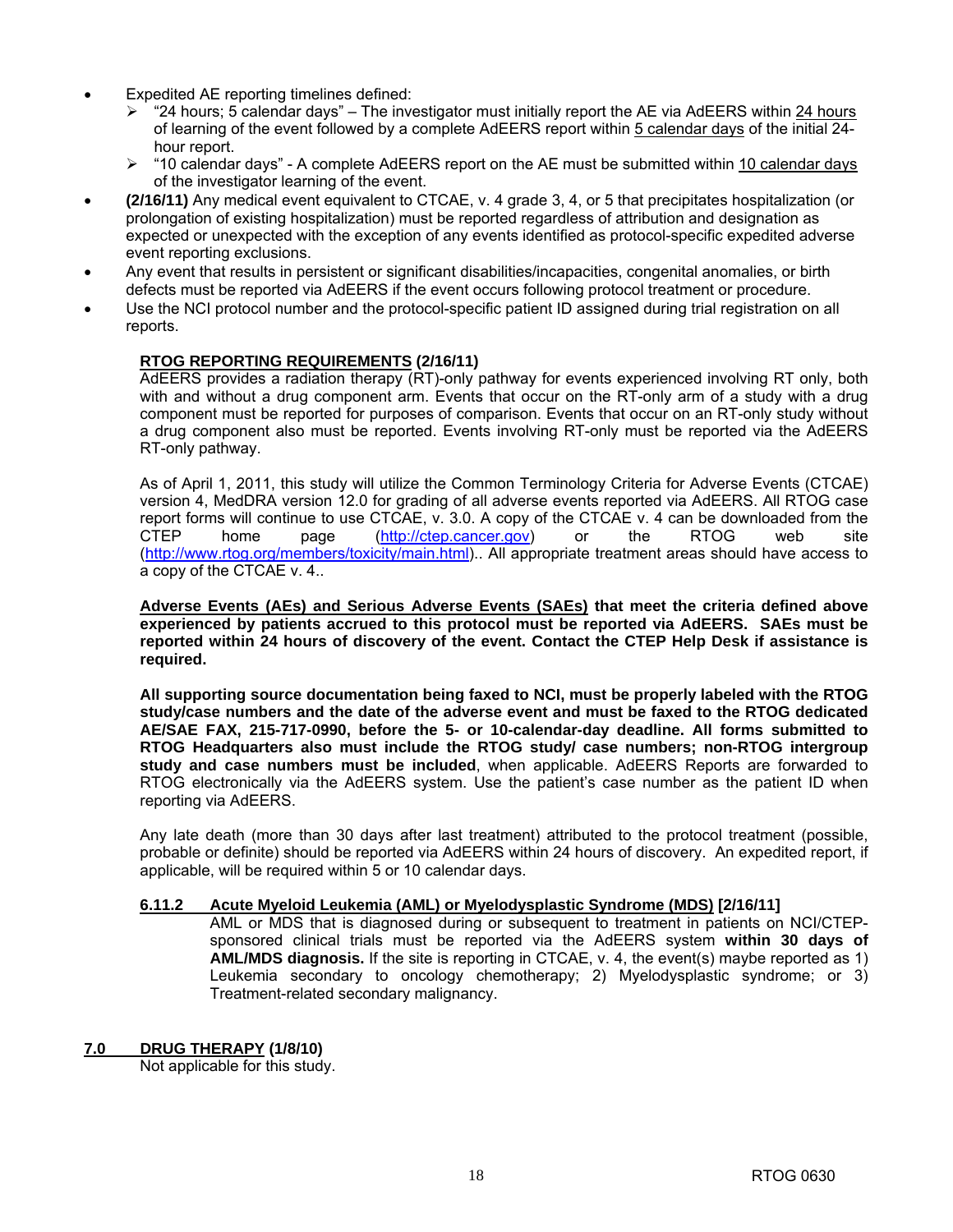## **8.0 SURGERY**

## **8.1 Initial Biopsy for Diagnosis and Tissue Submission**

 An incisional biopsy is preferred, even if the patient had a prior diagnostic core needle biopsy before being evaluated by the participating RTOG institution. The rationale for this preference is to obtain adequate tissue particularly from the tumor/stromal interface. Sufficient tumor must be obtained to determine the histologic subtype of the soft tissue sarcoma and the tumor grade. The biopsy should be done in such a way as to permit excision of the biopsy site at the time of formal resection. If the patient had an initial needle biopsy before being evaluated by the participating RTOG institution, then the needle biopsy site should be tattooed for future identification during and following radiation. If extenuating circumstances would preclude a safe open incisional biopsy (e.g., a very deep tumor) or if patient refuses the open biopsy, multiple core biopsies would be acceptable (typically 2-3 core biopsies are required for histological diagnosis).

#### **8.2 Surgery (1/8/10)**

- **8.2.1** Both surgeon and radiation oncologist must see any eligible patient prior to instituting preoperative therapy. The surgeon should determine and document a high possibility of a limb preservation approach after preoperative radiation to obtain local control. After radiation, every effort should be made to have limb preservation surgery unless there is documented evidence of tumor progression during or after the course of radiation that would require amputation for an appropriate negative margin resection. At the discretion of the treating physician(s), a plastic surgeon may be consulted.
- **8.2.2** Resection of the sarcoma will occur following combined preoperative radiation. The resection should be done with the goal of having negative pathologic margins. Quality assurance for surgical resection will be provided by both a review of the operative note and assessment of the specimen by surgical pathology (see Section 10.1). Microscopic absence of tumor on the inked margins will be accepted as a negative margin resection (see Section 10.2.4).
- **8.2.3** Definitions of operative procedures will be made after assessment of the operative note and pathologic evaluation of the resected specimen. The definitions include:
- **8.2.3.1** Amputation: Margin status will still be assessed and categorized if a limb preservation approach is not possible after the preoperative radiation.
- **8.2.3.2** Limb sparing surgery with the following margin status:
	- R0: No residual tumor-microscopically negative margins;
	- R1: Microscopic residual tumor- microscopic positive margin(s) but no gross tumor;
	- R2: Macroscopic residual tumor-this margin status is not acceptable for the purposes of this protocol. The patient should be assessed for surgical re-excision.

#### **8.3 Definitive Surgical Procedure**

 The surgical procedure necessary to resect the tumor with negative margins should be used. The definitions, as noted above, will be recorded in the surgical form. The goal of all surgery should also be limb preservation, if possible, within the realm of an appropriate oncologic resection.

## **8.4 Principles of Surgery (1/8/10)**

**8.4.1** All lesions of the extremities should be treated with wide excision after preoperative radiation. Any biopsy site should be excised *en bloc* with the definitive surgical specimen. Ideally, surgical resection should include a 2-3 cm margin of normal tissue surrounding the tumor, if possible, without compromising function. Dissection should always be done through grossly normal tissue planes and should be done beyond the fascial plane adjacent to the tumor. If the tumor is close to or displaces major vessels or nerves, these need not be removed if the adventitia or perineurium is removed and the underlying neurovascular structures are not involved with gross tumor. Radical excision or entire anatomic compartment resection is not recommended for patients on this study.

 Frozen section at the time of surgery must be performed on the closest margin and should be confirmed as being free of tumor if feasible within the context of limb preservation surgery. If postoperative pathologic evaluation reveals positive soft tissue margins other than bone, nerve or large blood vessels, surgical re-resection to obtain negative margins should strongly be considered if it will not have a major impact upon the patient's functionality. If the margin on bone, major blood vessel or nerve is microscopically positive, additional radiation should be given as noted in the protocol.

 In general, lymph node dissection is not recommended, but primary tumors overlying major lymph node stations may be treated with surgical resection to include the associated lymph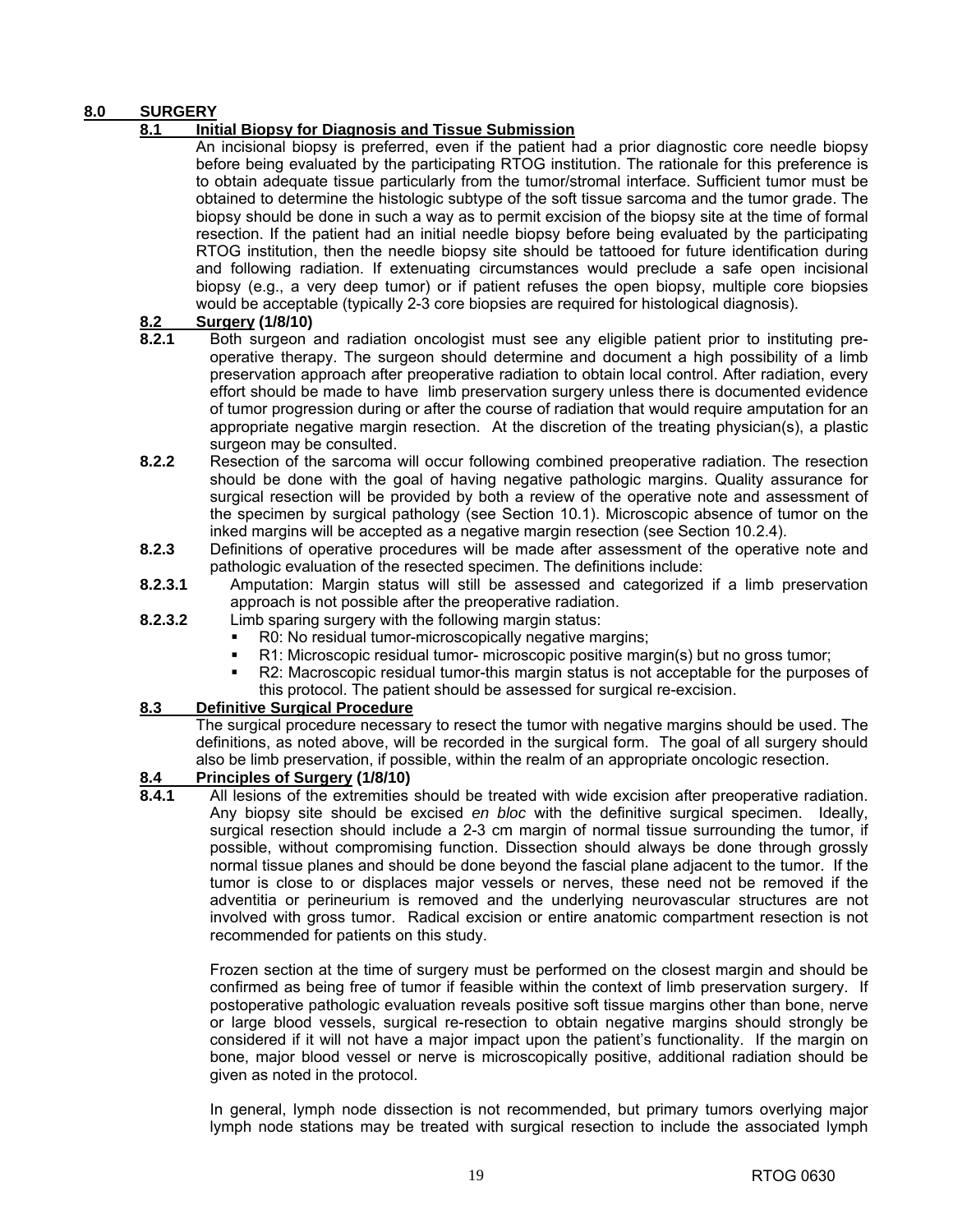nodes. Surgical clips (titanium) should be placed to mark the periphery of the surgical field of resection and other relevant structures to help guide the radiation oncologist if postoperative radiation boost is necessary. Closed suction drainage should be used in all anatomic regions (Hemovac, JP, etc.). The drains should exit the skin close to the edge of the surgical incision.

- **8.4.2** *Clearly state* in the operative note what type of surgical procedure was performed (R0, R1, or R2) and from where the frozen sections of the margins were taken. The final margin status (R status) should be based on the permanent pathology assessment (not frozen section) [see Section 10.2.4].
- **8.4.3** Because all patients will have had preoperative radiation, special attention must be given to the skin flaps. Use of muscle flaps, pedicled myocutaneous flaps, and even free flaps are encouraged to fill dead space and provide well-vascularized tissue. These flaps should be used if there is any concern regarding the viability of the skin flaps.
- **8.4.4** Because all patients will have preoperative radiation, if periosteum is resected for an extremity sarcoma, consideration should be given to internal fixation to prevent future fracture. Extent of periosteal stripping needs to documented as none; minimal (< 10 cm); moderate (10-20 cm); or extensive (> 20 cm) in the operative report. Internal fixation, if used, should also be documented after periosteum resection.
- **8.4.5** In general, the following principles should be followed in postoperative management of these patients:
	- Maintain staples or skin sutures per surgeon preference. Due to potential delays in wound healing following preoperative radiation, at least 3-4 weeks is strongly encouraged.
	- Leave drains in place until the drainage meets the surgeon's criteria for removal.
	- Begin rehabilitation slowly.
- **8.4.6** Resectability will depend upon the judgment of the operating surgeon. As stated in Section 8.3, the goal of all surgery for extremity tumors should be limb preservation, if possible within the realm of an appropriate oncologic resection. Every effort should be made to have limb preservation surgery. However, some extremity tumors may require amputation to obtain even grossly negative margins. Only amputation due to treatment complications or recurrence (not primary surgical therapy) will be considered a local failure.

## 8.5 **Surgical Adverse Events**<br>**8.5.1** Wound Complications

#### **8.5.1** Wound Complications

 Major wound complications, such as secondary operations, re-admissions, and/or invasive procedures for wound complications: deep wound packing and prolonged dressing changes will be reported on the appropriate case report form (see Section 12.1).

#### **8.6 Surgical Quality Assurance Reviews**

The Surgical Oncology Co-Chairs, Burton Eisenberg, MD, and John Kane, MD, will perform a Quality Assurance Review after complete data for the first 30 cases enrolled have been received at RTOG Headquarters. Drs. Eisenberg and Kane will perform the next review after complete data for the next 30 cases enrolled have been received at RTOG Headquarters. The final cases will be reviewed within 3 months after this study has reached the target accrual or as soon as complete data for all cases enrolled has been received at RTOG Headquarters, whichever occurs first.

Surgical quality assurance review will include examination of the original baseline tumor imaging, imaging following radiation but prior to surgery (with emphasis on the proximity to associated major neurovascular or bony structures), the formal operative report for the surgical resection, the treating institution's final pathology report (including gross, frozen section, and microscopic pathologic descriptions), and the RTOG central pathology review. The reported resection (R) status from the operative note will be assessed and re-evaluated based upon the final pathology report and the RTOG central pathology review. The surgical quality assurance review will then assign an official protocol resection status based upon this information using the definitions in Section 8.2.3.2.

 From a clinical treatment and protocol standpoint, an R0 or R1 resection (especially following an attempt to preserve a major neurovascular or bony structure) would be considered an adequate surgical resection. For the purposes of this protocol, an R2 resection would not be considered adequate surgical therapy, even in the context of limb preservation. The treating surgeon and RTOG institution will be contacted with a recommendation that the patient should undergo reresection to remove all gross tumor, if technically feasible (and within the time constraints of the protocol).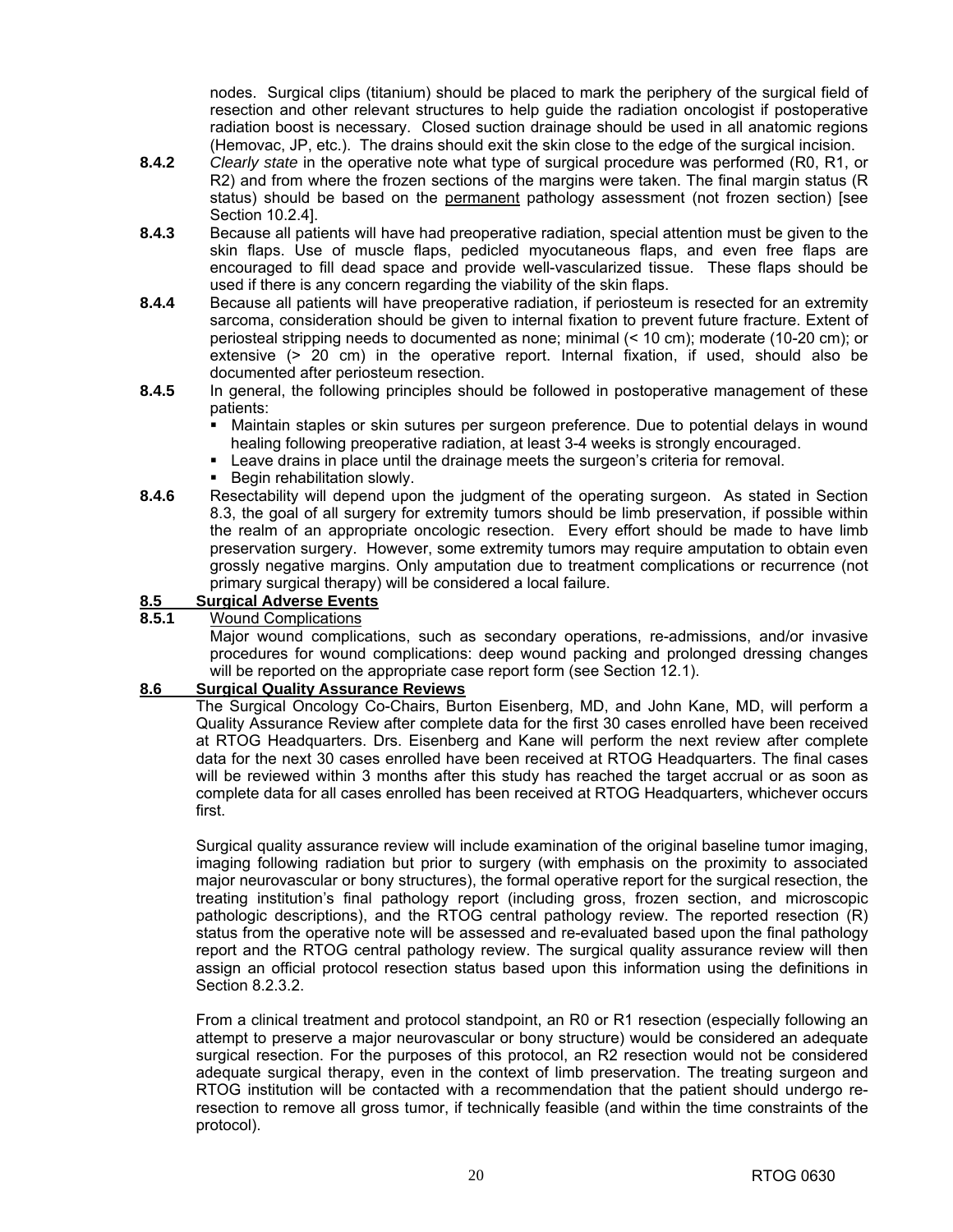Although every effort should be made to perform limb preservation surgery, some extremity tumors may require amputation to obtain negative margins if a limb preservation approach is not possible after preoperative radiation. In this scenario, amputation would still be considered adequate surgical therapy and margin status will be assessed or categorized based upon the R criteria for limb sparing surgery.

#### **9.0 OTHER THERAPY**

#### **9.1 Permitted Supportive Therapy**

 All supportive therapies for optimal medical care are allowed during the study period at the discretion of the attending physician(s) within the parameters of the protocol and documented on each site's source documents as concomitant medication. These therapies include, physical therapy and rehabilitation, occupational therapy, anti-emetics, anticonvulsants, prophylactic anticoagulants, antidiarrheals, hematopoietic growth factors including G-CSF (filgrastim/Neupogen® or pegfilgrastim/Neulasta®) and epoetin/Procrit®/Aranesp®, colace or senekot prophylactically for constipation, and appetite enhancers (e.g., Megace®).

## **9.2 Non-permitted Supportive Therapy (1/8/10)**<br>**9.2.1** No investigational agents are permitted.

- **9.2.1** No investigational agents are permitted.
- **9.2.2** Neoadjuvant, concurrent, or adjuvant chemotherapy is not permitted.

#### **10.0 TISSUE/SPECIMEN SUBMISSION (4/20/09, 10/13/09)**

In this study, it is required that tissue be submitted to the RTOG Biospecimen Resource for the purpose of central review of pathology (see Section 10.2). In addition, it is strongly recommended (but optional) that tissue, blood, and urine be submitted for banking and translational research

If the patient consents to participate in the optional tissue/specimen component of the study (see Section 10.3), the site is required to submit the patient's specimens as specified in Section 10.0 of the protocol. **Note**: Sites are not permitted to delete the tissue/specimen component from the protocol or from the sample consent.

#### **10.1 Tissue/Specimen Submission (10/13/09)**

The RTOG Biospecimen Resource at the University of California San Francisco acquires and maintains high quality specimens from RTOG trials. Tissue from each specimen is preserved through careful specimen storage and processing. The RTOG encourages participants in protocol studies to consent to the banking of their tissue. The RTOG Biospecimen Resource provides tissue specimens to investigators for translational research studies. These studies integrate the newest research findings into current protocols to investigate important biologic questions. The RTOG Biospecimen Resource also collects specimens when required for central review of pathology.

## **Note**: **The RTOG Biospecimen Resource will provide collection kits and instructions at no charge for the submission of specimens in this protocol (see Appendices VI-X).**

## **10.2 Tissue Collection For Central Review: Required**

Patients must consent to participate in submission of tissue for central review.

The purpose of central pathology review is to obtain uniform evaluation of pathology and histology grade of the soft tissue sarcoma entered into this study. These tumors often pose some of the greatest diagnostic challenges to anatomic pathologists. Their confounding morphology all too frequently results in seemingly incompatible diagnoses, versus high-grade sarcomas. In addition, soft tissue sarcomas are notorious for mimicking carcinomas, melanomas, and lymphomas. Finally, the percentage of post-treatment viable tumor needs to be uniformly analyzed to correlate with clinical outcome.

Tissue specimens for central review will be taken from both pre-treatment diagnostic biopsy and from surgical specimens, if post-radiotherapy surgery is performed. On the pre-treatment biopsy specimen, sarcoma type will be determined by the most recent WHO (2002) classification system.<sup>79</sup> Histologic grade will be assessed with the 3-grade French Federation of Cancer Centers Sarcoma Group System.<sup>80</sup> (If the AJCC 4-grade staging system in Appendix IV is used, intermediate-to-high grade sarcomas would be grade 3-4.) Other parameters that will be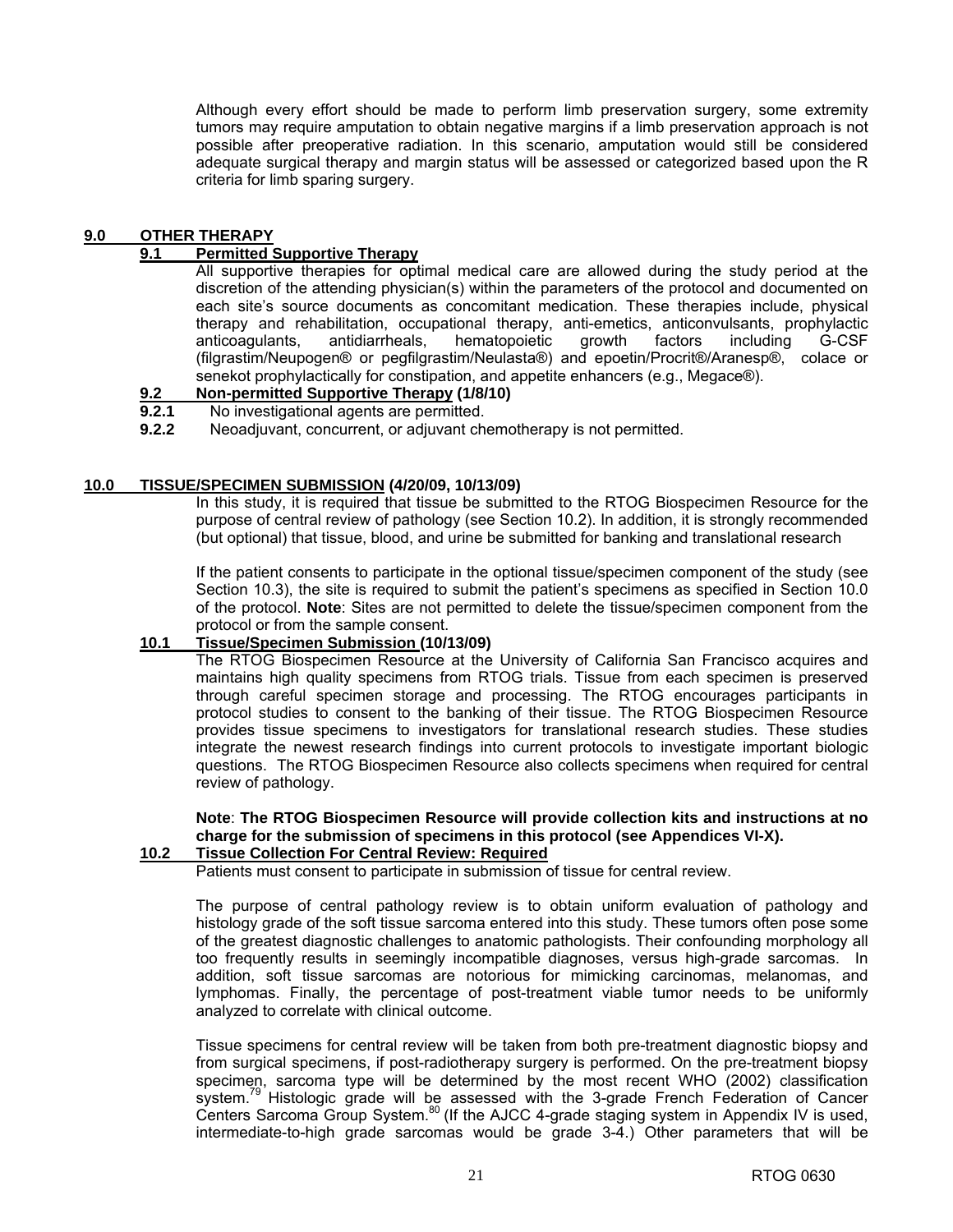tabulated are: mitotic rate, percent necrosis, type of tumor matrix, vascular invasion, and host lymphocytic response.

On the post-treatment excision specimen, margin status assessed by pathology will be scored with a 3-tier system:

- 1. A positive margin is defined by tumor directly touching the inked margin of excision in any area. It also will be noted whether there are viable tumor cells (any cell with nuclear staining) touching the inked margin (a) versus acellular hyalinized or necrotic tumor touching ink (b).
- 2. A marginal excision is defined by tumor contained by a pseudocapsule in any area. A measurement to the closest margin will be tabulated.
- 3. A wide local excision is defined by a layer of normal tissue (e.g., skeletal muscle, fat, or fibroconnective tissue) surrounding the tumor at all areas. A measurement to the closest margin is to be included. Only direct contact with the inked surface will be regarded as a positive margin.

Regarding assessment of post-treatment response to therapy: microscopic slides from one entire cut surface of a cross-sectional slab of tumor are required be submitted, similar to what is done with osteosarcoma. The reason for this is that when pathologists sample soft tissue tumors, they often selectively take only what appears to be viable tumor. Thus, the histology slides tend to underestimate the amount of non-viable tumor. Post-treatment tumors show 4 major histologic changes: viable tumor (i.e., tumor cells with nuclear staining); fibrotic/hyalinized areas; necrotic tumor; and hemorrhage. By examining all histologic slides from an entire cut surface, one can estimate the percentages of these four histologic patterns to determine the percent of viable tumor. All 4 histologic patterns will be tabulated such that the sum of their individual percentages will equal 100%. Tumor border (pushing versus infiltrative), host lymphocytic response, and vascular invasion will also be tabulated.

The following material must be provided to the RTOG Biospecimen Resource for Central Review:

- **10.2.1 (4/20/09)** Representative slides, including one H & E stained slide and immunohistochemistry slides for morphology and grade in the pre-treatment biopsy specimen and for margin and percentage of viable tumor in the post-RT surgery specimen.
- **10.2.2 (4/20/09)** Additional slides, including H & E slide and immunostained slides for central review upon request to the institution by the Pathology Co-Chair, David Lucas, MD.
- **10.2.3** A Pathology Report documenting that the submitted block, core, or slides contain tumor; the report must include the RTOG protocol number and patient's case number. The patient's name and/or other identifying information should be removed from the report. The surgical pathology numbers and information must NOT be removed from the report.
- **10.2.4** A Specimen Transmittal Form stating that the tissue is being submitted for Central Review. Sites can access the form (no password required) at [http://www.rtog.org/members/forms/list.html \(u](http://www.rtog.org/members/forms/list.html)nder "Pathology"). The form must include the RTOG protocol number and the patient's case number. It the patient also is enrolled on other RTOG trials, this should be indicated on the form.
- **10.2.5** Central Review will be performed by the Pathology Co-Chair, David Lucas, MD, after complete data for the first 30 cases enrolled have been received at RTOG Headquarters. l. Dr. Lucas will perform the next review after complete data for the next 30 cases enrolled have been received at RTOG Headquarters. The final cases will be reviewed within 3 months after this study has reached the target accrual or as soon as complete data for all cases enrolled has been received at RTOG Headquarters, whichever occurs first.

 The morphology and grade of pretreatment soft tissue sarcoma as well as surgical margin status and the percentage of post-treatment viable tumor of each case will be assessed during the central review. Microscopic absence of tumor on the inked margins will be accepted as a negative margin of excision. The final margin status (R status) of each case also will be assessed.

#### **10.3 Specimen Collection for Banking and Translational Research: Strongly Recommended (But Optional)**

The RTOG has been collecting pretreatment diagnostic tissue and/or surgical specimens from the soft tissue sarcoma protocols over the last decade. A number of histologic, cell kinetic/proliferation, angiogenesis, and molecular markers have been and are under investigation.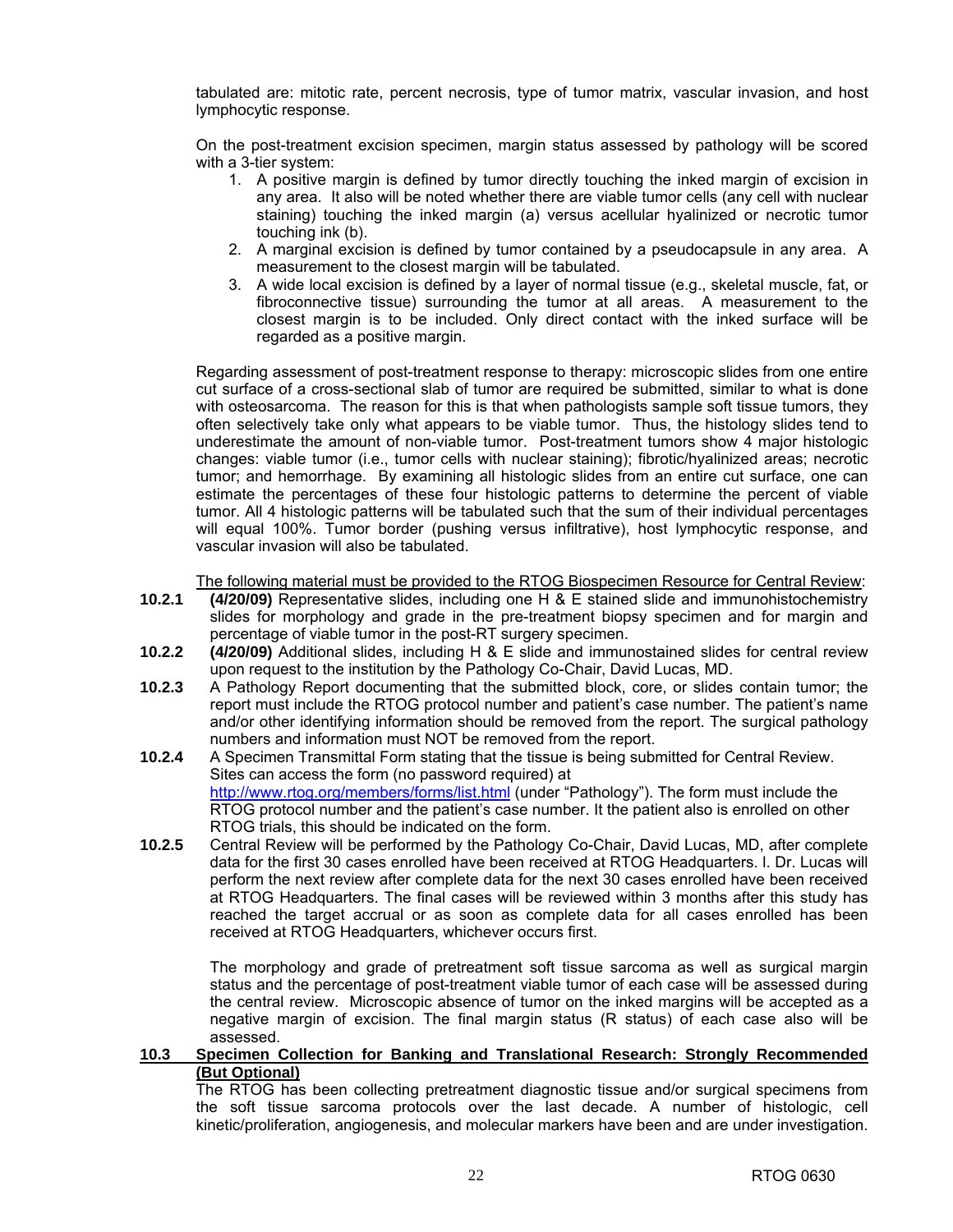A number of biomarkers are under investigation by the RTOG Sarcoma TRP group. The results of these ongoing studies will lead to the investigation of promising similar or new biomarkers with the goals of 1) identifying factors predictive of outcome such that patients may be better stratified in future trials, and 2) developing novel treatment strategies which target the molecular abnormalities identified.

Unique to this study is the assessment of late radiation morbidity as the primary endpoint and to assess the impact of the radiation morbidity on a patient's function and physical disability (quality of life). A correlative biomarker study would be extremely important because this may lead to future mechanistic investigations or interventions to prevent late radiation morbidity and improve quality of life for patients receiving radiotherapy. The goal is to measure using the fresh and archived pathologic materials. In this study, we plan to perform immunohistochemical studies and other types of biomarker studies on the pretreatment biopsy specimen (tumor and matched normal tissue, as well as cutaneous/subcutaneous inside and outside the radiation field), surgical specimen (tumor and matched normal tumor tissue as well as cutaneous/subcutaneous tissue inside and outside the radiation field), and post-treatment punch skin biopsy.

#### **10.3.1** Tissue Collection

#### **10.3.1.1** *Fresh Tumor Tissue* **(10/2/08)**

Fresh tumor tissue and matched normal tissue may be obtained at both the time of each pretreatment biopsy and surgical resection, wrapped in foil, and placed immediately into dry ice or a liquid nitrogen bath. See Appendix V for instructions.

 Alternatively, the tumor tissue and matched normal tissue can be preserved in RNA*later*™ rather than freezing the samples. The institution should request a vial or vials of RNAlater™ from the RTOG Biospecimen Resource, and the Biospecimen Resource will mail RNA*later*™ and instructions overnight to the institution. When samples are obtained, they are placed directly into the vials of RNA*later*™. The vials should then be stored at 4° Celsius and shipped refrigerated via overnight mail to the Biospecimen Resource. See Appendix V for instructions

 The specimens (frozen or preserved in RNA*later*™) should be labeled with the study protocol and case numbers, the date and time of collection, and the time point which it was taken.

#### **10.3.1.2** *Fixed Tumor Tissue* **(9/26/08, 10/2/08, 4/20/09, 10/13/09)**

 If submission of fresh tissue is not possible, fixed tissue from the pretreatment biopsy and surgical specimens may be submitted. Either the FFPE block or a 2 mm diameter core of tissue (punched from the tissue block containing the tumor with a punch tool will be submitted in a plastic tube labeled with the surgical pathology number). **Note**: A kit with the punch tool, tube, and instructions can be obtained free of charge from the Biospecimen Resource (see Appendix VI). The core must be clearly labeled with the pathology identification number that corresponds to the Pathology Report.

#### **10.3.1.3** *Fresh or Fixed Cutaneous/Subcutaneous Tissue* **(9/26/08, 10/2/08)**

Cutaneous/subcutaneous tissues from inside and outside the radiation field (normal control) may be collected at the following time points: pre-radiotherapy, post-radiotherapy (during surgery if performed), and then annually up to 2 years after surgery. Cutaneous/subcutaneous tissue can be obtained by doing a skin punch biopsy of 2 mm in diameter.

 Cutaneous/subcutaneous tissues from **inside the radiation field** should be obtained from the skin over the center of radiation field as shown in the following figure. Please note that the skin biopsy site must be 2 cm away from the pretreatment biopsy scar for the purpose of diagnosis or from the reconstructed flap scar in the postoperative setting. The rectangle below is an assumed radiation field. An arrow points to the skin surface over the center of the radiation field.

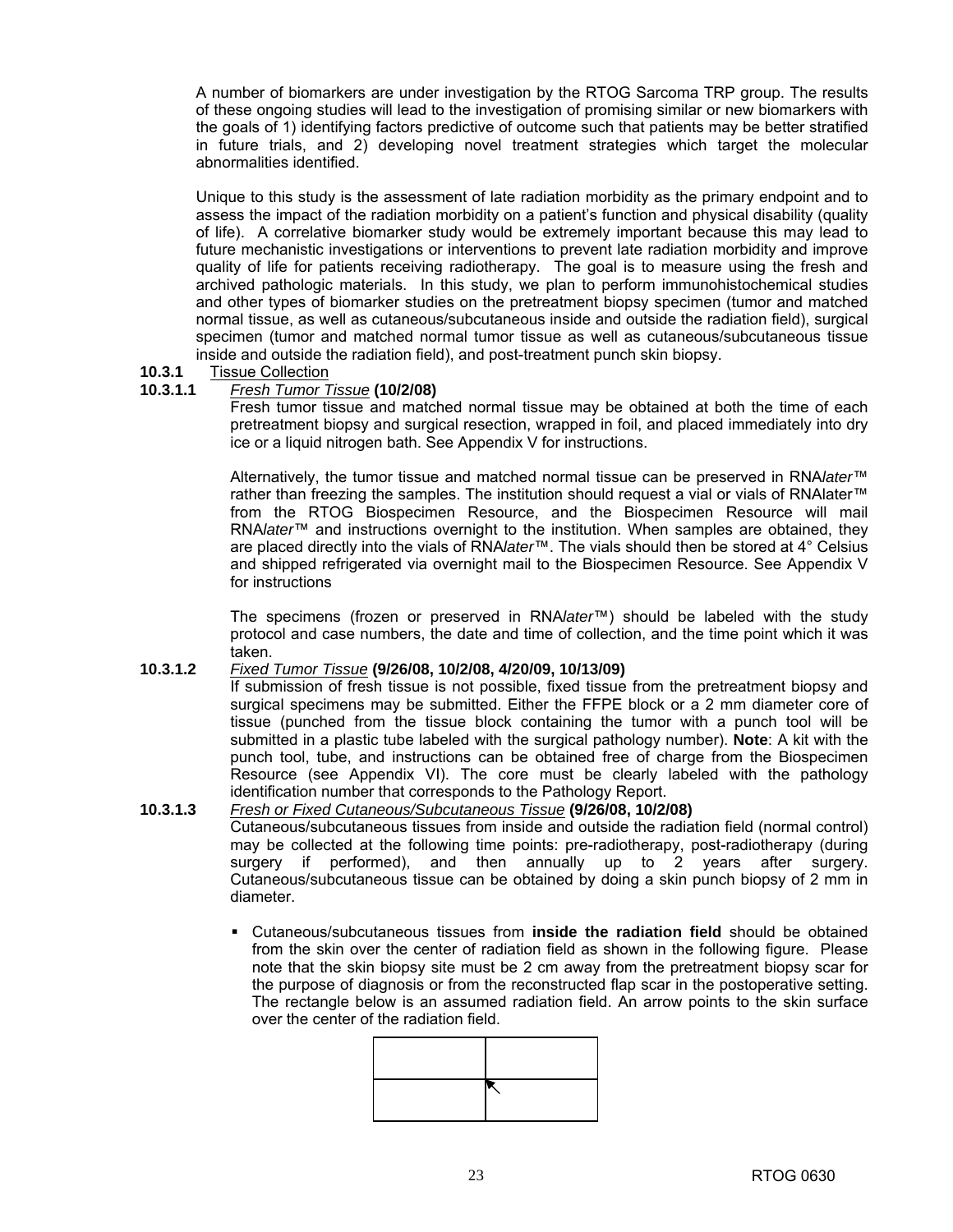- Normal cutaneous/subcutaneous tissue used as a control should be obtained from **outside the radiation field** (preferably in the opposite extremity or at least 5 cm from the radiation field border or from the reconstructed flap).
- **Sample preparation for the cutaneous samples is identical to that for fresh pretreatment** samples (see Section 10.3.1.1). See detailed instructions for tissue collection in Appendices V-VI.
- **10.3.2** Blood Collection **(10/2/08)** 
	- Buffy coat will be collected prior to protocol treatment only. Serum and plasma will be collected prior to the protocol treatment, during surgery (if performed), and then annually from the start of treatment until the end of the 2-year follow up. **Note**: A blood collection kit and instructions can be obtained free of charge from the Biospecimen Resource (see Appendix VII)
- **10.3.2.1** *Serum Collection*
	- Specimens are collected in red-top tubes (5-10 mL tubes).
	- After allowing the serum to clot, keep serum tubes refrigerated  $(4-8^{\circ} \text{ C})$  until processing (tubes may be on ice up to 2 hrs). Centrifuge specimens at approximately 2500 RPM in a standard clinical centrifuge at for 10 minutes.
	- Using sterile techniques to avoid contamination, aliquot 0.5-1 mL serum into cryovials and freeze. Take great care to collect only serum, and avoid collecting any solid particulate matter before transferring serum into the cryovials.
	- Label each aliquot with study protocol and case numbers, the date and time of collection, specimen type (i.e., serum) and the time point taken.

## **10.3.2.2** *Plasma Collection*

- Specimens are collected in tubes containing EDTA (purple/lavender-top tubes).
- After thoroughly mixing, centrifuge specimens at approximately 2500 RPM in a standard clinical centrifuge for 10 minutes.
- Using sterile techniques to avoid contamination, aliquot 0.5-1 mL plasma into cryovials and freeze. Take great care to collect only plasma and avoid collecting any solid particulate matter before transferring plasma into the cryovials.
- Label each aliquot with study protocol and case numbers, the date and time of collection, specimen type (i.e., plasma) and the time point taken.
- **10.3.2.3** *Buffy Coat Collection*
	- Specimens are collected in tubes containing EDTA (purple/lavender-top tubes).
	- Carefully remove plasma from the collection tubes (see instructions in Section 10.3.2.2).
	- Using a pipette, remove the buffy coat layer, place into cryovials, and freeze.
	- Label each aliquot with study protocol and case numbers, the date and time of collection, specimen type (i.e., buffy coat) and the time point taken.

#### **10.3.2.4** *Storage/Shipment of Blood Specimens* **(10/13/09)**

Store all frozen biospecimens at  $-80^{\circ}$ C (-70 $^{\circ}$ C to -90 $^{\circ}$ C) until ready to ship. If a -80 $^{\circ}$ C Freezer is not available:

• Samples can be stored short term in a -20°C freezer (non-frost free preferred) for up to one week (please ship out Monday-Wednesday only).

**OR**:

• Samples can be stored in plenty of dry ice for up to one week, replenishing daily (ship out Monday-Wednesday only).

**OR**:

• Samples can be stored in liquid nitrogen vapor phase (ship out Monday-Wednesday only).

**A Specimen Transmittal Form documenting the date and time of collection of the specimen, the RTOG protocol number, the patient's case number, and method of storage, (e.g., stored at -80° C), must be included with the blood specimens.** Sites can access the form (no password required) at <http://www.rtog.org/members/forms/list.html> (under "Pathology").

**10.3.3** Urine Collection **(10/2/08)** 

 Urine will be collected prior to the protocol treatment, during surgery (if performed), and then annually from the start of treatment until the end of the 2-year follow up. A minimum of 10 mL urine should be collected in a sterile collection cup labeled with patient ID, date and time of collection, and placed into a freezer for storage. See specific instructions in Appendix VIII.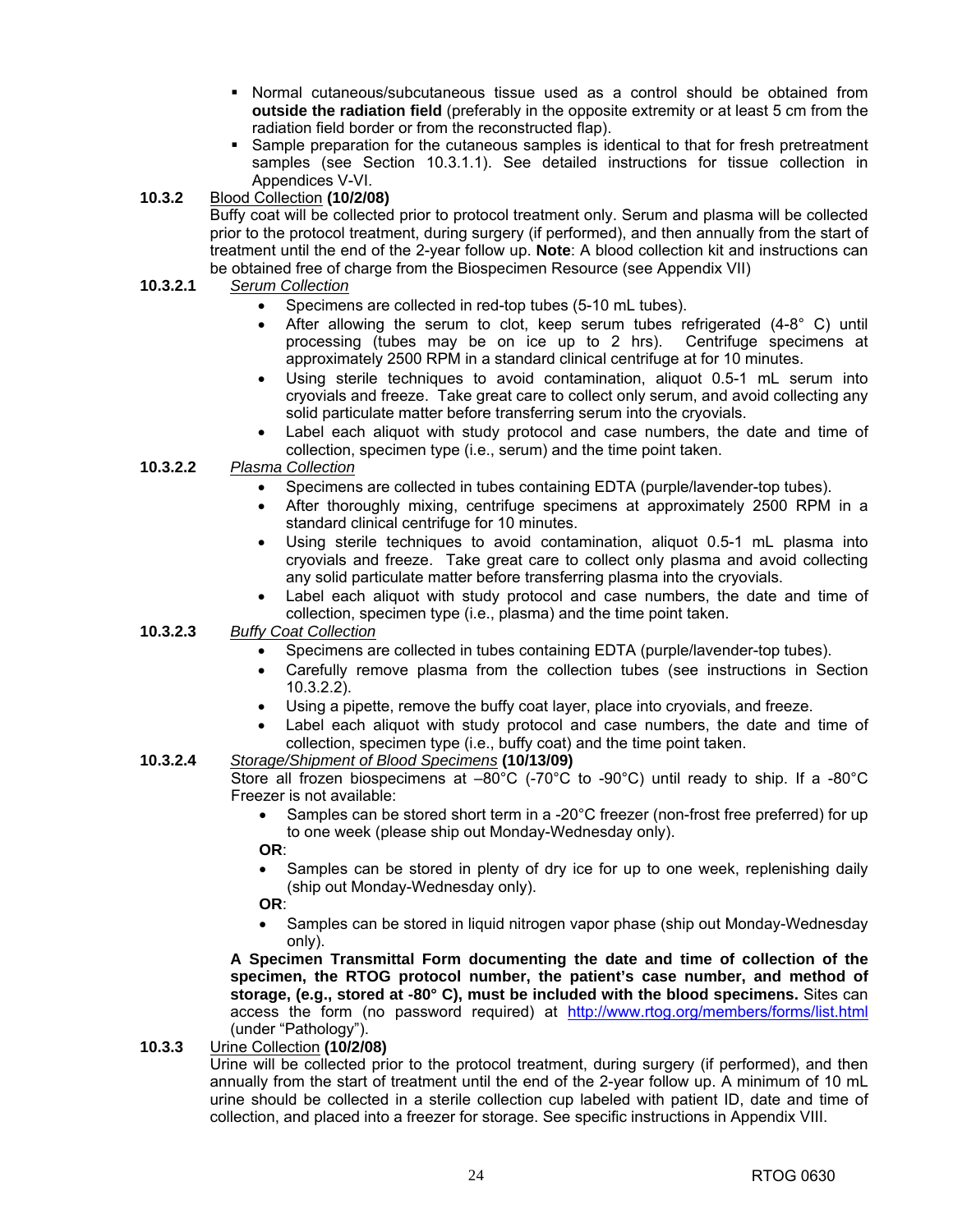## **10.4 Documentation and Submission for Banking and Translational Research**

The following material for banking and translational research must be provided in order for the case to be evaluable for the Biospecimen Resource:

- **10.4.1** A Pathology Report documenting that the submitted block or core contains tumor. The report must include the RTOG protocol number and patient's case number. The patient's name and/or other identifying information should be removed from the report. The surgical pathology numbers and information must NOT be removed from the report.
- **10.4.2 (10/2/08)** A Specimen Transmittal Form clearly stating that tissue is being submitted for the RTOG Biospecimen Resource; if for translational research, this should be stated on the form. The form must include the RTOG protocol number and patient's case number. For blood and urine specimens, the following materials must be provided to the RTOG Biospecimen Resource: A Specimen Transmittal Form documenting the date of collection of the blood and/or urine; the RTOG protocol number, the patient's case number, and method of storage, for example, stored at -80° C, must be included.

#### **10.5 Specimen Collection Summary (10/2/08, 4/20/09, 10/13/09)**

| <b>Tissue for Central Review: Required</b>                                                                                                                                                                                                                                       |                                                                                                                               |                                                                                                   |  |  |
|----------------------------------------------------------------------------------------------------------------------------------------------------------------------------------------------------------------------------------------------------------------------------------|-------------------------------------------------------------------------------------------------------------------------------|---------------------------------------------------------------------------------------------------|--|--|
| Pretreatment and During Surgery (if post-radiotherapy surgery is performed)                                                                                                                                                                                                      |                                                                                                                               |                                                                                                   |  |  |
| <b>Specimens taken from</b><br>patient:                                                                                                                                                                                                                                          | Submitted as:                                                                                                                 | Shipped:                                                                                          |  |  |
| One H&E stained slide of the<br>primary tumor from<br>pretreatment biopsy, as well<br>as any available<br>immunohistochemistry stained<br>slides                                                                                                                                 | H&E stained slide and<br>Pathology report                                                                                     | Slide shipped ambient                                                                             |  |  |
| All H&E slides taken from 1<br>complete cut surface of a<br>cross sectional slab of the<br>primary tumor from surgery                                                                                                                                                            | H&E stained slides                                                                                                            | Slide shipped ambient                                                                             |  |  |
| All H&E slides taken from the<br>resection margins of the<br>treated primary tumor from<br>surgery.                                                                                                                                                                              | H&E stained slides and<br>Pathology report                                                                                    | Slide shipped ambient                                                                             |  |  |
|                                                                                                                                                                                                                                                                                  | Specimens for Banking and Translational Research: Recommended                                                                 |                                                                                                   |  |  |
| <b>Specimens taken from</b><br>patient:                                                                                                                                                                                                                                          | <b>Submitted as:</b>                                                                                                          | Shipped:                                                                                          |  |  |
|                                                                                                                                                                                                                                                                                  | <b>Tissue Collection at Each Time Point</b>                                                                                   |                                                                                                   |  |  |
| Tumor tissue obtained by<br>incision or core biopsy (the<br>preradiation therapy tissue)<br>and tumor tissue from surgery                                                                                                                                                        | A FFPE block or a 2 mm<br>diameter core of tissue,<br>punched from the tissue block<br>with a punch tool; see<br>Appendix VI. | Shipped ambient                                                                                   |  |  |
| Cutaneous/subcutaneous<br>tissue obtained using a sterile<br>dermal skin punch biopsy of<br>2mm diameter or greater at<br>each time point from inside<br>and outside the radiation field<br>(pre-RT, during surgery, if<br>performed) and annually post-<br>surgery for 2 years) | A 2 mm diameter core of<br>tissue, punched from the<br>tissue block with a skin punch;<br>see Appendix VI.                    | Shipped ambient                                                                                   |  |  |
| Fresh tumor tissue and normal<br>tissue obtained by incision or<br>core biopsy and surgery (if<br>surgery is performed)                                                                                                                                                          | Frozen or placed in<br>RNAlater <sup>™</sup> ; see Appendix V.                                                                | Frozen sample must be<br>shipped frozen. RNAlater™<br>sample should be shipped at<br>$4^\circ$ C. |  |  |
| Cutaneous/subcutaneous<br>tissue obtained with dermal<br>skin punch biopsy of 2mm                                                                                                                                                                                                | Frozen or placed in<br>RNAlater <sup>™</sup> ; see Appendix V.                                                                | Frozen sample must be<br>shipped frozen. RNAlater™<br>sample should be shipped at                 |  |  |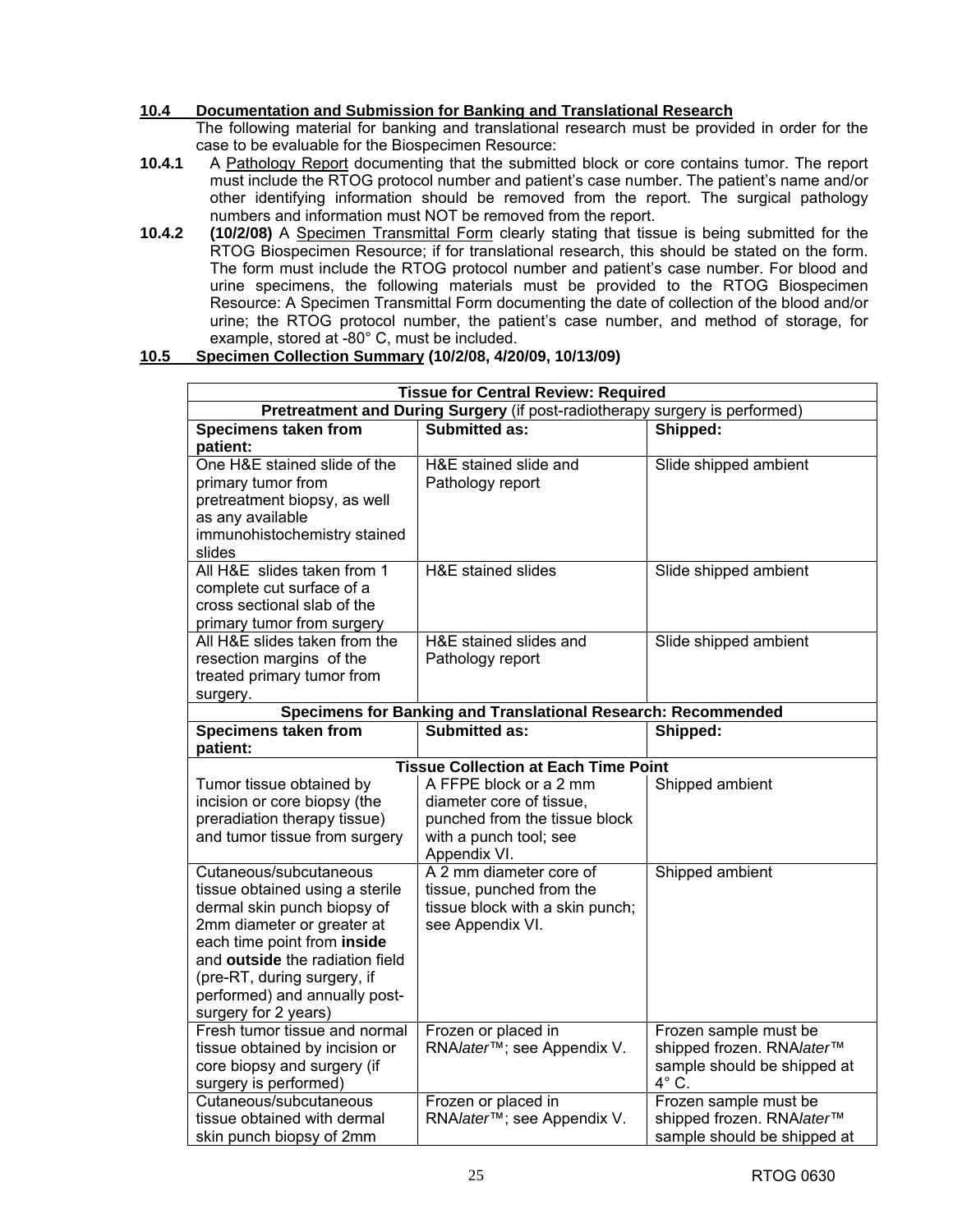| diameter or greater at each       |                                                                                         | $\overline{4^{\circ} C}$ .    |  |  |  |
|-----------------------------------|-----------------------------------------------------------------------------------------|-------------------------------|--|--|--|
| time point from inside and        |                                                                                         |                               |  |  |  |
| outside the radiation field       |                                                                                         |                               |  |  |  |
| (pre-RT, post-RT (during          |                                                                                         |                               |  |  |  |
| surgery, if performed), and       |                                                                                         |                               |  |  |  |
| annually post-surgery for 2       |                                                                                         |                               |  |  |  |
| years)                            |                                                                                         |                               |  |  |  |
| Buffy Coat: 5-10 mL of            | Frozen buffy coat sample                                                                | Buffy coat sent frozen on dry |  |  |  |
| anticoagulated whole blood in     | containing a minimum of 0.5                                                             | ice via overnight carrier     |  |  |  |
| EDTA tubes (purple/lavender       | mL per aliquot in 1 mL                                                                  | Monday-Wednesday. Do not      |  |  |  |
| top) and centrifuge for buffy     | cryovials; see Appendix VII.                                                            | ship on Friday.               |  |  |  |
| coat; buffy coat will be          |                                                                                         |                               |  |  |  |
| collected prior to the protocol   |                                                                                         |                               |  |  |  |
| treatment only                    |                                                                                         |                               |  |  |  |
| Serum: 5-10 mL of whole           | Frozen serum samples                                                                    | Serum sent frozen on dry ice  |  |  |  |
| blood in red-top tube and         | containing a minimum of 0.5                                                             | via overnight carrier Monday- |  |  |  |
| centrifuge for serum; serum       | mL per aliquot in 1 mL                                                                  | Wednesday. Do not ship on     |  |  |  |
| will be collected prior to the    | cryovials; see Appendix VII.                                                            | Friday.                       |  |  |  |
| protocol treatment, during        |                                                                                         |                               |  |  |  |
| surgery (if performed), then      |                                                                                         |                               |  |  |  |
| annually from the start of        |                                                                                         |                               |  |  |  |
| treatment until the end of the    |                                                                                         |                               |  |  |  |
| 2-year follow up                  |                                                                                         |                               |  |  |  |
| Plasma: 5-10 mL of                | Frozen plasma samples                                                                   | Plasma sent frozen on dry ice |  |  |  |
| anticoagulated whole blood in     | containing a minimum of 0.5                                                             | via overnight carrier Monday- |  |  |  |
| EDTA tubes (purple/lavender       | mL per aliquot in 1 mL                                                                  | Wednesday. Do not ship on     |  |  |  |
| top) and centrifuge for plasma;   | cryovials; see Appendix VII.                                                            | Friday.                       |  |  |  |
| plasma will be collected prior    |                                                                                         |                               |  |  |  |
| to the protocol treatment,        |                                                                                         |                               |  |  |  |
| during surgery (if performed),    |                                                                                         |                               |  |  |  |
| then annually from the start of   |                                                                                         |                               |  |  |  |
| treatment until the end of the    |                                                                                         |                               |  |  |  |
| 2-year follow up                  |                                                                                         |                               |  |  |  |
| Urine: 10-25 mL clean-catch       | A minimum of 5 mL                                                                       | Urine sent frozen on dry ice  |  |  |  |
| (mid-stream); urine will be       | unpreserved urine in 2                                                                  | via overnight carrier Monday- |  |  |  |
| collected prior to the protocol   | separate sterile collection                                                             | Wednesday. Do not ship on     |  |  |  |
| treatment, during surgery (if     | containers; see Appendix VIII.                                                          | Friday.                       |  |  |  |
| performed), then annually         |                                                                                         |                               |  |  |  |
| from the start of treatment until |                                                                                         |                               |  |  |  |
| the end of the 2-year follow up   |                                                                                         |                               |  |  |  |
|                                   | NOTE: Sites should call or e-mail to alert the RTOG Biospecimen Resource (415-476-7864; |                               |  |  |  |
|                                   | RTOG@ucsf.edu) that a frozen specimen is being sent and to provide the tracking number  |                               |  |  |  |
| of that shipment.                 |                                                                                         |                               |  |  |  |

**10.6 (10/13/09) Submit materials for Central Review, Tissue Banking, and Translational Research as follows**:

**U.S. Postal Service Mailing Address: For Non-frozen Specimens Only RTOG Biospecimen Resource University of California San Francisco Campus Box 1800 1657 Scott Street, Room 223 San Francisco, CA 94143-1800** 

**Courier Address (FedEx, UPS, etc.): For Frozen Specimens RTOG Biospecimen Resource University of California San Francisco 1657 Scott Street, Room 223 San Francisco, CA 94115**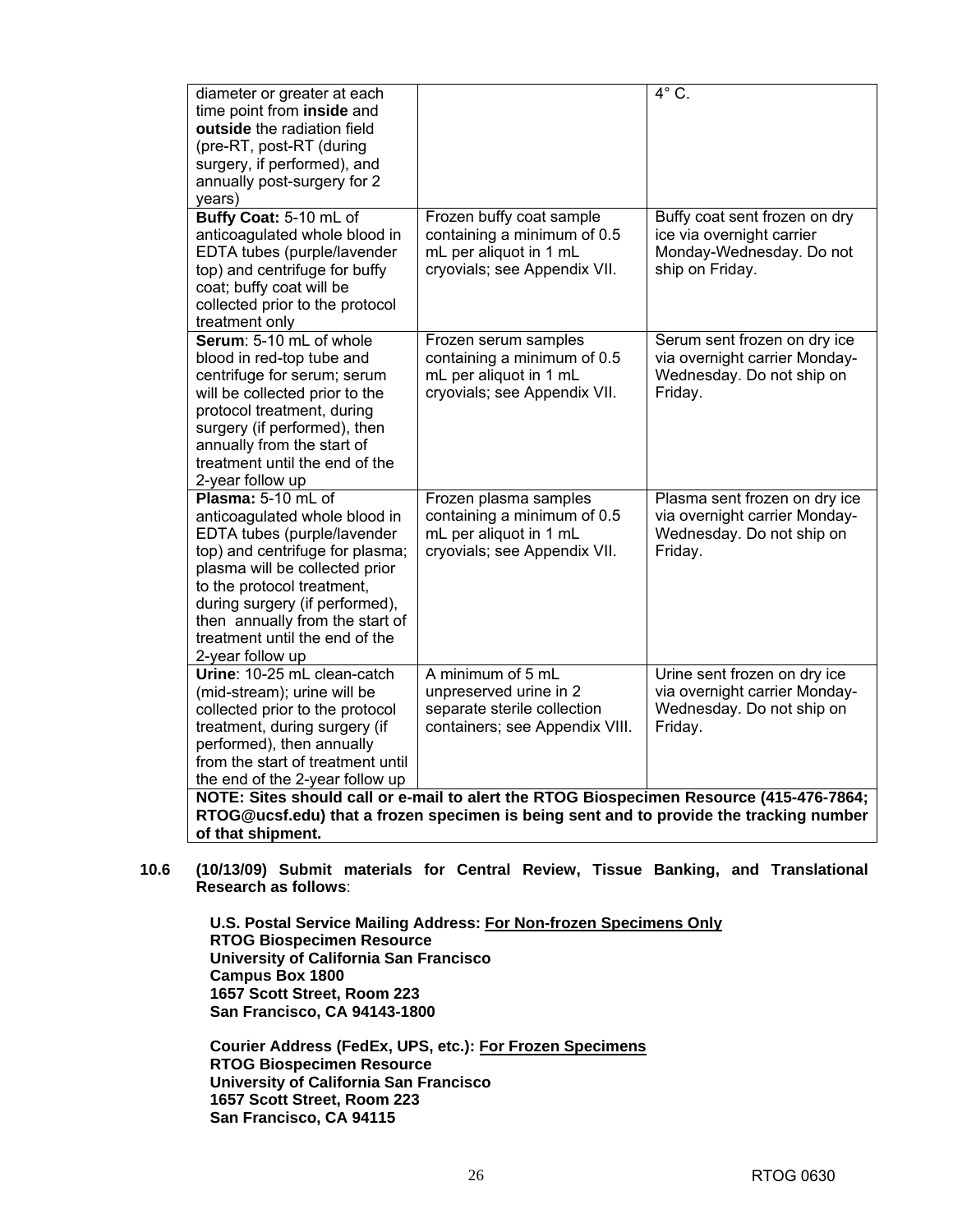#### **Questions: 415-476-RTOG (7864)/FAX 415-476-5271; [RTOG@ucsf.edu](mailto:RTOG@ucsf.edu)**

### **10.7 Reimbursement**

RTOG will reimburse submitting institutions \$200 per case for a block or core of material. Serum, plasma, and buffy coat cells are reimbursed at \$300 per specimen, and urine is reimbursed at \$50 per specimen. After confirmation from the RTOG Biospecimen Resource that appropriate materials have been received, RTOG Administration will prepare the proper paperwork and send a check to the institution. Pathology payment cycles are run twice a year in January and July and will appear on the institution's summary report with the institution's regular case reimbursement.

#### **10.8 Confidentiality/Storage (9/26/08)**  (See the RTOG Patient Tissue Consent Frequently Asked Questions, [http://www.rtog.org/biospeciment/tissuefaq.html fo](http://www.rtog.org/biospeciment/tissuefaq.html)r further details.)

- **10.8.1** Upon receipt, the specimen is labeled with the RTOG protocol number and the patient's case number only. The RTOG Biospecimen Resource database only includes the following information: the number of specimens received, the date the specimens were received, documentation of material sent to a qualified investigator, type of material sent, and the date the specimens were sent to the investigator. No clinical information is kept in the database.
- **10.8.2** Specimens for tissue banking will be stored for an indefinite period of time. Specimens for central review will be retained until the study is terminated. Specimens for the translational research component of this protocol will be retained until the specimen is consumed/exhausted or study is terminated, unless the patient has consented to storage for future studies. If at any time the patient withdraws consent to store and use specimens, the material will be returned to the institution that submitted it.

#### **11.0 PATIENT ASSESSMENTS: See Appendix II for a Summary of Assessments and Time Frames**

- **11.1 Pretreatment Evaluation** See Sections 3.0, 4.0, and Appendix II for all pretreatment assessments.
- **11.1.1** The physician or physician's designee will complete the Musculoskeletal Tumor Rating Scale (MSTS) prior to protocol treatment (see Section 11.7).
- **11.1.2** If the patient agrees to participate in the quality of life component, the patient completed the following assessments prior to protocol treatment: The Functional Assessment of Cancer Therapy-General (FACT-G); Toronto Extremity Salvage Score (TESS); Sexual Adjustment Questionnaire (for Males and Females; SAQ-M and SAQ-F) [see Section 11.8].

#### **11.2 Evaluation During RT (4/20/09,1/8/10)**

- **11.2.1** The MRI or CT with contrast of the primary site should be performed 3-5 weeks after preoperative RT for surgical evaluation (surgery is performed in 4-8 weeks after RT).
- **11.2.2** The CT of the chest should be performed 3-5 weeks after preoperative RT for surgical evaluation.
- **11.2.3** A CBC/differential should be performed every other week to monitor effects of radiation on bone marrow.
- **11.2.4** A physical examination should be done weekly during radiation therapy; documentation of the patient's weight in these exams is not required.

## **11.3 Evaluation After Treatment**

- **11.3.1** Wound complications and late radiation morbidity must be reported on the appropriate case report form (see Section 12.1). **Note the criteria in Section 11.5.**
- **11.3.2** If the patient consents to participate in the quality of life portion of the study, the patient will complete the QOL assessments (FACT-G, the TESS, and the SAQ) at 12, 18, and 24 months from the start of radiation treatment.

## **11.4 Failure Pattern of Recurrence (4/20/09, 1/8/10)**

 All tumor recurrences including local recurrence, regional recurrence, distant metastasis, and second primary tumor shall be recorded in this study. All tumor recurrences should be documented on cross-sectional imaging (CT or MRI with contrast). Pathological confirmation of recurrence is strongly recommended.

• *Local tumor recurrence*: Any tumor recurrence inside the clinical target volume (CTV) is defined as "in-field recurrence"; any tumor recurrence beyond the CTV to within 3 cm distance from the edge of the CTV is defined as "marginal recurrence"; this marginal recurrence is considered "geographic miss". Any other local recurrence is defined as "outside-field recurrence".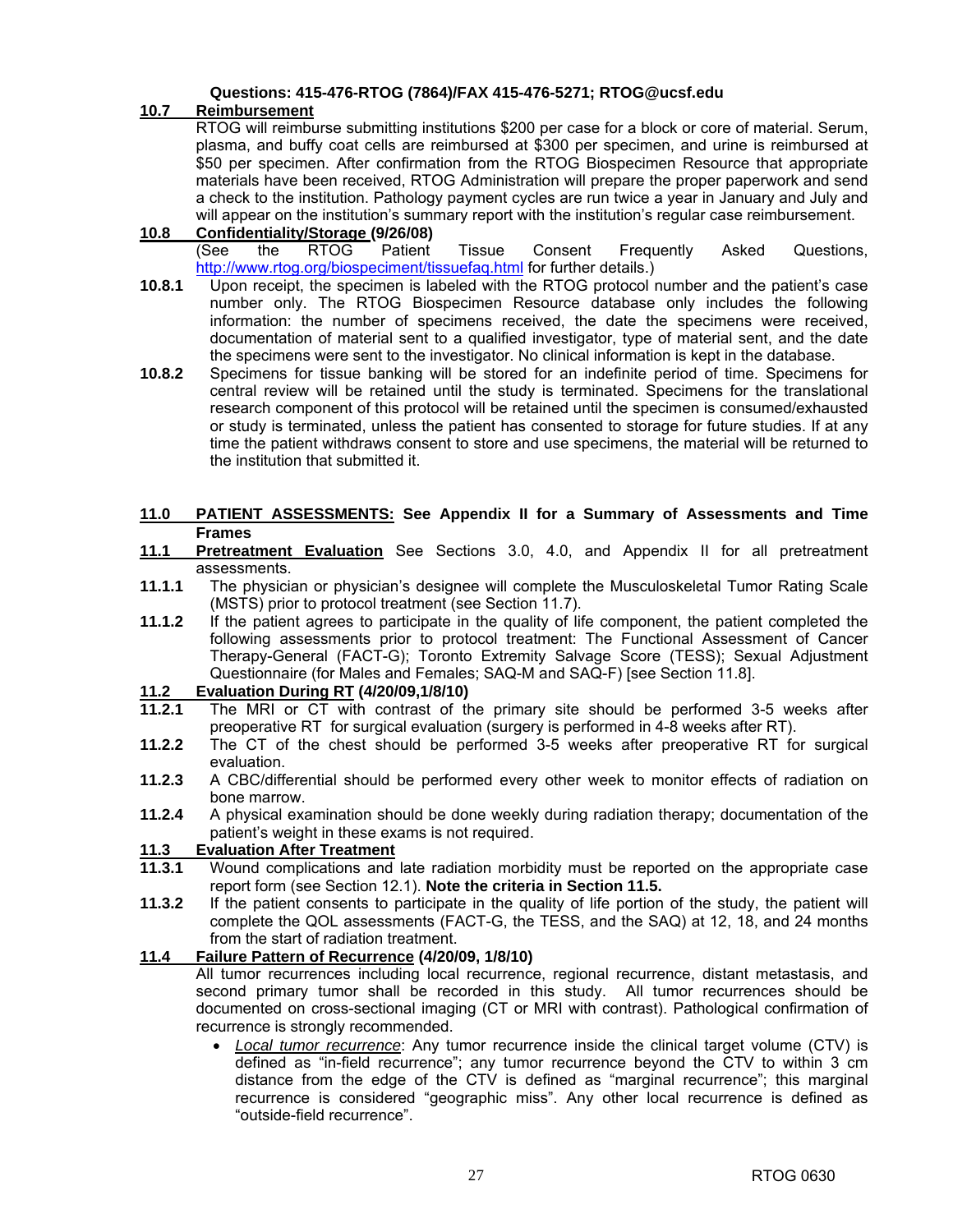- *Local tumor progression*: At least a 20% increase in the maximal dimension of the primary tumor taking as reference the smallest maximal dimension recorded since treatment started;
- *Regional tumor recurrence*: Any nodal metastasis adjacent to the primary soft tissue sarcoma;
- *Distant tumor metastasis*: Any tumor that develops distantly from the primary site of sarcoma;
- *Second primary tumor*: Any different histology of sarcoma or any other type of malignancy inside or outside the radiation field.

### **11.5 Wound Complications and Late Radiation Morbidity**

#### **11.5.1** *Wound Complications*

 Major wound complications, such as secondary operations, re-admissions, and/or invasive procedures for wound complications: deep wound packing and prolonged dressing changes will be reported on the appropriate case report form (see Section 12.1).

**11.5.2** *Late Radiation Morbidity*

**Lymphedema, late subcutaneous fibrosis, and joint stiffness** arising directly from the radiation treatment as well as limb function and physical disability must be recorded on the appropriate case report form.

**Late subcutaneous fibrosis and joint stiffness** are assessed using the European Organization for Research and Treatment of Cancer/Radiation Therapy Oncology Group (EORTC/RTOG) late toxicity scoring criteria. **Lymphedema** is measured according to the criteria of Stern.

 **(1/8/10) Note:** The scoring criteria provided in Tables 1-2 below and specific to subcutaneous fibrosis, joint stiffness, and edema, was utilized in the recent Canadian phase III randomized Sarcoma trial<sup>12</sup> to which 0630 data will be compared. For comparative purposes, subcutaneous fibrosis, joint stiffness, and edema also should be scored according to the Common Terminology Criteria for Adverse Events (CTCAE), v.3.0. **For grading of all other adverse events, use CTCAE, v. 3.0 only** (see Sections 6.9 and 6.10).

#### **Table 1**: **EORTC/RTOG Late Radiation Toxicity Criteria for late subcutaneous fibrosis and joint stiffness (9/26/08)**

| <b>Tissue</b>           | Grade 0 | Grade 1                                           | Grade 2                                                                             | Grade 3                             | Grade 4               |
|-------------------------|---------|---------------------------------------------------|-------------------------------------------------------------------------------------|-------------------------------------|-----------------------|
| ISubcutaneous<br>tissue | None    | Slight fibrosis;<br>subcutaneous<br>fat loss      | Moderate<br>fibrosis; slight<br>field contracture contracture >                     | lSevere<br>fibrosis; field<br>10%   | Necrosis              |
| Joint                   | None    | Mild stiffness;<br>slight range of<br>motion loss | Moderate<br>stiffness, pain,<br>range of motion   pain, range of   fixation<br>loss | Severe<br>stiffness,<br>motion loss | Necrosis;<br>complete |

#### **Table 2: Stern's Rating Scale for Edema**

| <b>Score</b> | Rating                                                 |
|--------------|--------------------------------------------------------|
|              | <b>None</b>                                            |
|              | Mild (but definite swelling)                           |
|              | Moderate                                               |
|              | Severe (considerable swelling)                         |
|              | Very severe (skin shiny and tight $\pm$ skin cracking) |

Other late radiation morbidities including bony fracture in the field of radiation shall be recorded.

#### **11.6 Criteria for Discontinuation of Protocol Treatment (1/8/10)**

- Protocol treatment may be discontinued for any of the following reasons:
- **Progression of disease;**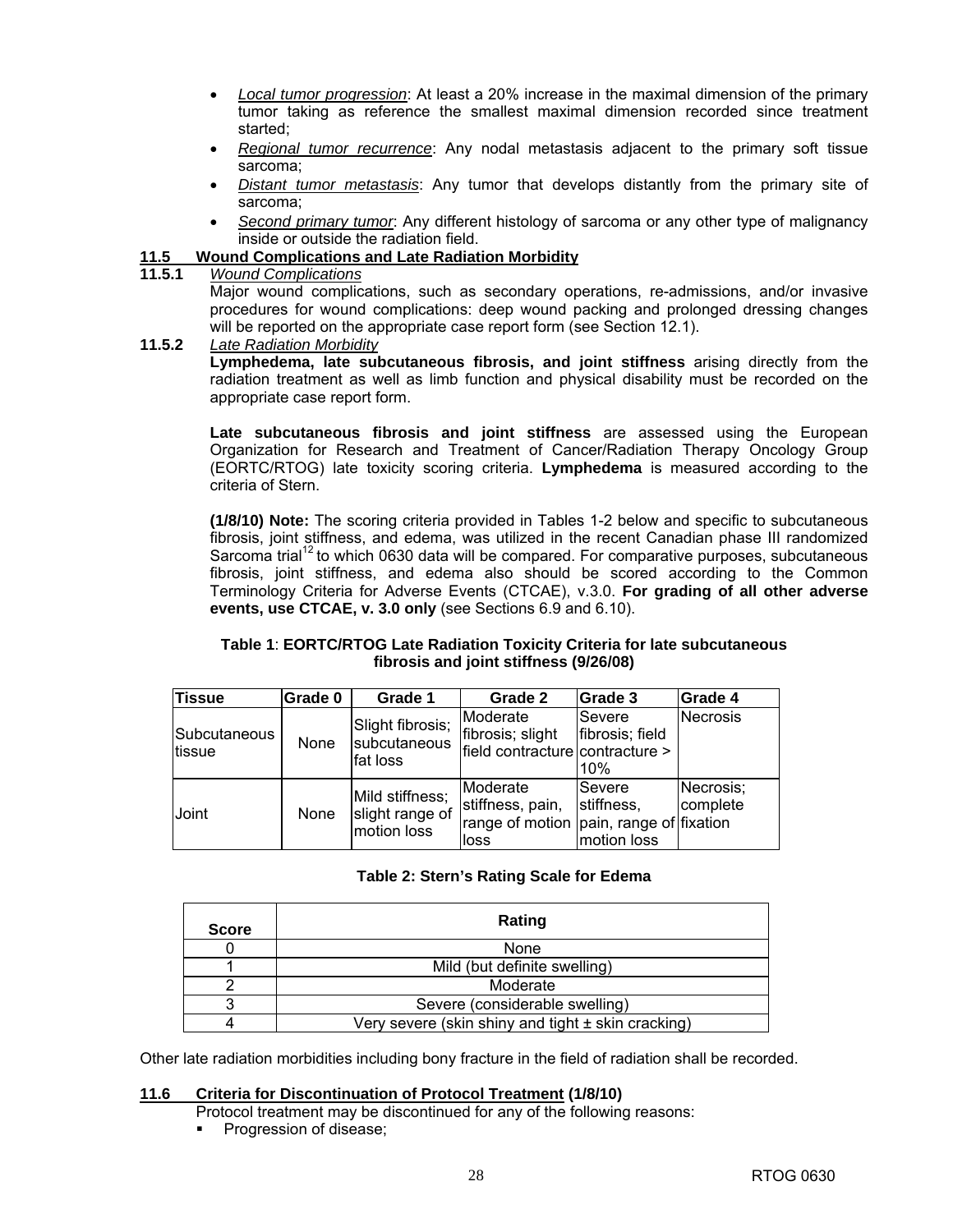- Unacceptable adverse events [at the discretion of the treating physician(s)];
- A delay in protocol treatment > 12 weeks.

If protocol treatment is discontinued, follow up and data collection will continue as specified in the protocol.

## **11.7 Musculoskeletal Tumor Rating Scale (MSTS)**

The MSTS $<sup>72</sup>$  is a measure of physical function across 7 items, completed by the physician</sup> (preferably by the Orthopedic Surgeon or Surgical Oncologist) or the physician's designated staff. The 7 items are: pain, range of motion, strength, joint stability, joint deformity, emotional acceptance, and overall function. Each item is scored from 0-5 with a maximum possible score of 35. The MSTS has been in use for over 20 years and is a widely recognized and utilized tool used to evaluate physical function; no psychometric data are available on the MSTS. A clinician familiar with the MSTS should be able to complete the rating in approximately 10 minutes and will complete the MSTS at the following time points: Prior to start of protocol treatment (baseline), and at 12, 18, and 24 months from the start of radiation treatment.

#### **11.8 Quality of Life Assessments (4/20/09)**

 Patients must be offered the opportunity to participate in the correlative components of the study, such as the quality of life assessment. **Note**: Sites are not permitted to delete the quality of life component from the protocol or from the sample consent. If the patient consents to participate in the QOL portion of the study, the patient will complete 3 assessments, the FACT-G, the TESS, and the SAQ at 4 time points: Prior to start of protocol treatment (baseline), and at 12, 18, and 24 months from the start of radiation treatment.

#### **11.8.1** *The Functional Assessment of Cancer Therapy-General (FACT-G)*

The FACT- $G^{67}$  is a commonly used tool measuring general quality of life across 4 scales: physical well being (7 items), social/family well-being (7 items), emotional well-being (6 items), and functional well being (7 items). It has been written at the 4th grade reading level, and patients can complete the FACT-G in 5-10 minutes. The FACT has been translated into 26 languages, and translations are accessible at the FACIT web site, [http://www.facit.org/translation/licensure.aspx.](http://www.facit.org/translation/licensure.aspx) .

#### **11.8.2** *Toronto Extremity Salvage Score (TESS)*

The TESS $^{69}$  is a 30-item questionnaire completed by patients. It asks them to describe their ability to perform activities of daily living based on difficulty of performance. There are 2 versions of the TESS: one for individuals with an upper extremity tumor and the other for lower extremity tumors. Each item is scored from 1 to 5, with total score calculated as a percentage. Internal consistency for the TESS has been reported as 0.94 (LE version) and 0.92 (UE version). Construct validity was estimated by showing a moderate correlation with the MSTS. The TESS is available in English only (no translations available) and takes approximately 15 minutes to complete.

#### **11.8.3** *Sexual Adjustment Questionnaire (for Males and Females; SAQ-M and SAQ-F)*

The  $SAQ^{\prime\circ}$  contains 16 items that measure 4 components of sexuality (dysfunction, desire, satisfaction, activity) using a Likert-type scale and one additional item on fatigue. Patients will complete a pretreatment (baseline) version of the questionnaire and then will complete a follow-up version of the questionnaire, at 12, 18, and 24 months from the start of radiation treatment. Psychometric data on the revised version is forthcoming. The tool takes approximately 10 minutes to complete. Currently, the SAQ is only available in English.

#### **12.0 DATA COLLECTION Data should be submitted to:**

#### **RTOG Headquarters\* 1818 Market Street, Suite 1600 Philadelphia, PA 19103**

#### **\*If a data form is available for web entry, it must be submitted electronically.**

Patients will be identified by initials only (first middle last); if there is no middle initial, a hyphen will be used (first-last). Last names with apostrophes will be identified by the first letter of the last name.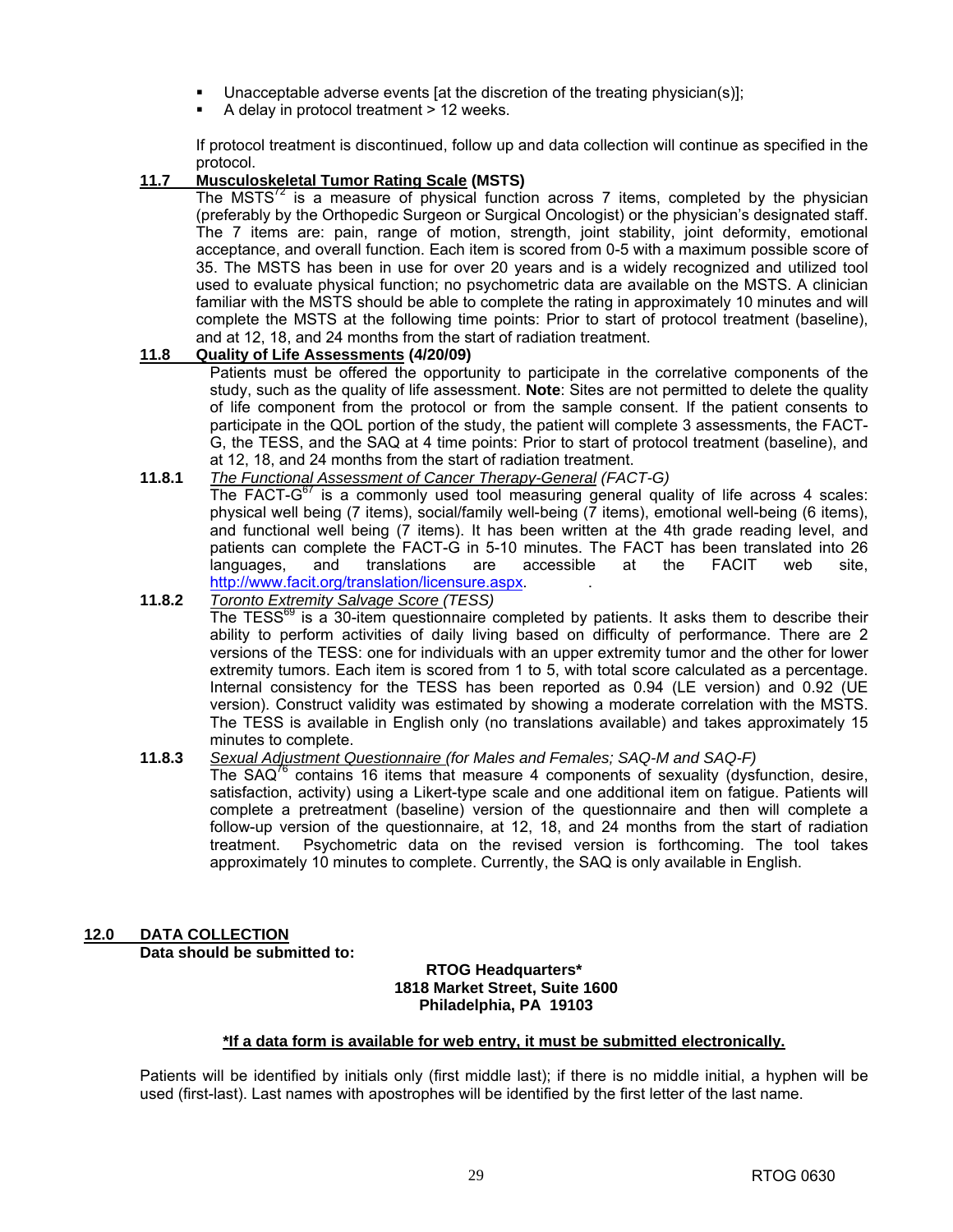## **12.1 Summary of Data Submission**

| Item                                                                                                                                                                                                                                                                                                             | <b>Due</b>                                                                                                           |
|------------------------------------------------------------------------------------------------------------------------------------------------------------------------------------------------------------------------------------------------------------------------------------------------------------------|----------------------------------------------------------------------------------------------------------------------|
| Demographic Form (A5)<br>Initial Evaluation Form (I1)<br>Pathology Report (P1)<br>Slides/Blocks (P2)<br>Musculoskeletal Tumor Rating Scale (MSTS) (QF)<br>The Functional Assessment of Cancer Therapy-                                                                                                           | Within 2 weeks of study entry                                                                                        |
| General (FACT-G) [FA]<br>Toronto Extremity Salvage Score (TESS) [SS]<br>Baseline Sexual Adjustment Questionnaire-Male (SAQ-<br>$M)$ [SA]<br>Baseline Sexual Adjustment Questionnaire-Female<br>$(SAQ-f)$ [FL]                                                                                                    |                                                                                                                      |
| Treatment Form (TF)                                                                                                                                                                                                                                                                                              | Within 2 weeks of completion of pre-op chemotherapy<br>and within 3 months of protocol surgery                       |
| Surgery Form (S1)                                                                                                                                                                                                                                                                                                | Within 2 weeks of protocol surgery                                                                                   |
|                                                                                                                                                                                                                                                                                                                  |                                                                                                                      |
| Follow-up Form (F1)                                                                                                                                                                                                                                                                                              | Every 3 months from start of treatment in years 1-2,<br>every 6 months in years 3-5, then annually; also at<br>death |
|                                                                                                                                                                                                                                                                                                                  |                                                                                                                      |
| Wound Assessment Form (PO)                                                                                                                                                                                                                                                                                       | At 4 months after protocol surgery                                                                                   |
| Musculoskeletal Tumor Rating Scale (MSTS) (QF)<br>The Functional Assessment of Cancer Therapy-<br>General (FACT-G) [FA]<br>Toronto Extremity Salvage Score (TESS) [SS]<br>Follow-up Sexual Adjustment Questionnaire-Male<br>$(SAQ-M)$ [SB]<br>Follow-up Sexual Adjustment Questionnaire-Female<br>$(SAQ-f)$ [FM] | At 12, 18, and 24 months from the start of radiation<br>treatment.                                                   |
| Radiotherapy Summary Form (T1) [copy to ITC]<br>Note: Two T1 forms will be submitted: First T1 at end<br>of pre-op RT and second T1 within 2 months of end of<br>boost RT or post-surgery if no RT boost given.                                                                                                  | Within 1 week of end of pre-op RT and within 2 months<br>of protocol surgery                                         |

## **12.2 Summary of Dosimetry Digital Data Submission (Submit to ITC; see Section 12.2.1) [10/13/09]**

| <u>Item</u>                                                                                | <b>Due</b> |
|--------------------------------------------------------------------------------------------|------------|
| <b>Preliminary Dosimetry Information (DD)</b>                                              |            |
| Digital Data Submission - Treatment Plan submitted to ITC via Within 1 week of start of RT |            |
| SFTP account exported from treatment planning machine by                                   |            |
| Physicist.                                                                                 |            |
| CT data, critical normal structures, all GTV, CTV, and<br>$\blacksquare$                   |            |
| <b>PTV</b> contours                                                                        |            |
| Digital beam geometry for initial and boost beam sets<br>$\blacksquare$                    |            |

- **Doses for initial and boost sets of concurrently treated** beams
- Digital DVH data for all required critical normal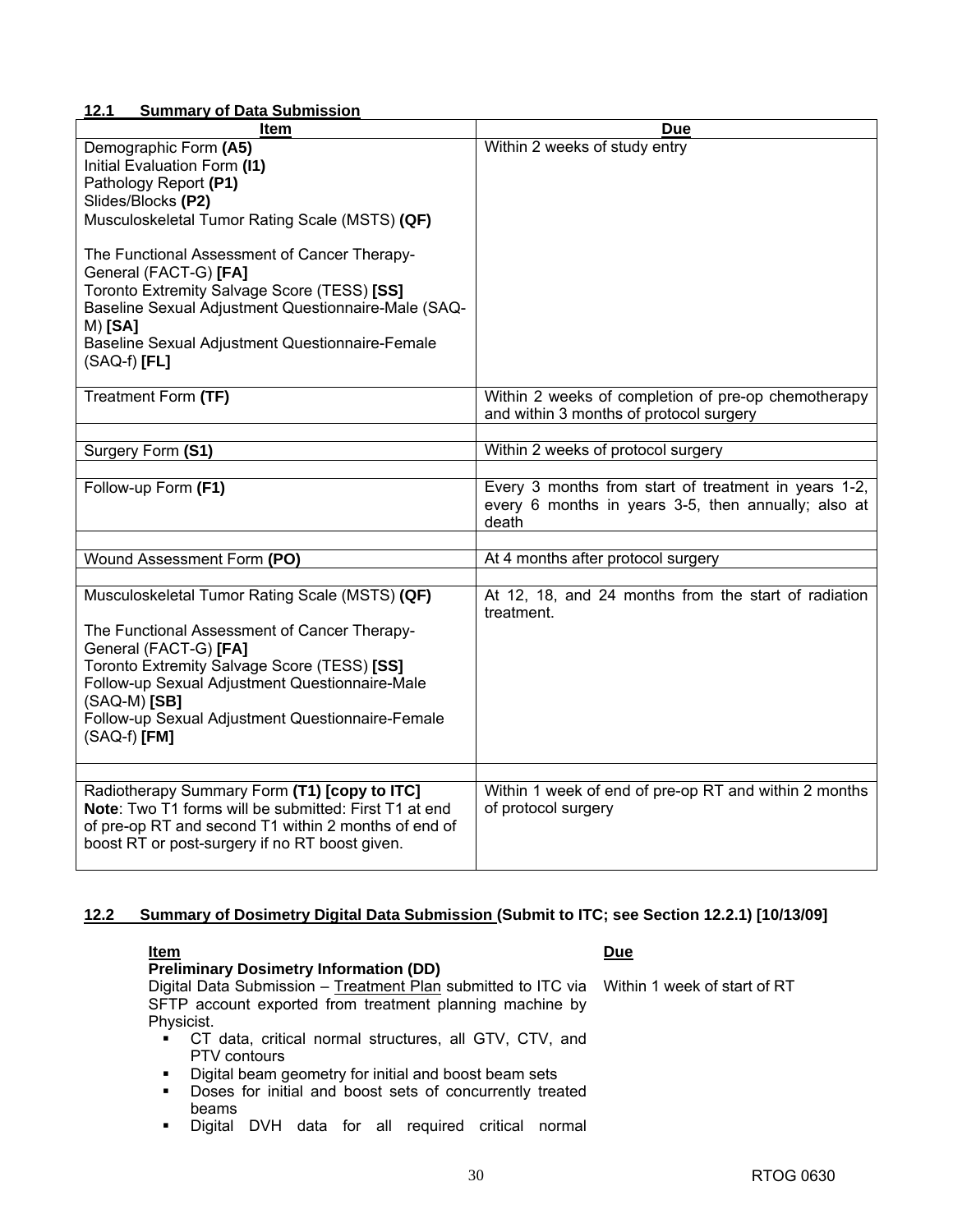| structures, GTV, CTV, and PTVs for total dose plan (DV)<br>Pretreatment MRI (T1 weighting and gadolinium contrast,<br>$\blacksquare$<br>and T2 weighting) [MR]; see Section 6.6                                                                    |                                                                                       |
|----------------------------------------------------------------------------------------------------------------------------------------------------------------------------------------------------------------------------------------------------|---------------------------------------------------------------------------------------|
| Digital Data Submission Information Form (DDSI)<br>Submitted<br>online<br>(Form<br>located<br>on ATC<br>site,<br>web<br>http://atc.wustl.edu/forms/DDSI/ddsi.html)                                                                                 |                                                                                       |
| Hard copy isodose distributions for total dose plan as described<br>in QA guidelines† (T6)                                                                                                                                                         |                                                                                       |
| NOTE: Sites must notify ITC via e-mail (itc@wustl.edu)<br>after digital data is submitted. The e-mail must include<br>study and case numbers or, if the data is phantom, "dry<br>run" or "benchmark".                                              |                                                                                       |
| <b>Final Dosimetry Information</b><br>Radiotherapy Form (T1) [copy to RTOG HQ]<br>Note: Two T1 forms will be submitted: First T1 at end of pre-op<br>RT and second T1 within 2 months of end of boost RT or post-<br>surgery if no RT boost given. | Within 1 week of end of pre-op RT<br>and within 2 months of protocol<br>surgery       |
| Daily Treatment Record (T5) [copy to RTOG HQ]<br>Note: A second T5 will be submitted if RT boost is given<br>Modified digital patient data as required through consultation<br>with Image Guided Therapy QA Center                                 | Within 1 week of end of pre-op RT<br>and within 1 week of end of RT boost<br>if given |
| IGRT Submission (see Section 6.6.1 for details) [4/20/09]<br>IGRT images obtained on first day of treatment (IG)                                                                                                                                   | Within 1 week of RT end                                                               |
| One IGRT image data set per week of treatment (IG)                                                                                                                                                                                                 |                                                                                       |
| IGRT Data Collection Spreadsheet on Daily Variances (Final) Within 1 week of RT end<br>[SG]                                                                                                                                                        |                                                                                       |
| Post-treatment MRI (MR) or CT (C2) images with contrast<br>(Section 11.2.1); will be compared to pre-treatment images<br>only when local failures occur (Section 6.6)                                                                              | Submission upon request only                                                          |
| †Available on the ATC web site, http://atc.wustl.edu/                                                                                                                                                                                              |                                                                                       |

**12.2.1** *Digital Data Submission to ITC* **(10/13/09)**  Digital data submission may be accomplished using media or the Internet. For network submission: The SFTP account assigned to the submitting institution by the ITC shall be used, and e-mail identifying the data set(s) being submitted shall be sent to: **[itc@wustl.edu](mailto:itc@wustl.edu)** 

For media submission: Please contact the ITC about acceptable media types and formats. Hardcopies accompanying digital data should be sent by mail or Federal Express and should be addressed to:

**Image-Guided Therapy Center (ITC) ATTN: Roxana Haynes 4511 Forest Park, Suite 200 St. Louis, MO 63108 314-747-5415 FAX 314-747-5423**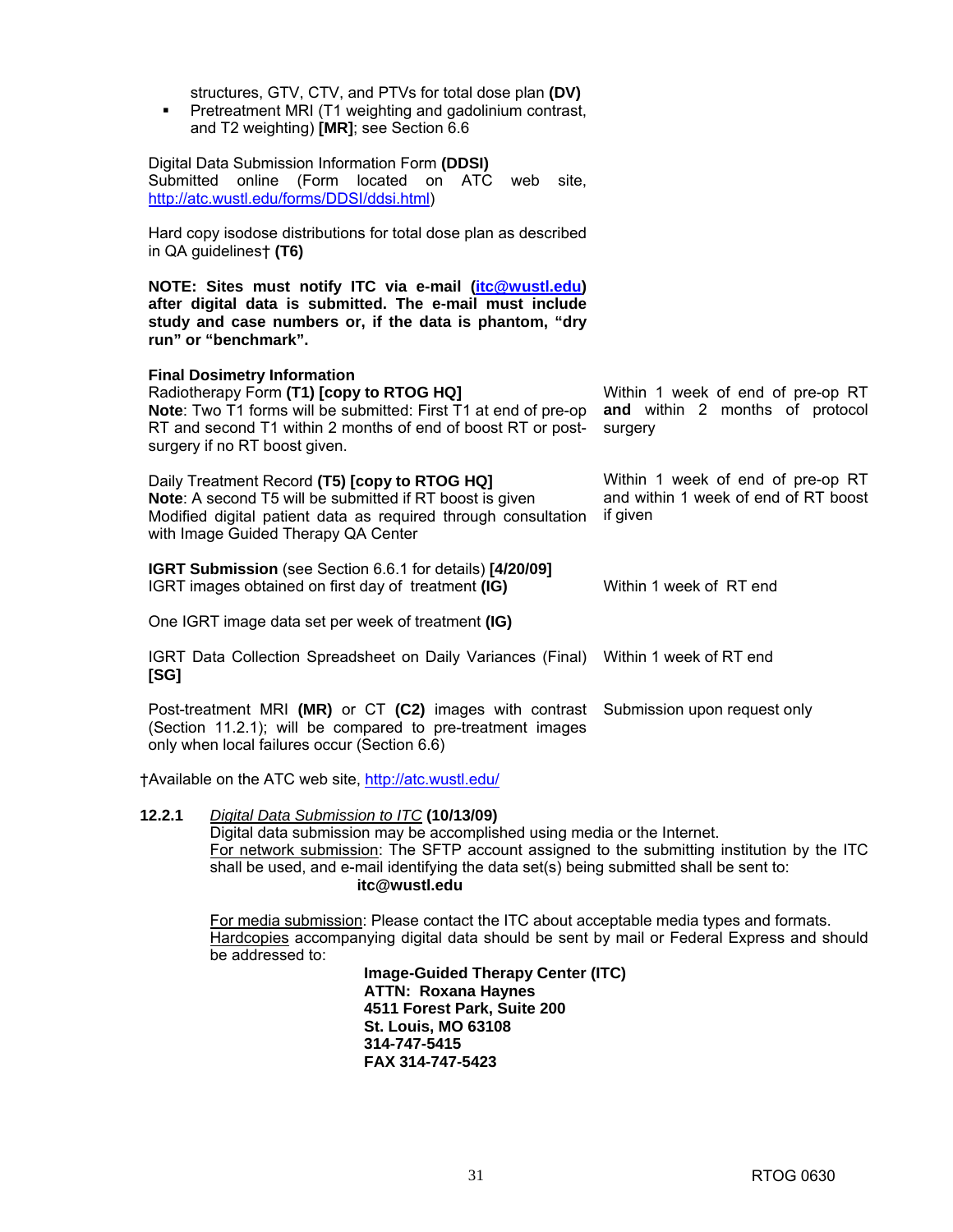## **13.0 STATISTICAL CONSIDERATIONS**

### **13.1 Study Endpoints**

All study endpoints will be evaluated separately by cohort, except as noted in Section 13.4.3.

#### **13.1.1 Primary Endpoint**

 To estimate the effect of reduced radiation volume through image-guided radiation technology (IGRT) on late radiation morbidity (≥ Grade 2 lymphedema, subcutaneous fibrosis, or joint stiffness) at 2 years (window period of 21– 27 months) from the start of radiation treatment (using the EORTC/RTOG criteria; see Section 11.5.2)

### **13.1.2 Secondary Endpoints**

- **13.1.2.1** To estimate the effect of reduced radiation volume through image-guided radiation technology (IGRT) on late radiation morbidity (≥ Grade 2 lymphedema, subcutaneous fibrosis, and joint stiffness) at 2 years (window period of 21 – 27 months) from the start of radiation treatment (using CTCAE, v3.0 criteria)
- **13.1.2.2** Other CTCAE, v.3.0 grade 3-5 adverse events;<br>**13.1.2.3** To determine the pattern of first failure including
- **13.1.2.3** To determine the pattern of first failure, including local failure (in-field, marginal, and outsidefield failure), regional failure, distant failure, and death without disease progression;
- **13.1.2.4** Time to local failure (Local recurrence or progression as defined in Section 11.4 that occurs after surgery will be considered a local failure; local recurrence or progression prior to surgery will not be considered a local failure. Amputation for treatment complications or recurrence/progression will be considered a failure at the date of surgery; amputation due to any other reason will not be considered a local failure. Any patient that does not continue on to surgery will be considered to have local failure; failure time will be the minimum time to surgery as calculated from the patients that do continue on to surgery).
- **13.1.2.5** Time to regional failure (Failure: Regional recurrence as defined in Section 11.4);
- **13.1.2.6** Time to distant failure (Failure: Distant metastasis as defined in Section 11.4);
- **13.1.2.7** Distant-disease free survival (Failure: Distant failure or death due to any cause);
- **13.1.2.8** Disease-free survival (Failure: Local, regional, or distant failure, or death due to any cause);
- **13.1.2.9** Overall survival (Failure: Death due to any cause);
- **13.1.2.10** Time to second primary tumor (Failure: Second primary tumor as defined in Section 11.4.2.3);
- **13.1.2.11** Estimate the rate of wound complications;
- **13.1.2.12** To assess the impact of late radiation morbidity (≥ Grade 2 lymphedema, subcutaneous fibrosis, or joint stiffness) at 2 years on the clinical measure, MSTS;
- **13.1.3** Tertiary Endpoints (Exploratory)<br>**13.1.3.1** To correlate late radiation mort
- **13.1.3.1** To correlate late radiation morbidity at 2 years with the 3 quality of life assessments (FACT-G, TESS, and SAQ);
- **13.1.3.2** To compare the TESS and the MSTS scores at 2 years between Cohort B patients and the preoperative RT patients in the NCIC CTG trial;
- **13.1.3.3** To compare the SAQ scores at 2 years for Cohort A patients with Cohort B patients;
- **13.1.3.4** To describe the trend over time with respect to 4 variables: late radiation morbidity, FACT-G, TESS, and SAQ;
- **13.1.3.5** To collect sarcoma tumor samples, adjacent normal tissue, serum, plasma, and urine for correlative biomarker studies.

#### **13.2 Overview and Sample Size**

 This is a prospective study designed to assess late radiation toxicities, specifically lymphedema, subcutaneous fibrosis, and joint stiffness. The primary efficacy endpoint is whether or not a patient experiences at least 1 of the 3 toxicities at a severity grade 2 or greater at 2 years from the start of radiation treatment. Published results from the recent NCIC CTG phase III randomized trial showed 31.5% grade 2 or greater fibrosis, 15.1% lymphedema, and 17.8% joint stiffness in the preoperative arm at 2 years following treatment.<sup>12</sup> Since a patient can experience 2 or even 3 of these late effects at 2 years, NCIC CTG performed a special analysis using the same dataset from their publication. They found that 27 (37%) of 73 patients on the preoperative arms experienced at least one of these late radiation toxicities.

 Therefore, in this study, we will test for a 20% absolute decrease in combined toxicity rate (from 37 to 17%). A sample size of 41 patients is required, with significance level of 0.05 and 90% power. Assuming approximately 5% will be retrospectively deemed ineligible and an additional 15% will not have a 2-year assessment for the primary endpoint due to death or loss to follow up,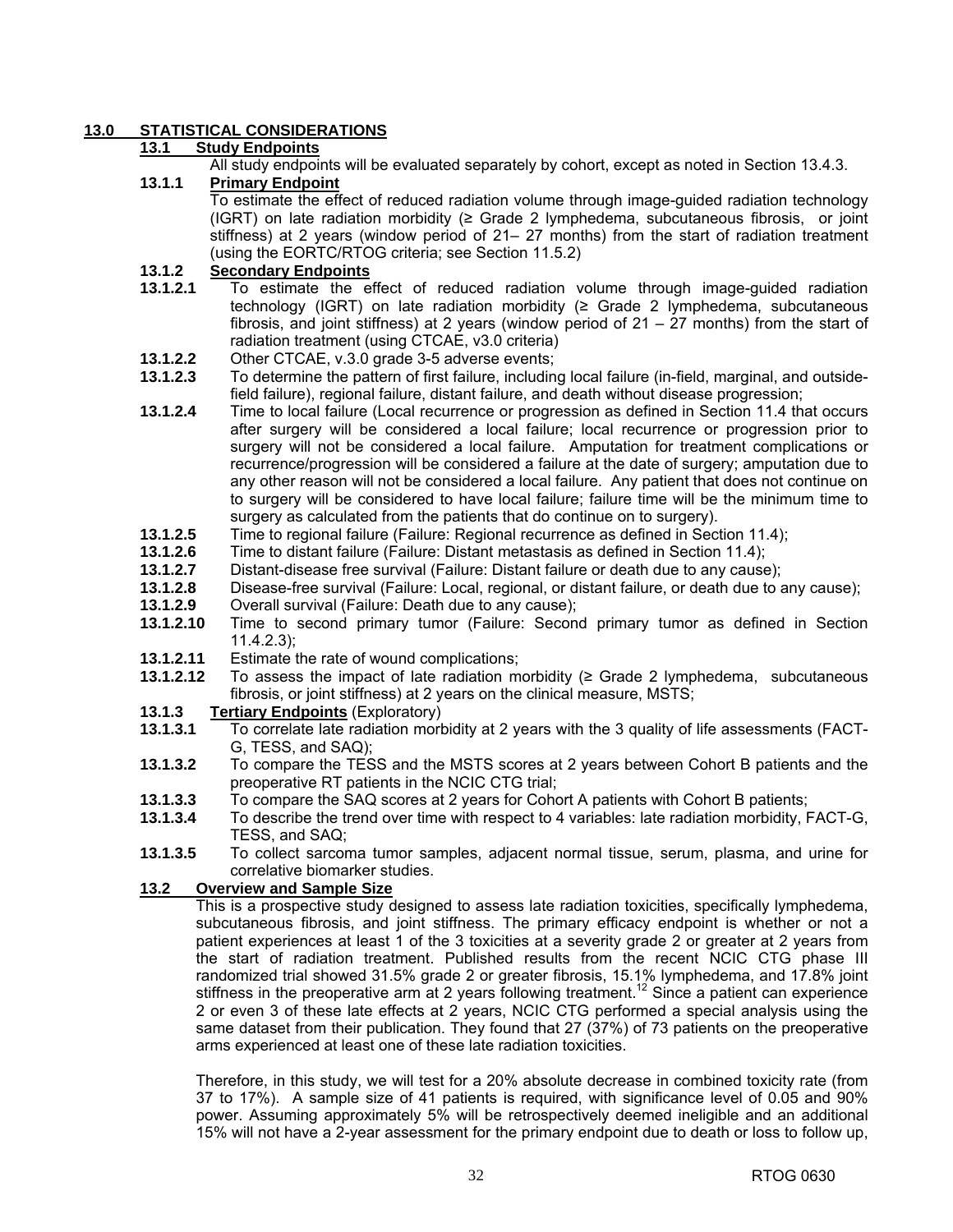the total targeted sample size of cohort A and cohort B in this study is **102 patients (51 patients for each cohort)**.

**(1/8/10)** As of January 8, 2010, 11 patients were accrued to Cohort A, and 47 patients were accrued to Cohort B. Due to slow accrual for Cohort A, the decision was made to close this cohort and increase the sample size of Cohort B to test for a 15% absolute decrease in combined toxicity rate (from 37 to 22%). A sample size of 66 patients is required, with a significance level of 0.05 and 85% power. Assuming approximately 5% of patients will be retrospectively deemed ineligible and an additional 15% will not have a 2-year assessment for the primary endpoint due to death or loss to follow up, **the total targeted sample size of cohort B is 83 patients**. Patients treated on cohort A will not be analyzed per the protocol endpoints but will be followed for adverse events to monitor safety.

Of note is that the sample sizes of Cohorts A and B are separately calculated, since patients in Cohort A receive chemotherapy while patients in Cohort B do not. Late radiation morbidity in Cohort A patients may be different from that in patients in Cohort B; therefore, a separate estimation of late radiation morbidity is adequate.

 Since there is paucity of health-related quality of life (HRQOL) data available from sarcoma treatment trials, such data will be collected using 3 instruments (TESS, FACT-G, and SAQ) on this study. The results from this study will not provide definitive answers to any HRQOL related questions. Rather, the results from any analyses using these instruments will be considered exploratory to generate future hypotheses, for the following reasons: First, this study does not have a concurrent control arm. Secondly, the study is not statistically powered for any specific HRQOL question, and finally, patient participation in the HRQOL component is not mandatory for this study. Of these 3 instruments, only the TESS instrument was used in the NCIC CTG study. So the TESS results for Cohort B (preoperative arm RT only) from this study will be compared with TESS results for the preoperative RT arm of the previous NCIC CTG phase III study using individual patient data, if available. However, the statistical power to detect effect sizes of 0.33 and 0.50 based on the average TESS score and its standard deviation for the preoperative RT arm from the NCIC CTG study is inadequate at 0.30 and 0.57 given the sample sizes (projected 40 in this study and 60 observed in the NCIC CTG study). The effect sizes of 0.33 and 0.50 would translate into an increase in the average TESS score of 2.6 and 3.9 in this study.

## **13.3 Patient Accrual**

RTOG 95-14 accrued approximately 1.9 patients with large ( $\geq$  8 cm) and high grade sarcoma per month. A majority of patients with sarcoma of the extremity encountered in the clinic are anticipated to be eligible for this study. Therefore, we project an accrual of 3 patients with either low or intermediate-to-high grade sarcoma per month for this study. Allowing for approximately 6 months at the beginning of the study for institutional IRB approvals, patient accrual to this study should be completed in 40 months. Each cohort will be closed to accrual separately when it reaches the required 51 patients.

#### **13.4 Analysis Plan**

#### **13.4.1** *Statistical Methods*

 The rates of late radiation morbidity will be estimated using a binomial distribution. Only patients with a follow-up assessment between 21 and 27 months will be included. The rates of local, regional, and distant failure and second primary tumor will be estimated using the cumulative incidence method $81$  to account for the competing risk of death without failure. Overall, disease-free, and distant disease-free survival will be estimated using the Kaplan-Meier Method.<sup>82</sup> Spearman's rank correlation coefficient will be used to assess the potential correlation between 2 factors. All estimates will be accompanied by their associated 95% confidence intervals.

 The comparisons of the TESS and the MSTS scores at 2 years between Cohort B and the NCIC CTG preoperative RT arm will use the Wilcoxon rank sum test<sup>83</sup> because the data are expected not be normally distributed. These 2 comparisons initially will be done Wilcoxon rank sum test not for any other baseline variable because the NCIC CTG study showed on multivariate logistic analysis that field size was the only prognostic factor for late effects at 2 years. In 0630, treatment planning for IGRT uses the volume instead of field size, and it would not be possible to create field size as the patient was treated on the NCIC CTG study. The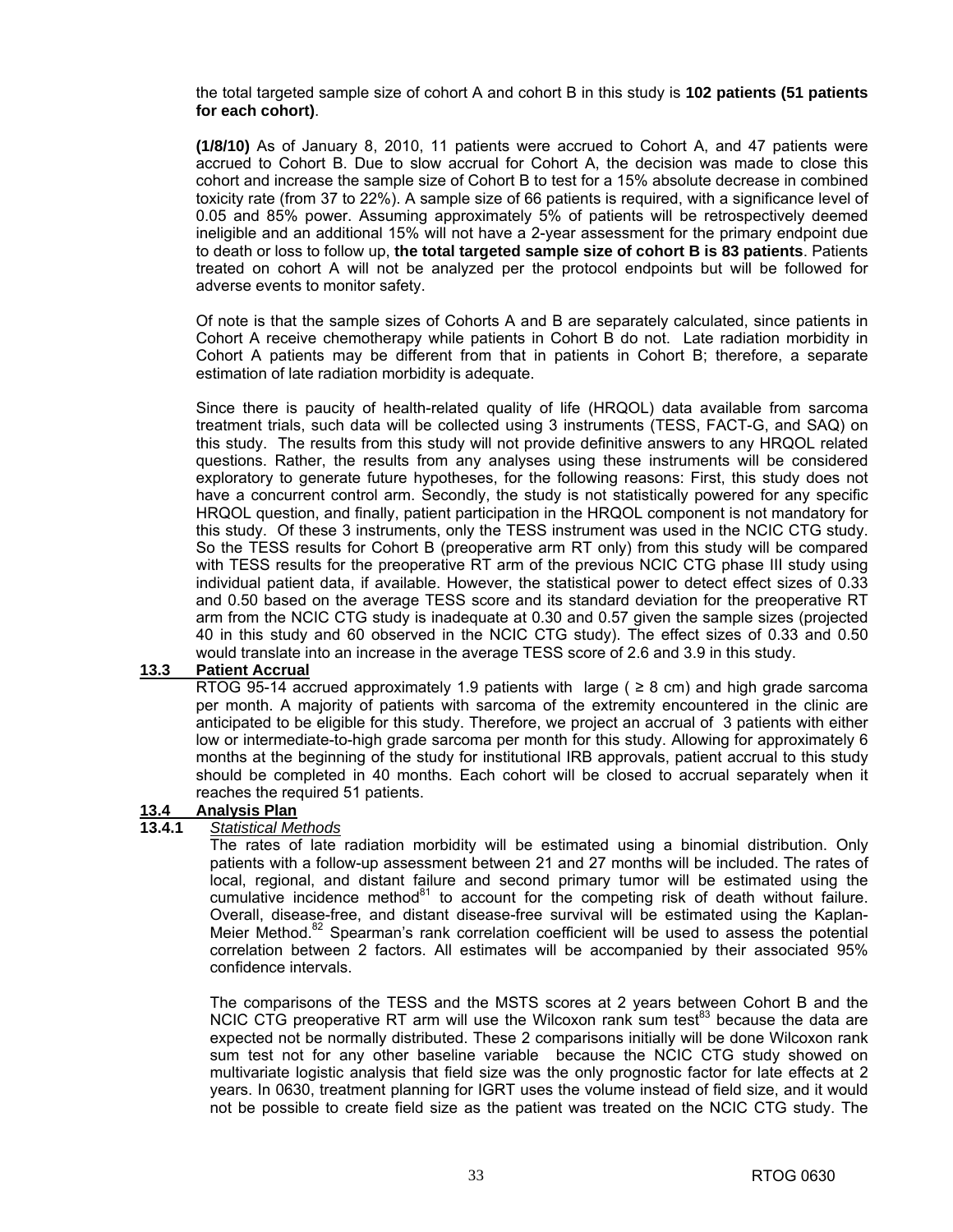comparison between the SAQ scores for cohort A and the SAQ scores for cohort B will use the Wilcoxon rank sum test stratified by gender.

The mean and standard deviation will be reported for all HRQOL measures.

 In addition to 2-year results, overall trends in the following 4 variables, late radiation morbidity, FACT-G, TESS, and SAQ, will be described with longitudinal data analysis. These assessments also will be collected at 12 and 18 months from the start of radiation. Specifically, the general linear mixed-effect model  $84$  will be used to describe the change trend of these scores over time between the treatment cohorts A and B in this study. The model allows for adjustments using other covariates of interest such as gender and age.

 Since there will probably be missing observations at 2 years for late radiation morbidity, FACT-G, TESS, or SAQ, we will conduct a sensitivity analysis to determine the impact of their exclusion on the results if 20% or more patients have been excluded in a treatment cohort. The imputation of missing the 2-year observations for surviving patients will be performed with the Markov Chain Monte Carlo (MCMC) algorithm.<sup>85</sup> The following variables will be utilized in the imputations: treatment cohort, gender, age, KPS, primary site, race, MSTS, FACT-G, TESS, FACT-G, SAQ, and late morbidity.

#### **13.4.2** *Interim Analysis to Monitor Study Progress*

 Interim reports will be prepared twice each year until the final analysis has been accepted for presentation or publication. In general, these reports will contain information about the accrual rate with projected completion date for the accrual phase, exclusion rates and reasons, pretreatment characteristics of patients accrued, compliance rate of treatment delivered with respect to the protocol prescription, and the frequency and severity of adverse events. This study will be monitored by the Clinical Data Update System (CDUS) version 3.0. Cumulative CDUS data will be submitted quarterly by electronic means. Reports are due January 31, April 30, July 31, and October 31.This study will be monitored by the Clinical Data Updated System (CDUS), version 3.0. Full reporting of cumulative CDUS data will be submitted quarterly by electronic means. Reports are due January 31, April 30, July 31, and October 31.

#### **13.4.3** *Interim Analysis to Monitor Local Failure Rate*

After the first 30 eligible patients, regardless of cohort, have been followed for 18 months, an analysis to determine the local failure rate across cohorts in these 30 patients will be undertaken. Patients that do not meet the eligibility criteria (per Section 3.0) or do not start protocol treatment will be excluded. The IGRT quality assurance reviews (per Section 6.8) will have been completed for these patients by this time and will be available to the study chairs and statistician for comparison with local failure status. If the local failure rate is greater than 20%, then either the radiation therapy was not accurately delivered or the tailored fields/volumes for radiation defined in this study may not be adequate. If 50% of the local failures are marginal or outside-field recurrences (per Section 11.4), then no additional patients will be enrolled in this trial, and the local failure data will be reported.

#### **13.4.4** *Analysis for Reporting the Initial Treatment Results* The analysis reporting the initial treatment results will be performed after each patient has been potentially followed for 6 months. This analysis will focus on adverse events, including wound complications. No analysis of HRQOL measures will be reported at this time. All study endpoints will be evaluated separately by cohort. Patients that do not meet the eligibility criteria (per Section 3.0) or do not start protocol treatment will be excluded. All eligible patients that start protocol treatment, even if they receive a postoperative radiation boost, will be included. If patient accrual is finished much earlier (i.e., at least 1 year) for one cohort, the results for that cohort may be reported separately.

#### **13.4.5** *Analysis for Reporting the Final Treatment Results*

 The analysis reporting the final treatment results will be performed after each patient has been potentially followed for 2 years. This analysis will focus on 2-year late radiation morbidity, pattern of first failure, and 2-year HRQOL measures . The degree of late radiation morbidity (≥ grade 2 lymphedema, subcutaneous fibrosis, or joint stiffness) will be correlated with MSTS, FACT-G, TESS, and SAQ. The TESS scores will be correlated with the FACT-G scores. The SAQ scores for Cohort A will be compared to the SAQ scores for Cohort B. The pretreatment characteristics reported in the NCIC CTG study also will be reported for RTOG 0630. The TESS and the MSTS scores will be compared between Cohort B in RTOG 0630 and the NCIC CTG preoperative RT arm without any adjustment and also with adjustment for any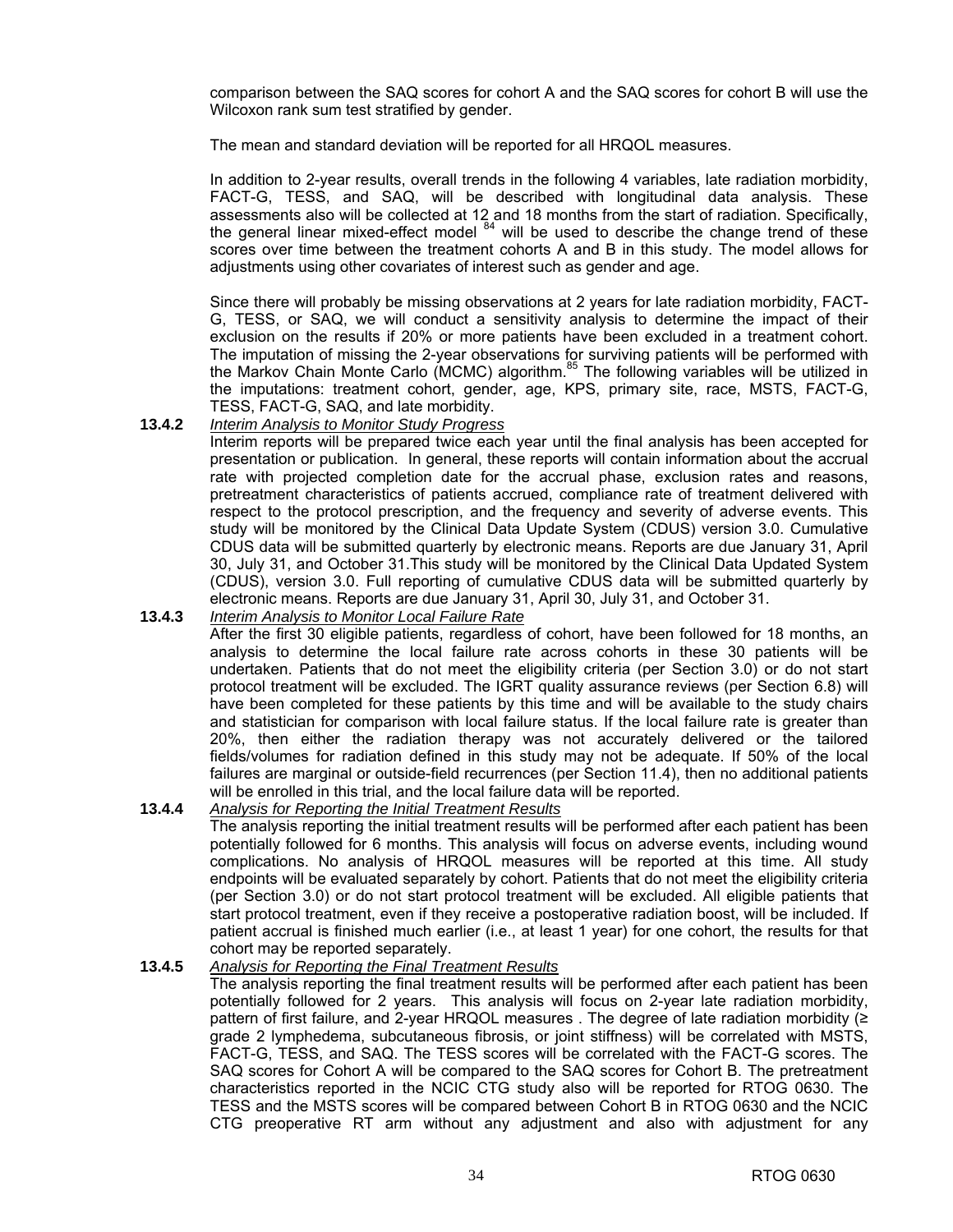pretreatment characteristic where there is a difference of > 20% in the distributions between the 2 patient groups. All study endpoints will be evaluated separately by cohort. Patients that do not meet the eligibility criteria (per Section 3.0) or do not start protocol treatment will be excluded. All eligible patients that start protocol treatment, even if they receive a postoperative radiation boost, will be included. If the patient accrual is finished much earlier (i.e., at least one year), for one cohort, the results for that cohort may be reported separately.

#### **13.5 Gender and Minorities**

 In conformance with the National Institutes of Health Revitalization Act of 1993 with regard to inclusion of women and racial/ethnic minorities in clinical research, we also have considered the possible interaction between race and treatments. Based on the accrual statistics from RTOG 95- 14, we project that 80% of patients enrolled to this study will be white, and 20% black. The following table lists the projected accrual for each group.

|                                               | Gender         |              |              |  |  |
|-----------------------------------------------|----------------|--------------|--------------|--|--|
| <b>Ethnic Category</b>                        | <b>Females</b> | <b>Males</b> | <b>Total</b> |  |  |
| Hispanic or Latino                            | 0              |              | $\Omega$     |  |  |
| Not Hispanic or Latino                        | 44             | 58           | 102          |  |  |
| <b>Ethnic Category: Total of all subjects</b> | 44             | 58           | 102          |  |  |
|                                               | Gender         |              |              |  |  |
| <b>Racial Category</b>                        | <b>Females</b> | <b>Males</b> | <b>Total</b> |  |  |
| American Indian or Alaskan Native             | 0              |              |              |  |  |
| Asian                                         | 0              |              |              |  |  |
| <b>Black or African American</b>              | 4              | 16           | 20           |  |  |
| Native Hawaiian or other Pacific Islander     | 0              |              |              |  |  |
| White                                         | 40             | 42           | 82           |  |  |
| <b>Racial Category: Total of all subjects</b> | 44             | 58           | 102          |  |  |

#### **Projected Distribution of Gender and Minorities**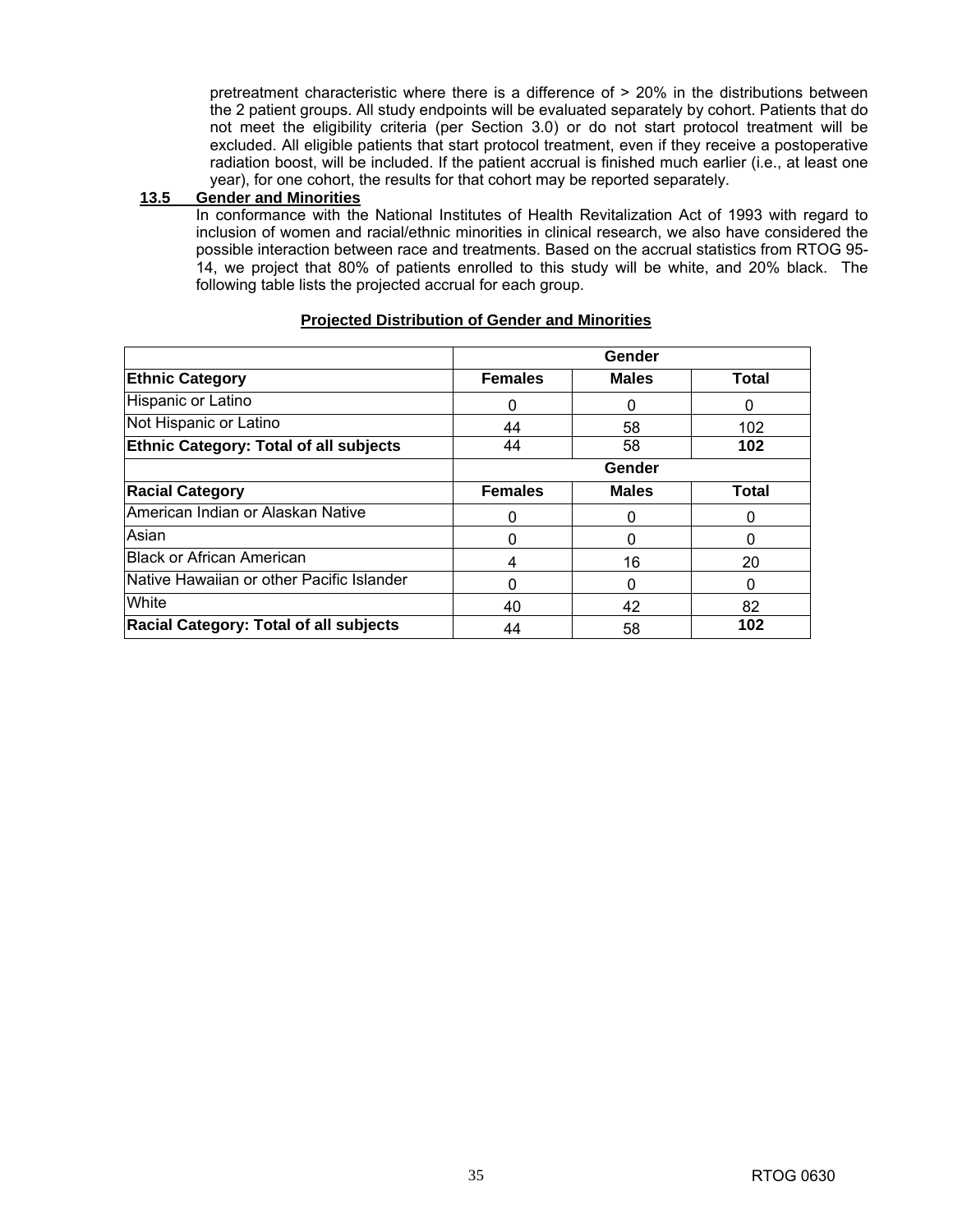#### **REFERENCES**

- 1. Suit HD, Russell WO, Martin RG. Sarcoma of soft tissue: chemical and histopathologic parameters and response to treatment. *Cancer.* 35:1478-1483, 1975.
- 2. Lindberg RD, Martin RG, Romsdahl MM, Barkley HT. Conservative surgery and postoperative radiotherapy in 300 adults with soft-tissue sarcomas. *Cancer*. 47:2391-2397, 1981.
- 3. Barkley HT, Martin RG, Romsdahl MM, Lindberg R, Zagars G. Treatment of soft tissue sarcomas by preoperative irradiation and conservative resection. *Int J Radiat Oncol Biol Phys*. 14:693-699, 1988.
- 4. Pisters PWT, Harrison LB, Leung DHY, Woodruff JM, Casper ES, Brennan MF. Long-term results of a prospective randomized trial of adjuvant brachytherapy in soft tissue sarcoma. *J Clin Oncol.* 14: 859-868, 1996.
- 5. Yang JC, Chang AE, Baker AR, et al. Randomized prospective study of the benefit of adjuvant radiation therapy in the treatment of soft tissue sarcomas of the extremity. *J Clin Oncol*. 16: 197-203, 1998.
- 6. Zagars GK, Ballo MT, Pisters PW, Pollock RE, Patel SR, Benjamin RS. Surgical margins and reresection in the management of patients with soft tissue sarcoma using conservative surgery and radiation therapy. *Cancer*. 97: 2544-2553, 2003.
- 7. Zagars GK, Ballo MT, Pisters PW, et al. Prognostic factors for patients with localized soft-tissue sarcoma treated with conservation surgery and radiation therapy. *Cancer.* 97: 2530-2543, 2003.
- 8. Clarkson P, Ferguson PC. Primary multidisciplinary management of extremity soft tissue sarcomas. An excellent and in-depth overview of the most recent therapeutic approaches concerning ESTS. *Current Options Onco*l. 5:451-462, 2004.
- 9. Davis AM, O'Sullivan B, Bell RS, et al. Function and health status outcomes in a randomized trial comparing preoperative and postoperative radiotherapy in extremity soft tissue sarcoma. *J Clin Oncol.* 20: 4472-4477, 2002.
- 10. O'Sullivan B, Davis AM, Turcotte R, et al. Preoperative versus postoperative radiotherapy in soft-tissue sarcoma of the limbs: a randomized trial. *Lancet*. 359: 2235-2241, 2002.
- 11. Maples WJ, Buskirk SJ. Multimodality treatment of upper extremity bone and soft tissue sarcomas. *Hand Clinic.* 20:221-225, 2004.
- 12. Davis AM, O'Sullivan B, Turcotte R, et al. Late radiation morbidity following randomization to preoperative versus postoperative radiotherapy in extremity soft tissue sarcoma. *Radiother Oncol.* 75: 48-53, 2005.
- 13. Bell RS, O'Sullivan B, Davis A, Langer F, Cummings B, Fornasier VL. Functional outcome in patients treated with surgery and irradiation for soft tissue tumours. *J Surg Oncol.* 48: 224-231, 1991.
- 14. Cox JD, Stetz J, Pajak TF. Toxicity criteria of the Radiation Therapy Oncology Group (RTOG) and the European Organization for Research and Treatment of Cancer (EORTC). *Int J Radiat Oncol Biol Phys*. 31: 1341-1346, 1995.
- 15. Pavy JJ, Denkamp J, Letchert J, et al. EORTC Late Effects Working Group late effects toxicity scoring: the SOMA scale. *Radiother Oncol*. 35: 11-15, 1995.
- 16. Robinson MH, Spruce L, Eeles R, et al. Limb function following conservation treatment of adult soft tissue sarcoma. *Eur J Cancer*. 27: 1567-1574, 1991.
- 17. Stinson SF, DeLaney TF, Greenberg J, et al. Acute and long-term effects on limb function of combined modality limb sparing therapy for extremity soft tissue sarcoma. *Int J Radiat Oncol Biol Phys.* 21: 1493- 1499, 1991.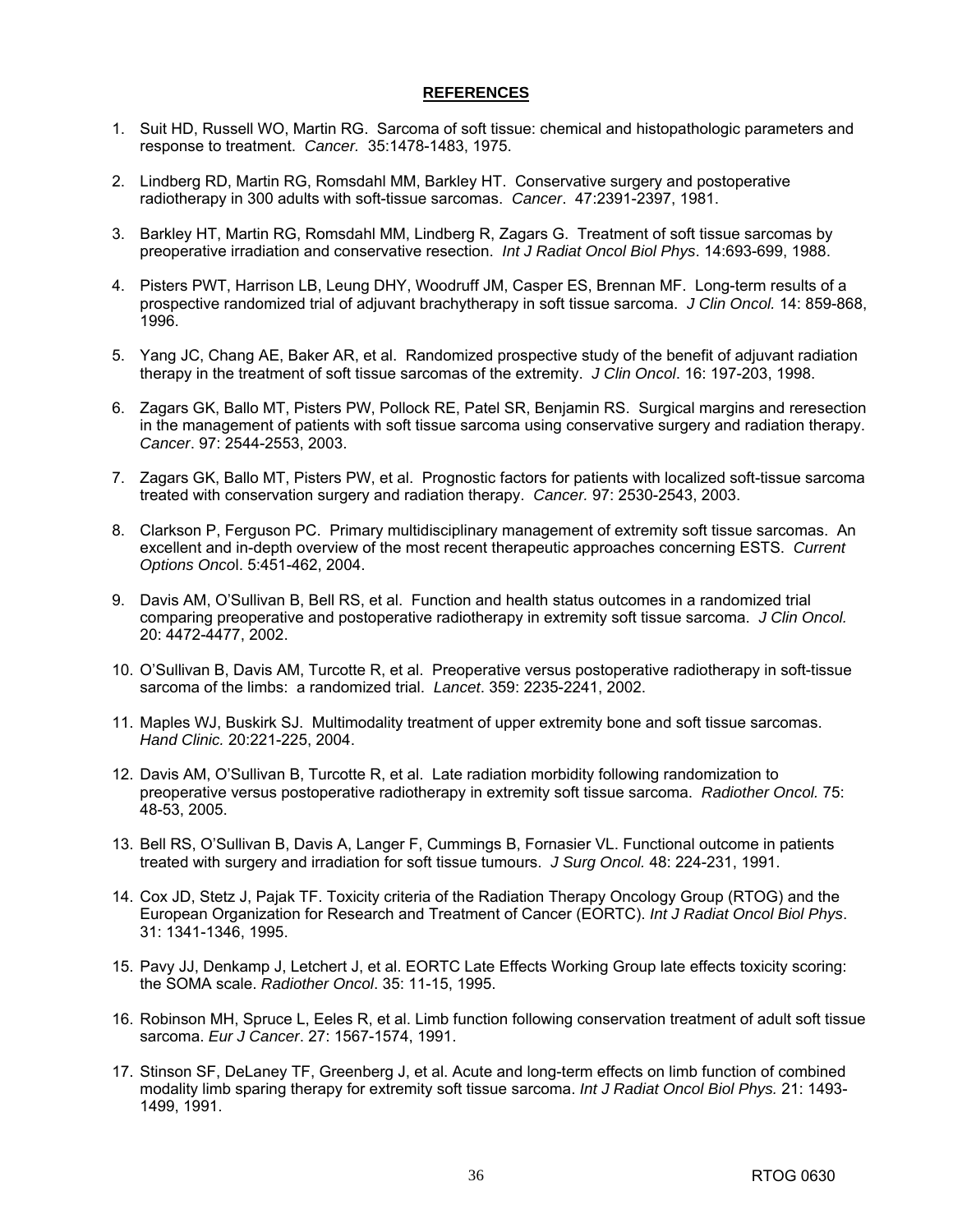- 18. Jaffray DA. Emergent technologies for 3-dimensional image-guided radiation delivery. *Semin Radiat Oncol*. 15: 208-16, 2005.
- 19. Mackie TR, Kapatoes J, Ruchala K, et al. Image guidance for precise conformal radiotherapy. *Int J Radiat Oncol Biol Phys*. 56:89-105, 2003.
- 20. Yan D, Lockman D, Martinez A, et al. Computed tomography guided management of interfractional patient variation. *Semin Radiat Oncol*. 15: 168-79, 2005.
- 21. Mackie TR, Holmes T, Swerdloff S, et al. Tomotherapy: a new concept for the delivery of dynamic conformal radiotherapy. *Med Phys*. 20:1709-19, 1993.
- 22. Mackie TR, Balog J, Ruchala K, et al. Tomotherapy. *Semin Radiat Oncol*. 9: 108-17, 1999.
- 23. Mohan R, Zhang X, Wang H, et al. Use of deformed intensity distributions for on-line modification of image-guided IMRT to account for interfractional anatomic changes. *Int J Radiat Oncol Biol Phys*. 61: 1258-66, 2005.
- 24. O'Sullivan B, Ward I, Haycocks T, et al. Techniques to modulate radiotherapy toxicity and outcome in soft tissue sarcoma. *Curr Treat Options Oncol*. 4: 453-464, 2003.
- 25. Potter DA, Glenn J, Kinsella T, et al. Patterns of recurrence in patients with high-grade soft-tissue sarcomas. *J Clin Oncol.* 3(3): 353-661, 1985.
- 26. Spiro IJ, Gebhardt MC, Jennings LC, Mankin HJ, Harmon DC, Suit HD. Prognostic factors for local control of sarcomas of the soft tissues managed by radiation and surgery. *Semin Oncol*. 24(5): 540-6, 1997.
- 27. Sarcoma Meta-analysis Collaboration. Adjuvant chemotherapy for localized resectable soft-tissue sarcoma of adults: Meta-analysis of individual data. *Lancet*. 350:1647-1654, 1997.
- 28. Frustaci S, Gherlinzoni F, De Paoli A, et al. Adjuvant chemotherapy for adult soft tissue sarcomas of the extremities and girdles: results of the Italian randomized cooperative trial. *J Clin Oncol*. 19(5): 1238-47, 2001.
- 29. Frustaci S, De Paoli A, Bidoli E, et. al. Ifosfamide in the adjuvant therapy of soft tissue sarcomas. *Oncology*. (65 Suppl) 2: 80-4, 2003. Review.
- 30. Petrioli R, Coratti A, Correale P, et al, Adjuvant epirubicin with or without Ifosfamide for adult soft-tissue sarcoma. *Am J Clin Oncol.* 25(5): 468-73, 2002.
- 31. Gobmyer SR, Make RG, Demetri GD, et al. Neo-adjuvant chemotherapy for primary high-grade extremity soft tissue sarcoma. *Ann Oncol.* 15: 1667-1672, 2004.
- 32. Spiro IJ, Suit H, Gebhardt M, et al. Neoadjuvant chemotherapy and radiotherapy for large soft tissue sarcomas. *Proc ASCO.* 15: 524, 1996. Abstract 1689.
- 33. Toma S, Palumbo R, Canavese G, et al. Concomitant chemo-radiotherapy treatment in locally advanced and/or metastatic soft tissue sarcomas: updated results of a twelve-year experience. *Proc ASCO.* 19: 558, 2000. Abstract 2197.
- 34. Kraybill WG, Harris J, Spiro IJ, et al. Phase II study of neoadjuvant chemotherapy and radiation therapy in the management of high-risk, high-grade, soft tissue sarcomas of the extremities and body wall: Radiation Therapy Oncology Group Trial 9514. *J Clin Oncol*. 24(4): 619-25, 2006.
- 35. DeLaney TF, Spiro IJ, Suit HD, et al. Neoadjuvant chemotherapy and radiotherapy for large extremity soft-tissue sarcomas. *Int J Radiat Oncol Biol Phys*. 56(4): 1117-27, 2003.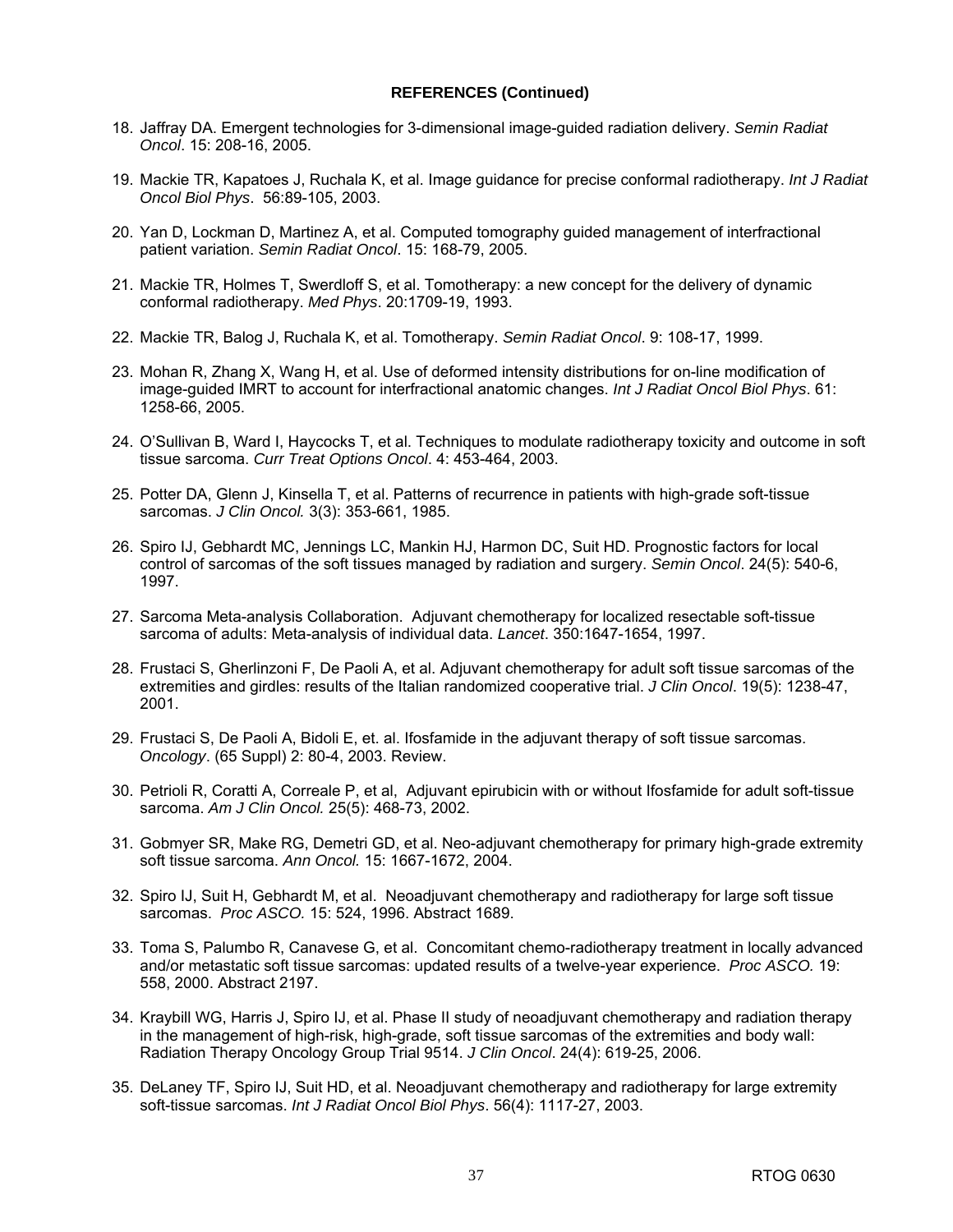- 36. Nedea, I. Spiro, H. Suit, et al. Long-term follow-up of patients treated with neoadjuvant chemotherapy and radiotherapy for large extremity soft-tissue sarcomas. *Int J Radiat Oncol Biol Phys*. 66(3): S118- S118 E, 2006. Abstract 211.
- 37. Edmonson JH, Petersen IA, Shives TC, et al. Chemotherapy, irradiation, and surgery for functionpreserving therapy of primary extremity soft tissue sarcomas: initial treatment with ifosfamide, mitomycin, doxorubicin, and cisplatin plus granulocyte macrophage-colony-stimulating factor. *Cancer*. 94(3): 786-92, 2002.
- 38. Okuno SH, Mahoney MR, Kabat B F, et al. A phase II evaluation of aerosolized GM-CSF (AGM-CSF) plus standard I-MAP/ GM-CSF/MAP/ surgery/ irradiation in the reduction of pulmonary metastases (P-METS) in soft tissue sarcoma (STS) patients (PTS). *Proc ASCO*. 25: No. 18S (June 20 Supplement). 2007. Abstract 10058.
- 39. Antman K, Crowley J, Balcerzak SP, et al. An intergroup phase III randomized study of doxorubicin and dacarbazine with or without ifosfamide and mesna in advanced soft tissue and bone sarcomas. *J Clin Oncol*. 11(7): 1276-85, 1993.
- 40. Edmonson JH, Ryan LM, Blum RH, Brooks JS, Shiraki M, Frytak S, Parkinson DR. Randomized comparison of doxorubicin alone versus ifosfamide plus doxorubicin or mitomycin, doxorubicin, and cisplatin against advanced soft tissue sarcomas. *J Clin Oncol*. 11 (7):1269-75, 1993.
- 41. Hallahan DE, Haimovitz-Friedman A, Kufe DW, et al. The role of cytokines in radiation oncology. In DeVita VT, Hellman S, Rosenberg SA,eds. *Important Advances in Oncology*. Philadelphia, Pa: Lippincott; 1993:71–80.
- 42. Bild AH, Yao G, Chang JT, et al. Oncogenic pathway signatures in human cancers as a guide to targeted therapies. *Nature*. 439: 353-357, 2006.
- 43. Martin M, J. Lefaix J, Delanian S. TGF-beta1 and radiation fibrosis A master switch and a specific therapeutic target?, *Int J Radiat Oncol Biol Phys*. 47: 277–290, 2000.
- 44. Canney PA, Dean S. Transforming growth factor beta: A promoter of late connective tissue injury following radiotherapy? *Br J of Rad*. 63(752): 620-623, 1990.
- 45. Autio P, Saarto T, Tenhunen M, Elomaa I, Risteli J, Lahtinen T. Demonstration of increased collagen sysnthesis in irradiated human skin *in vivo*. *Br. J Cancer*. 77:2331-2335, 1998.
- 46. Riekki R, Parikka M, Jukkola A, Salo T, Risteli J, Oikarinen A. Increased expression of collagen type I and type III in human skin as a consequence of radiotherapy. *Arch Dermatol Res*. 294: 178-184, 2002.
- 47. Riekki R, Harvima IT, Jukkola A, Risteli J, Oikarinen A. The production of collagen and the activity of mast-cell chymase increase in human skin after irradiation therapy. *Experimental Dermatology*. 13: 364- 371, 2004.
- 48. Irani AM, Gruber BL, Kaufman LD, Kahaleh MB, Schwartz LB. Mast cell changes in scleroderma. Presence of MCT cells in the skin and evidence of mast cell activation. *Arthritis Rheum*. 35: 933–939, 1992.
- 49. Trabucchi E, Radaelli E, Marazzi M et al. The role of mast cells in wound healing. *Int J Tissue React.* 10: 367–372, 1998.
- 50. Abe M, Kurosawa M, Ishikawa O, Miyachi Y, Kido H. Mast cell tryptase stimulates both human dermal fibroblast proliferation and type I collagen production. *Clin Exp Allergy.* 28: 1509–1517, 1998.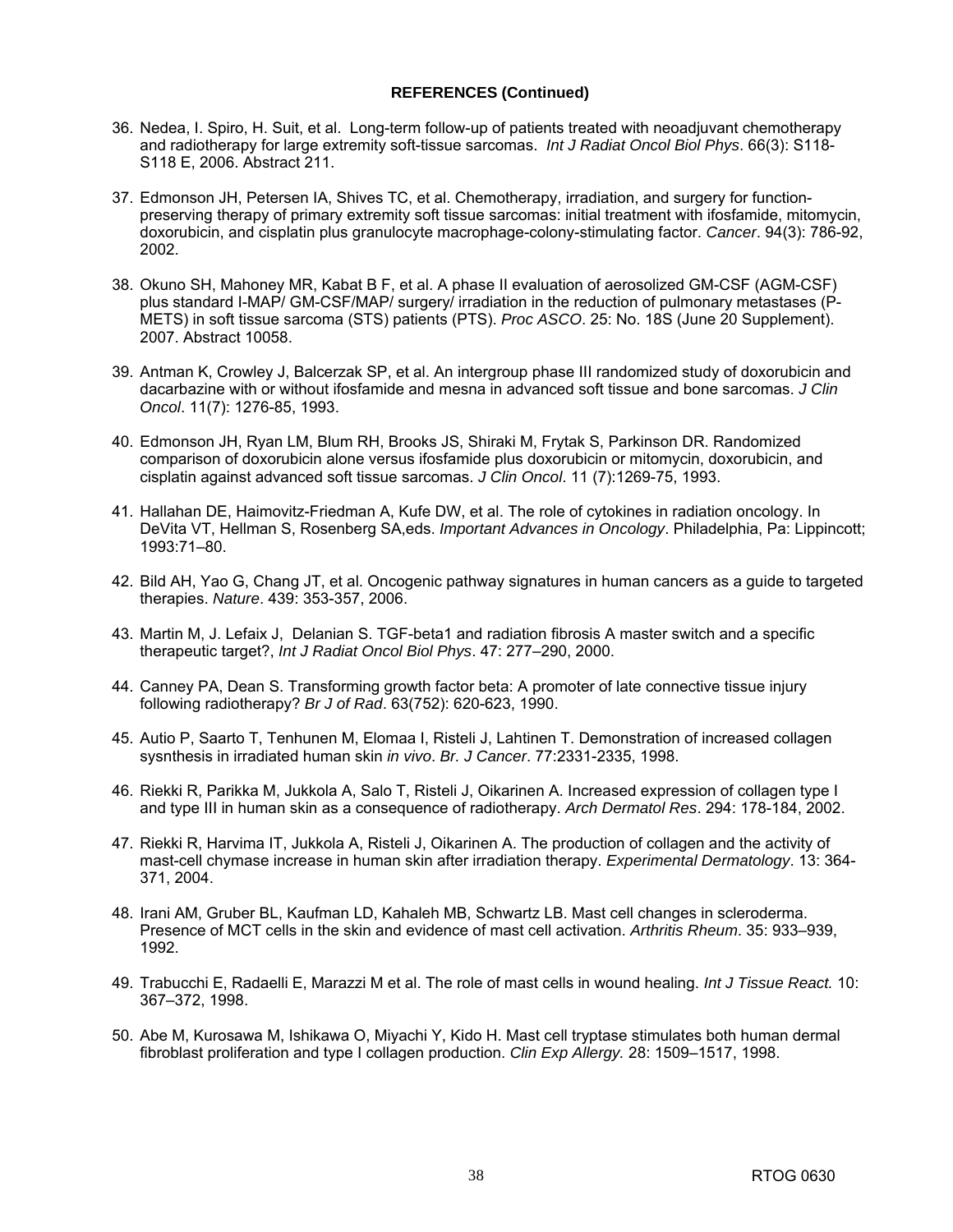- 51. Kofford MW, Schwartz LB, Schechter NM, Yager DR, Diegelmann RF, Graham MF. Cleavage of type I procollagen by human mast cell chymase initiates collagen fibril formation and generates a unique carboxyl-terminal propeptide. *J Biol Chem*. 272: 7127–7131, 1997.
- 52. Nilsson G, Blom T, Harvima I, Kusche-Gullberg M, Nilsson K, Hellman L. Stem cell factor-dependent human cord blood derived mast cells express α- and β-tryptase, heparin and chondroitin sulphate. *Immunology.* 88: 308–314, 1996.
- 53. Kambe N, Kambe M, Kochan J P, Schwartz L B. Human skin-derived mast cells can proliferate while retaining their characteristic functional and protease phenotypes. *Blood.* 97: 2045–2052, 2001.
- 54. Huttunen M, Naukkarinen A, Horsmanheimo M, Harvima I T. Transient production of stem cell factor in dermal cells but increasing expression of kit receptor in mast cells during normal wound healing. *Arch Dermatol Res*. 294: 324–330, 2002.
- 55. Hjertson M, Kivinen P K, Dimberg L, Nilsson K, Harvima I T, Nilsson G. Retinoic acid inhibits in vitrodevelopment of mast cells but has no marked effect on mature human skin TC mast cells. *J Invest Dermatol*. 120: 239–245, 2003.
- 56. Kivinen P K, Nilsson G, Naukkarinen A, Harvima I T. Mast cell survival and apoptosis in organ-cultured human skin. *Exp Dermatol* .12: 53–60, 2003.
- 57. Andreassen CN, J. Overgaard and J. Alsner et al., ATM sequence variants and risk of radiation-induced subcutaneous fibrosis after post-mastectomy radiotherapy. *Int J Radiat Oncol Biol Physics.* 64: 776–783, 2006.
- 58. Angele S, Romestaing P, Moullan N, et al. ATM haplotypes and cellular response to DNA damage association with breast cancer risk and clinical radiosensitivity. *Cancer Res*. 63: 8717-8725, 2003.
- 59. Andreassen CN, J. Alsner and M. Overgaard et al., Prediction of normal tissue radiosensitivity from polymorphisms in candidate genes. *Radiother Oncol*. 69: 127–135, 2003.
- 60. Zaman K, Driscoll R, Hahn D, et al. Monitoring multiple angiogenesis-related molecules in the blood of cancer patients shows a correlation between VEGF-A and MMP-9 levels before treatment and divergent changes after surgical vs. conservative therapy. *Int J Cancer.* 118(3):755-64, 2006.
- 61. Yoon SS, Segal NH, Olshen AB, Brennan MF, Singer S. Circulating angiogenic factor levels correlate with extent of disease and risk of recurrence in patients with soft tissue sarcoma. *Ann Oncol.* 15(8):1261- 6, 2004.
- 62. Hu M. Nicolson GL. Trent JC 2nd, et al. Characterization of 11 human sarcoma cell strains: evaluation of cytogenetics, tumorigenicity, metastasis, and production of angiogenic factors. *Cancer.* 95(7):1569-76, 2002.
- 63. Wurl P, Meye A, Schmidt H, et al. High prognostic significance of Mdm2/p53 co-overexpression in soft tissue sarcomas of the extremities. *Oncogene*. 16(9):1183-5, 1998.
- 64. Bartel F, Meye A, Wurl P, et al. Amplification of the MDM2 gene, but not expression of splice variants of MDM2 MRNA, is associated with prognosis in soft tissue sarcoma. *Int J Cancer.* 95(3):168-75, 2001.
- 65. Kappler M, Kotzsch M, Bartel F, et al. Elevated expression level of survivin protein in soft-tissue sarcomas is a strong independent predictor of survival. *Clinl Cancer Res*. 9(3):1098-104, 2003.
- 66. Lee SH, Jang JJ, Lee JY, et al. Immunohistochemical analysis of Fas ligand expression in sarcomas. Sarcomas express high level of FasL in vivo. *APMIS.* 106(11):1035-40, 1998.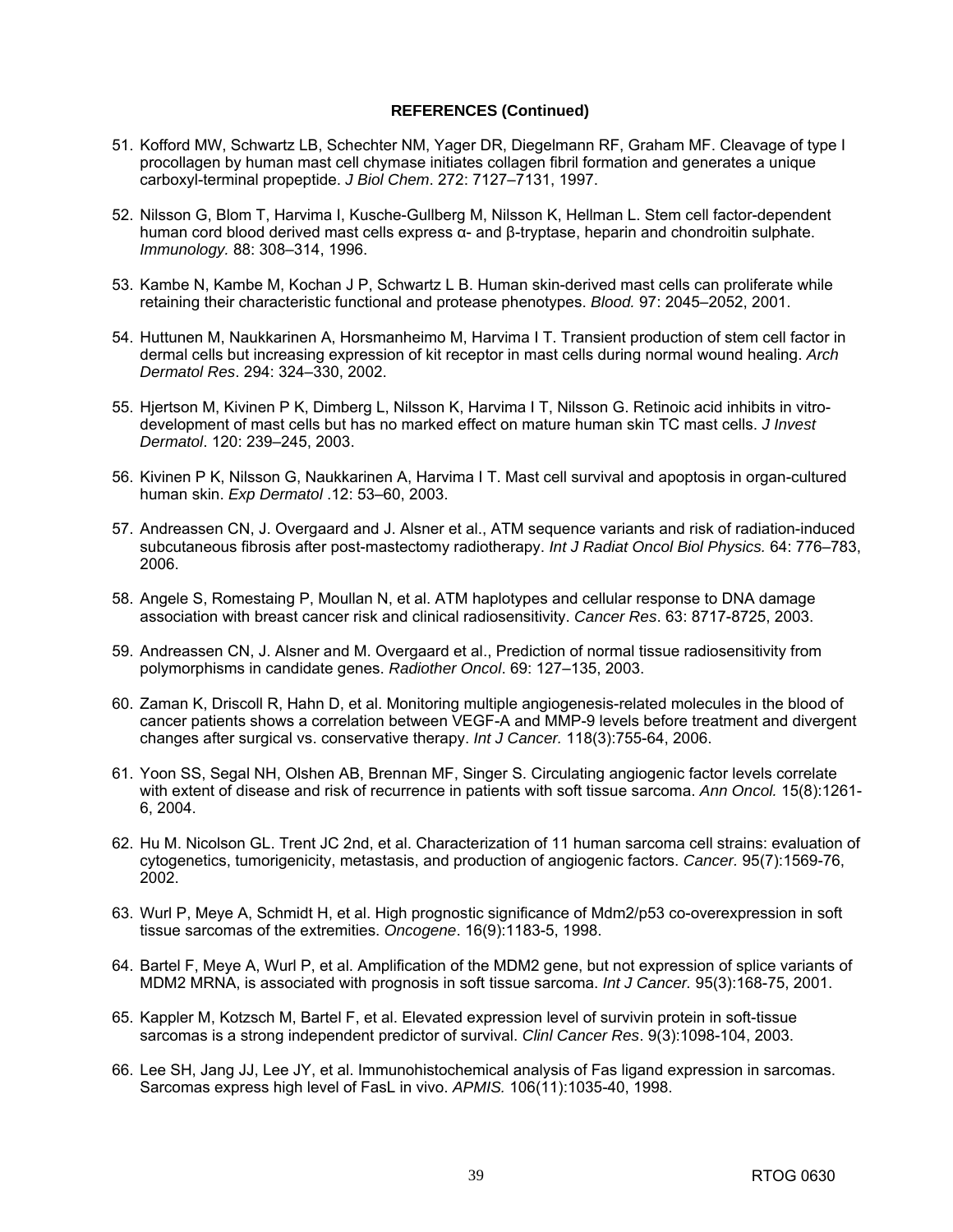- 67. Cella DF, Tulsky DS, Gray G, Sarafian B et al. The Functional Assessment of Cancer Therapy scale: Development and validation of the general measure. *J Clin Oncol*. 11(30): 570-579, 1993.
- 68. Sugarbaker PH, Barofsky I, Rosenberg SA, Gianola FJ. Quality of life assessment of patients in extremity sarcoma trials. *Surgery*. 91(1): 17-23, 1982.
- 69. Davis AM, Wright JG, Williams JI, Bomvardier C., Griffin A., Bell RS. Development of a measure of physical function for patients with bone and soft tissue sarcoma. *Quality of Life Res*. 5: 508-516, 1996.
- 70. Zahlten-Hinguranage A., Bernd L., Ewerbeck V. Sabo D. Equal quality of life after limb-sparing or ablative surgery for lower extremity sarcomas. *Br J of Cancer*. 91(6): 1012-1014, 2004.
- 71. Pardasaney PK, Sullivan PE, Portney LG, Mankin HJ. Advantage of limb salvage over amputation for proximal lower extremity tumors. *Clin Orthop Relat Res*. (444): 201-208, 2006.
- 72. Enneking WF, Dunahm W, Gebhardt MC, Malawar M, Pritchard DJ. A System for the Functional Evaluation of Reconstructive Procedures After Surgical Treatment of Tumors of the Musculoskeletal System. *Clin Orthop Relat Res*. 286: 241-246, 1991.
- 73. Horgan O, MacLachlan M. Psychosocial adjustment to lower-limb amputation: A review. *Dis Rehab.* 26(14/15): 837-850, 2004.
- 74. Ide, M. Sexuality in persons with limb amputation: A meaningful discussion of re-integration. ). Psychosocial predictors of long-term adjustment to lower-limb amputation and phantom limb pain. *Dis Rehab*.. 26 (14/15), 939-943, 2004.
- 75. Schreiber, D., Bell, RS, Wunder, JS, O'Sullivan, B, Turcotte, R., Masri, BA & Davis, AM. Evaluating function and health related quality of life in patients treated for extremity soft tissue sarcoma. *Quality of Life Res*. 15: 1439-1446, 2006.
- 76. Waterhouse, J. & Metcalfe, M.C. (l986). Development of the sexual adjustment questionnaire. *Onc Nursing Forum*. 13: 53-59.
- 77. Watkins-Bruner D, Scott C, Lawton C, et al. RTOG's first quality of life study, RTOG 90-20: A phase II trial of external beam radiation with etanidazole for locally advanced prostate cancer. *Int J Radiat Oncol Biol Phys*. 33(4): 901-906, 1995.
- 78. MacMahon H, Austin JH, Gamsu G, et al. Guidelines for management of small pulmonary nodules detected on CT scans: A statement from the Fleischner Society. *Radiology.* 237(2): 395-400, 2005.
- 79. Fletcher CDM, Unni KK, Mertens F. *Pathology and genetics of tumours of soft tissue and bone*. World Health Organization. International Academy of Pathology. IARC Press; 2002.
- 80. Guillou L, Coindre JM, Bonichon F, et al. Comparative study of the National Cancer Institute and French Federation of Cancer Centers Sarcoma Group grading systems in a population of 410 adult patients with soft tissue sarcoma. *J Clin Oncol.* 15: 350-362, 1997.
- 81. Kalbfleisch JD, Prentice RL. *The statistical analysis of failure data.* New York: NY: John Wiley and Sons; 1980.
- 82. Kaplan EL, Meier P. Nonparemetric estimation from incomplete observations. *J Amer Statist Assoc.* 53: 457-481, 1958.
- 83. Wilcoxin F. Individual comparisons by ranking methods. *Biometrics.* 1: 80-83, 1945.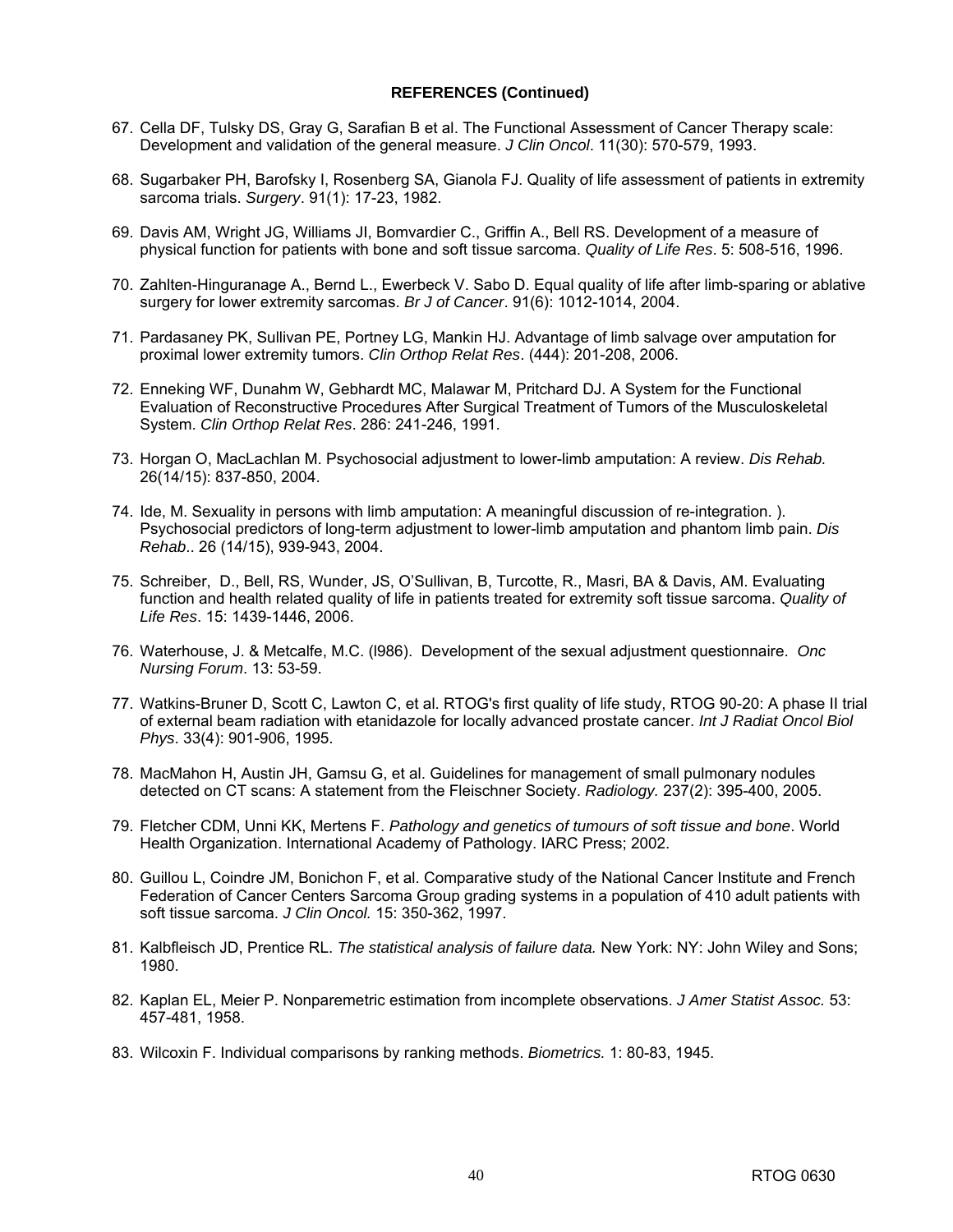- 84. Verbeke G, Molenberghs G. *Linear Mixed Models for Longitudinal Data*. New York: Springer-Verlag, Inc; 2000.
- 85. Allison P. *Missing Data Analysis*. Thousand Oaks, CA: Sage University Papers Series on Quantitative Applications in Social Science; 2001.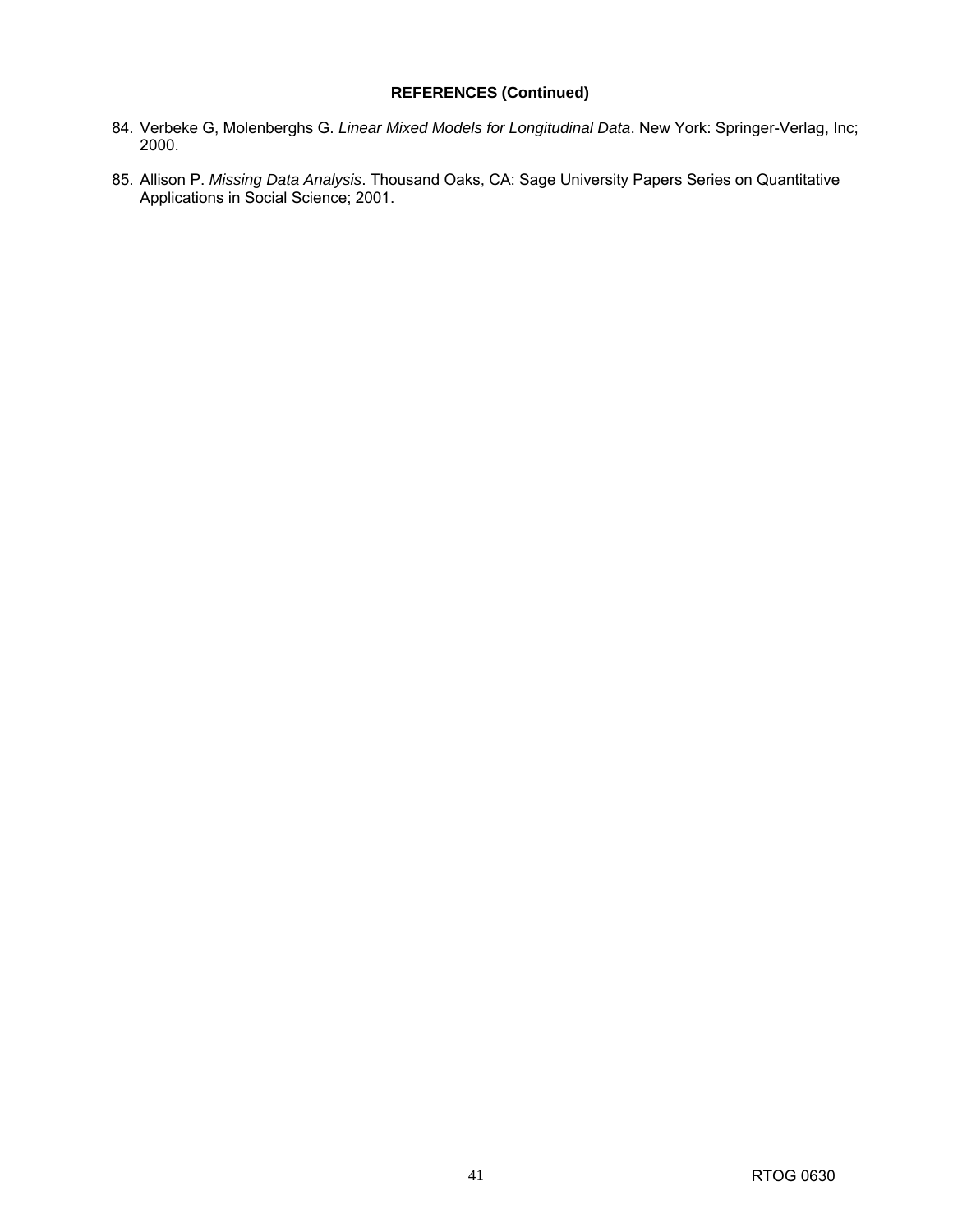## **APPENDIX I**

## **RTOG 0630**

## **Informed Consent Template for Cancer Treatment Trials (English Language)**

## **A Phase II Trial of Image Guided Preoperative Radiotherapy for Primary Soft Tissue Sarcomas of the Extremity**

This is a clinical trial, a type of research study. Your study doctor will explain the clinical trial to you. Clinical trials include only people who choose to take part. Please take your time to make your decision about taking part. You may discuss your decision with your friends and family. You can also discuss it with your health care team. If you have any questions, you can ask your study doctor for more explanation.

You are being asked to take part in this study because you have a soft tissue sarcoma of your arm, shoulder, leg, or hip. Your doctor has recommended that you receive radiation therapy and surgery to treat the sarcoma. Your doctor also may recommend that you receive chemotherapy.

## **Why is this study being done?**

When treated with surgery alone, many soft tissue sarcomas have a high chance of coming back. Radiation therapy is frequently used in addition to surgery to reduce the chances of the sarcoma coming back. However, radiation can have long-term side effects on the normal tissues surrounding the tumor, such as swelling, scarring, and joint stiffness.

Recently, there have been advances in the way that radiation therapy can be given, including the ability to precisely locate the tumor during radiation using image-guided radiation therapy (IGRT). With IGRT, it is possible to give radiation over a smaller area surrounding the tumor, with less radiation to the surrounding normal tissues.

The purpose of this study is to find out what effects, good and/or bad, IGRT has on you and your cancer. This study will find out whether IGRT decreases the long-term side effects of radiation on normal tissues. It also will find out if IGRT reduces the chances of the sarcoma coming back compared to the larger radiation fields that have been used in prior studies.

## **How many people will take part in the study? (1/8/10)**

When this study began, it was planned that about 102 people would take part in this study, 51 in Group A and 51 in Group B.

As of January 8, 2010, Group A (patients receiving chemotherapy as well as radiation therapy) was closed because not enough patients had been enrolled to this group.

When Group A was closed, the study was redesigned, and about 83 people now will take part in Group B.

## **What will happen if I take part in this research study? (1/8/10)**

#### Radiation Followed By Surgery

All patients will receive radiation as an outpatient, once a day, Monday through Friday. All patients will have surgery 4-8 weeks after radiation treatment is complete.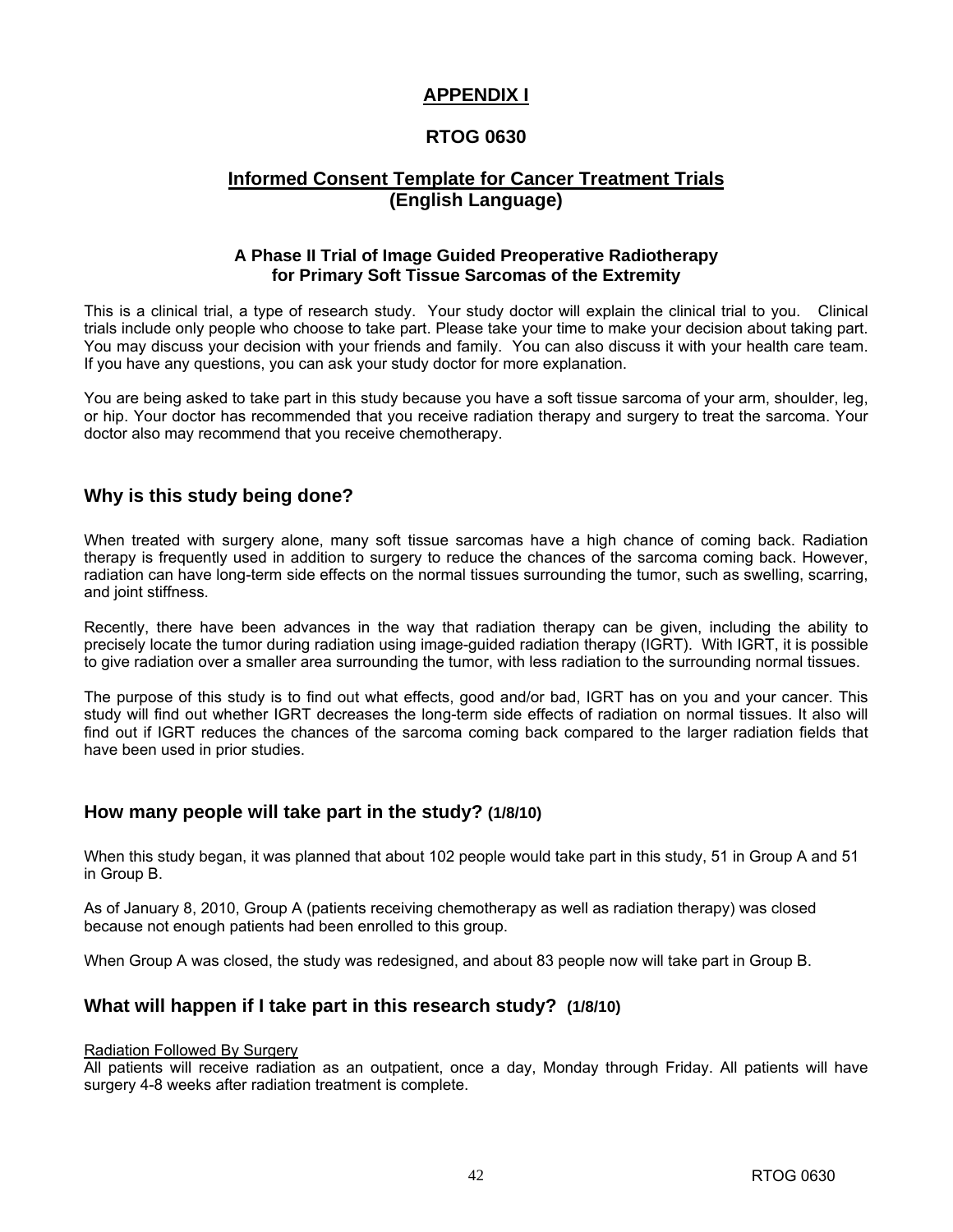#### Required Submission of Tumor Tissue

Your study doctor will need to send some of the tumor tissue obtained at the time of your biopsy or surgery to a central office. There, a pathologist will confirm your type of tumor. This tissue submission for review is required for this study.

#### **Group A** (receiving chemotherapy) **[Closed 1/8/10]**

You will receive radiation as an outpatient, once a day, Monday through Friday, for about 22-25 days. Each radiation treatment takes up to 30 minutes. Your doctor will discuss the type, dose, and timing of chemotherapy (before or during radiation or after surgery) you receive.

#### **Group B**

You will receive radiation as an outpatient, once a day, Monday through Friday, for about 25 days. Each radiation treatment takes up to 30 minutes.

#### Radiation After Surgery

Patients with tumor cells at the edges of the tissue removed in surgery will receive radiation either during surgery (a large dose in 1 treatment) or will receive radiation after surgery (smaller doses, 1-2 treatments per day, for no more than 8 treatments). You and your doctor will talk about the type and dose of radiation that is best for you.

#### **Before you begin the study (1/8/10)**

You will need to have the following exams, tests or procedures to find out if you can be in the study. These exams, tests or procedures are part of regular cancer care and may be done even if you do not join the study. If you have had some of them recently, they may not need to be repeated. This will be up to your study doctor.

- Physical examination
- Evaluation by a surgeon
- Evaluation of your ability to carry out daily activities
- MRI (Magnetic Resonance Imaging) with contrast of your tumor; MRI: Imaging using a strong magnetic field to look at one part of your body. Contrast: Dye injected into your vein to increase the differences between normal and abnormal tissue
- CT scan of your chest;
- For sarcomas of the upper thigh: A CT scan of the abdomen and pelvis
- Blood tests (about 2 teaspoons of blood will be taken from your vein)
- For women able to have children, a pregnancy test

#### **During the study (1/8/10)**

If the exams, tests and procedures show that you can be in the study, and you choose to take part, then you will need these tests and procedures that are part of regular cancer care. They are being done more often because you are in this study.

#### Before radiation treatment begins:

• A test of your thyroid gland function, if your gland is in area to be treated

#### During radiation:

- Weekly physical examinations to evaluate any side effects from treatment you may be having
- Evaluation of your ability to carry out daily activities
- Blood tests every other week (about 2 teaspoons of blood will be taken from your vein)

#### Prior to surgery:

- Physical examination
- Evaluation of any side effects from treatment you may be having
- Evaluation of your ability to carry out daily activities
- MRI or CT (Computed Tomography) scan with contrast of your tumor; A CT scan is a study using x-rays to look at one part of your body.
- CT scan of your chest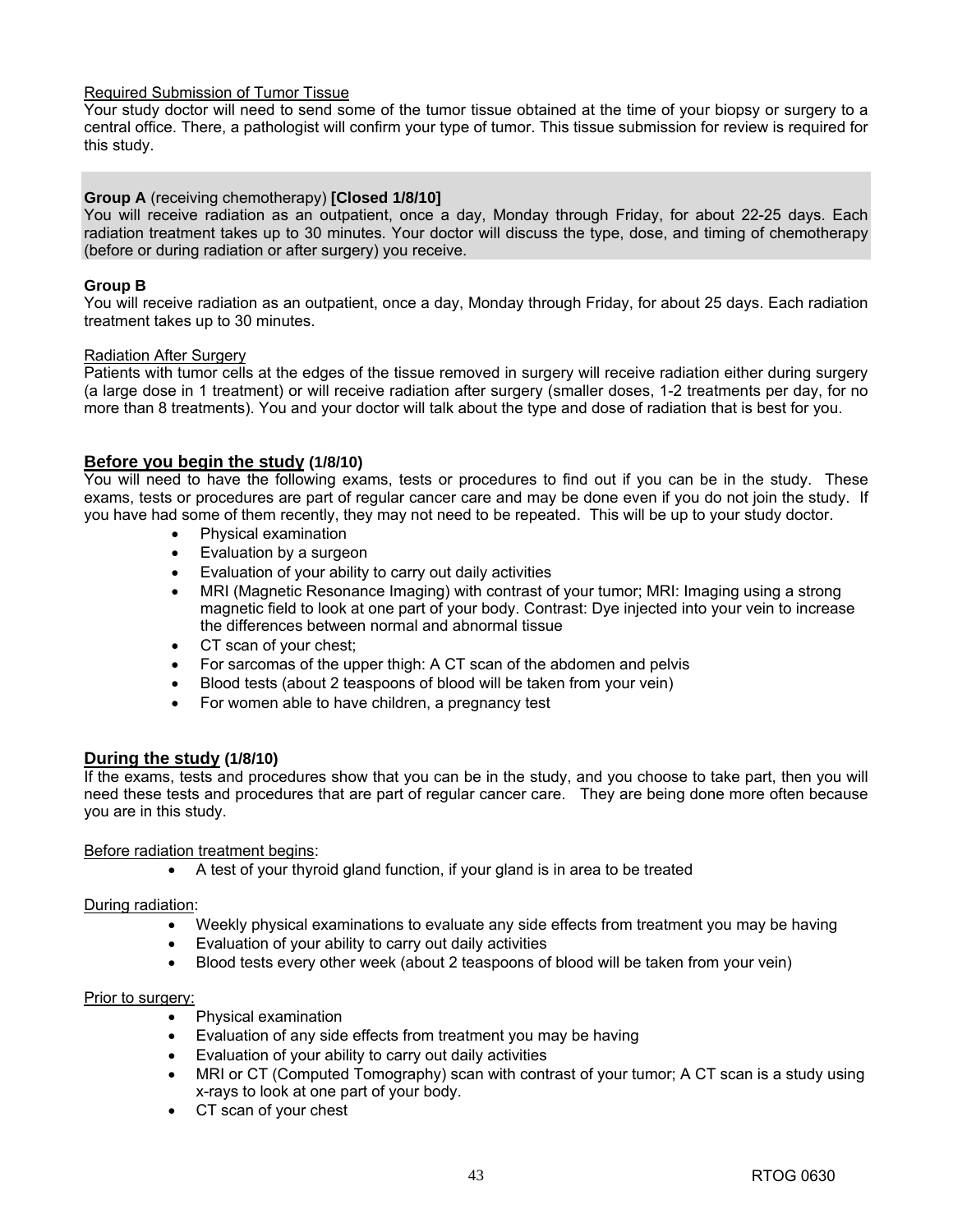## **You will need these tests and procedures in follow-up visits: (1/8/10)**

They are being done to see how you and your cancer was affected by the treatment you received.

Every 3 months in years 1-2 and every 6 months in years 3-5, then once a year:

- Physical examination
- Evaluation of your ability to carry out daily activities
- Evaluation of any side effects from treatment you may be having

Every 6 months in years 1-2 and once a year in years 3-5, then once a year:

- MRI or CT scan with contrast of your tumor
- CT scan of your chest

## **Study Plan (1/8/10)**

Another way to find out what will happen to you during the study is to read the chart below. Start reading at the top and read down the list, following the lines and arrows.

> **Closed 1/8/10 Group A**

**Radiation Therapy for 22-25 days** 

and Chemotherapy before or during Radiation Therapy or after surgery **Group B** 

**Radiation Therapy for 25 days** 

(No Chemotherapy)

## **All Patients**

**Surgery for tumor removal and tissue sampling** 

4-8 weeks after Radiation Therapy is complete

**For patients with tumor cells at the edges of the tissue removed in surgery** 

**Additional Radiation Therapy during surgery or after surgery** 

## **All Patients**

Tissue from surgery is sent to a central office for pathology review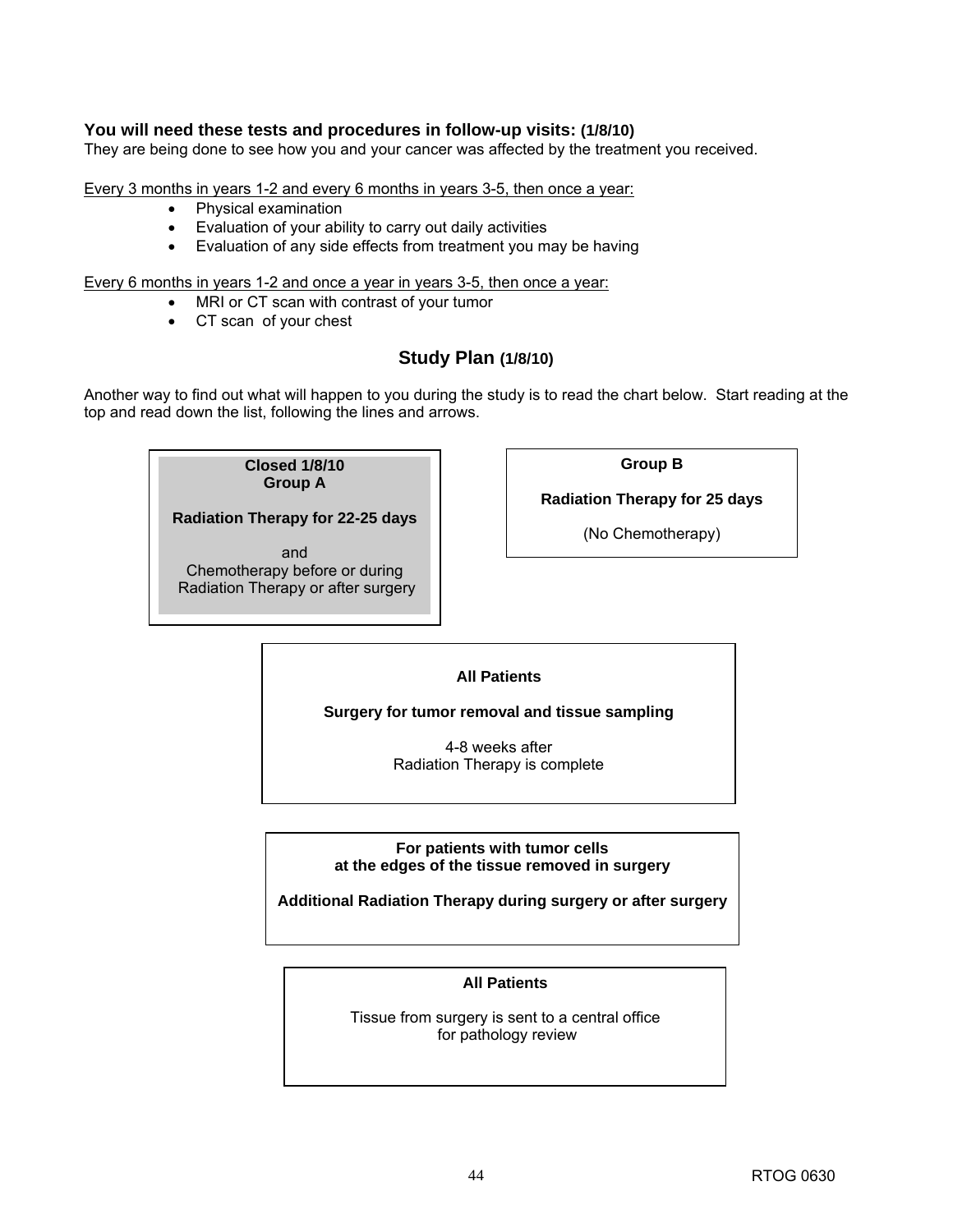## **How long will I be in the study? (1/8/10)**

All patients will receive radiation treatment for about 25 days, and all patients will have surgery 4-8 weeks after radiation treatment is completed.

Patients with tumor cells at the edges of the tissue removed in surgery will receive radiation either during surgery or after surgery. You can discuss the length of time of this radiation with your doctor.

Patients will be seen for follow-up visits at least every 3 months for years 1 and 2, although it may be more frequent, if your doctor recommends it. Then follow-up visits will take place every 6 months during years 3 through 5 and once a year after year 5 for your lifetime.

## **Can I stop being in the study?**

Yes. You can decide to stop at any time. Tell the study doctor if you are thinking about stopping or decide to stop. He or she will tell you how to stop safely.

It is important to tell the study doctor if you are thinking about stopping so any risks from the radiation treatment and/or surgery can be evaluated by him/her. Another reason to tell your study doctor that you are thinking about stopping is to discuss what follow-up care and testing could be most helpful for you.

The study doctor may stop you from taking part in this study at any time if he/she believes it is in your best interest; if you do not follow the study rules; or if the study is stopped.

## **What side effects or risks can I expect from being in the study? (1/8/10)**

You may have side effects while on the study. Everyone taking part in the study will be watched carefully for any side effects. However, researchers don't know all the side effects that may happen. Side effects may be mild or very serious. Your health care team may give you medicines to help lessen side effects. Many side effects go away soon after you stop receiving radiation treatment. In some cases, side effects can be serious, long lasting, or may never go away. There also a rare risk of death (less than 2 percent).

**You should talk to your study doctor about any side effects that you have while taking part in the study.** 

#### **Risks and side effects related to Radiation Therapy**

Your doctor will use image-guided radiation therapy (IGRT) to deliver radiation to your tumor. A daily image (either CT scan or x-ray) will be taken prior to each radiation treatment to locate your tumor and check the accuracy of the planned radiation treatment. With IGRT, it is possible to give radiation over a smaller area surrounding the tumor, with less radiation to the surrounding normal tissues. This may reduce the long-term side effects on the normal tissues surrounding the tumor, such as swelling, scarring, and joint stiffness. However, there is a risk that your tumor could come back outside of this smaller radiation area.

In this study, you will receive radiation treatment before surgery, one of the standard treatments for your type of cancer. Receiving radiation therapy after surgery also is one of the standard treatments for your type of cancer. A Canadian study of radiation therapy after surgery showed that there were less complications of wound healing with radiation after surgery than with radiation before surgery. However, the complications of wound healing with radiation after surgery were generally more serious and long lasting than the complications with radiation before surgery.

You should discuss the possible benefits and risk of this treatment approach with your doctor.

The risks associated with radiation can be divided into early side effects (those happening during or shortly after radiation) and late side effects (those happening well after the completion of radiation). Sometimes after radiation,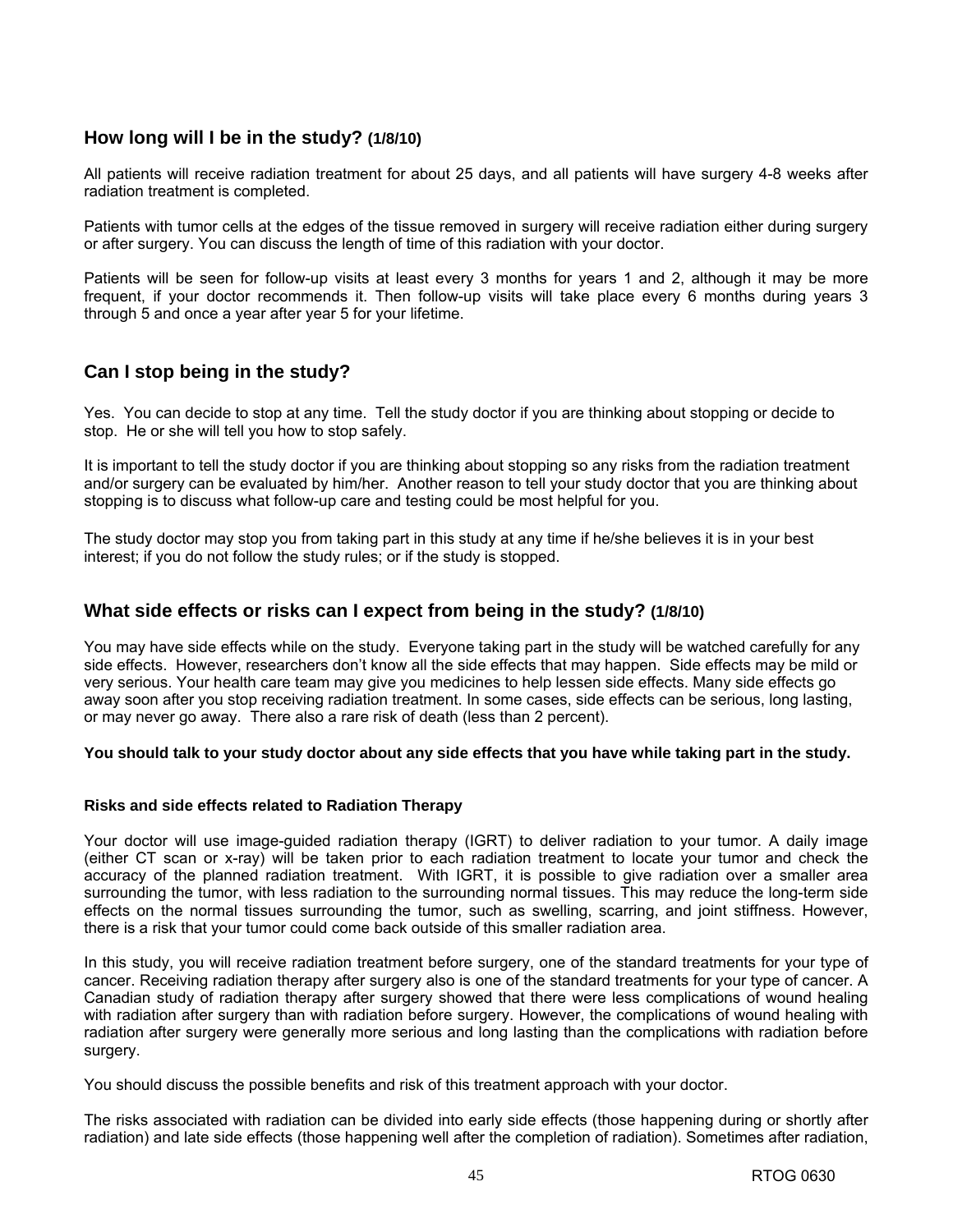the skin in the treated area may turn red, blister, and/or peel. In general, most radiation reactions (other than fatigue) are limited to the site being treated. For example, if your leg is being treated, you will not feel nauseated from radiation treatment. Your doctor will specifically identify those risks associated with the location of your tumor.

#### Early Side Effects

### **Likely**

- Mild (slight redness) to severe (painful skin blistering) skin reactions
- **Tiredness**
- Reduction in blood counts, which may result in bleeding or infection
- Diarrhea (if the pelvis is treated)
- Wound healing delay after surgery

#### Late Side Effects

#### **Likely**

- Skin in the treated area may appear tanned and may stay this way for a number of years after radiation.
- Tissues in the treated area may feel hard and woody: If this occurs, it is likely to be permanent.
- Skin in the treated area, especially over the shin and elbow, may heal more slowly if injured or bruised.
- Pain in a treated limb, which may occur one to several years after completion of treatment and may last for many years.
- Swelling, which may occur in the first year after treatment; in many patients the swelling will go away. Some patients will have temporary swelling after they exercise. Some patients will have continual swelling and will need to use elastic stockings. If this swelling is severe, it may require the use of a pump that pushes swelling out of the arm or leg.
- Bones are more likely to break.

#### **Less Likely**

- Injury to the bowel (if abdominal wall is treated), such as a narrowing of the bowel or hole in the bowel and which may require surgery
- If the heart, lung, liver, or stomach is in the treatment area, these organs could be damaged, which may result in
	- $\triangleright$  Heart: dizziness, weakness, shortness of breath, chest pressure and/or pain, and/or irregular heart beat
	- $\triangleright$  Lung: Inflammation of the lungs, cough, shortness of breath
	- $\triangleright$  Liver and stomach: Tiredness, digestion problems, pain in the upper abdomen, bloating, constipation, nausea and/or vomiting

#### **Rare but serious**

- Injury to the spinal cord (if the back area is treated), which may result in weakness, muscle contraction, and/or loss of muscle function,
- Radiation can cause tumors in the tissues that were treated. This is rare (1 in 2,000) in adults but can occur many years after treatment.

#### **Risks and side effects related to Surgery (1/8/10)**

Complications may occur when tumors are removed from the legs or arms whether or not radiation is given. If you have other health problems such as heart disease, lung disease, or diabetes at the time of surgery, you may have an increased risk for having heart or lung problems during surgery. Rarely, these complications may result in death.

With surgery alone, some patients also will have problems with the healing of their wound after removal of the tumor. However, the addition of radiation may increase the risk of wound healing problems. However, most patients will heal satisfactorily.

#### **Likely**

• Decreased function of the arm or leg because of muscle, nerve, or skin damage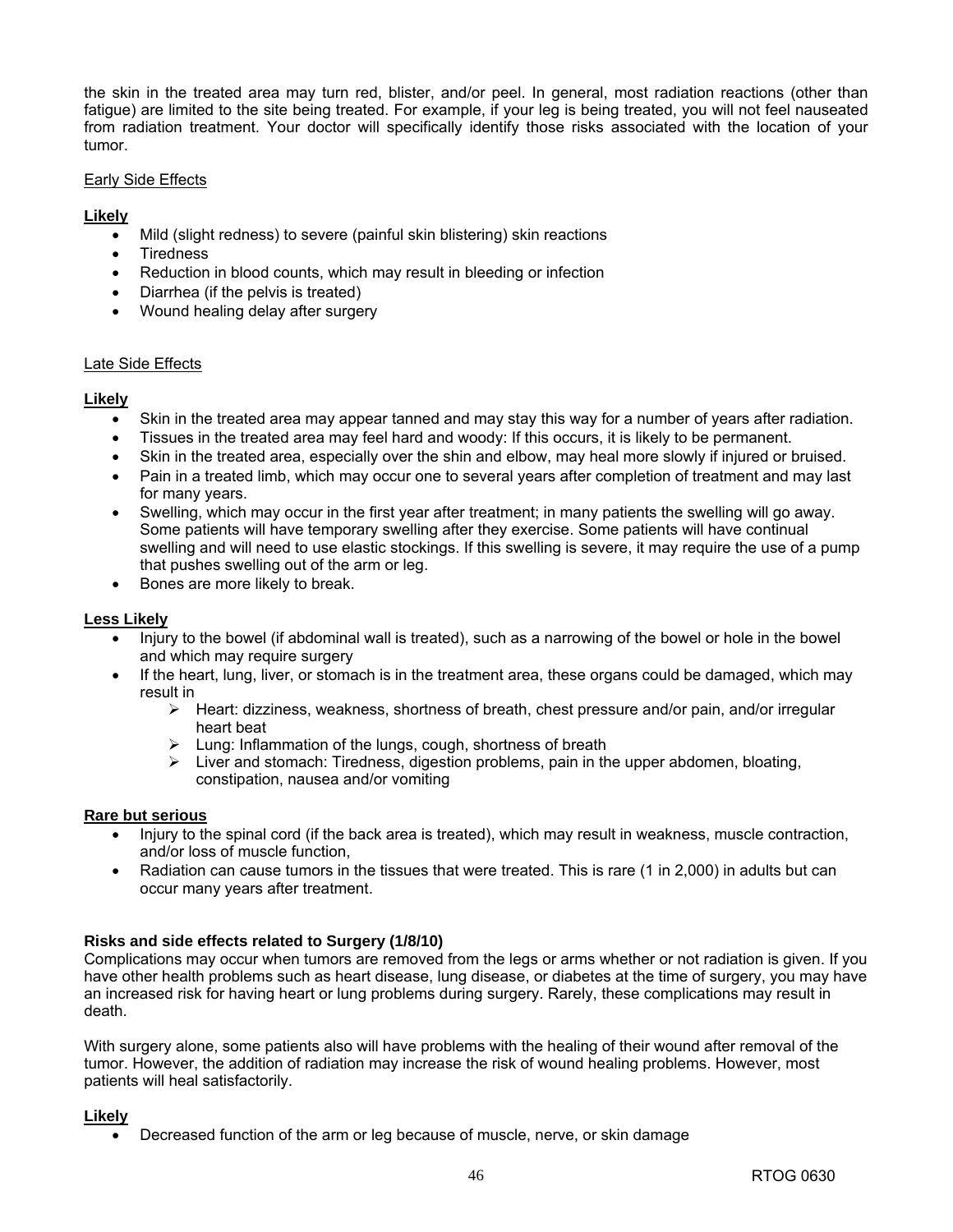#### **Less Likely**

• Treatment of large tumors with radiation and surgery may result in infection or lack of healing, which could lead to a longer time in the hospital and rarely, to surgically removing the arm or leg.

#### **Risks and side effects related to Blood Draws**

Risks seen with taking blood from a vein in your arm include pain, bruising, lightheadedness, fainting, and, on rare occasions, infection.

#### **Reproductive risks (1/8/10)**

You should not become pregnant or father a baby while on this study because the radiation treatment in this study can affect an unborn baby. Women who can have children are required to have a pregnancy test before treatment on this study. Women should not breastfeed a baby while on this study. It is important you understand that you need to use birth control while on this study. Check with your study doctor about what kind of birth control methods to use and how long to use them. Some methods might not be approved for use in this study. The radiation treatment may make you unable to have children in the future.

#### **For more information about risks and side effects, ask your study doctor.**

## **Are there benefits to taking part in the study?**

Taking part in this study may or may not make your health better. While researchers hope that the addition of image-guided radiation therapy or IGRT to surgery will be more useful in reducing long-term side effects compared to larger radiation fields and surgery, there is no proof of this yet. We do know that the information from this study will help researchers learn more about IGRT as a treatment for cancer. This information could help future cancer patients.

## **What other choices do I have if I do not take part in this study?**

Your other choices may include:

- Getting the following treatments or care for your cancer without being in a study
- $\triangleright$  Large field radiation followed by surgery is one of the standard treatments of your type of cancer.
- $\triangleright$  Surgery followed by radiotherapy is one of the standard treatments of your type of cancer.
- $\triangleright$  Surgery alone
- $\blacktriangleright$  Large field radiation, surgery, and chemotherapy
- Taking part in another study
- Getting no treatment

#### **Talk to your study doctor about your choices before you decide if you will take part in this study.**

## **Will my medical information be kept private?**

Data are housed at RTOG Headquarters in a password-protected database. We will do our best to make sure that the personal information in your medical record will be kept private. However, we cannot guarantee total privacy. Your personal information may be given out if required by law. If information from this study is published or presented at scientific meetings, your name and other personal information will not be used.

Organizations that may look at and/or copy your medical records for research, quality assurance, and data analysis include:

- The Radiation Therapy Oncology Group
- The National Cancer Institute (NCI) and other government agencies, like the Food and Drug Administration (FDA), involved in keeping research safe for people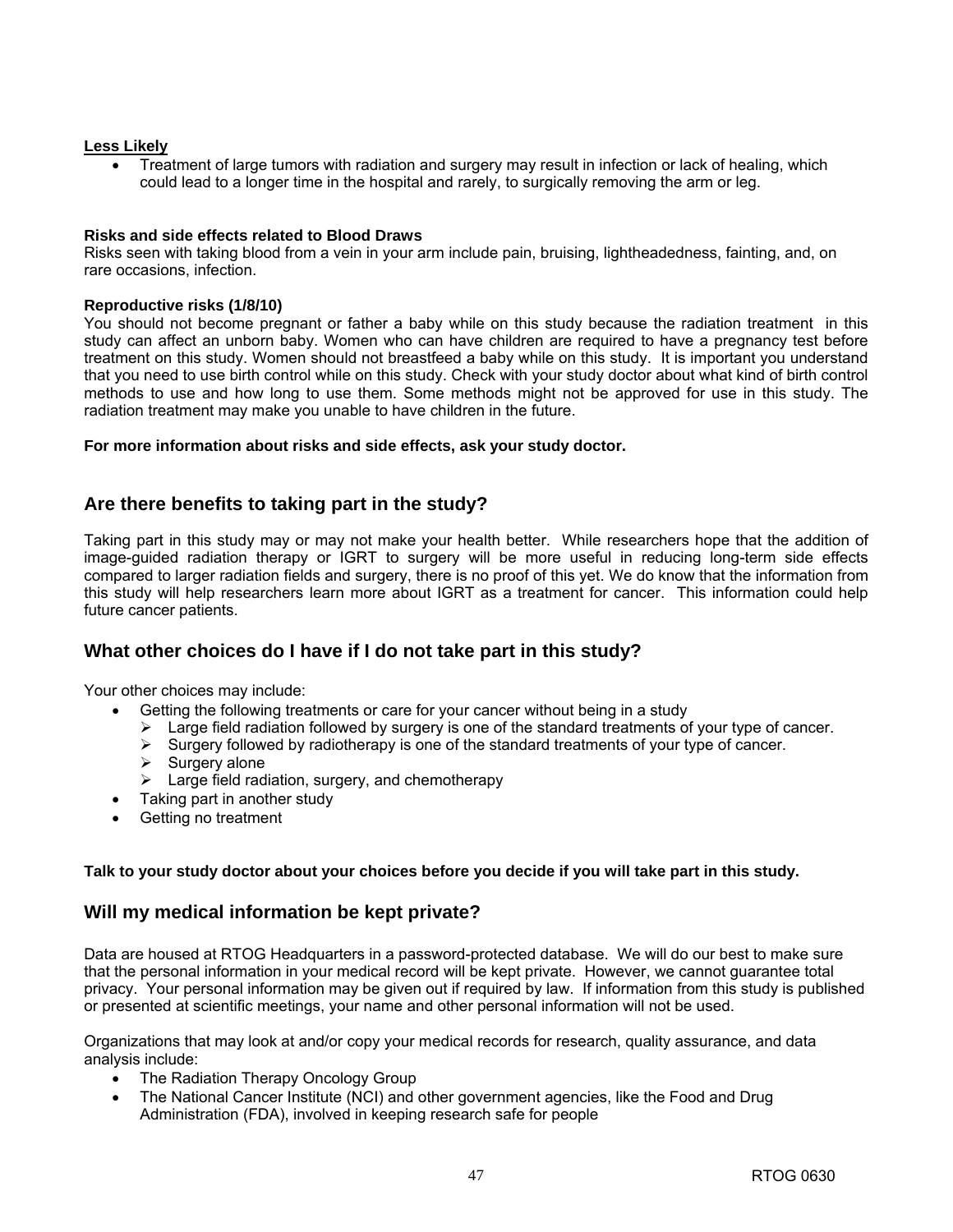## **What are the costs of taking part in this study?**

You and/or your health plan/ insurance company will need to pay for some or all of the costs of treating your cancer in this study. Some health plans will not pay these costs for people taking part in studies. Check with your health plan or insurance company to find out what they will pay for. Taking part in this study may or may not cost your insurance company more than the cost of getting regular cancer treatment.

You will not be paid for taking part in this study.

**For more information on clinical trials and insurance coverage, you can visit the National Cancer Institute's Web site at [http://cancer.gov/clinicaltrials/understanding/insurance-coverage.](http://cancer.gov/clinicaltrials/understanding/insurance-coverage) You can print a copy of the "Clinical Trials and Insurance Coverage" information from this Web site.** 

**Another way to get the information is to call 1-800-4-CANCER (1-800-422-6237) and ask them to send you a free copy.**

## **What happens if I am injured because I took part in this study?**

It is important that you tell your study doctor, *[investigator's name(s)]*, if you feel that you have been injured because of taking part in this study. You can tell the study doctor in person or call him/her at \_\_\_\_\_\_\_\_\_\_\_\_\_\_\_\_\_\_ *[telephone number].*

You will get medical treatment if you are injured as a result of taking part in this study. You and/or your health plan will be charged for this treatment. The study will not pay for medical treatment.

## **What are my rights if I take part in this study?**

Taking part in this study is your choice. You may choose either to take part or not to take part in the study. If you decide to take part in this study, you may leave the study at any time. No matter what decision you make, there will be no penalty to you and you will not lose any of your regular benefits. Leaving the study will not affect your medical care. You can still get your medical care from our institution.

We will tell you about new information or changes in the study that may affect your health or your willingness to continue in the study.

In the case of injury resulting from this study, you do not lose any of your legal rights to seek payment by signing this form.

## **Who can answer my questions about the study?**

You can talk to your study doctor about any questions or concerns you have about this study. Contact your study doctor \_\_\_\_\_\_\_\_\_\_\_\_\_\_\_\_\_\_\_\_*[name(s)]* at \_\_\_\_\_\_\_\_\_\_\_\_\_\_\_\_*ftelephone number].* 

For questions about your rights while taking part in this study, call the **Frame** of *Frame of center]* Institutional Review Board (a group of people who review the research to protect your rights) at \_\_\_\_\_\_\_\_\_\_\_\_\_\_\_\_\_\_ *(telephone number). [Note to Local Investigator: Contact information for patient representatives or other individuals in a local institution who are not on the IRB or research team but take calls regarding clinical trial questions can be listed here.]* 

\*You may also call the Operations Office of the NCI Central Institutional Review Board (CIRB) at 888-657-3711 (from the continental US only). *[\*Only applies to sites using the CIRB.]*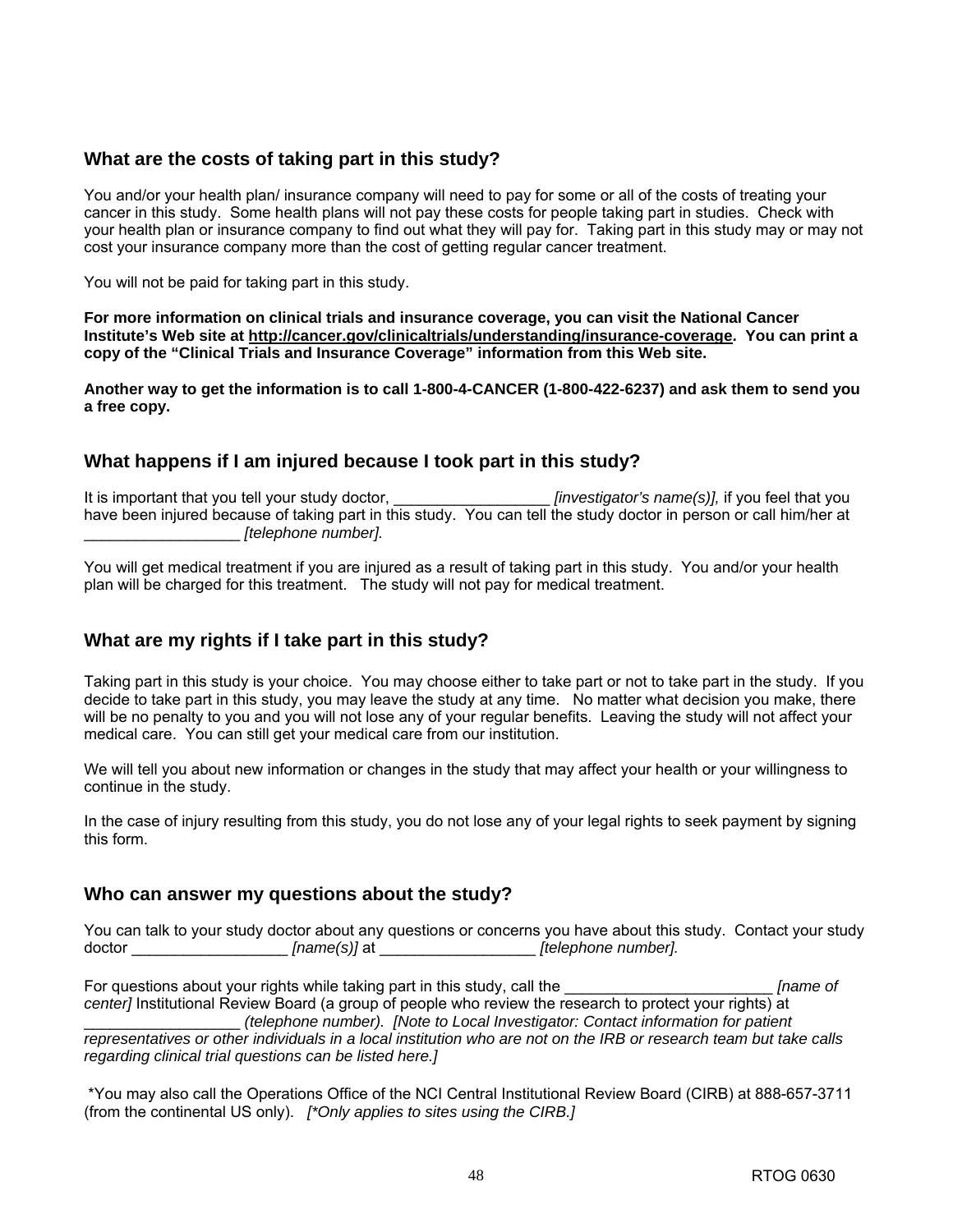**Please note: This section of the informed consent form is about additional research that is being done with people who are taking part in the main study. You may take part in this additional research if you want to. You can still be a part of the main study even if you say 'no' to taking part in this additional research.** 

**You can say "yes" or "no" to each of the following studies. Below, please mark your choice for each study.** 

## **Quality of Life Study**

We want to know your view of how your life has been affected by cancer and its treatment. This "Quality of Life" study looks at how you are feeling physically and emotionally during your cancer treatment. It also looks at how you are able to carry out your day-to-day activities.

This information will help doctors better understand how patients feel during treatments and what effects the medicines are having. In the future, this information may help patients and doctors as they decide which medicines to use to treat cancer.

You will be asked to complete 3 questionnaires at the following times: before starting protocol treatment and at 12, 18, and 24 months from the start of treatment. It takes about 10-15 minutes to fill out each questionnaire.

If any questions make you feel uncomfortable, you may skip those questions and not give an answer.

If you decide to take part in this study, the only thing you will be asked to do is fill out the questionnaires. You may change your mind about completing the questionnaires at any time.

Just like in the main study, we will do our best to make sure that your personal information will be kept private.

#### **Please circle your answer.**

I choose to take part in the Quality of Life Study. I agree to fill out the three Quality of Life Questionnaires.

**YES** NO

## **Consent Form for Use of Tissue, Blood, and Urine for Research**

## **About Using Tissue, Blood, and Urine for Research (4/20/09)**

You will have a biopsy to see if you have cancer, and you will have surgery to remove the tumor. Your doctor will remove body tissue during the biopsy and surgery to do some tests. The results of these tests will be given to you by your doctor and will be used to plan your care.

We would like to keep some of the tissue that is left over for future research. If you agree, this tissue will be kept and may be used in research to learn more about cancer and other diseases. Please read the information sheet called "How is Tissue Used for Research" to learn more about tissue research. This information sheet is available to all at the following web site: <http://www.cancerdiagnosis.nci.nih.gov/specimens/patient.pdf>

We also would like to collect some of your skin tissue before radiation, and for patients who have surgery: during surgery and once a year after surgery for 2 years. If you agree, you will receive some type of numbing medicine (anesthetic) before your doctor removes a small round piece of skin (usually the size of a pencil eraser) using a sharp, hollow instrument. The risks associated with this skin biopsy include swelling, bleeding, and infection at the biopsy site.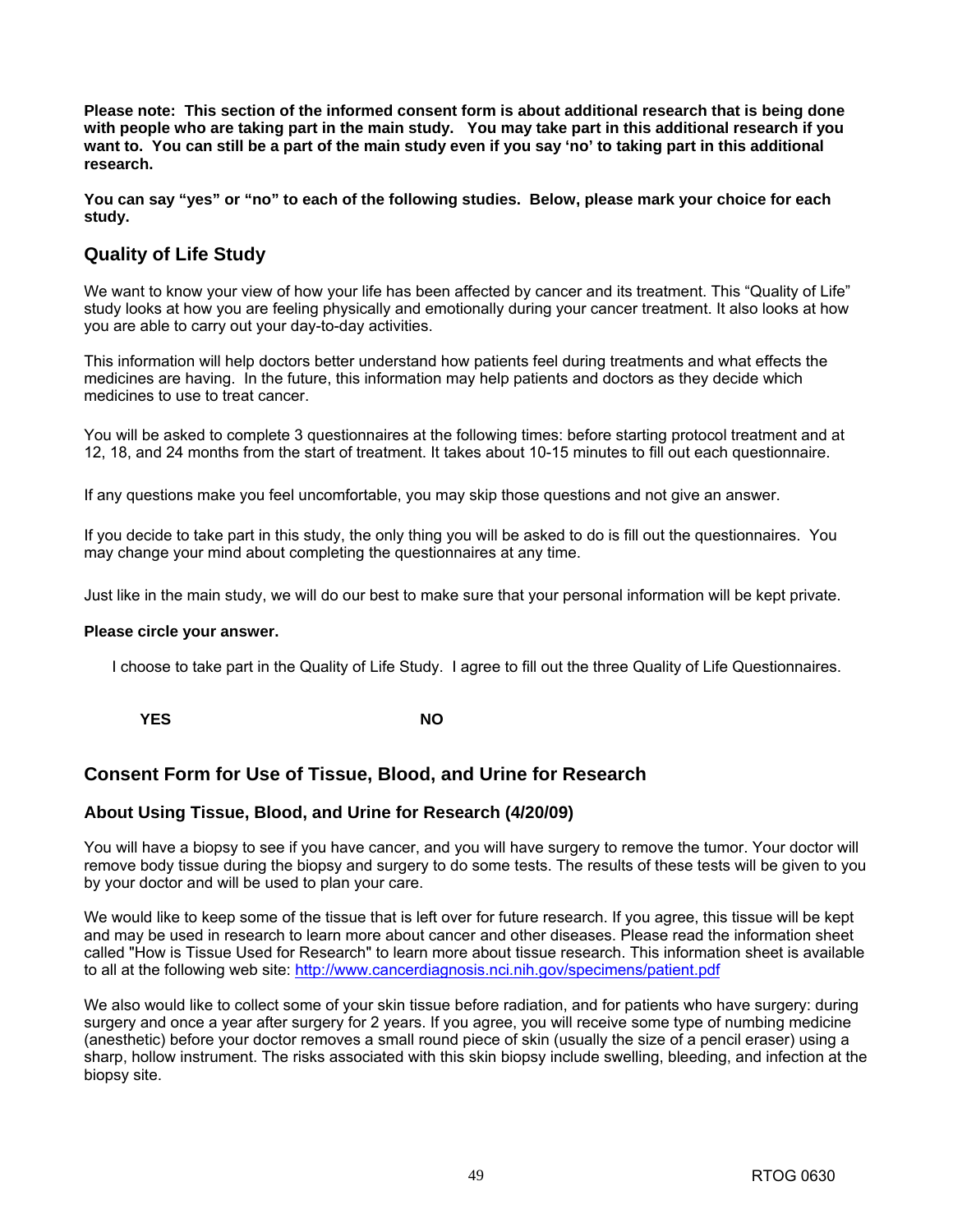In addition, we would like to keep about 4 teaspoons of your blood and 6-7 tablespoons of your urine for future research. Your blood and urine will be collected prior to radiation treatment, during surgery, and once a year during years 1 and 2.

Your tissue, blood, and urine may be helpful for research whether you do or do not have cancer. The research that may be done with your tissue, blood, and urine is not designed specifically to help you. It might help people who have cancer and other diseases in the future.

Reports about research done with your tissue, blood, and urine will not be given to you or your doctor. These reports will not be put in your health record. The research will not have an effect on your care.

## **Things to Think About**

The choice to let us keep the left over tissue, blood, and urine for future research is up to you. No matter what you decide to do, it will not affect your care or your participation in the main part of the study.

If you decide now that your tissue, blood, and urine can be kept for research, you can change your mind at any time. Just contact us and let us know that you do not want us to use your tissue, blood, and urine. Then any tissue that remains will no longer be used for research and will be returned to the institution that submitted it and the blood and urine will be destroyed.

In the future, people who do research may need to know more about your health. While the (doctor/institution) may give them reports about your health, it will not give them your name, address, phone number, or any other information that will let the researchers know who you are.

Sometimes tissue is used for genetic research (about diseases that are passed on in families). Even if your tissue is used for this kind of research, the results will not be put in your health records.

Your tissue, blood, and urine will be used only for research and will not be sold. The research done with your tissue, blood, and urine may help to develop new products in the future.

## **Benefits**

The benefits of research using tissue, blood, and urine include learning more about what causes cancer and other diseases, how to prevent them, and how to treat them.

## **Risks**

The greatest risk to you is the release of information from your health records. We will do our best to make sure that your personal information will be kept private. The chance that this information will be given to someone else is very small.

## **Making Your Choice (10/13/09)**

Please read each sentence below and think about your choice. **After reading each sentence, circle "Yes" or "No".** If you have any questions, please talk to your doctor or nurse, or call our research review board at IRB's phone number.

No matter what you decide to do, it will not affect your care.

- 1. My specimens may be kept for use in research to learn about, prevent, or treat cancer, as follows:
	- Tissue  $\Box$  Yes  $\Box$  No
	- Blood  $\Box$  Yes  $\Box$  No
	- Urine  $\Box$  Yes  $\Box$  No
- 2. My specimens may be kept for use in research to learn about, prevent or treat other health problems (for example: diabetes, Alzheimer's disease, or heart disease), as follows:
	- Tissue  $\Box$  Yes  $\Box$  No
	- Blood Yes No
	- Urine  $\Box$  Yes  $\Box$  No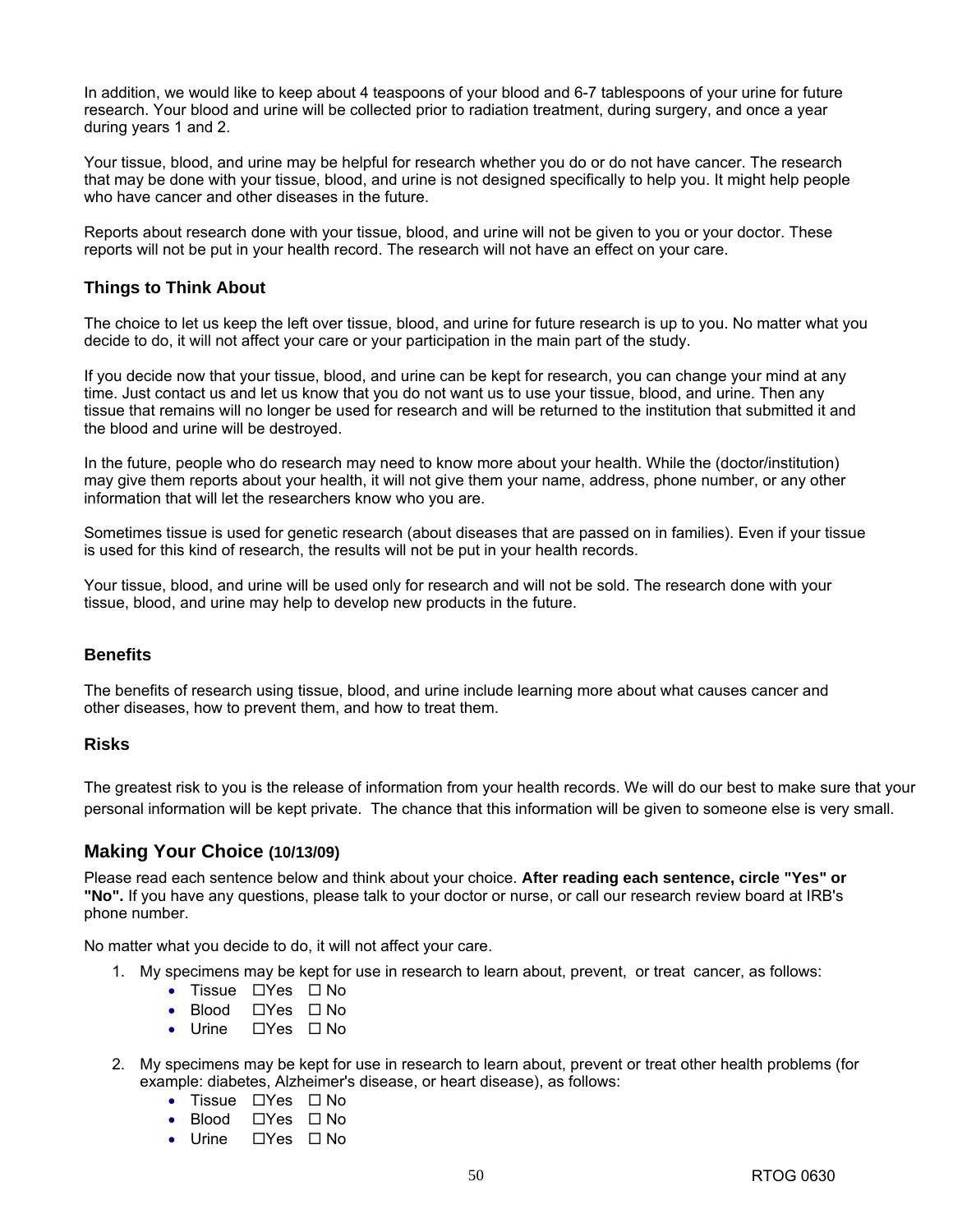3. Someone may contact me in the future to ask me to take part in more research.  $\Box$ Yes  $\Box$  No

## **Where can I get more information?**

**You may call the National Cancer Institute's Cancer Information Service at:** 

**1-800-4-CANCER (1-800-422-6237)** or **TTY: 1-800-332-8615**

**You may also visit the NCI Web site at [http://cancer.gov/](http://cancer.gov)**

- **For NCI's clinical trials information, go to: [http://cancer.gov/clinicaltrials/](http://cancer.gov/clinicaltrials)**
- **For NCI's general information about cancer, go to [http://cancer.gov/cancerinfo/](http://cancer.gov/cancerinfo)**

**You will get a copy of this form. If you want more information about this study, ask your study doctor.**

## **Signature**

**I have been given a copy of all \_\_\_\_\_** *[insert total of number of pages]* **pages of this form. I have read it or it has been read to me. I understand the information and have had my questions answered. I agree to take part in this study.** 

**Participant \_\_\_\_\_\_\_\_\_\_\_\_\_\_\_\_\_\_\_\_\_\_\_\_\_\_\_\_\_\_\_\_** 

Date **Date Date is a set of the set of the set of the set of the set of the set of the set of the set of the set of the set of the set of the set of the set of the set of the set of the set of the set of the set of the s**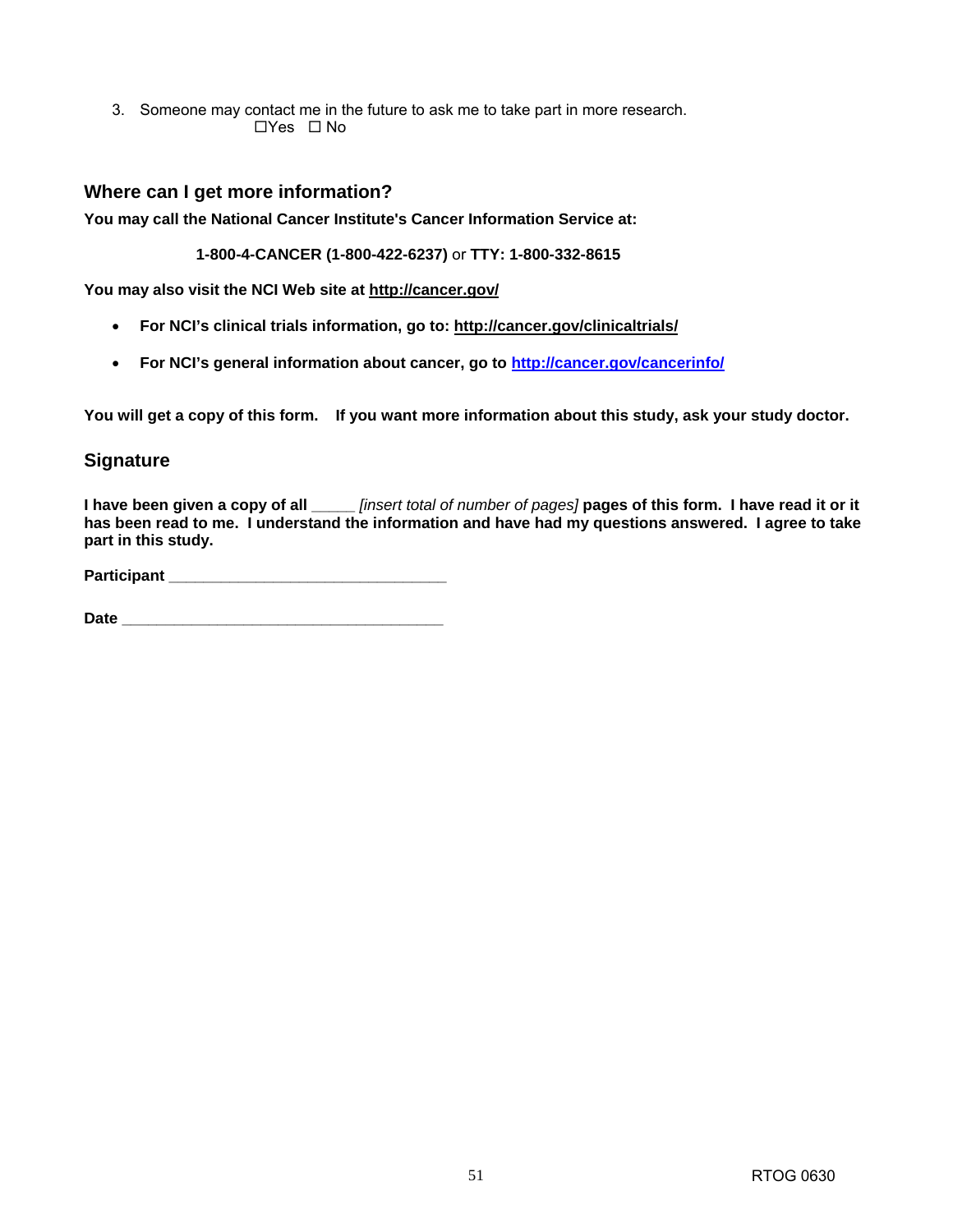#### **APPENDIX II: STUDY PARAMETER TABLE (\*See Sections 11.2 & 11.3 for details and exceptions) [4/20/09, 10/13/09, 1/8/10]**

| <b>Assessments</b>                       | <b>Pretreatment</b>                                  |                             |                              | <b>During</b>             | <b>Prior to</b>        | <b>Follow Up</b>              |                               |
|------------------------------------------|------------------------------------------------------|-----------------------------|------------------------------|---------------------------|------------------------|-------------------------------|-------------------------------|
|                                          | Within 8 wks of                                      | Within 2 wks of             | Prior to the                 | <b>Radiation</b>          | <b>Surgery</b>         | Every 3 mos. in               | Every 6 mos. in               |
|                                          | registration                                         | registration                | start of RT                  | <b>Treatment</b>          |                        | years 1-2                     | years 3-6                     |
| <b>Biopsy</b>                            | х                                                    |                             |                              |                           |                        |                               |                               |
| History/physical &<br>weight             | With height and<br>location, size, stage<br>of tumor |                             |                              | See Section<br>11.2.4     | X                      | X                             | X                             |
| MRI or CT scan with<br>contrast of tumor | MRI with contrast<br>only; no CT scan                |                             |                              |                           | $X^*$<br>Can be either | q 6 mos.<br>Can be either MRI | annually<br>Can be either MRI |
|                                          | pretreatment                                         |                             |                              |                           | MRI or CT scan         | or CT scan                    | or CT scan                    |
| CT of chest                              | X                                                    |                             |                              |                           | X*                     | q 6 mos.                      | annually                      |
| CT of abdomen & pelvis                   | For sarcomas of<br>the thigh                         |                             |                              |                           |                        |                               |                               |
| Surgeon Eval                             |                                                      |                             |                              |                           |                        |                               |                               |
| Performance status                       |                                                      |                             |                              | X                         | X.                     | $\overline{X}$                | X                             |
| CBC w/ diff & ANC                        |                                                      | X                           |                              | $\overline{\mathsf{X}^*}$ |                        |                               |                               |
| Serum pregnancy test (if<br>applicable)  |                                                      | X<br>(see Section<br>3.1.7) |                              |                           |                        |                               |                               |
| Tissue for central review                | X.                                                   |                             |                              |                           | In surgery             |                               |                               |
| Thyroid function test                    |                                                      |                             | If thyroid is in<br>RT field |                           |                        |                               |                               |
| <b>MSTS</b>                              |                                                      |                             | $\times$                     |                           |                        | * See Section 11.7            |                               |
| FACT-G, TESS, SAQ                        |                                                      |                             | X                            |                           |                        | *See Section 11.8             |                               |
| Tissue, blood, urine for                 |                                                      | Recommended                 |                              |                           | Recom-                 |                               | Recommended                   |
| research                                 |                                                      |                             |                              |                           | mended                 |                               | annually for 2 years          |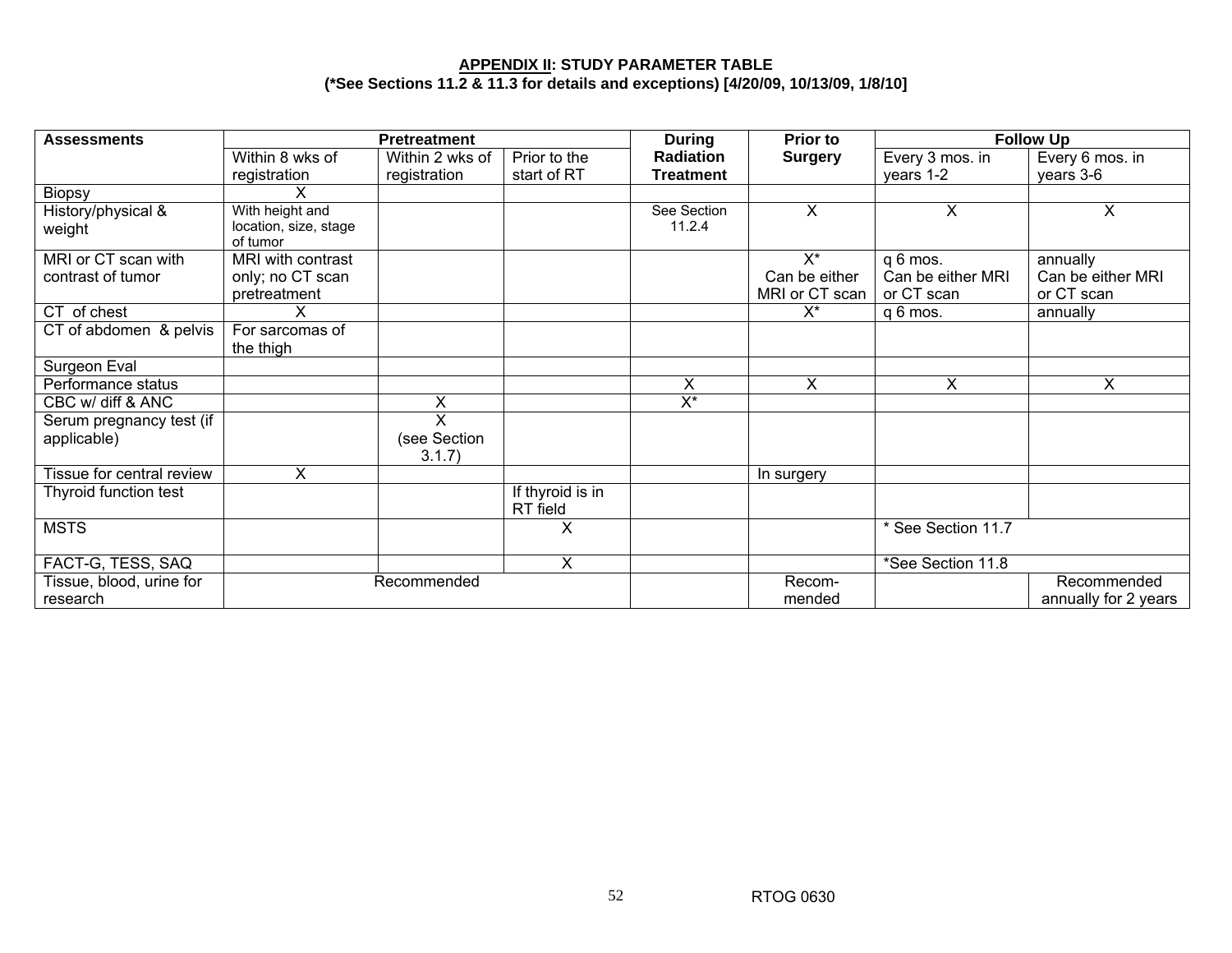#### **APPENDIX III (4/20/09)**

#### **ZUBROD PERFORMANCE SCALE**

- **0 Fully active, able to carry on all pre-disease activities without restriction**
- **1 Restricted in physically strenuous activity but ambulatory and able to carry work of a light or sedentary nature. For example, light housework, office work**
- **2 Ambulatory and capable of all self-care but unable to carry out any work activities. Up and about more than 50% of waking hours**
- **3 Capable of only limited self-care, confined to bed or chair 50% or more of waking hours**
- **4 Completely disabled. Cannot carry on self-care. Totally confined to bed or**
- **5 Death**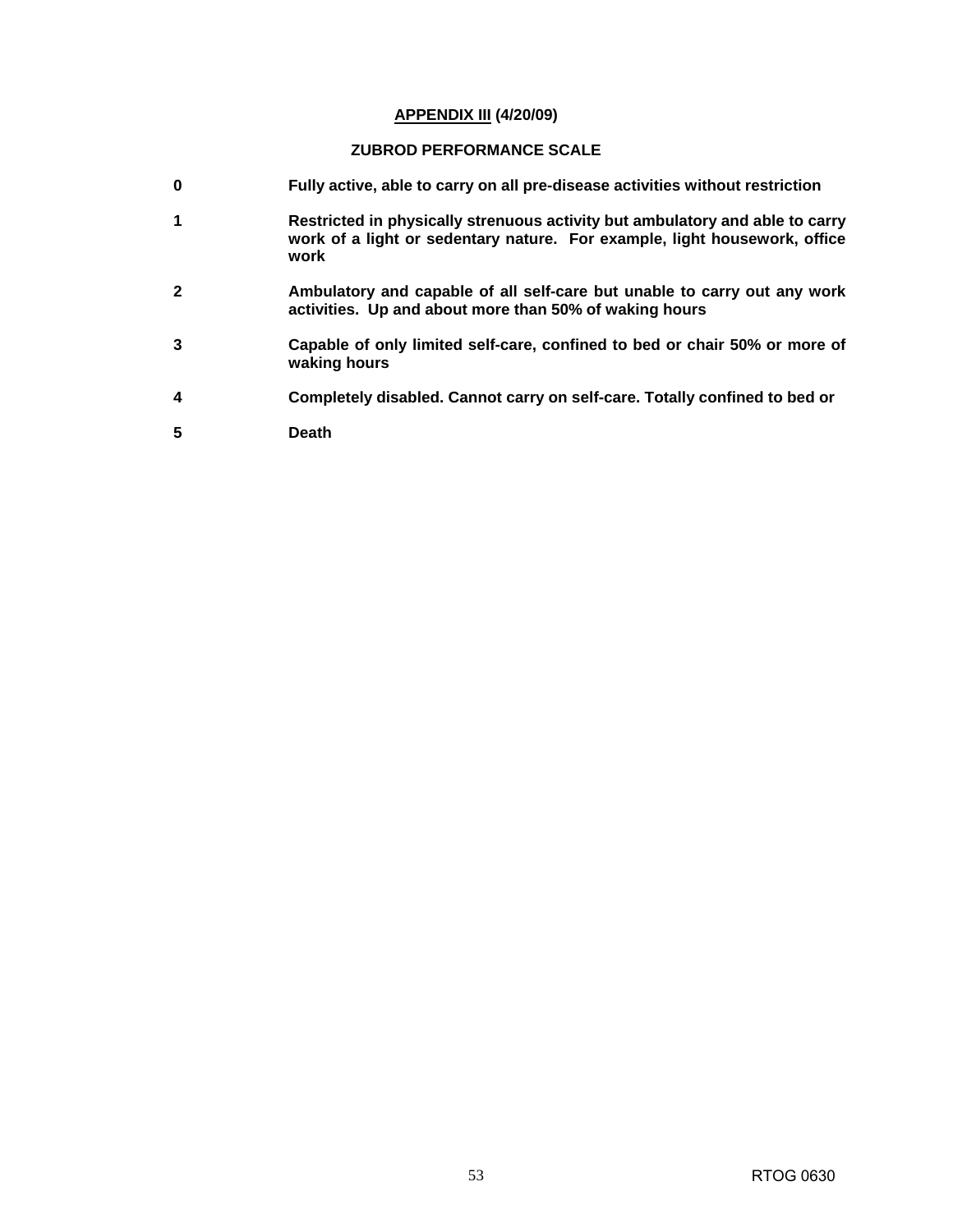## **APPENDIX IV**

## **Staging System for Soft Tissue Sarcomas (AJCC, 6<sup>th</sup> ed.)**

## **Grade and TNM definitions**

### **Tumor grade (G)**

- GX: Grade cannot be assessed
- G1: Well differentiated
- G2: Moderately differentiated
- G3: Poorly differentiated
- G4: Undifferentiated

## **Primary tumor (T)**

- TX: Primary tumor cannot be assessed
- T0: No evidence of primary tumor
- T1: Tumor 5 cm or less in greatest dimension
	- T1a: Superficial tumor [*Note: Superficial tumor is located exclusively above the superficial fascia without invasion of the fascia; deep tumor is located either exclusively beneath the superficial fascia, or superficial to the fascia with invasion of or through the fascia, or superficial and beneath the fascia. Retroperitoneal, mediastinal, and pelvic sarcomas are classified as deep tumors.* ]
	- **T1b: Deep tumor**
- T2: Tumor more than 5 cm in greatest dimension
	- **T2a: Superficial tumor**
	- **T2b: Deep tumor**

#### **Regional lymph nodes (N)**

- NX: Regional lymph nodes cannot be assessed
- N0: No regional lymph node metastasis
- N1: Regional lymph node metastasis

#### **Distant metastasis (M)**

- MX: Distant metastasis cannot be assessed
- M0: No distant metastasis
- M1: Distant metastasis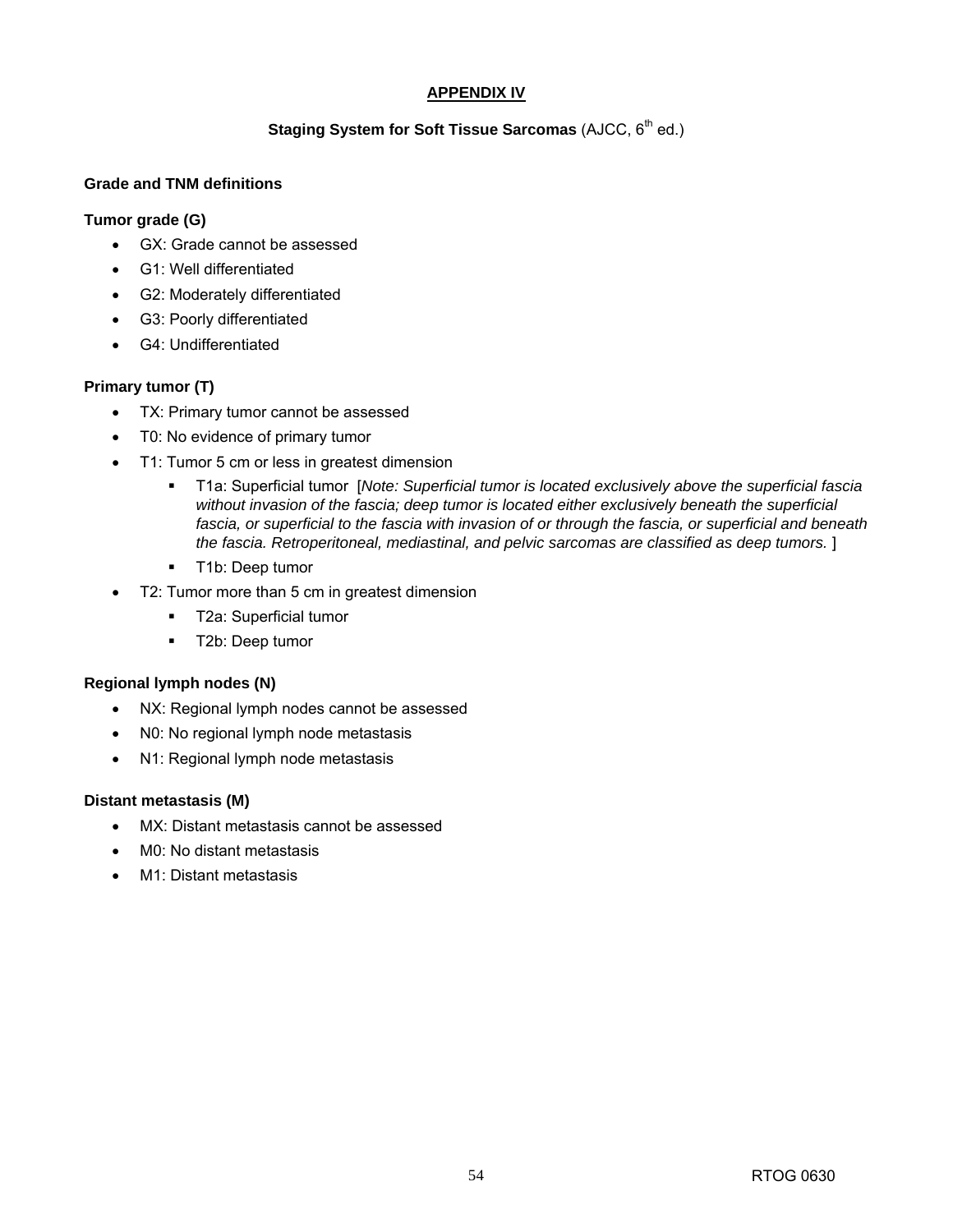## **Stage I**

- G1-2, T1a, N0, M0
- G1-2, T1b, N0, M0
- G1-2, T2a, N0, M0
- G1-2, T2b, N0, M0

## **Stage II**

- G3-4, T1a, N0, M0
- G3-4, T1b, N0, M0
- G3-4, T2a, N0, M0

## **Stage III**

• G3-4, T2b, N0, M0

## **Stage IV**

- Any G, any T, N1, M0
- Any G, any T, any N, M1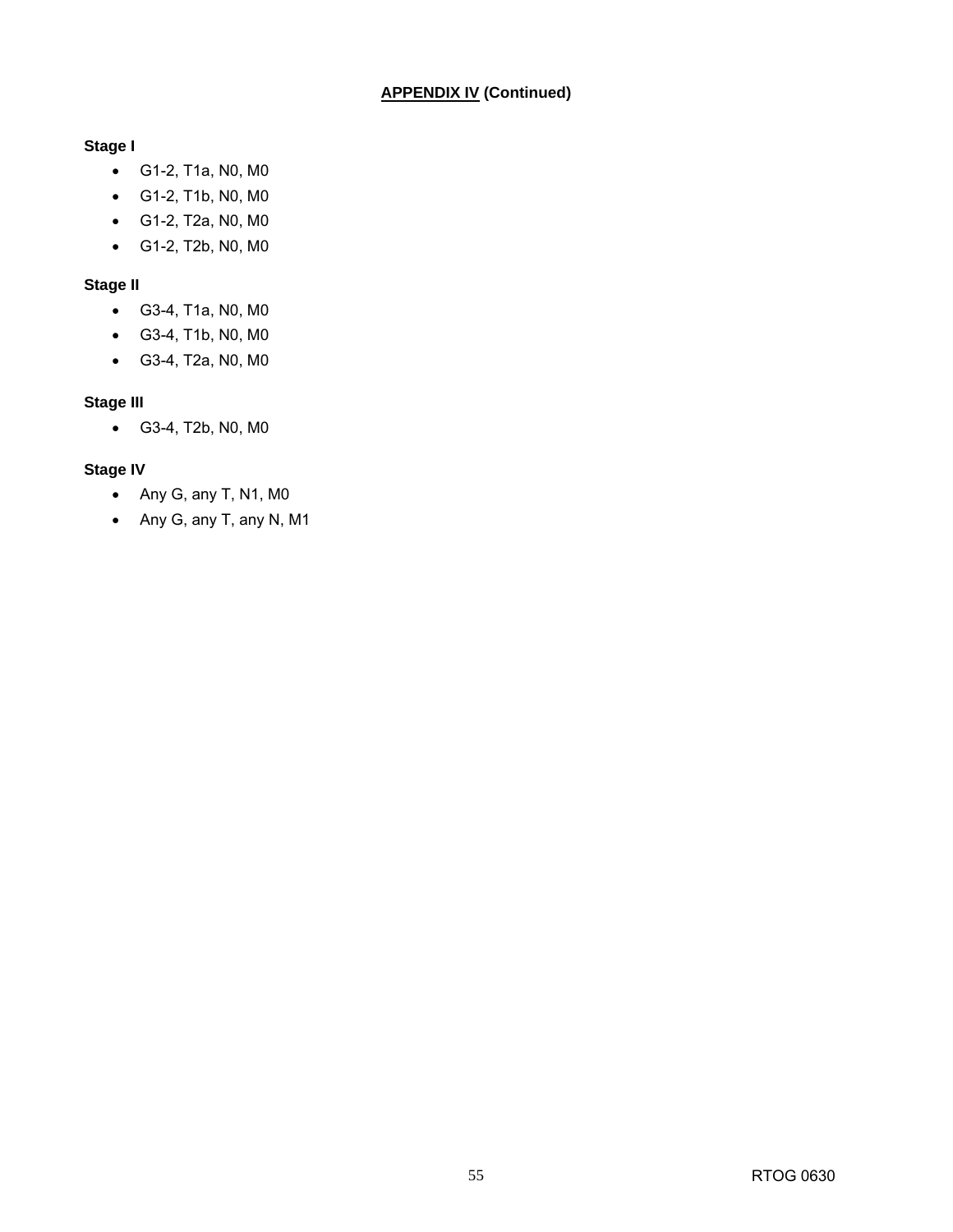## **APPENDIX V (10/2/08, 10/13/09)**

## **Fresh Frozen Tissue and RNA***later***™ Preserved Tissue Kit and Instructions**

Sites can call or e-mail the RTOG Biospecimen Resource with questions (contact information below) or to request fresh tissue collection kits.

### **Instructions for processing Fresh Tissue for RTOG 0630**:

- **A.** If you have access to liquid nitrogen (preferred method), please follow the **Fresh Frozen Tissue Kit Instructions** below.
- **B.** If you do not have access to liquid nitrogen, please follow the **Fresh Preserved Tissue in RNA***later***™ Kit** instructions below.

## **A. Fresh Frozen Tissue Kit Instructions**

This kit includes:

- Biohazard pads/wipes 4" x 4" (orange)
- Two (2) 5 ml cryovials
- Disposable scalpel
- Biohazard bags
- Absorbent shipping material
- Styrofoam container (inner)
- Cardboard shipping (outer) box
- Pre-paid shipping label
- UN 3373 sticker
- UN 1845 Dry Ice sticker

## **Preparation of Fresh Frozen Tissue**:

#### **Process**:

- 1. On clean cutting board, lay out the under pads. Alternatively, a sterile petri dish may be used to section tissue.
- 2. Keep biohazard wipes nearby to keep area clean throughout process.
- 3. Label cryovials with RTOG study number, RTOG case number and pathology accession number, collection date and time, time point of collection, and clearly mark as "Fresh Frozen Tissue".
- 4. Using provided disposable scalpel, obtain at least one 5 mm<sup>3</sup> section of fresh tissue. (Note: If a frozen core was obtained, do not cut but send it whole).
- 5. Use sterile or disposable forceps to place each piece of tissue into individual 5 ml cryovials.
- 6. Snap freeze tissue samples in liquid nitrogen.
- 7. Once frozen, place all of the cryovials into biohazard bag.

## **Storage Conditions**:

Store at  $-80^{\circ}$  C (-70°C to -90°C) until ready to ship on dry ice. If a -80°C Freezer is not available:

Samples can be stored short term in a -20 $^{\circ}$  C freezer (non-frost free preferred) for up to one week (please ship out Monday-Wednesday only).

**- OR:** 

Samples can be stored in plenty of dry ice for up to one week, replenishing daily (please ship out on Monday-Wednesday only).

**- OR:** 

Samples can be stored in liquid nitrogen vapor phase (ship out Monday-Wednesday only).

Please indicate on Specimen Transmittal Form the storage conditions used and time stored.

**B.** Fresh Preserved Tissue in RNA*later*<sup>™</sup> Kit instructions: This kit is used when liquid nitrogen is not available to snap freeze the tissue as in instructions (A) above for frozen tissue processing. This kit includes:

- Biohazard pads/wipes 4" x 4" (orange)
- Two (2) 5 mL cryovials containing RNA/ater<sup>TM</sup>
- Biohazard bags
- Absorbent shipping material **Continued on next page**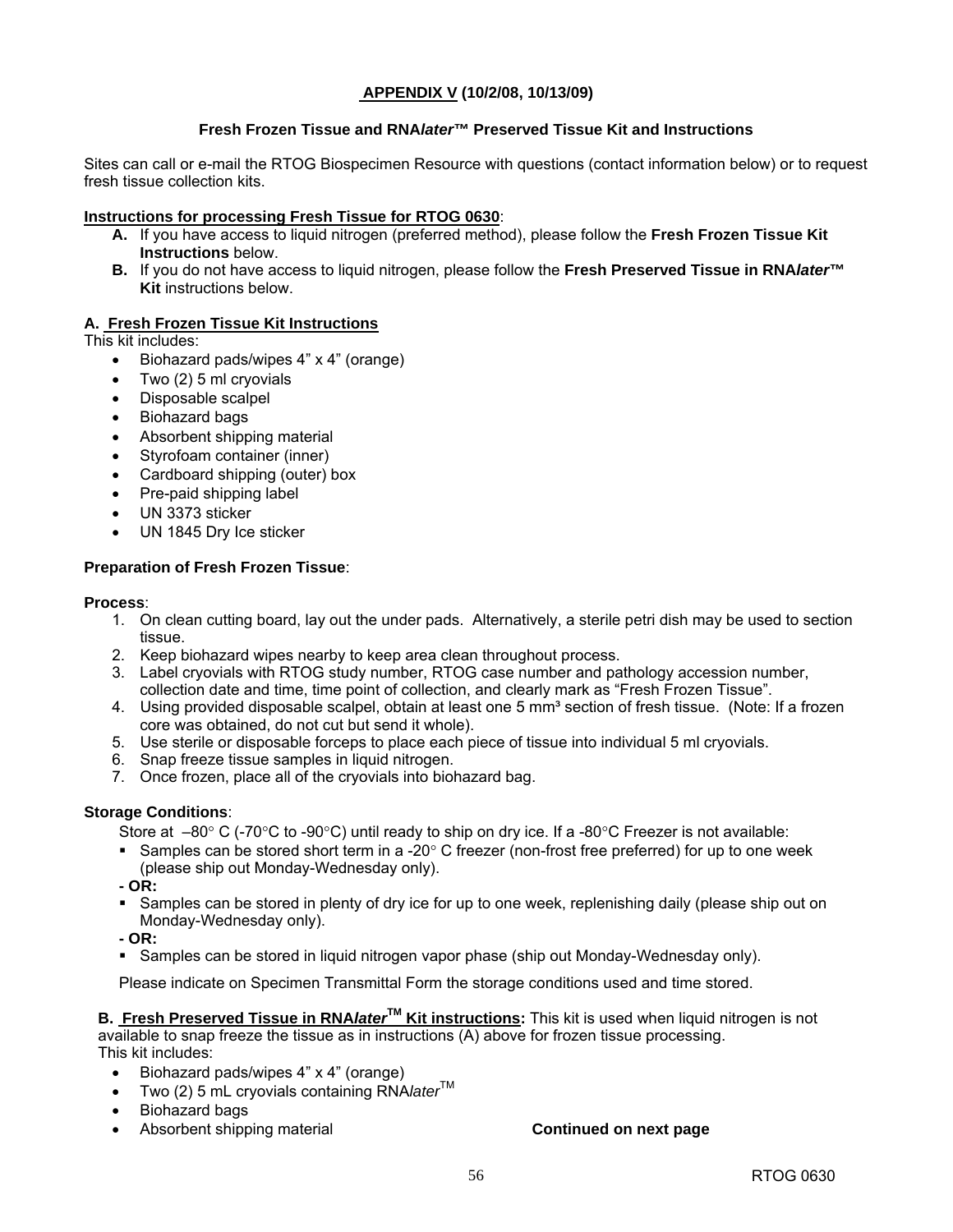## **APPENDIX V (Continued)**

- Styrofoam container (inner)
- Cardboard shipping (outer) box
- Pre-paid shipping label
- UN 3373 Sticker

## **Preparation of Fresh Preserved Tissue in RNA***later***™**:

### **Process**:

- 1. On clean cutting board, lay out the under pads. Alternatively, a sterile petri dish may be used to section tissue.
- 2. Keep biohazard wipes nearby to keep area clean throughout process.
- 3. Label cryovials with RTOG study number, RTOG case number and pathology accession number, collection date and time, time point of collection, and clearly mark as "Fresh Tissue- RNAlater".
- 4. Using a sterile or disposable scalpel, cut at least one 3 mm<sup>3</sup> section of fresh tissue (Note: If a tumor core was obtained, do not cut but send it whole).
- 5. Use sterile or disposable forceps to place each piece of tissue into individual 5 mL cryovials filled with RNA*later*TM.
- 6. Make sure that the RNA*later*TM completely covers the specimen.
- 7. Place the cap on the cryovial and seal tightly.
- 8. Place labeled cryovial(s) in a biohazard bag.
- 9. Store refrigerated at 4° Celsius until ready to ship (Can be stored up to 30 days).
- 10. Ship at 2 8º Celsius using a cold (not frozen) gel pack.

#### **Shipping/Mailing**:

- Place all RTOG paperwork in a sealed plastic bag and tape to the outside top of the Styrofoam box.
- □ Wrap each cryovial in absorbent shipping material and then place into a separate biohazard bag. Wrap the biohazard bag with some additional padding (paper towels)
- **For Frozen Cryovials:** 
	- o **Wrap frozen specimens in absorbent shipping material and then place in a biohazard bag. Use extra padding (paper towels) around plastic bags to prevent the dry ice from crushing or breaking the vials during transport. Place specimen bag in a Styrofoam cooler and fill with dry ice (4-5 lbs/ 2-2.5 kg minimum of dry ice, more during hot weather). Place Styrofoam cooler into outer cardboard box, and attach shipping label, UN 1845 dry ice label and UN3373 Biological Substance Category B sticker to outer cardboard box.**
- **For RNAlaterTM preserved Tissue:** 
	- o **Place specimens in Styrofoam cooler with a cold (not frozen) gel pack. Place Styrofoam cooler into outer cardboard box, and attach shipping label and UN3373 biological substance category B to outer cardboard box.**
- □ Multiple cases may be shipped in the same cooler, but make sure each one is in a separate bag and clearly identified.
- Send samples by overnight mail **Monday through Wednesday (Monday or Tuesday from Canada)**. Saturday and holiday deliveries cannot be accepted. Send samples within one (1) week of collection.
- For Questions regarding collection, shipping or to request a frozen specimen kit RNA*later*TM kit, please email [RTOG@ucsf.edu or](mailto:RTOG@ucsf.edu) phone (415)476-7864.

Sites must submit the required documentation according to Section 10 of the protocol with specimens. All specimens will be shipped to:

> **FedEx/Courier address** (all courier packages & frozen samples) **RTOG Biospecimen Resource University of California San Francisco 1657 Scott Street, Room 223 San Francisco, CA 94115 415-476-7864**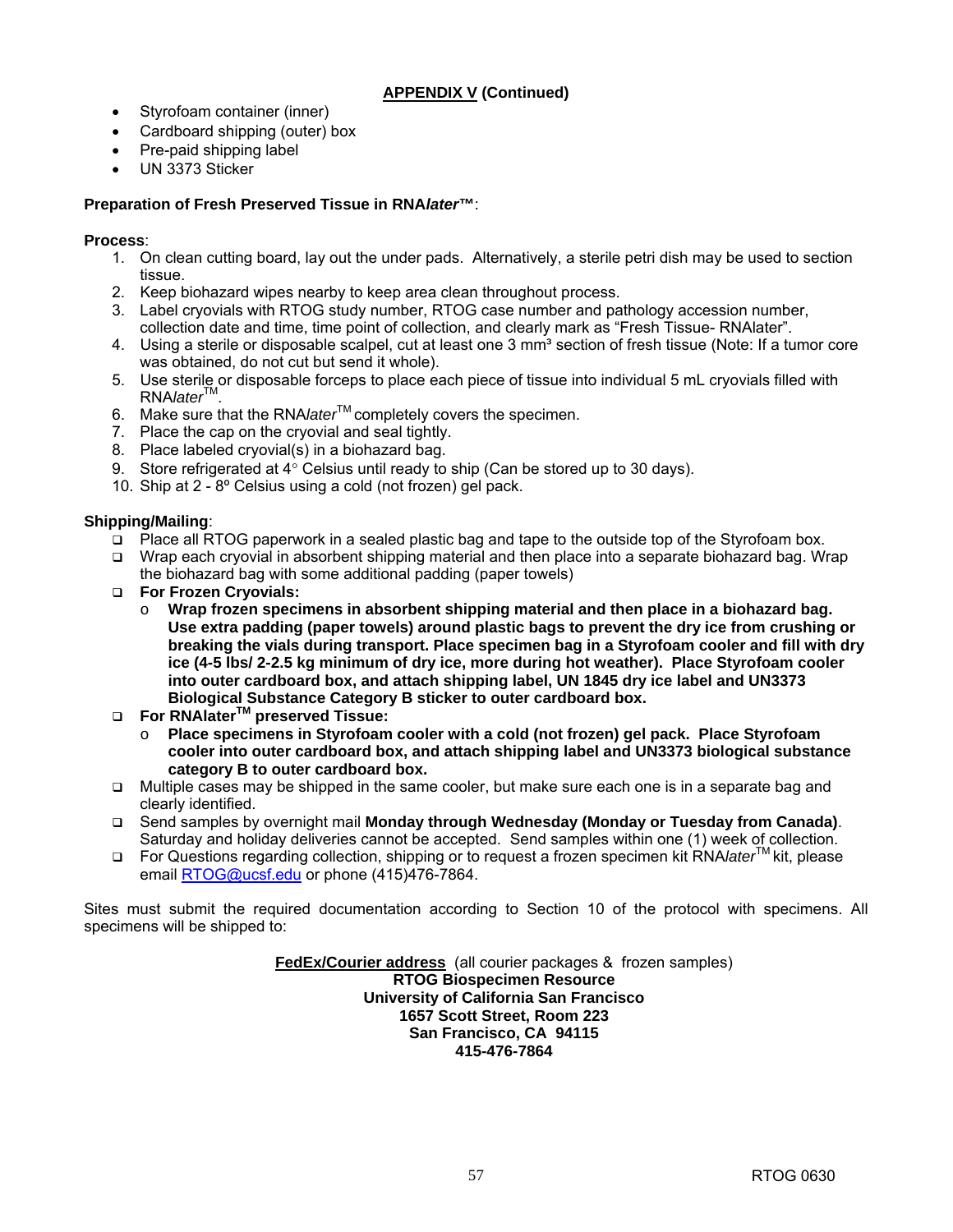#### **APPENDIX VI (10/2/08, 10/13/09) RTOG Specimen Plug Kit and Instructions\***

The Specimen Plug Kit contains a shipping tube and a punch tool. Sites can call or e-mail the RTOG Biospecimen Resource with questions (contact information below) or to request additional specimen Plug Kits.



#### **Step 1**

Place the punch tool on the paraffin block over the selected tumor area. (Ask a pathologist to select area with tumor.) Push the punch into the paraffin block. Twist the punch tool once around to separate the plug from the block. Then pull the punch tool out of the block. The punch should be filled with tissue sample.



#### **Step 2**

Label punch tool with proper specimen ID. DON'T try to remove specimen from the punch

Use a separate punch tool for every specimen. Please do not mix specimens. Call or email us if you have any questions or need additional specimen plug kits.



## **Step 3**

Once punch tool is labeled, place in shipping tube and mail to address below.

At the Biospecimen Resource, the specimen will be removed from the punch, embedded in a cassette, and labeled with the specimen identification.

**\*NOTE**: If an institution is uncomfortable obtaining the plug but wants to retain the tissue block, the institution should send the entire tissue block to the RTOG Biospecimen Resource. The Biospecimen Resource will sample a plug from the tissue block and return the remaining block to the institution. Sites must document the request to perform the plug procedure and return the block on the Specimen Transmittal Form.

Ship: Specimen Plug Kit, specimen in punch tool, and all paper work as follows:

**U.S. Postal Service Mailing Address: For Non-frozen Specimens Only RTOG Biospecimen Resource University of California San Francisco Campus Box 1800 1657 Scott Street, Room 223 San Francisco, CA 94143-1800** 

**Courier Address (FedEx, UPS, etc.): For Frozen Specimens RTOG Biospecimen Resource University of California San Francisco 1657 Scott Street, Room 223 San Francisco, CA 94115**

**Questions: 415-476-RTOG (7864)/FAX 415-476-5271; [RTOG@ucsf.edu](mailto:RTOG@ucsf.edu)**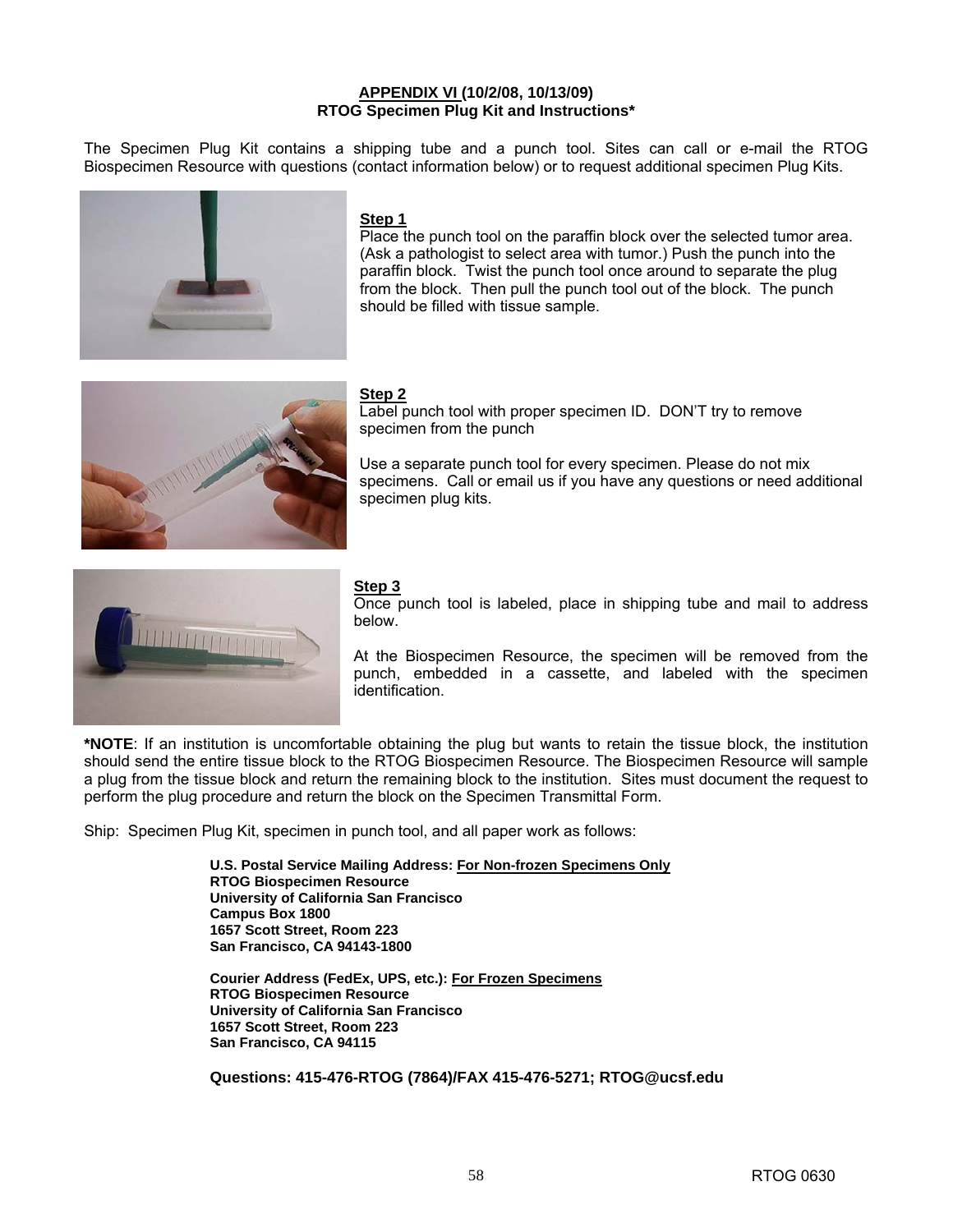#### **APPENDIX VII (10/2/08, 10/13/09) RTOG Blood Collection Kit and Instructions**

#### **Instructions for use of serum, plasma, or buffy coat collection kit** (collected as required by protocol):

This kit includes:

- Twelve (12) 1 ml cryovials
- Biohazard bags
- Absorbent shipping material
- Styrofoam container (inner)
- Cardboard shipping (outer) box
- Pre-paid shipping label(s)
- UN 3373 Sticker
- UN 1895 Dry Ice Sticker

#### **Serum (if requested):**

 $\Box$  Using four (4) or more 1 ml cryovials, label them with the RTOG study and case number, collection date and time, and clearly mark cryovials "serum".

#### **Process**:

- 1. Allow one red top tube to clot for 30 minutes at room temperature.
- 2. Spin in a standard clinical centrifuge at  $3000q$  at  $4^\circ$  Celsius for 30 minutes.
- 3. Aliquot 0.5-1 ml serum into each cryovial labeled with RTOG study and case numbers, collection date/time, time point collected, and clearly mark specimen as "serum".
- 4. Place cryovials into biohazard bag and store serum frozen until ready to ship. See below for storage conditions.

#### **PLEASE MAKE SURE THAT EVERY SPECIMEN IS LABELED.**

#### **Plasma (If requested):**

 $\Box$  Using four (4) or more 1 ml cryovials, label them with the RTOG study and case number, collection date and time, and clearly mark cryovials "plasma".

#### Process:

- 1. After collection, invert tube(s) multiple times to ensure adequate mixing of EDTA.
- 2. Centrifuge specimen(s) within one hour of collection in a standard clinical centrifuge at 3000g at  $4^\circ$ Celsius for 30 minutes.
- 3. If the interval between specimen collection and processing is anticipated to be greater than one hour, keep specimen on ice until centrifuging is done.
- 4. Carefully pipette and aliquot 0.5-1 ml plasma into each cryovial labeled with RTOG study and case numbers, collection date/time, time point collected and clearly mark specimen as "plasma".
- 5. Place cryovials into biohazard bag and store plasma frozen until ready to ship. See below for storage conditions.

#### **PLEASE MAKE SURE THAT EVERY SPECIMEN IS LABELED.**

#### **Buffy coat (if requested):**

*For a visual explanation of Buffy coat, please refer to diagram below.* 

 Using one (1) or more 1 ml cryovials, label them with the RTOG study and case number, collection date and time, and clearly mark cryovial(s) "buffy coat".

#### **Process**:

- 1. Centrifuge EDTA (purple top) tube within one hour of collection in a standard clinical centrifuge at 3000g at 4° Celsius for 30 minutes.
- 2. If the interval between specimen collection and processing is anticipated to be greater than one hour, keep specimen on ice until centrifuging is done.
- 3. Carefully remove plasma close to the buffy coat and set plasma aside (*can be used to send plasma samples – see above instructions*).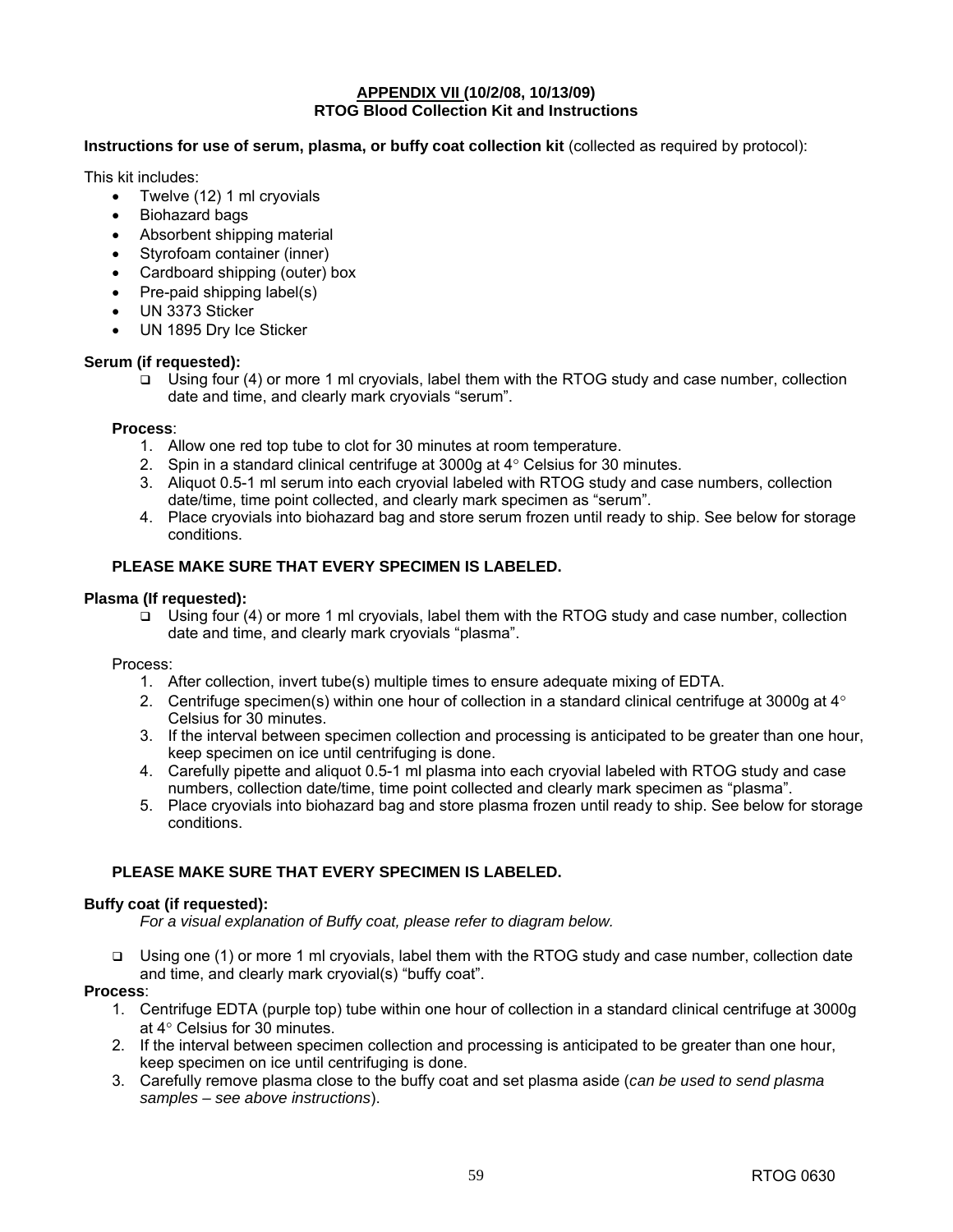## **Blood Collection (Continued)**

- 4. Remove the buffy coat cells carefully and place into cryovials labeled "buffy coat" (*it is okay if a few packed red cells are inadvertently collected in the process*). Clearly mark the tubes with date/time of collection and time point collected.
- 5. Place cryovials into biohazard bag and store buffy coat frozen until ready to ship. See below for storage conditions.



## **PLEASE MAKE SURE THAT EVERY SPECIMEN IS LABELED.**

#### **Storage**:

- □ Store at  $-80^{\circ}$ C (-70 $^{\circ}$ C to -90 $^{\circ}$ C) until ready to ship.
	- If a -80°C Freezer is not available,
		- Samples can be stored short term in a -20°C freezer (non-frost free preferred) for up to one week (please ship out Monday-Wednesday only).
		- $OR:$ 
			- Samples can be stored in plenty of dry ice for up to one week, replenishing daily (please ship out on Monday-Wednesday only).
		- $-$  OR:
		- Samples can be stored in liq. nitrogen vapor phase (ship out Monday-Wednesday only).
- Please indicate on Specimen Transmittal Form the storage conditions used and time stored.

\*RTOG labels are obtained at the time of patient registration. **PLEASE MAKE SURE THAT EVERY SPECIMEN IS LABELED.** 

#### **Shipping/Mailing**:

- $\Box$  Include all RTOG paperwork in pocket of biohazard bag.
- Ship specimens overnight frozen on Dry Ice **Monday-Wednesday. (Monday-Tuesday for Canada)** Avoid shipping on a weekend or around a holiday.
- Place frozen specimens and the absorbent shipping material in the Styrofoam cooler and fill with dry ice (if appropriate; double-check temperature sample shipping temperature). Ship ambient specimens in a separate envelope/cooler. Place Styrofoam coolers into outer cardboard box, and attach shipping label to outer cardboard box.
- *Multiple cases may be shipped in the same cooler, but make sure each one is in a separate bag and that there is still plenty of space for 10 lbs of Dry Ice.*

#### **Ship: Specimens and all paper work as follows**:

**Courier Address (FedEx, UPS, etc.): For Frozen Specimens RTOG Biospecimen Resource University of California San Francisco 1657 Scott Street, Room 223 San Francisco, CA 94115**

#### **Questions: 415-476-RTOG (7864)/FAX 415-476-5271; [RTOG@ucsf.edu](mailto:RTOG@ucsf.edu)**